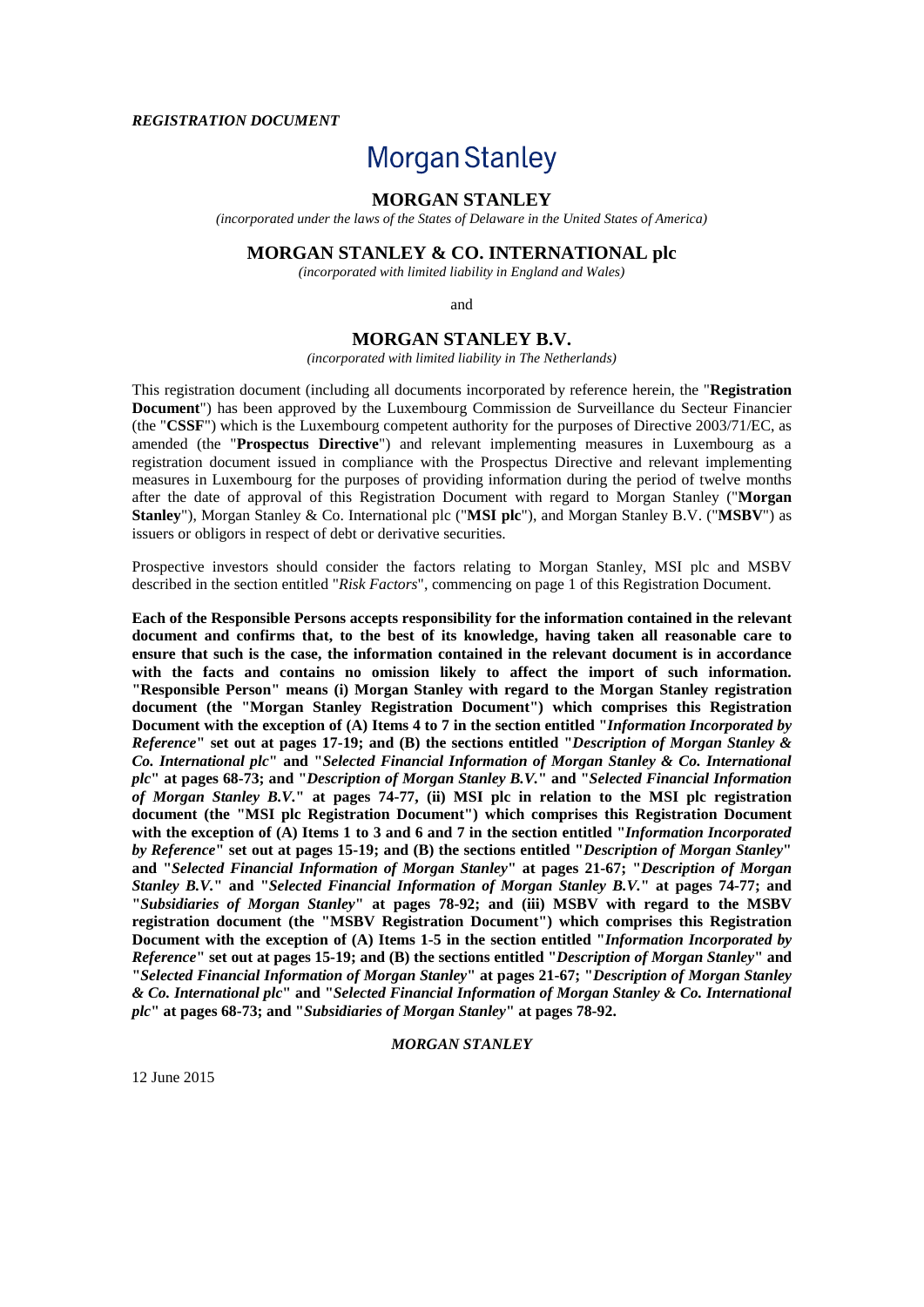#### **Important Notices**

**The distribution of this Registration Document and the offering, sale and delivery of debt or derivative securities in certain jurisdictions may be restricted by law. Persons into whose possession this Registration Document comes are required by Morgan Stanley, MSI plc and MSBV to inform themselves about and to observe any such restrictions.**

**This Registration Document is intended to form part of a prospectus prepared in compliance with the Prospectus Directive and relevant implementing measures and should be read and construed with any supplement hereto together with all documents incorporated by reference into it, the other parts of such relevant prospectus or, as the case may be, securities note containing disclosure in relation to any issue of debt or derivative securities by any of Morgan Stanley, MSI plc or MSBV (or for which any of Morgan Stanley, MSI plc or MSBV is an obligor) and, where appropriate, the final terms containing information with respect to such debt or derivative securities (the "Final Terms").**

**No person has been authorised to give any information or to make any representation not contained in or not consistent with this Registration Document and, if given or made, such information or representation must not be relied upon as having been authorised by any of Morgan Stanley, MSI plc or MSBV, any trustee or any dealer appointed in relation to any issue of debt or derivative securities by Morgan Stanley, MSI plc or MSBV or for which any of Morgan Stanley, MSI plc or MSBV is an obligor.**

**This Registration Document does not constitute an offer of or an invitation to subscribe for or purchase any debt or derivative securities and should not be considered as a recommendation by any of Morgan Stanley, MSI plc or MSBV that any recipient of this Registration Document should subscribe for or purchase any debt or derivative securities. Each recipient of this Registration Document will be taken to have made its own investigation and appraisal of Morgan Stanley, MSI plc and MSBV and of the particular terms of any offered debt or derivative securities.**

**The distribution of this Registration Document and the offer or sale of securities issued by any of Morgan Stanley, MSI plc or MSBV (or in relation to which Morgan Stanley, MSI plc or MSBV is an obligor) may be restricted by law in certain jurisdictions. Persons into whose possession this Registration Document or any document incorporated by reference herein or any securities issued by Morgan Stanley, MSI plc or MSBV (or for which Morgan Stanley, MSI plc or MSBV is an obligor) come must inform themselves about, and observe, any such restrictions. For a description of certain restrictions on offers, sales and deliveries of securities issued by any of Morgan Stanley, MSI plc or MSBV (or for which Morgan Stanley, MSI plc or MSBV is an obligor) and on the distribution of this Registration Document, including any document incorporated herein by reference, see the applicable description of arrangements relating to subscription and sale of the relevant debt or derivative securities in the relevant prospectus or securities note.**

**All references in this Registration Document to "Sterling" and "£" are to the lawful currency of the United Kingdom, all references to "U.S. dollars," "U.S.\$" and "\$" are to the lawful currency of the United States of America (the "U.S.") and all references to "euro", "€" and "EUR" are to the single currency introduced at the start of the third stage of the European Economic and Monetary Union pursuant to the Treaty establishing the European Community, as amended (the "Treaty").**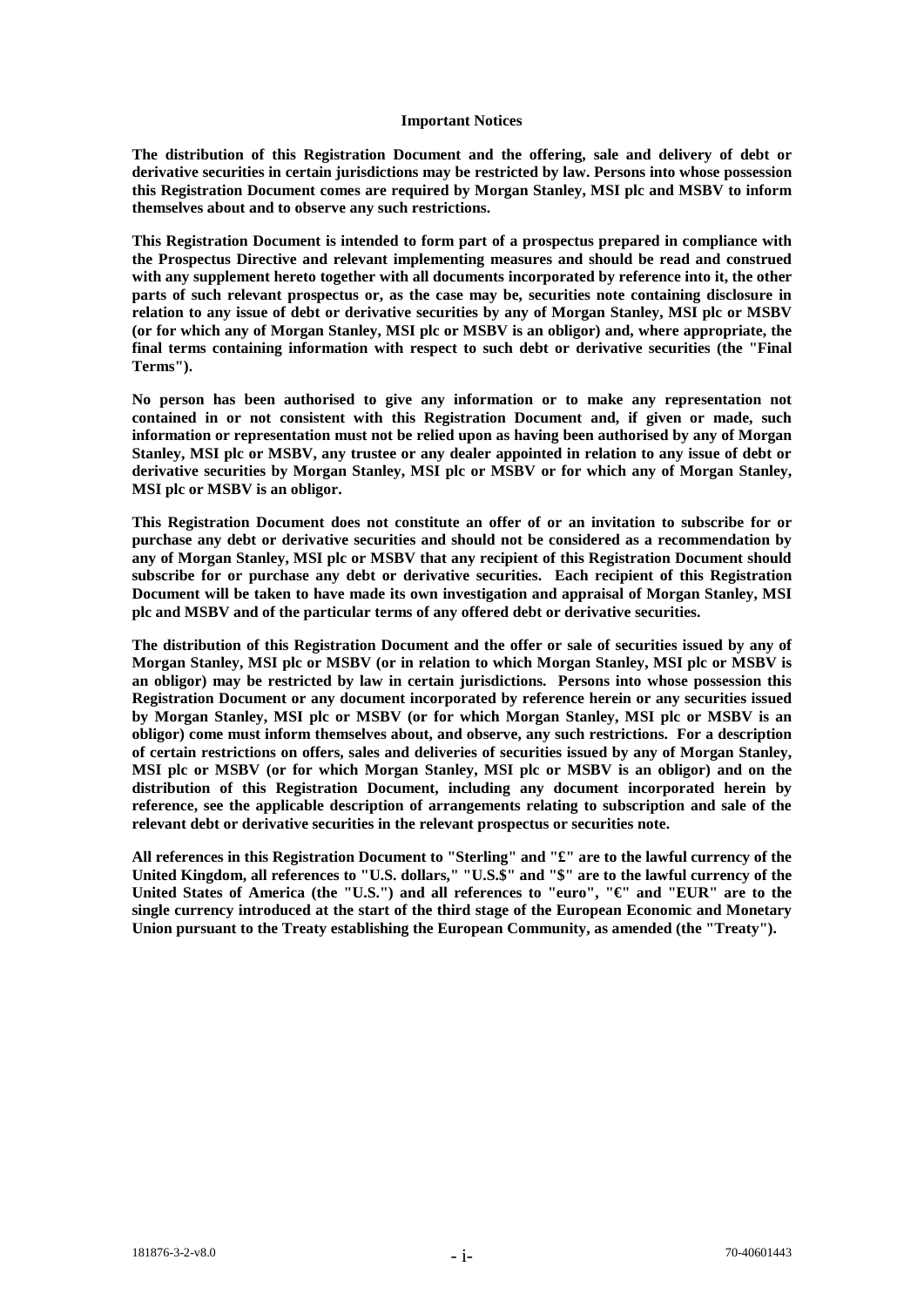# **CONTENTS**

# **Page**

| SELECTED FINANCIAL INFORMATION OF MORGAN STANLEY & CO. INTERNATIONAL PLC |  |
|--------------------------------------------------------------------------|--|
|                                                                          |  |
|                                                                          |  |
|                                                                          |  |
|                                                                          |  |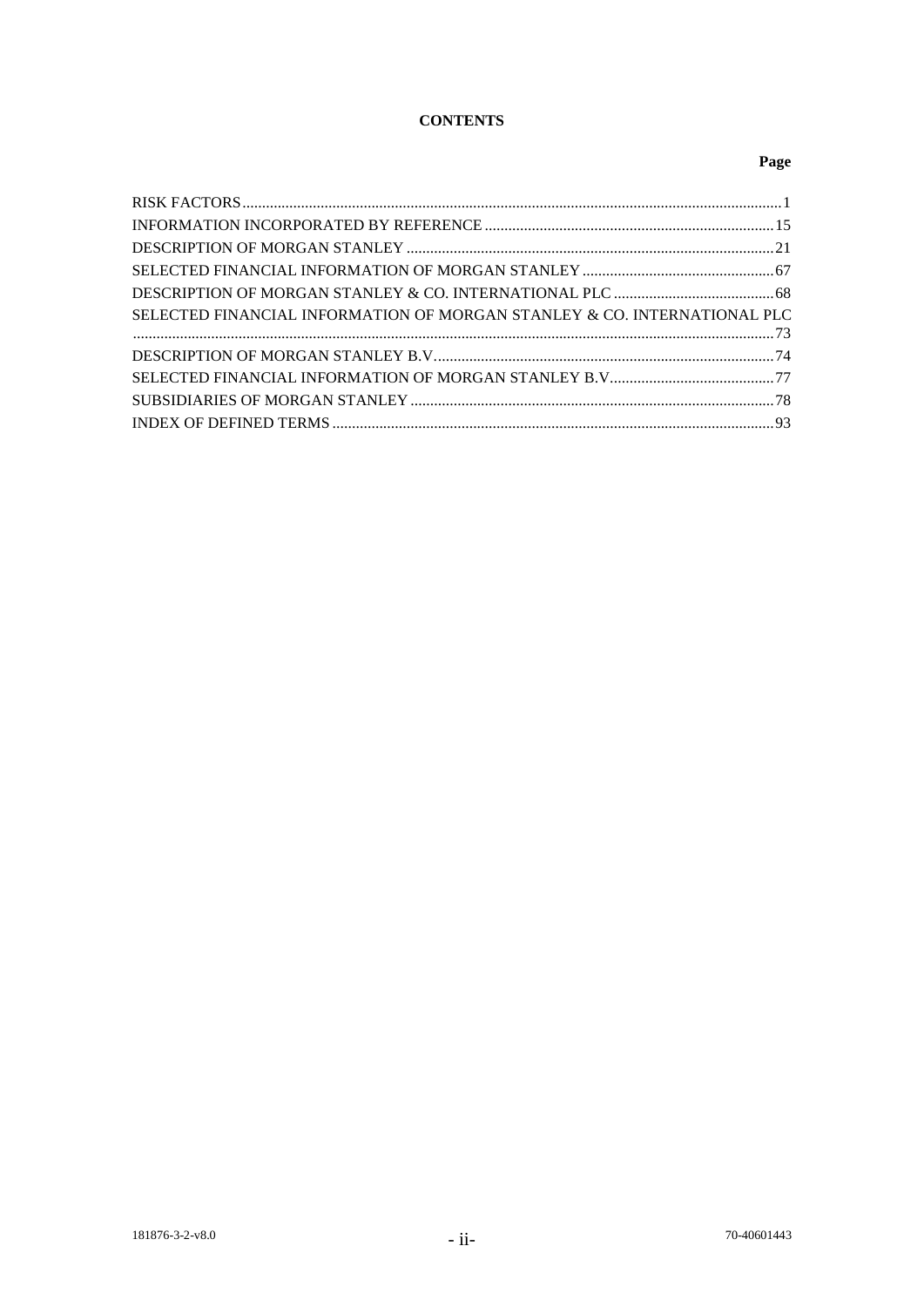#### **RISK FACTORS**

*Prospective investors should read the entire Registration Document and any relevant securities note (and where appropriate, any relevant final terms and summary). Words and expressions defined elsewhere in this Registration Document have the same meanings in this section.*

*Prospective investors should consider the factors described below and consult with their own professional advisers if they consider it necessary. Each of Morgan Stanley, Morgan Stanley & Co. International plc ("MSI plc") and Morgan Stanley B.V. ("MSBV") believes that the factors described below represent the principal risks with respect to each of Morgan Stanley, MSI plc and MSBV.*

#### **Risks Relating to Morgan Stanley, MSI plc and MSBV**

Morgan Stanley is the ultimate parent company of the Morgan Stanley group of companies (Morgan Stanley and its consolidated subsidiaries, the "**Morgan Stanley Group**"). MSBV and MSI plc are both part of the Morgan Stanley Group.

All material assets of MSBV are obligations of one or more of the Morgan Stanley Group companies and securities issued by MSBV are guaranteed by Morgan Stanley.

There are substantial inter-relationships between MSI plc and Morgan Stanley as well as other Morgan Stanley Group companies, including the provision of funding, capital services and logistical support to or by MSI plc, as well as common or shared business or operational platforms or systems, including employees.

The principal risks with respect to Morgan Stanley described below will also represent the principal risks with respect to MSI plc and MSBV, either as individual entities or as part of the Morgan Stanley Group.

#### **Market Risk**

Market risk refers to the risk that a change in the level of one or more market prices, rates, indices, implied volatilities (the price volatility of the underlying instrument imputed from option prices), correlations or other market factors, such as market liquidity, will result in losses for a position or portfolio owned by Morgan Stanley.

## *Morgan Stanley's results of operations may be materially affected by market fluctuations and by global and economic conditions and other factors.*

Morgan Stanley's results of operations may be materially affected by market fluctuations due to global and economic conditions and other factors. Morgan Stanley's results of operations in the past have been, and in the future may be, materially affected by many factors, including the effect of economic and political conditions and geopolitical events; the effect of market conditions, particularly in the global equity, fixed income, credit and commodities markets, including corporate and mortgage (commercial and residential) lending and commercial real estate and energy markets; the impact of current, pending and future legislation (including the Dodd-Frank Wall Street Reform and Consumer Protection Act (the "**Dodd-Frank Act**")), regulation (including capital, leverage and liquidity requirements), policies (including fiscal and monetary) and legal and regulatory actions in the U.S. and worldwide; the level and volatility of equity, fixed income and commodity prices (including oil prices), interest rates, currency values and other market indices; the availability and cost of both credit and capital as well as the credit ratings assigned to Morgan Stanley's unsecured short-term and long-term debt; investor, consumer and business sentiment and confidence in the financial markets; the performance of its acquisitions, divestitures, joint ventures, strategic alliances or other strategic arrangements (including with Mitsubishi UFJ Financial Group, Inc. ("**MUFG**")); its reputation and the general perception of the financial services industry; inflation, natural disasters, pandemics and acts of war or terrorism; the actions and initiatives of current and potential competitors, as well as governments, regulators and self-regulatory organisations; the effectiveness of its risk management policies; and technological changes and risks and cybersecurity risks (including cyber attacks and business continuity risks); or a combination of these or other factors. In addition, legislative, legal and regulatory developments related to its businesses are likely to increase costs, thereby affecting results of operations. These factors also may have an adverse impact on its ability to achieve its strategic objectives.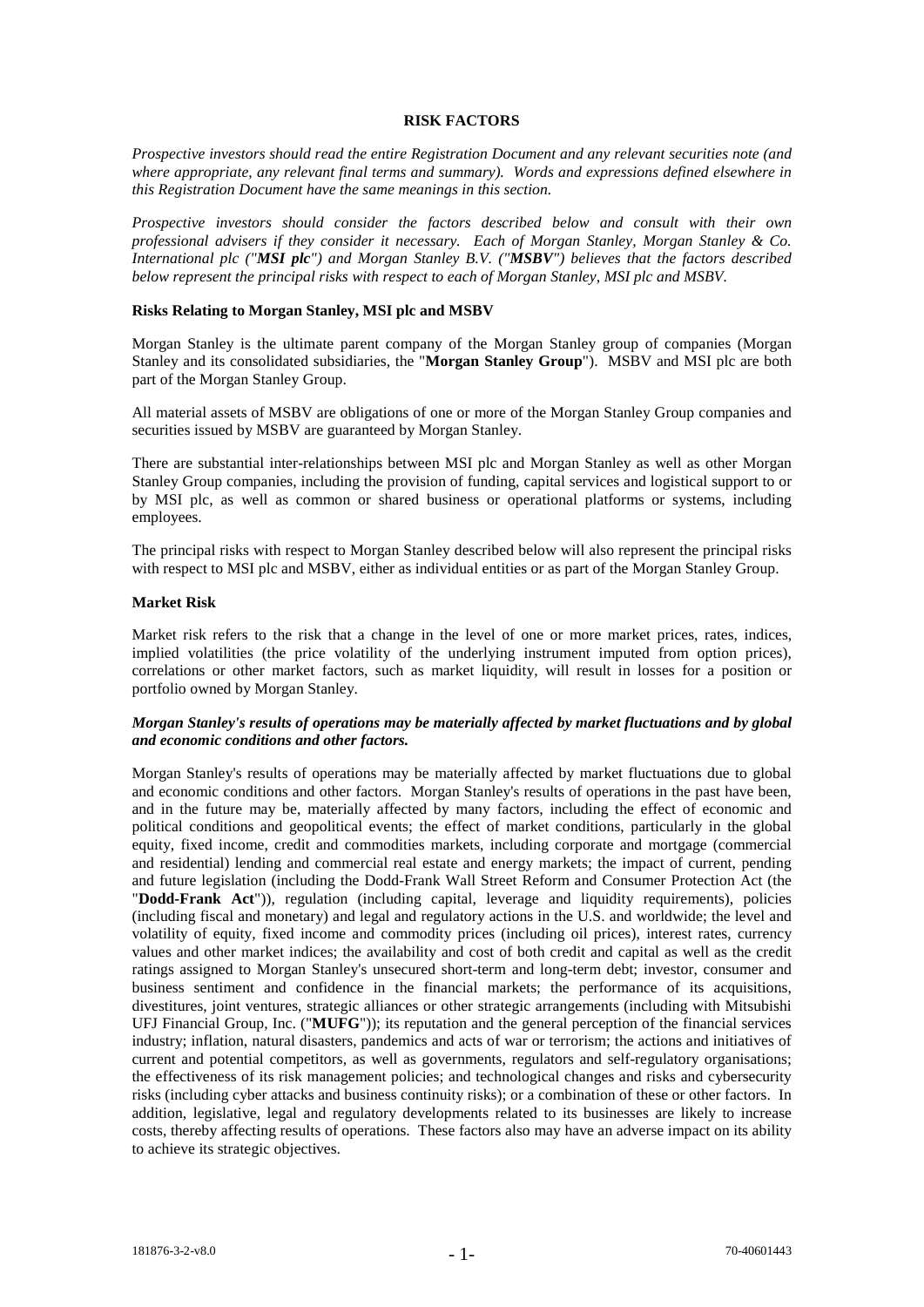The results of Morgan Stanley's Institutional Securities business segment, particularly results relating to its involvement in primary and secondary markets for all types of financial products, are subject to substantial fluctuations due to a variety of factors, such as those enumerated above that Morgan Stanley cannot control or predict with great certainty. These fluctuations impact results by causing variations in new business flows and in the fair value of securities and other financial products. Fluctuations also occur due to the level of global market activity, which, among other things, affects the size, number and timing of investment banking client assignments and transactions and the realisation of returns from its principal investments. During periods of unfavorable market or economic conditions, the level of individual investor participation in the global markets, as well as the level of client assets, may also decrease, which would negatively impact the results of Morgan Stanley's Wealth Management business segment. In addition, fluctuations in global market activity could impact the flow of investment capital into or from assets under management or supervision and the way customers allocate capital among money market, equity, fixed income or other investment alternatives, which could negatively impact its Investment Management business segment.

#### *Morgan Stanley may experience declines in the value of its financial instruments and other losses related to volatile and illiquid market conditions.*

Market volatility, illiquid market conditions and disruptions in the credit markets make it extremely difficult to value certain of Morgan Stanley's financial instruments, particularly during periods of market displacement. Subsequent valuations, in light of factors then prevailing, may result in significant changes in the values of these instruments in future periods. In addition, at the time of any sales and settlements of these financial instruments, the price Morgan Stanley ultimately realises will depend on the demand and liquidity in the market at that time and may be materially lower than their current fair value. Any of these factors could cause a decline in the value of Morgan Stanley's securities portfolio, which may have an adverse effect on its results of operations in future periods.

In addition, financial markets are susceptible to severe events evidenced by rapid depreciation in asset values accompanied by a reduction in asset liquidity. Under these extreme conditions, hedging and other risk management strategies may not be as effective at mitigating trading losses as they would be under more normal market conditions. Moreover, under these conditions market participants are particularly exposed to trading strategies employed by many market participants simultaneously and on a large scale. Morgan Stanley's risk management and monitoring processes seek to quantify and mitigate risk to more extreme market moves. However, severe market events have historically been difficult to predict, as seen in the last several years, and Morgan Stanley could realise significant losses if extreme market events were to occur.

#### *Holding large and concentrated positions may expose Morgan Stanley to losses.*

Concentration of risk may reduce revenues or result in losses in Morgan Stanley's market-making, investing, block trading, underwriting and lending businesses in the event of unfavorable market movements. Morgan Stanley commits substantial amounts of capital to these businesses, which often results in its taking large positions in the securities of, or making large loans to, a particular issuer or issuers in a particular industry, country or region.

## **Credit Risk**

Credit risk refers to the risk of loss arising when a borrower, counterparty or issuer does not meet its financial obligations to Morgan Stanley.

## *Morgan Stanley is exposed to the risk that third parties that are indebted to it will not perform their obligations.*

Morgan Stanley incurs significant credit risk exposure through its Institutional Securities business segment. This risk may arise from a variety of business activities, including but not limited to entering into swap or other derivative contracts under which counterparties have obligations to make payments to Morgan Stanley; extending credit to clients through various lending commitments; providing short or long-term funding that is secured by physical or financial collateral whose value may at times be insufficient to fully cover the loan repayment amount; posting margin and/or collateral and other commitments to clearing houses, clearing agencies, exchanges, banks, securities firms and other financial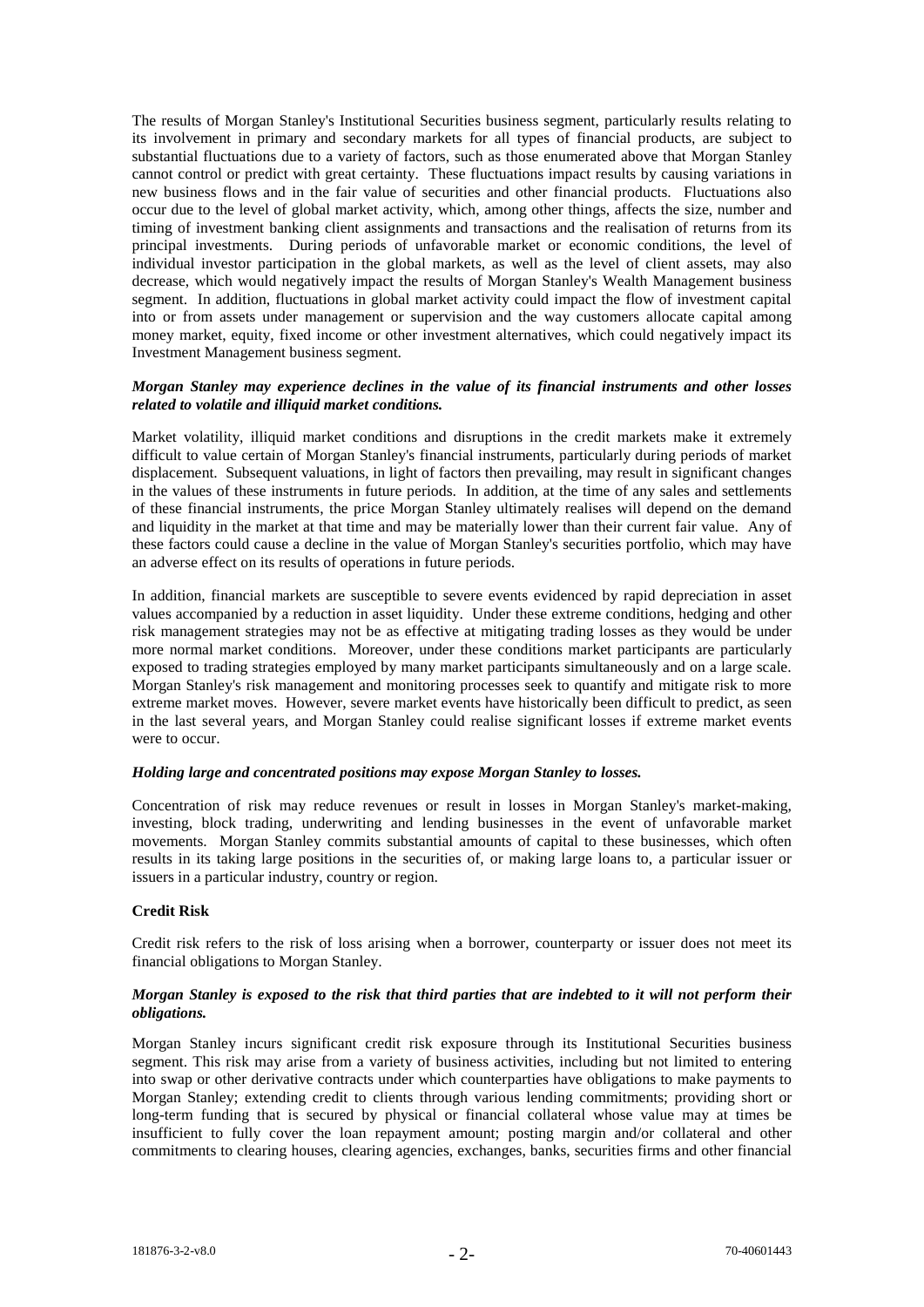counterparties; and investing and trading in securities and loan pools whereby the value of these assets may fluctuate based on realised or expected defaults on the underlying obligations or loans.

Morgan Stanley also incurs credit risk in its Wealth Management business segment lending to mainly individual investors, including, but not limited to, margin and securities-based loans collateralised by securities, residential mortgage loans and home equity lines of credit.

While Morgan Stanley believes current valuations and reserves adequately address its perceived levels of risk, there is a possibility that adverse difficult economic conditions may negatively impact its clients and its current credit exposures. In addition, as a clearing member of several central counterparties, Morgan Stanley finances its customer positions and it could be held responsible for the defaults or misconduct of its customers. Although Morgan Stanley regularly reviews its credit exposures, default risk may arise from events or circumstances that are difficult to detect or foresee.

#### *A default by a large financial institution could adversely affect financial markets generally.*

The commercial soundness of many financial institutions may be closely interrelated as a result of credit, trading, clearing or other relationships between the institutions. For example, increased centralisation of trading activities through particular clearing houses, central agents or exchanges as required by provisions of the Dodd-Frank Act may increase Morgan Stanley's concentration of risk with respect to these entities. As a result, concerns about, or a default or threatened default by, one institution could lead to significant market-wide liquidity and credit problems, losses or defaults by other institutions. This is sometimes referred to as "systemic risk" and may adversely affect financial intermediaries, such as clearing agencies, clearing houses, banks, securities firms and exchanges, with which Morgan Stanley interacts with on a daily basis, and therefore could adversely affect Morgan Stanley.

## **Operational Risk.**

Operational risk refers to the risk of loss, or of damage to Morgan Stanley's reputation, resulting from inadequate or failed processes, people and systems or from external events (*e.g.*, fraud, theft, legal and compliance risks or damage to physical assets). Morgan Stanley may incur operational risk across the full scope of its business activities, including revenue-generating activities (*e.g.*, sales and trading) and control groups (*e.g.*, information technology and trade processing). Legal, regulatory and compliance risk is included in the scope of operational risk and is discussed below under "*Legal, Regulatory and Compliance Risk*."

#### *Morgan Stanley is subject to operational risks, including a failure, breach or other disruption of its operational or security systems, that could adversely affect its businesses or reputation.*

Morgan Stanley's businesses are highly dependent on its ability to process, on a daily basis, a large number of transactions across numerous and diverse markets in many currencies. In some of Morgan Stanley's businesses, the transactions it processes are complex. In addition, Morgan Stanley may introduce new products or services or change processes, resulting in new operational risk that it may not fully appreciate or identify. The technology used is increasingly complex and relies on the continued effectiveness of the programming code and integrity of the data to process the trades. Morgan Stanley performs the functions required to operate its different businesses either by itself or through agreements with third parties. Morgan Stanley relies on the ability of its employees, its internal systems and systems at technology centers operated by unaffiliated third parties to process a high volume of transactions.

As a major participant in the global capital markets, Morgan Stanley maintains extensive controls to reduce the risk of incorrect valuation or risk management of its trading positions due to flaws in data, models, systems or processes or due to fraud. Nevertheless, such risk cannot be completely eliminated.

Morgan Stanley also faces the risk of operational failure or termination of any of the clearing agents, exchanges, clearing houses or other financial intermediaries it uses to facilitate its securities transactions. In the event of a breakdown or improper operation of Morgan Stanley's or a third party's systems or improper or unauthorised action by third parties or its employees, it could suffer financial loss, an impairment to its liquidity, a disruption of its businesses, regulatory sanctions or damage to its reputation. In addition, the interconnectivity of multiple financial institutions with central agents, exchanges and clearing houses, and the increased importance of these entities, increases the risk that an operational failure at one institution or entity may cause an industry-wide operational failure that could materially impact Morgan Stanley's ability to conduct business.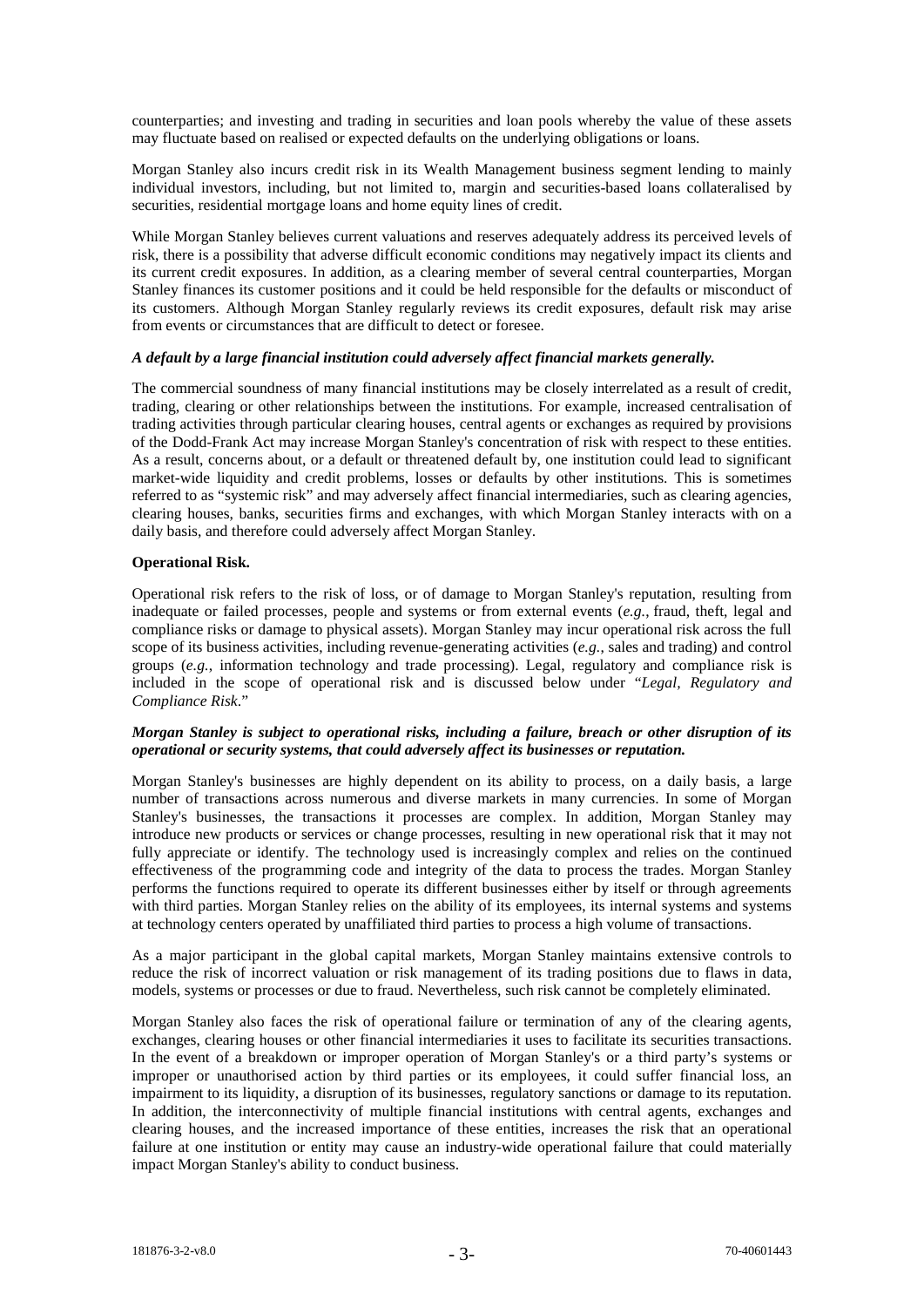Despite the business contingency plans Morgan Stanley has in place, there can be no assurance that such plans will fully mitigate all potential business continuity risks to it. Morgan Stanley's ability to conduct business may be adversely affected by a disruption in the infrastructure that supports its business and the communities where Morgan Stanley is located, which are concentrated in the New York metropolitan area, London, Hong Kong and Tokyo as well as Mumbai, Budapest, Glasgow and Baltimore. This may include a disruption involving physical site access, cyber incidents, terrorist activities, disease pandemics, catastrophic events, natural disasters, extreme weather events, electrical, environmental, computer servers, communications or other services it uses, Morgan Stanley's employees or third parties with whom it conducts business.

Although Morgan Stanley devotes significant resources to maintaining and upgrading its systems and networks with measures such as intrusion and detection prevention systems, monitoring firewalls to safeguard critical business applications, and supervising third party providers that have access to its systems, there is no guarantee that these measures or any other measures can provide absolute security. The increased use of smartphones, tablets and other mobile devices as well as cloud computing may also heighten these and other operational risks. Like other financial services firms, Morgan Stanley and its third party providers continue to be the subject of attempted unauthorized access, mishandling or misuse of information, computer viruses or malware, cyber attacks designed to obtain confidential information, destroy data, disrupt or degrade service, sabotage systems or cause other damage, denial of service attacks and other events. These threats may derive from human error, fraud or malice on the part of Morgan Stanley's employees or third parties, including third party providers, or may result from accidental technological failure. Additional challenges are posed by external extremist parties, including foreign state actors, in some circumstances as a means to promote political ends. Any of these parties may also attempt to fraudulently induce employees, customers, clients, third parties or other users of Morgan Stanley's systems to disclose sensitive information in order to gain access to its data or that of its customers or clients. There can be no assurance that such unauthorised access or cyber incidents will not occur in the future, and they could occur more frequently and on a more significant scale.

If one or more of these events occur, it could result in a security impact on Morgan Stanley's systems and jeopardise its or its clients', partners' or counterparties' personal, confidential, proprietary or other information processed and stored in, and transmitted through, its and its third party providers' computer systems. Furthermore, such events could cause interruptions or malfunctions in Morgan Stanley's, its clients', partners', counterparties' or third parties' operations, which could result in reputational damage with its clients and the market, client dissatisfaction, additional costs to Morgan Stanley (such as repairing systems or adding new personnel or protection technologies), regulatory investigations, litigation or enforcement or regulatory fines or penalties, all or any of which could adversely affect its business, financial condition or results of operations.

Given Morgan Stanley's global footprint and the high volume of transactions it processes, the large number of clients, partners and counterparties with which it does business, and the increasing sophistication of cyber attacks, a cyber attack could occur without detection for an extended period of time. In addition, Morgan Stanley expects that any investigation of a cyber attack will be inherently unpredictable and it may take time before any investigation is complete and full and reliable information is available. During such time Morgan Stanley may not know the extent of the harm or how best to remediate it and certain errors or actions may be repeated or compounded before they are discovered and rectified, all or any of which would further increase the costs and consequences of a cyber attack.

While many of Morgan Stanley's agreements with partners and third party vendors include indemnification provisions, it may not be able to recover sufficiently, or at all, under such provisions to adequately offset any losses. In addition, although Morgan Stanley maintains insurance coverage that may, subject to policy terms and conditions, cover certain aspects of cyber risks, such insurance coverage may be insufficient to cover all losses.

# **Liquidity and Funding Risk**

Liquidity and funding risk refers to the risk that Morgan Stanley will be unable to finance its operations due to a loss of access to the capital markets or difficulty in liquidating its assets. Liquidity and funding risk also encompasses its ability to meet its financial obligations without experiencing significant business disruption or reputational damage that may threaten its viability as a going concern.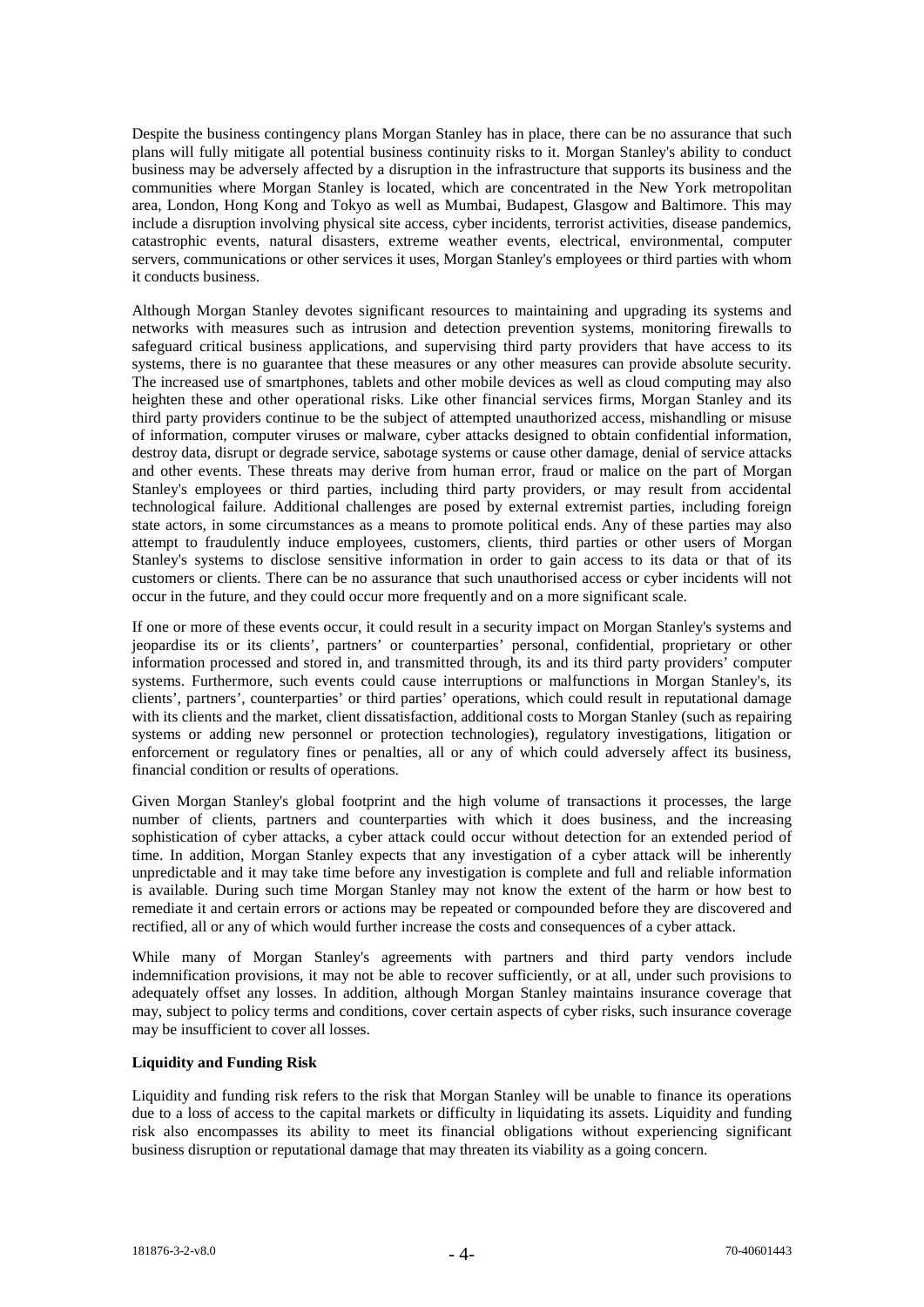#### *Liquidity is essential to Morgan Stanley's businesses and Morgan Stanley relies on external sources to finance a significant portion of its operations.*

Liquidity is essential to Morgan Stanley's businesses. Morgan Stanley's liquidity could be negatively affected by its inability to raise funding in the long-term or short-term debt capital markets or its inability to access the secured lending markets. Factors that Morgan Stanley cannot control, such as disruption of the financial markets or negative views about the financial services industry generally, including concerns regarding the remaining sovereign debt issues in Europe or fiscal matters in the U.S., could impair its ability to raise funding. In addition, Morgan Stanley's ability to raise funding could be impaired if investors or lenders develop a negative perception of its long-term or short-term financial prospects due to factors such as an incurrence of large trading losses, a downgrade by the rating agencies, a decline in the level of its business activity, or if regulatory authorities take significant action against it, or it discovers significant employee misconduct or illegal activity. If Morgan Stanley is unable to raise funding using the methods described above, it would likely need to finance or liquidate unencumbered assets, such as its investment and trading portfolios, to meet maturing liabilities. Morgan Stanley may be unable to sell some of its assets, or it may have to sell assets at a discount to market value, either of which could adversely affect its results of operations, cash flows and financial condition.

## *Morgan Stanley's borrowing costs and access to the debt capital markets depend significantly on its credit ratings.*

The cost and availability of unsecured financing generally are impacted by Morgan Stanley's short-term and long-term credit ratings. The rating agencies are continuing to monitor certain issuer specific factors that are important to the determination of Morgan Stanley's credit ratings, including governance, the level and quality of earnings, capital adequacy, funding and liquidity, risk appetite and management, asset quality, strategic direction, and business mix. Additionally, the rating agencies will look at other industrywide factors such as regulatory or legislative changes, macro-economic environment, and perceived levels of government support, and it is possible that they could downgrade Morgan Stanley's ratings and those of similar institutions.

Morgan Stanley's credit ratings also can have a significant impact on certain trading revenues, particularly in those businesses where longer term counterparty performance is a key consideration, such as over-thecounter ("**OTC**") derivative transactions, including credit derivatives and interest rate swaps. In connection with certain OTC trading agreements and certain other agreements associated with the Institutional Securities business segment, Morgan Stanley may be required to provide additional collateral to, or immediately settle any outstanding liability balance with, certain counterparties in the event of a credit ratings downgrade. Termination of Morgan Stanley's trading and other agreements could cause us to sustain losses and impair our liquidity by requiring Morgan Stanley to find other sources of financing or to make significant cash payments or securities movements. The additional collateral or termination payments which may occur in the event of a future credit rating downgrade vary by contract and can be based on ratings by either or both of Moody's Investor Services ("**Moody's**") and Standard & Poor's Rating Services ("**S&P**"). At 31 December 2014, the future potential collateral amounts and termination payments that could be called or required by counterparties, exchanges and clearing organizations in the event of one-notch or two-notch downgrade scenarios based on the relevant contractual downgrade triggers were \$1,856 million and an incremental \$2,984 million, respectively.

#### *Morgan Stanley is a holding company and depends on payments from its subsidiaries.*

Morgan Stanley is a holding company and depends on dividends, distributions and other payments from its subsidiaries to fund dividend payments and to fund all payments on its obligations, including debt obligations. Regulatory, tax restrictions or elections and other legal restrictions may limit Morgan Stanley's ability to transfer funds freely, either to or from its subsidiaries. In particular, many of Morgan Stanley's subsidiaries, including its broker-dealer subsidiaries, are subject to laws, regulations and selfregulatory organisation rules that authorise regulatory bodies to block or reduce the flow of funds to the parent holding company, or that prohibit such transfers altogether in certain circumstances, including steps to "ring fence" entities by regulators outside of the U.S. to protect clients and creditors of such entities in the event of financial difficulties involving such entities. These laws, regulations and rules may hinder its ability to access funds that Morgan Stanley may need to make payments on its obligations. Furthermore, as a bank holding company, Morgan Stanley may become subject to a prohibition or to limitations on its ability to pay dividends or repurchase Morgan Stanley's stock. The Office of the Comptroller of the Currency (the "**OCC**"), the Federal Reserve and the Federal Deposit Insurance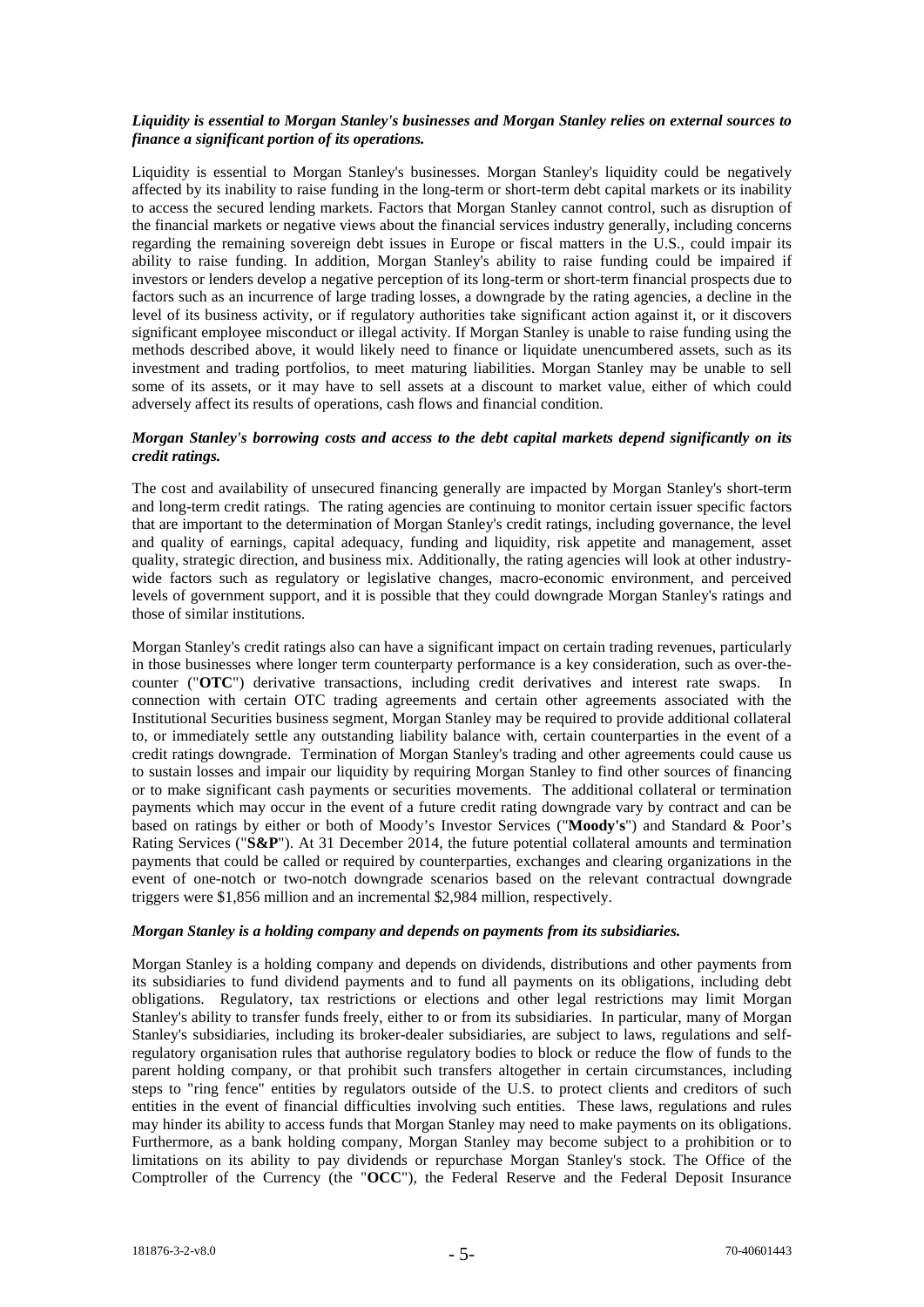Corporation (the "**FDIC**") have the authority, and under certain circumstances, the duty, to prohibit or to limit the payment of dividends by the banking organisations they supervise, including Morgan Stanley and its U.S. Subsidiary Banks.

#### *Morgan Stanley's liquidity and financial condition have in the past been, and in the future could be, adversely affected by U.S. and international markets and economic conditions.*

Morgan Stanley's ability to raise funding in the long-term or short-term debt capital markets or the equity markets, or to access secured lending markets, has in the past been, and could in the future be, adversely affected by conditions in the U.S. and international markets and economy. Global market and economic conditions have been particularly disrupted and volatile in the last several years and continue to be, including as a result of the European sovereign debt crisis, and uncertainty regarding U.S. fiscal matters. In particular, its cost and availability of funding in the past have been, and may in the future be, adversely affected by illiquid credit markets and wider credit spreads. Significant turbulence in the U.S., the European Union (the "**E.U.**") and other international markets and economies could adversely affect its liquidity and financial condition and the willingness of certain counterparties and customers to do business with it.

## **Legal, Regulatory and Compliance Risk**

Legal, regulatory and compliance risk includes the risk of legal or regulatory sanctions, material financial loss including fines, penalties, judgments, damages and/or settlements, or loss to reputation Morgan Stanley may suffer as a result of its failure to comply with laws, regulations, rules, related self-regulatory organisation standards and codes of conduct applicable to its business activities. This risk also includes contractual and commercial risk such as the risk that a counterparty's performance obligations will be unenforceable. In today's environment of rapid and possibly transformational regulatory change, Morgan Stanley also views regulatory change as a component of legal, regulatory and compliance risk.

#### *The financial services industry is subject to extensive regulation, which is undergoing major changes that will impact Morgan Stanley's business.*

Like other major financial services firms, Morgan Stanley is subject to extensive regulation by U.S. federal and state regulatory agencies and securities exchanges and by regulators and exchanges in each of the major markets where it conducts its business. These laws and regulations significantly affect the way Morgan Stanley does business, and can restrict the scope of its existing businesses and limit its ability to expand its product offerings and pursue certain investments.

In response to the financial crisis, legislators and regulators, both in the U.S. and worldwide, have adopted, continue to propose and are in the process of adopting, finalising and implementing a wide range of financial market reforms that are resulting in major changes to the way Morgan Stanley's global operations are regulated and conducted. In particular, as a result of these reforms, Morgan Stanley is, or will become, subject to (among other things) significantly revised and expanded regulation and supervision, more intensive scrutiny of its businesses and any plans for expansion of those businesses, new activities limitations, a systemic risk regime that imposes heightened capital and liquidity requirements and other enhanced prudential standards, new resolution regimes and resolution planning requirements, new restrictions on activities and investments imposed by the Volcker Rule, and comprehensive new derivatives regulation. While certain portions of these reforms are effective, others are still subject to final rulemaking or transition periods. Many of the changes required by these reforms could materially impact the profitability of its businesses and the value of assets Morgan Stanley holds, expose it to additional costs, require changes to business practices or force it to discontinue businesses, adversely affect its ability to pay dividends and repurchase its stock, or require Morgan Stanley to raise capital, including in ways that may adversely impact its shareholders or creditors. In addition, regulatory requirements that are being proposed by foreign policymakers and regulators may be inconsistent or conflict with regulations that Morgan Stanley is subject to in the U.S. and, if adopted, may adversely affect it. While there continues to be uncertainty about the full impact of these changes, Morgan Stanley does know that it is and will continue to be subject to a more complex regulatory framework, and will incur costs to comply with new requirements as well as to monitor for compliance in the future.

For example, the Volcker Rule provisions of the Dodd-Frank Act will have an impact on it, including potentially limiting various aspects of Morgan Stanley's business. Morgan Stanley is continuing its review of activities that may be affected by the Volcker Rule and is taking steps to establish the necessary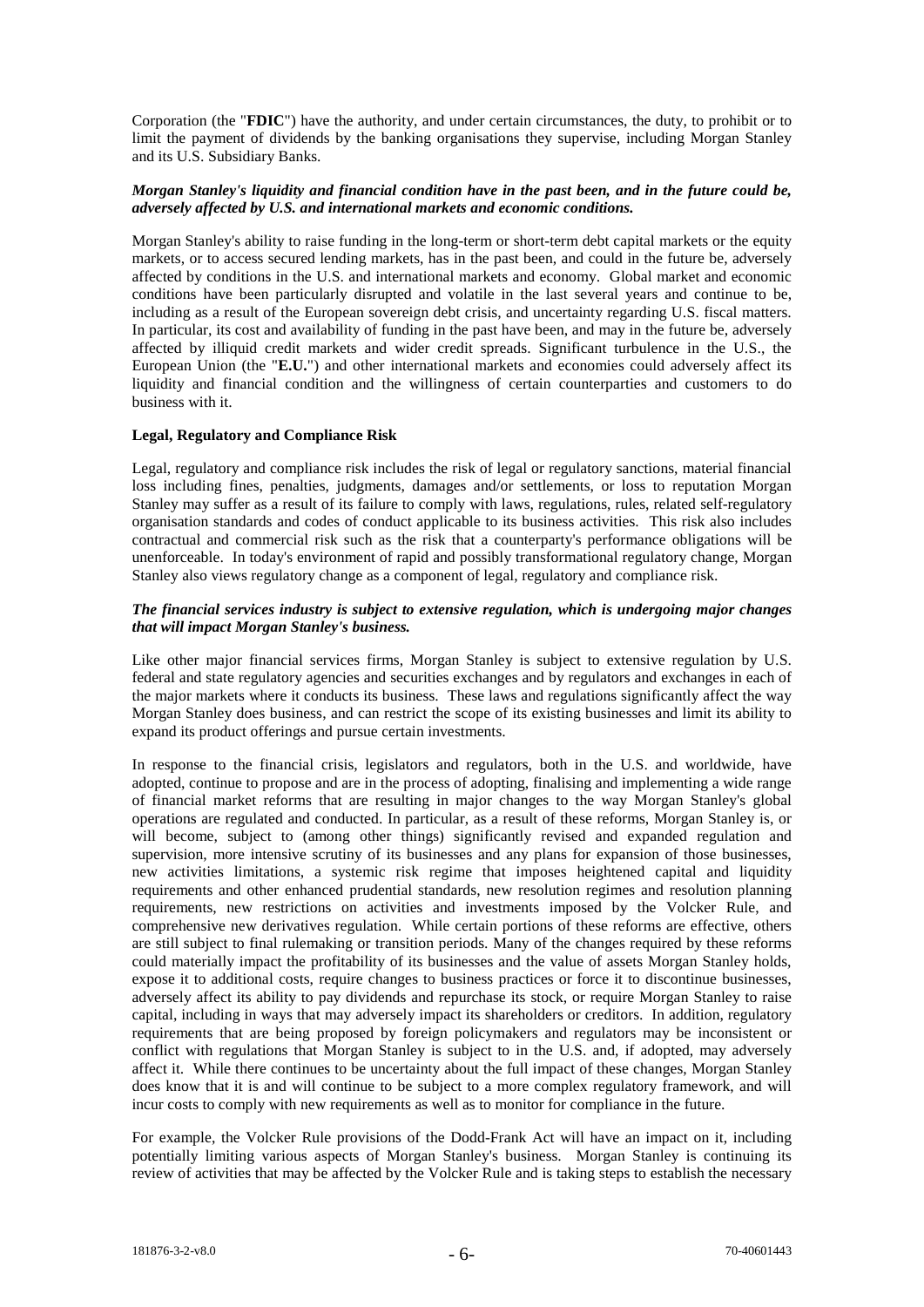compliance programs to comply with the Volcker Rule. Given the complexity of the new framework, the full impact of the Volcker Rule is still uncertain and will ultimately depend on the interpretation and implementation by the five regulatory agencies responsible for its oversight.

#### *The financial services industry faces substantial litigation and is subject to extensive regulatory investigations, and Morgan Stanley may face damage to its reputation and legal liability.*

As a global financial services firm, Morgan Stanley faces the risk of investigations and proceedings by governmental and self-regulatory organisations in all countries in which it conducts its business. Interventions by authorities may result in adverse judgments, settlements, fines, penalties, injunctions or other relief. In addition to the monetary consequences, these measures could, for example, impact its ability to engage in, or impose limitations on, certain of its businesses. The number of these investigations and proceedings, as well as the amount of penalties and fines sought, has increased substantially in recent years with regard to many firms in the financial services industry, including Morgan Stanley. Significant regulatory action against Morgan Stanley could materially adversely affect its business, financial condition or results of operations or cause it significant reputational harm, which could seriously harm its business. The Dodd-Frank Act also provides compensation to whistleblowers who present the U.S. Securities and Exchange Commission (the "**SEC**") or the U.S. Commodity Futures Trading Commission (the "**CFTC**") with information related to securities or commodities law violations that leads to a successful enforcement action. As a result of this compensation, it is possible Morgan Stanley could face an increased number of investigations by the SEC or CFTC.

Morgan Stanley has been named, from time to time, as a defendant in various legal actions, including arbitrations, class actions, and other litigation, as well as investigations or proceedings brought by regulatory agencies, arising in connection with its activities as a global diversified financial services institution. Certain of the actual or threatened legal or regulatory actions include claims for substantial compensatory and/or punitive damages, claims for indeterminate amounts of damages, or may result in penalties, fines, or other results adverse to it. In some cases, the issuers that would otherwise be the primary defendants in such cases are bankrupt or in financial distress. Like any large corporation, Morgan Stanley is also subject to risk from potential employee misconduct, including non-compliance with policies and improper use or disclosure of confidential information.

## *Morgan Stanley may be responsible for representations and warranties associated with residential and commercial real estate loans and may incur losses in excess of its reserves.*

Morgan Stanley originates loans secured by commercial and residential properties. Further, it securitises and trades in a wide range of commercial and residential real estate and real estate-related whole loans, mortgages and other real estate and commercial assets and products, including residential and commercial mortgage backed securities. In connection with these activities, Morgan Stanley has provided, or otherwise agreed to be responsible for, certain representations and warranties. Under certain circumstances, it may be required to repurchase such assets or make other payments related to such assets if such representations and warranties were breached. Between 2004 and 31 December 2014, it sponsored residential mortgage-backed securities transactions containing approximately \$148.0 billion of residential loans, primarily in the U.S. Of that amount, Morgan Stanley made representations and warranties concerning approximately \$47.0 billion of loans and agreed to be responsible for the representations and warranties made by third-party sellers, many of which are now insolvent, on approximately \$21.0 billion of loans. At 31 December 2014, the current unpaid principal balance ("**UPB**") for all the U.S. residential loans subject to such representations and warranties was approximately \$15.5 billion and the cumulative losses associated with such loans were approximately \$14.1 billion. Morgan Stanley did not make, or otherwise agree to be responsible, for the representations and warranties made by third party sellers on approximately \$79.9 billion of residential loans that it securitized during that time period. Morgan Stanley has not made representations and warranties on loans deposited into any U.S. RMBS transactions since 2007.

*Morgan Stanley has also made representations and warranties in connection with its role as an originator of certain commercial mortgage loans that it securitised in commercial mortgage backed securities ("CMBS"). Between 2004 and 31 December 2014, Morgan Stanley originated approximately \$56.0 billion and \$7.0 billion of U.S. and non-U.S. commercial mortgage loans, respectively, that were placed into CMBS sponsored by it. At 31 December 2014, the current UPB for all U.S. commercial mortgage loans subject to such representations and warranties was \$33.7 billion. At 31 December 2014, the current UPB when known for all non-U.S. commercial mortgage loans, subject to such*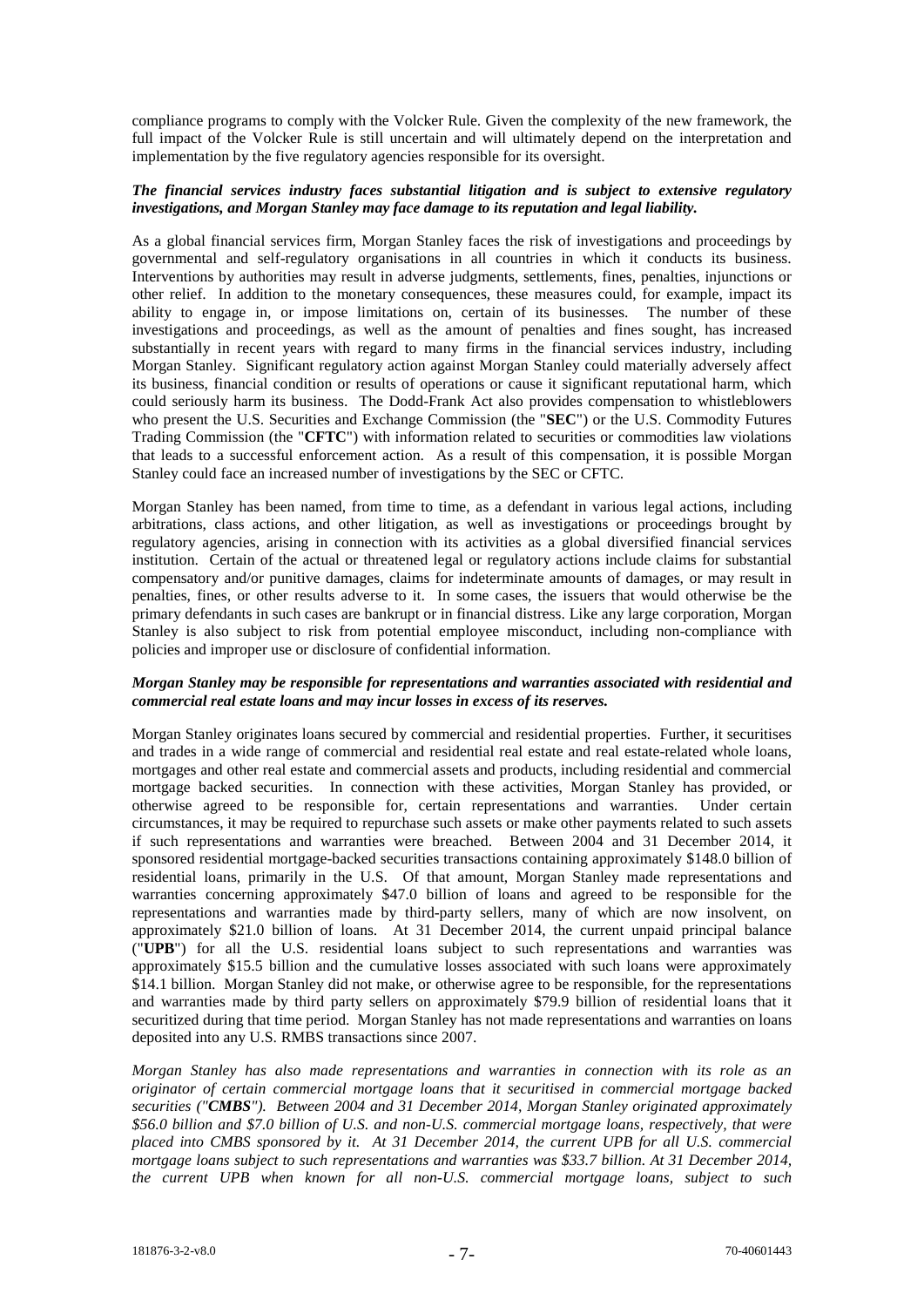*representations and warranties, was approximately \$1.8 billion and the UPB at the time of sale when the current UPB is not known was \$0.4 billion.*

Morgan Stanley currently has several legal proceedings related to claims for alleged breaches of representations and warranties. If there are decisions adverse to Morgan Stanley in those legal proceedings, it may incur losses substantially in excess of its reserves. In addition, Morgan Stanley's reserves are based, in part, on certain factual and legal assumptions. If those assumptions are incorrect and need to be revised, Morgan Stanley may need to adjust its reserves substantially.

## *Morgan Stanley's commodities activities subject it to extensive regulation, potential catastrophic events and environmental risks and regulation that may expose it to significant costs and liabilities.*

In connection with the commodities activities in Morgan Stanley's Institutional Securities business segment, Morgan Stanley engages in the production, storage, transportation, marketing and trading of several commodities, including metals (base and precious), crude oil, oil products, natural gas, electric power, emission credits, coal, freight, liquefied natural gas and related products and indices. In addition, Morgan Stanley is an electricity power marketer in the U.S. and owns electricity generating facilities in the U.S. and owns a minority interest in Heidmar Holdings LLC, which owns a group of companies that provide international marine transportation and U.S. marine logistics services. As a result of these activities, Morgan Stanley is subject to extensive and evolving energy, commodities, environmental, health and safety and other governmental laws and regulations. In addition, liability may be incurred without regard to fault under certain environmental laws and regulations for the remediation of contaminated areas. Further, through these activities Morgan Stanley is exposed to regulatory, physical and certain indirect risks associated with climate change. Morgan Stanley's commodities business also exposes it to the risk of unforeseen and catastrophic events, including natural disasters, leaks, spills, explosions, release of toxic substances, fires, accidents on land and at sea, wars, and terrorist attacks that could result in personal injuries, loss of life, property damage, and suspension of operations.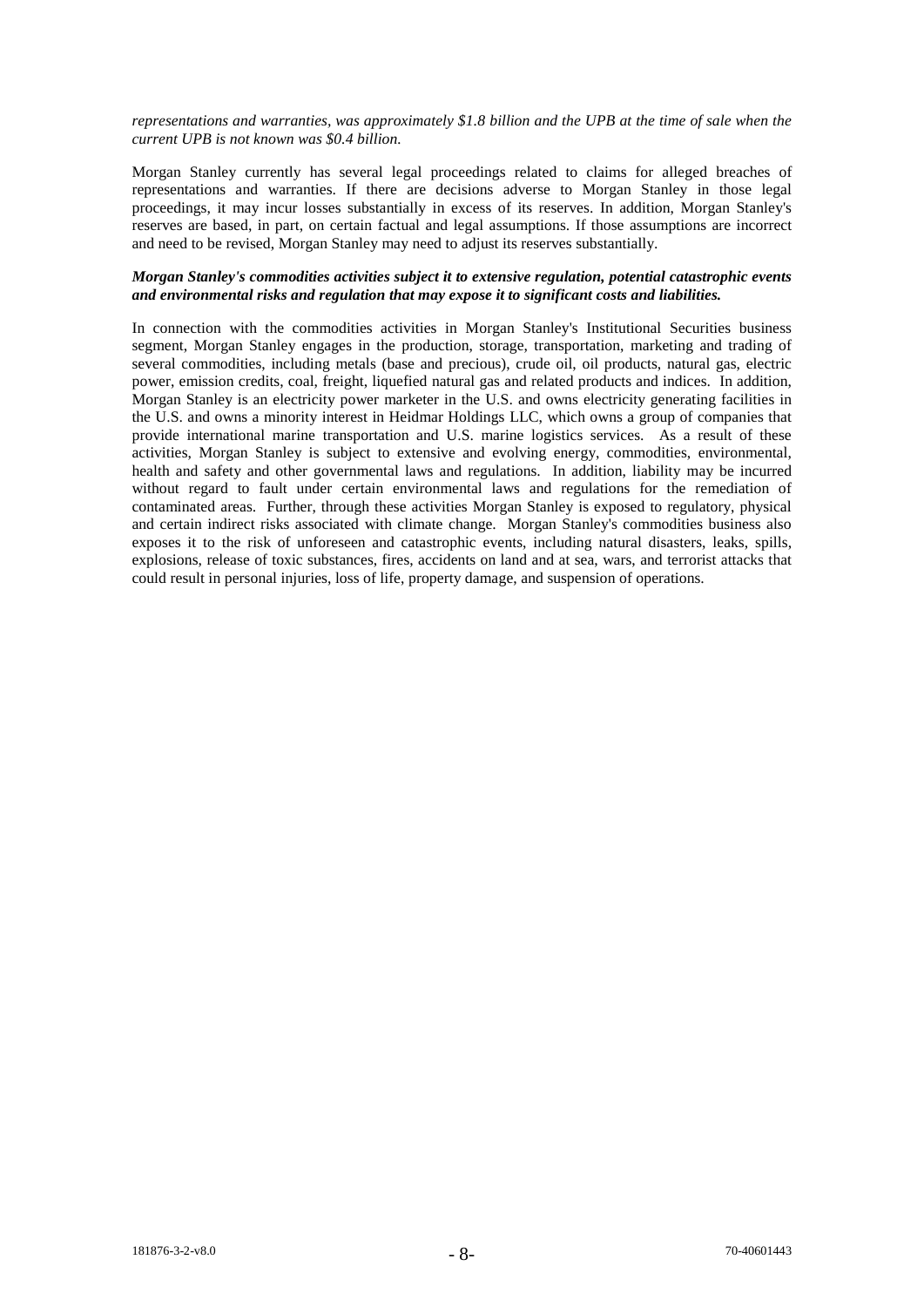Although Morgan Stanley has attempted to mitigate its pollution and other environmental risks by, among other measures, adopting appropriate policies and procedures for power plant operations, monitoring the quality of petroleum storage facilities and transport vessels and implementing emergency response programs, these actions may not prove adequate to address every contingency. In addition, insurance covering some of these risks may not be available, and the proceeds, if any, from insurance recovery may not be adequate to cover liabilities with respect to particular incidents. As a result, its financial condition, results of operations and cash flows may be adversely affected by these events.

Morgan Stanley continues to engage in discussions with the Federal Reserve regarding its commodities activities, as the United States Bank Holding Company Act of 1956 (as amended) (the "**BHC Act**") provides a grandfather exemption for "activities related to the trading, sale or investment in commodities and underlying physical properties," provided that Morgan Stanley was engaged in "any of such activities as of 30 September 1997 in the United States" and provided that certain other conditions that are within its reasonable control are satisfied. If the Federal Reserve were to determine that any of its commodities activities did not qualify for the BHC Act grandfather exemption, then Morgan Stanley would likely be required to divest any such activities that did not otherwise conform to the BHC Act.

Morgan Stanley also expects the other laws and regulations affecting its commodities business to increase in both scope and complexity. During the past several years, intensified scrutiny of certain energy markets by federal, state and local authorities in the U.S. and abroad and the public has resulted in increased regulatory and legal enforcement, litigation and remedial proceedings involving companies conducting the activities in which Morgan Stanley is engaged. For example, the U.S. and the E.U. have increased their focus on the energy markets which has resulted in increased regulation of companies participating in the energy markets, including those engaged in power generation and liquid hydrocarbons trading. In addition, new regulation of OTC derivatives markets in the U.S. and similar legislation proposed or adopted abroad will impose significant new costs and impose new requirements on Morgan Stanley's commodities derivatives activities. Morgan Stanley may incur substantial costs or loss of revenue in complying with current or future laws and regulations and its overall businesses and reputation may be adversely affected by the current legal environment. In addition, failure to comply with these laws and regulations may result in substantial civil and criminal fines and penalties.

## *A failure to address conflicts of interest appropriately could adversely affect Morgan Stanley's businesses and reputation.*

As a global financial services firm that provides products and services to a large and diversified group of clients, including corporations, governments, financial institutions and individuals, Morgan Stanley faces potential conflicts of interest in the normal course of business. For example, potential conflicts can occur when there is a divergence of interests between Morgan Stanley and a client, among clients, or between an employee on the one hand and Morgan Stanley or a client on the other. Morgan Stanley has policies, procedures and controls that are designed to address potential conflicts of interest. However, identifying and mitigating potential conflicts of interest can be complex and challenging, and can become the focus of media and regulatory scrutiny. Indeed, actions that merely appear to create a conflict can put Morgan Stanley's reputation at risk even if the likelihood of an actual conflict has been mitigated. It is possible that potential conflicts could give rise to litigation or enforcement actions, which may lead to its clients being less willing to enter into transactions in which a conflict may occur and could adversely affect its businesses and reputation.

Morgan Stanley's regulators have the ability to scrutinise its activities for potential conflicts of interest, including through detailed examinations of specific transactions. Its status as a bank holding company supervised by the Federal Reserve subjects Morgan Stanley to direct Federal Reserve scrutiny with respect to transactions between its U.S. Subsidiary Banks and their affiliates.

## **Risk Management**

## *Morgan Stanley's risk management strategies may not be fully effective in mitigating its risk exposures in all market environments or against all types of risk.*

Morgan Stanley has devoted significant resources to develop its risk management policies and procedures and expects to continue to do so in the future. Nonetheless, its risk management strategies, including its hedging strategies, may not be fully effective in mitigating its risk exposure in all market environments or against all types of risk, including risks that are unidentified or unanticipated. As its businesses change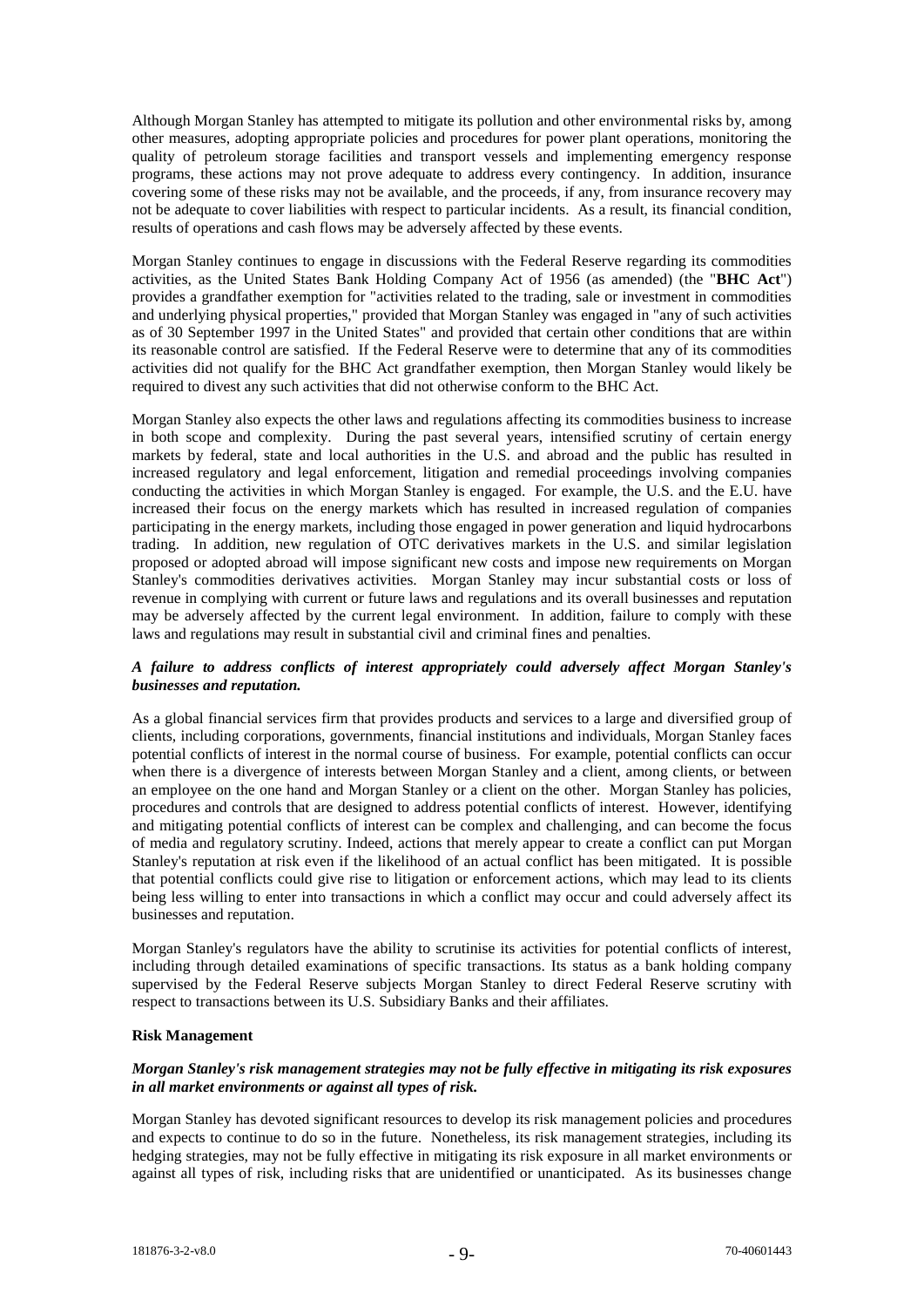and grow, and the markets in which Morgan Stanley operates evolve, its risk management strategies may not always adapt with those changes. Some of Morgan Stanley's methods of managing risk are based upon its use of observed historical market behaviour and management's judgment. As a result, these methods may not predict future risk exposures, which could be significantly greater than the historical measures indicate. For example, market conditions during the financial crisis involved unprecedented dislocations and highlighted the limitations inherent in using historical information to manage risk. Management of market, credit, liquidity, operational, legal, regulatory and compliance risks requires, among other things, policies and procedures to record properly and verify a large number of transactions and events, and these policies and procedures may not be fully effective. Morgan Stanley's trading risk management strategies and techniques also seek to balance its ability to profit from trading positions with its exposure to potential losses. While Morgan Stanley employs a broad and diversified set of risk monitoring and risk mitigation techniques, those techniques and the judgments that accompany their application cannot anticipate every economic and financial outcome or the timing of such outcomes. For example, to the extent that Morgan Stanley's trading or investing activities involve less liquid trading markets or are otherwise subject to restrictions on sale or hedging, Morgan Stanley may not be able to reduce its positions and therefore reduce its risk associated with such positions. Morgan Stanley may, therefore, incur losses in the course of its trading or investing activities.

#### **Competitive Environment**

## *Morgan Stanley faces strong competition from other financial services firms which could lead to pricing pressures that could materially adversely affect its revenue and profitability.*

The financial services industry and all aspects of Morgan Stanley's businesses are intensely competitive, and Morgan Stanley expects them to remain so. Morgan Stanley competes with commercial banks, brokerage firms, insurance companies, electronic trading and clearing platforms, financial data repositories, sponsors of mutual funds, hedge funds, energy companies and other companies offering financial or ancillary services in the U.S., globally and through the internet. Morgan Stanley competes on the basis of several factors, including transaction execution, capital or access to capital, products and services, innovation, reputation, risk appetite and price. Over time, certain sectors of the financial services industry have become more concentrated, as institutions involved in a broad range of financial services have left businesses, been acquired by or merged into other firms or have declared bankruptcy. Such changes could result in its remaining competitors gaining greater capital and other resources, such as the ability to offer a broader range of products and services and geographic diversity, or new competitors may emerge. Morgan Stanley has experienced and may continue to experience pricing pressures as a result of these factors and as some of its competitors seek to obtain market share by reducing prices. In addition, certain of Morgan Stanley's competitors may be subject to different, and in some cases, less stringent, legal and regulatory regimes, than Morgan Stanley, thereby putting it at a competitive disadvantage.

# *Automated trading markets may adversely affect Morgan Stanley's business and may increase competition.*

Morgan Stanley has experienced intense price competition in some of its businesses in recent years. In particular, the ability to execute securities, derivatives and other financial instrument trades electronically on exchanges, swap execution facilities and other automated trading platforms has increased the pressure on bid-offer spreads, commissions, markups or comparable fees. The trend toward direct access to automated, electronic markets will likely continue and will likely increase as additional markets move to more automated trading platforms. Morgan Stanley has experienced and it is likely that it will continue to experience competitive pressures in these and other areas in the future as some of its competitors may seek to obtain market share by reducing bid-offer spreads, commissions, mark-ups or comparable fees.

## *Morgan Stanley's ability to retain and attract qualified employees is critical to the success of its business and the failure to do so may materially adversely affect its performance.*

Morgan Stanley's people are its most important resource and competition for qualified employees is intense. If Morgan Stanley is unable to continue to attract and retain highly qualified employees, or does so at rates or in forms necessary to maintain its competitive position, or if compensation costs required to attract and retain employees become more expensive, its performance, including its competitive position, could be materially adversely affected. The financial industry has experienced and may continue to experience more stringent regulation of employee compensation, including limitations relating to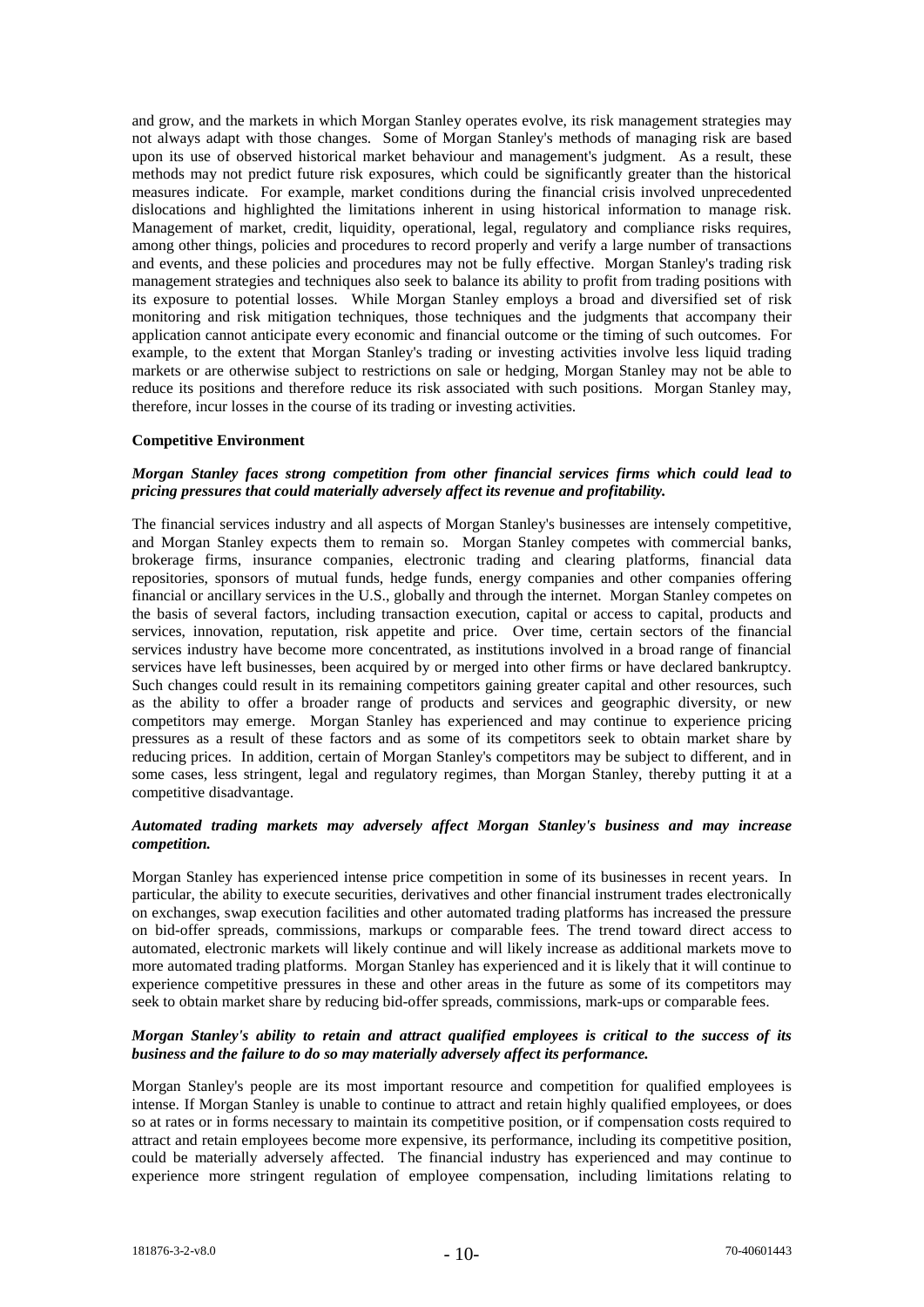incentive-based compensation, clawback requirements and special taxation, which could have an adverse effect on its ability to hire or retain the most qualified employees.

#### **International Risk**

#### *Morgan Stanley is subject to numerous political, economic, legal, operational, franchise and other risks as a result of its international operations which could adversely impact its businesses in many ways.*

Morgan Stanley is subject to political, economic, legal, tax, operational, franchise and other risks that are inherent in operating in many countries, including risks of possible nationalisation, expropriation, price controls, capital controls, exchange controls, increased taxes and levies and other restrictive governmental actions, as well as the outbreak of hostilities or political and governmental instability. In many countries, the laws and regulations applicable to the securities and financial services industries are uncertain and evolving, and it may be difficult for Morgan Stanley to determine the exact requirements of local laws in every market. Morgan Stanley's inability to remain in compliance with local laws in a particular market could have a significant and negative effect not only on its business in that market but also on its reputation generally. Morgan Stanley is also subject to the enhanced risk that transactions it structures might not be legally enforceable in all cases.

Various emerging market countries have experienced severe political, economic and financial disruptions, including significant devaluations of their currencies, defaults or potential defaults on sovereign debt, capital and currency exchange controls, high rates of inflation and low or negative growth rates in their economies. Crime and corruption, as well as issues of security and personal safety, also exist in certain of these countries. These conditions could adversely impact its businesses and increase volatility in financial markets generally.

The emergence of a disease pandemic or other widespread health emergency, or concerns over the possibility of such an emergency as well as natural disasters, terrorist activities or military actions, could create economic and financial disruptions in emerging markets and other areas throughout the world, and could lead to operational difficulties (including travel limitations) that could impair its ability to manage its businesses around the world.

As a U.S. company, Morgan Stanley is required to comply with the economic sanctions and embargo programs administered by OFAC and similar multi-national bodies and governmental agencies worldwide, as well as applicable anti-corruption laws in the jurisdictions in which it operates. A violation of a sanction, embargo program, or anti-corruption law, could subject Morgan Stanley, and individual employees, to a regulatory enforcement action as well as significant civil and criminal penalties.

## **Acquisition, Divestiture and Joint Venture Risk**

## *Morgan Stanley may be unable to fully capture the expected value from acquisitions, divestitures, joint ventures, minority stakes and strategic alliances.*

In connection with past or future acquisitions, divestitures, joint ventures or strategic alliances (including with MUFG), Morgan Stanley faces numerous risks and uncertainties combining, transferring, separating or integrating the relevant businesses and systems, including the need to combine or separate accounting and data processing systems and management controls and to integrate relationships with clients, trading counterparties and business partners. In the case of joint ventures and minority stakes, Morgan Stanley is subject to additional risks and uncertainties because it may be dependent upon, and subject to liability, losses or reputational damage relating to, systems, controls and personnel that are not under its control.

For example, the ownership arrangements relating to Morgan Stanley's joint venture in Japan with MUFG of their respective investment banking and securities businesses are complex. MUFG and Morgan Stanley have integrated their respective Japanese securities businesses by forming two joint venture companies, Mitsubishi UFJ Morgan Stanley Securities Co., Ltd. ("**MUMSS**") and Morgan Stanley MUFG Securities Co., Ltd. ("**MSMS**").

In addition, conflicts or disagreements between Morgan Stanley and any of its joint venture partners may negatively impact the benefits to be achieved by the relevant joint venture.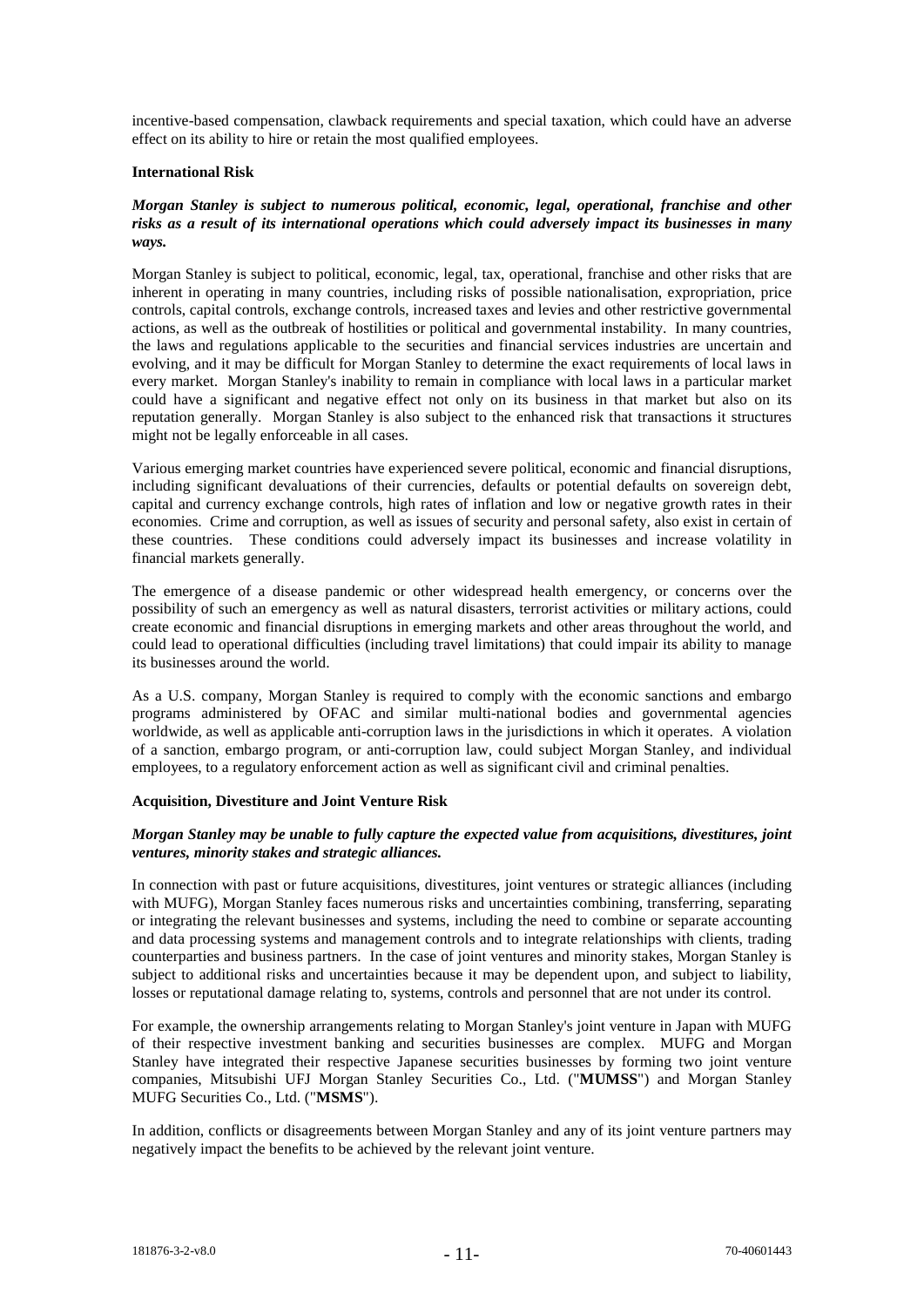There is no assurance that any of its acquisitions or divestitures will be successfully integrated or disaggregated or yield all of the positive benefits anticipated. If Morgan Stanley is not able to integrate or disaggregate successfully its past and future acquisitions or dispositions, there is a risk that its results of operations, financial condition and cash flows may be materially and adversely affected.

Certain of Morgan Stanley's business initiatives, including expansions of existing businesses, may bring it into contact, directly or indirectly, with individuals and entities that are not within its traditional client and counterparty base and may expose it to new asset classes and new markets. These business activities expose Morgan Stanley to new and enhanced risks, greater regulatory scrutiny of these activities, increased credit-related, sovereign and operational risks, and reputational concerns regarding the manner in which these assets are being operated or held.

For more information regarding the regulatory environment in which Morgan Stanley operates, see also "*Business—Supervision and Regulation*" in Part I, Item 1, page 7 of Morgan Stanley's Annual Report on Form 10-K for the year ended 31 December 2014, which has been incorporated by reference on pages 16 and 17 of this Registration Document.

#### **Risk factors specific to MSBV and MSI plc**

#### *All material assets of MSBV are obligations of one or more companies in the Morgan Stanley Group and MSBV's ability to perform its obligations is dependent upon such companies fulfilling their obligations to MSBV.*

All material assets of MSBV are obligations of (or securities issued by) one or more Morgan Stanley Group companies. If any of these Morgan Stanley Group companies incurs losses with respect to any of its activities (irrespective of whether those activities relate to MSBV or not) the ability of such company to fulfil its obligations to MSBV could be impaired, thereby exposing holders of securities issued by MSBV to a risk of loss. Should this circumstance materialise, the payment obligations of MSBV under the terms of the securities would be guaranteed by Morgan Stanley.

#### *Risks relating to insolvency proceedings in the Netherlands.*

The validity or enforceability of any documents or any legal act (*rechtshandeling*) forming part thereof or contemplated thereby in relation to any securities issued by MSBV are subject to and limited by the protection afforded by Netherlands law to creditors whose interests have been adversely affected pursuant to the rules of Netherlands law relating to (x) unlawful acts (*onrechtmatige daden*) based on Section 6:162 et seq. of the Netherlands Civil Code (*Burgerlijk Wetboek*) and (y) fraudulent conveyance or preference (*actio pauliana*) within the meaning of Section 3:45 of the Netherlands Civil Code (*Burgerlijk Wetboek*). Furthermore, in the event of any insolvency proceedings being opened in the Netherlands in relation to MSBV, Dutch laws in relation to bankruptcy proceedings, in particular Section 42 et seq. of the Netherlands Bankruptcy Act (*Faillissementswet*) in relation to fraudulent conveyance or preference (*actio pauliana*) would apply.

## *There are substantial inter-relationships between MSI plc and other Morgan Stanley Group companies.*

Morgan Stanley is the holding company of a global financial services group. MSI plc is one of the principal operating companies in the Morgan Stanley Group. MSI plc itself provides a wide range of financial and securities services. There are substantial inter-relationships between MSI plc and Morgan Stanley as well as other companies in the Morgan Stanley Group, including the provision of funding, capital, services and logistical support to or by MSI plc, as well as common or shared business or operational platforms or systems, including employees. As a consequence of such inter-relationships, and of the participation of both MSI plc and other Morgan Stanley Group companies in the global financial services sector, factors which could affect the business and condition of Morgan Stanley or other companies in the Morgan Stanley Group may also affect the business and condition of MSI plc. Any such effect could be direct, for example, where economic or market factors directly affect the markets in which MSI plc and other companies in the Morgan Stanley Group operate, or indirect, for example where any factor affects the ability of other companies in the Morgan Stanley Group to provide services or funding or capital to MSI plc or, directly or indirectly, to place business with MSI plc. Similarly, any development affecting the reputation or standing of Morgan Stanley or other companies in the Morgan Stanley Group may have an indirect effect on MSI plc. Such inter-relationships should therefore be taken into account in any assessment of MSI plc.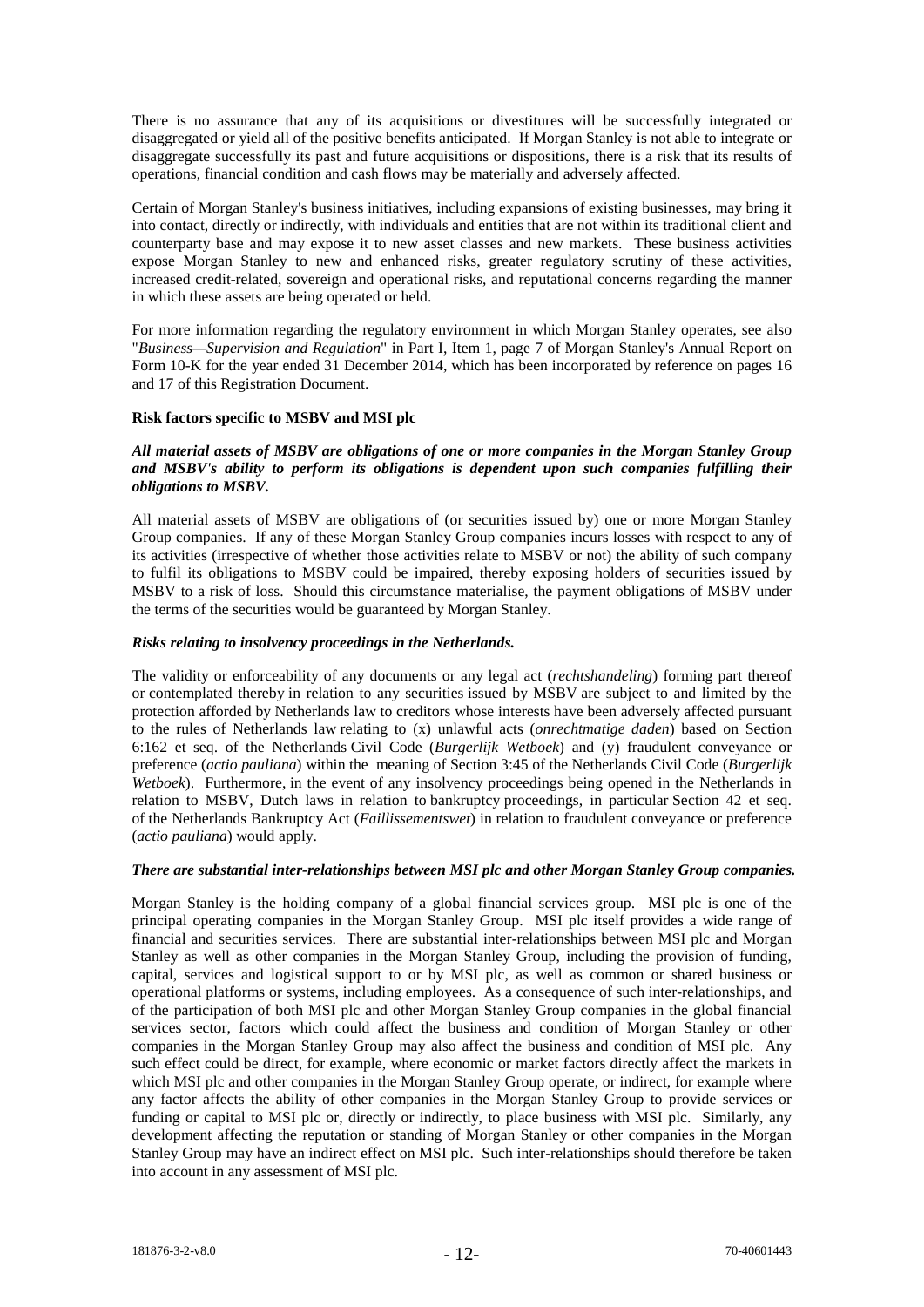#### *No guarantee.*

Securities issued by MSI plc will not be guaranteed by Morgan Stanley. Although Morgan Stanley has in the past provided financial support to MSI plc through capital injection and debt financing, there is no assurance that it will do so in the future.

Risk is an inherent part of both Morgan Stanley's and the MSI plc Group's (as defined below) business activity and is managed by the MSI plc Group within the context of the broader Morgan Stanley Group. The Morgan Stanley Group seeks to identify, assess, monitor and manage each of the various types of risk involved in its activities on a global basis, in accordance with defined policies and procedures and in consideration of the individual legal entities. The MSI plc Group's own risk management policies and procedures are consistent with those of the Morgan Stanley Group.

#### **Applicable Resolution Powers**

#### *Powers under the Banking Act 2009.*

MSI plc, as an investment firm for the purposes of the Banking Act 2009 (the "**Banking Act**"), is subject to provisions of that Act which give wide powers in respect of UK banks and investment firms (such as MSI plc) to HM Treasury, the Bank of England, the Prudential Regulation Authority and the United Kingdom Financial Conduct Authority (each a "**relevant UK Regulatory Authority**") in circumstances where the relevant UK bank or investment firm (a "**relevant financial institution**") is failing or is likely to fail. The Banking Act implements the provisions of Directive 2014/59/EU (the "**Bank Recovery and Resolution Directive**" or "**BRRD**").

These powers include powers to: (a) transfer all or some of the liability in respect of the securities issued by a relevant financial institution, or all or some of the property, rights and liabilities of a relevant financial institution (which could include instruments issued by MSI plc and guarantee liabilities of MSI plc), to a commercial purchaser or, in the case of securities, to HM Treasury or an HM Treasury nominee, or, in the case of property, rights or liabilities, to an entity owned by the Bank of England; (b) override any default provisions in contracts or other agreements, including provisions that would otherwise allow a party to terminate a contract or accelerate the payment of an obligation; (c) commence certain insolvency procedures in relation to a relevant financial institution; and (d) override, vary or impose contractual obligations, for reasonable consideration, between a relevant financial institution and its parent, in order to enable any transferee or successor of the relevant financial institution to operate effectively. The Banking Act also gives power to HM Treasury to make further amendments to the law for the purpose of enabling it to use the special resolution regime powers effectively, potentially with retrospective effect.

By reason of its group relationship with certain other Morgan Stanley Group companies (including companies incorporated outside the UK) which are banks, investment firms, EU institutions or third– country institutions for the purposes of the Banking Act, MSI plc is a banking group company within the meaning of the Banking Act. Accordingly, the relevant UK Regulatory Authority can exercise substantially similar special resolution powers in respect of MSI plc in its capacity as a banking group company where the Prudential Regulation Authority, an EU resolution authority or third country authority having jurisdiction over the relevant Morgan Stanley Group company is satisfied that such Morgan Stanley Group company meets the relevant conditions for resolution action (including that it is failing or likely to fail, that it is not reasonably likely that other measures would prevent its failure, and that it is in the public interest to exercise those powers) or that it satisfies an equivalent test in the relevant jurisdiction (irrespective of whether at that time MSI plc is failing or likely to fail). Additionally, where a relevant third country Morgan Stanley Group company becomes subject to resolution or similar measures, the relevant UK Regulatory Authority may recognise the application of some of those measures to MSI plc (irrespective of whether at that time MSI plc is failing or likely to fail).

## *Bail-in Power.*

The powers granted to the relevant UK Regulatory Authority include (but are not limited to) a "bail-in" power.

The "bail-in" power gives the relevant UK Regulatory Authority the power, in relation to a failing relevant financial institution or a banking group company in respect of a bank, investment firm, EU institution or third-country institution (whether or not incorporated in the UK) which is failing or likely to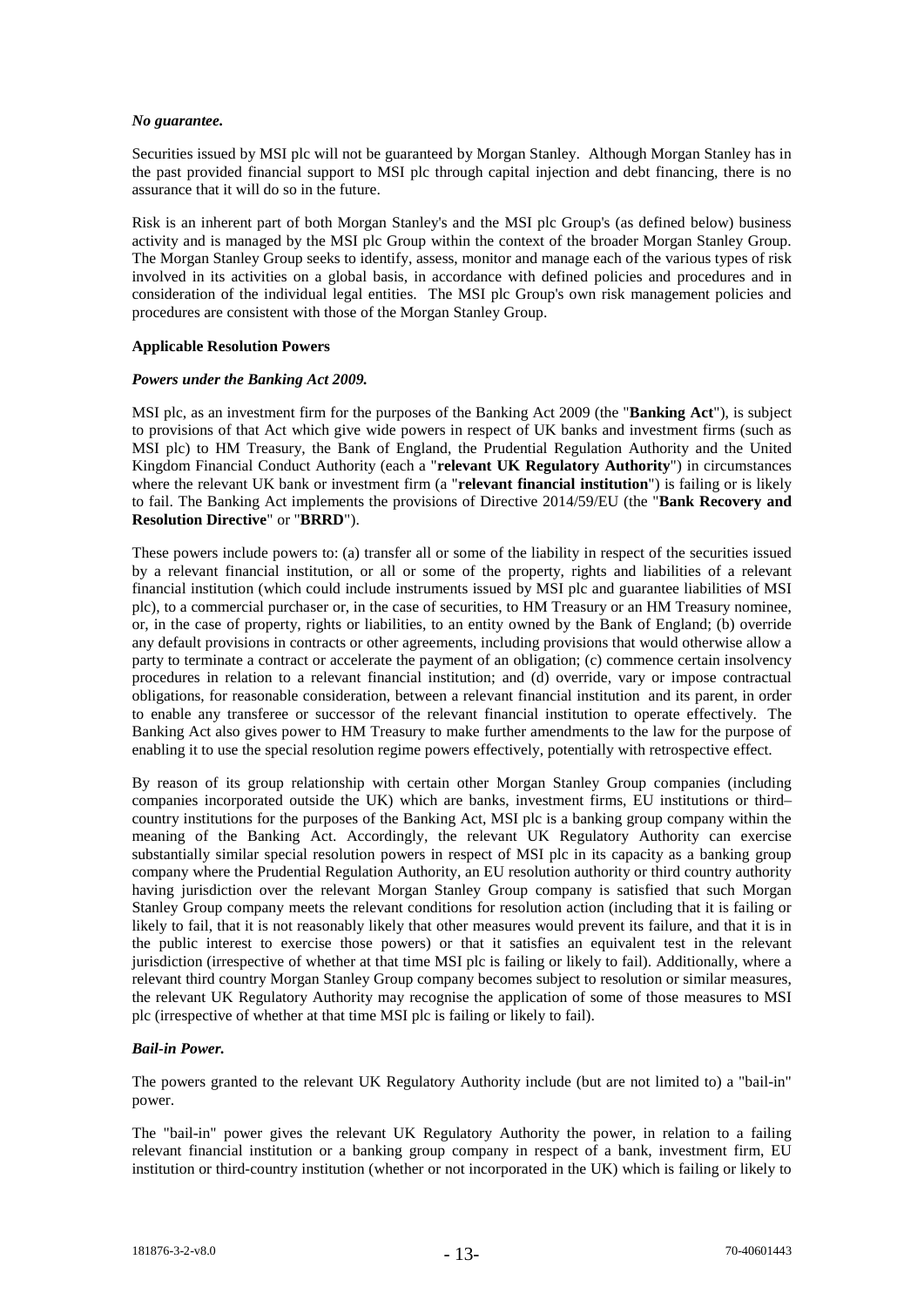fail, to cancel all or a portion of certain of its unsecured liabilities and/or to convert certain of its liabilities into another security, including ordinary shares of the surviving entity, if any. Under the Banking Act, such power could be utilised in relation to MSI plc were it to be failing or likely to fail, or were a bank, investment firm, EU institution or third-country institution (whether or not incorporated in the UK) in respect of which MSI plc is a banking group company to be failing or likely to fail. Were such power to be utilised in relation to MSI plc, it could be utilised in relation to securities issued by MSI plc or guarantee liabilities of MSI plc.

The Banking Act requires the relevant UK Regulatory Authority to apply the "bail-in" power in accordance with a specified preference order which differs from the ordinary insolvency order. In particular, the relevant UK Regulatory Authority must write-down or convert debts in the following order: (i) additional tier 1, (ii) tier 2, (iii) other subordinated claims and (iv) eligible senior claims.

Although the exercise of the bail-in power under the Banking Act is subject to certain pre-conditions, there remains uncertainty regarding the specific factors (including, but not limited to, factors outside the control of MSI plc or not directly related to MSI plc) which the relevant UK Regulatory Authority would consider in deciding whether to exercise such power with respect to MSI plc and its securities or other liabilities. Moreover, as the relevant UK Regulatory Authority may have considerable discretion in relation to how and when it may exercise such power, holders of securities issued or guaranteed by MSI plc may not be able to refer to publicly available criteria in order to anticipate a potential exercise of such power and consequently its potential effect on MSI plc and securities issued or guaranteed by MSI plc.

#### *Other powers*.

As well as a "bail-in" power, the powers of the relevant UK Regulatory Authority under the Banking Act include broad powers to (i) direct the sale of the relevant financial institution or the whole or part of its business on commercial terms without requiring the consent of the shareholders or complying with the procedural requirements that would otherwise apply, (ii) transfer all or part of the business of the relevant financial institution to a "bridge institution" (an entity created for such purpose that is wholly or partially in public control) and (iii) separate assets by transferring impaired or problem assets to one or more publicly owned asset management vehicles to allow them to be managed with a view to maximising their value through eventual sale or orderly wind-down (this can be used together with another resolution tool only). The Bank of England has broad powers to make one or more share transfer instruments (in the case of a transfer to a private sector purchaser described in (i) or a transfer to a "bridge institution" in the case of (ii)) or one or more property transfer instruments (in all three cases). A transfer pursuant to a share transfer instrument or a property transfer instrument will take effect despite any restriction arising by virtue of contract or legislation or in any other way.

In addition, the Banking Act gives the relevant UK Regulatory Authority power to amend the maturity date and/or any interest payment date of debt instruments or other eligible liabilities of the relevant financial institution and/or impose a temporary suspension of payments and/or discontinue the listing and admission to trading of debt instruments.

The Banking Act provides that the HM Treasury must, in making regulations about compensation arrangements in the case of the exercise of a bail-in power, have regard to the "no creditor worse off" principle, and the HM Treasury has made regulations governing compensation arrangements upon the exercise of a bail-in power. Notwithstanding the foregoing, the exercise by the relevant UK Regulatory Authority of any of the above powers under the Banking Act (including especially the bail-in power) could lead to the holders of securities issued or guaranteed by MSI plc losing some or all of their investment. Moreover, trading behaviour in relation to the securities issued or guaranteed by MSI plc, including market prices and volatility, may be affected by the use or any suggestion of the use of these powers and accordingly, in such circumstances, such securities are not necessarily expected to follow the trading behaviour associated with other types of securities. There can be no assurance that the taking of any actions under the Banking Act by the relevant UK Regulatory Authority or the manner in which its powers under the Banking Act are exercised will not materially adversely affect the rights of holders of securities issued or guaranteed by MSI plc, the market value of an investment in such securities and/or MSI plc's ability to satisfy its obligations under, or under its guarantee of, such securities.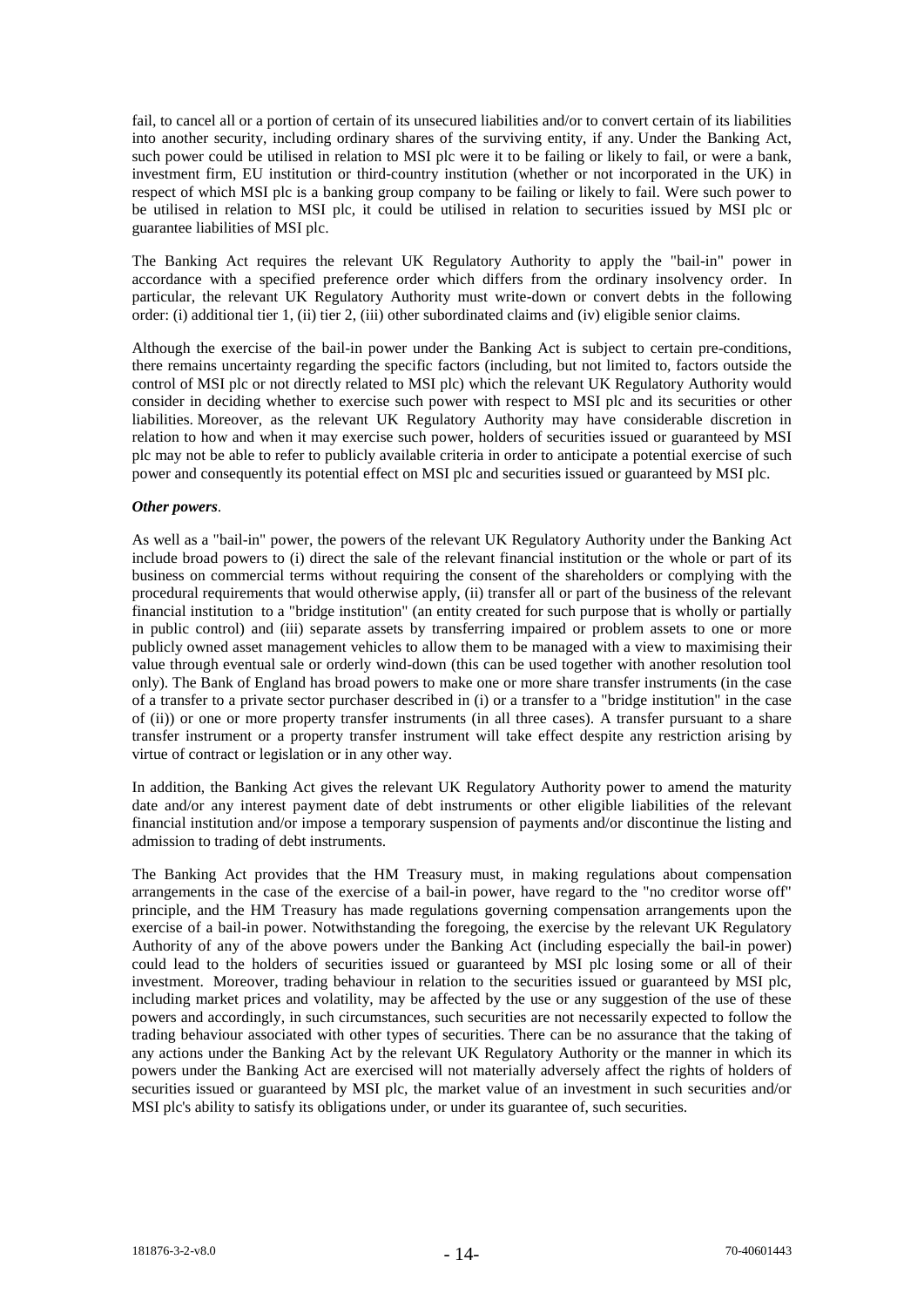# **INFORMATION INCORPORATED BY REFERENCE**

The following information shall be deemed to be incorporated in, and to form part of, this Registration Document:

| <b>Document filed</b> |                                                            |      | Information incorporated by reference                                                                                                                     |            |  |
|-----------------------|------------------------------------------------------------|------|-----------------------------------------------------------------------------------------------------------------------------------------------------------|------------|--|
|                       | <b>Morgan Stanley</b>                                      |      |                                                                                                                                                           |            |  |
| 1.                    | Proxy Statement dated 1 April<br>2015                      | (1)  | <b>Election of Directors</b>                                                                                                                              | $1-9$      |  |
|                       |                                                            | (2)  | Corporate Governance                                                                                                                                      | $10 - 21$  |  |
|                       |                                                            | (3)  | Beneficial Ownership of Company<br>Common Stock                                                                                                           | $22 - 24$  |  |
|                       |                                                            | (4)  | <b>Executive Compensation</b>                                                                                                                             | 24-57      |  |
|                       |                                                            | (5)  | Ratification of Appointment of Morgan<br><b>Stanley's Independent Auditor</b>                                                                             | 58-59      |  |
|                       |                                                            | (6)  | Morgan Stanley Proposal to Approve<br>the Compensation of Executives as<br>Disclosed in the Proxy Statement (Non-<br><b>Binding Advisory Resolution</b> ) | 60-61      |  |
|                       |                                                            | (7)  | Morgan Stanley Proposal to Amend the<br>2007 Equity Incentive Compensation<br>Plan to Increase Shares Available for<br>Grant                              | 62-70      |  |
|                       |                                                            | (8)  | Shareholder Proposal Regarding Annual<br><b>Report on Lobbying Expenses</b>                                                                               | 70-73      |  |
|                       |                                                            | (9)  | Shareholder Proposal Regarding Vote-<br>Counting Bylaw Change                                                                                             | 73-76      |  |
|                       |                                                            | (10) | Shareholder Proposal Regarding Report<br>on Government Service Vesting                                                                                    | 76-78      |  |
|                       |                                                            | (11) | <b>Other Business</b>                                                                                                                                     | 78-81      |  |
|                       |                                                            | (12) | Annex A: Morgan Stanley 2007 Equity<br>Incentive Compensation Plan (As<br>Proposed to Be Amended)                                                         | $A-1-A-10$ |  |
| 2.                    | Quarterly Report on Form 10-<br>Q for the quarter ended 31 | (1)  | Condensed Consolidated Statements of<br>Financial Condition (unaudited)                                                                                   | 1          |  |
|                       | March 2015                                                 | (2)  | Condensed Consolidated Statements of<br>Income (unaudited)                                                                                                | 2          |  |
|                       |                                                            | (3)  | Condensed Consolidated Statements of<br>Comprehensive Income (unaudited)                                                                                  | 3          |  |
|                       |                                                            | (4)  | <b>Condensed Consolidated Statements of</b><br>Cash Flows (unaudited)                                                                                     | 4          |  |
|                       |                                                            | (5)  | Condensed Consolidated Statements of<br>Changes in Total Equity (unaudited)                                                                               | 5          |  |
|                       |                                                            | (6)  | Notes to Condensed Consolidated                                                                                                                           | $6 - 85$   |  |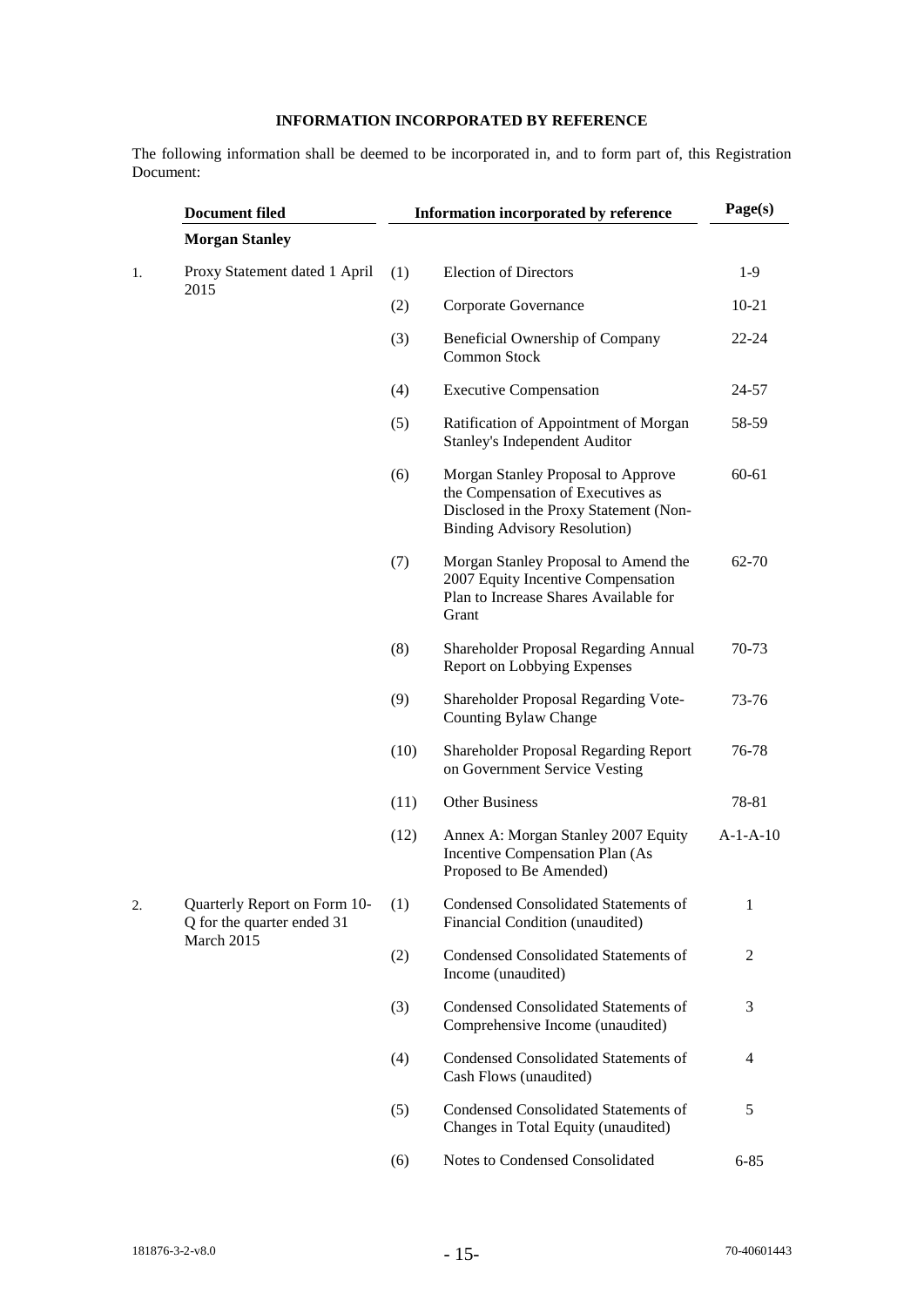| <b>Document filed</b>                  | Information incorporated by reference | Page(s)                                                    |                                                                                                                           |         |
|----------------------------------------|---------------------------------------|------------------------------------------------------------|---------------------------------------------------------------------------------------------------------------------------|---------|
|                                        |                                       |                                                            | Financial Statements (unaudited)                                                                                          |         |
|                                        | (7)                                   | Report of Independent Registered<br>Public Accounting Firm |                                                                                                                           | 86      |
|                                        | (8)                                   | Operations                                                 | Management's Discussion and Analysis<br>of Financial Condition and Results of                                             | 87-138  |
|                                        | (9)                                   |                                                            | Quantitative and Qualitative<br>Disclosures about Market Risk                                                             | 139-156 |
|                                        | (10)                                  |                                                            | <b>Controls and Procedures</b>                                                                                            | 157     |
|                                        | (11)                                  |                                                            | Financial Data Supplement (unaudited)                                                                                     | 158-160 |
|                                        | (12)                                  |                                                            | <b>Legal Proceedings</b>                                                                                                  | 161-162 |
|                                        | (13)                                  |                                                            | <b>Unregistered Sales of Equity Securities</b><br>and Use of Proceeds                                                     | 163     |
|                                        | (14)                                  | Exhibits                                                   |                                                                                                                           | 163     |
|                                        | (15)                                  | Signature                                                  |                                                                                                                           | 164     |
|                                        | (16)                                  |                                                            | Exhibit Index                                                                                                             | $E-1$   |
| Annual Report on Form 10-K             | (1)                                   | <b>Business</b>                                            |                                                                                                                           | $1-23$  |
| for the year ended 31<br>December 2014 | (2)                                   | <b>Risk Factors</b>                                        |                                                                                                                           | 24-35   |
|                                        | (3)                                   | <b>Unresolved Staff Comments</b>                           |                                                                                                                           | 35      |
|                                        | (4)                                   | Properties                                                 |                                                                                                                           | 36      |
|                                        | (5)                                   |                                                            | <b>Legal Proceedings</b>                                                                                                  | 37-49   |
|                                        | (6)                                   |                                                            | Mine Safety Disclosures                                                                                                   | 49      |
|                                        | (7)                                   |                                                            | Market for Registrant's Common Equity,<br>Related Stockholder Matters and Issuer<br><b>Purchases of Equity Securities</b> | 50-52   |
|                                        | (8)                                   |                                                            | Selected Financial Data                                                                                                   | 53-54   |
|                                        | (9)                                   | Operations                                                 | Management's Discussion and Analysis<br>of Financial Condition and Results of                                             | 55-122  |
|                                        | (10)                                  |                                                            | Quantitative and Qualitative Disclosures<br>about Market Risk                                                             | 123-150 |
|                                        | (11)                                  | Data                                                       | <b>Financial Statements and Supplementary</b>                                                                             | 151-308 |
|                                        |                                       | (i)                                                        | Report of Independent<br>Registered Public Accounting<br>Fin                                                              | 151     |
|                                        |                                       | (ii)                                                       | Consolidated Statements of                                                                                                | 152     |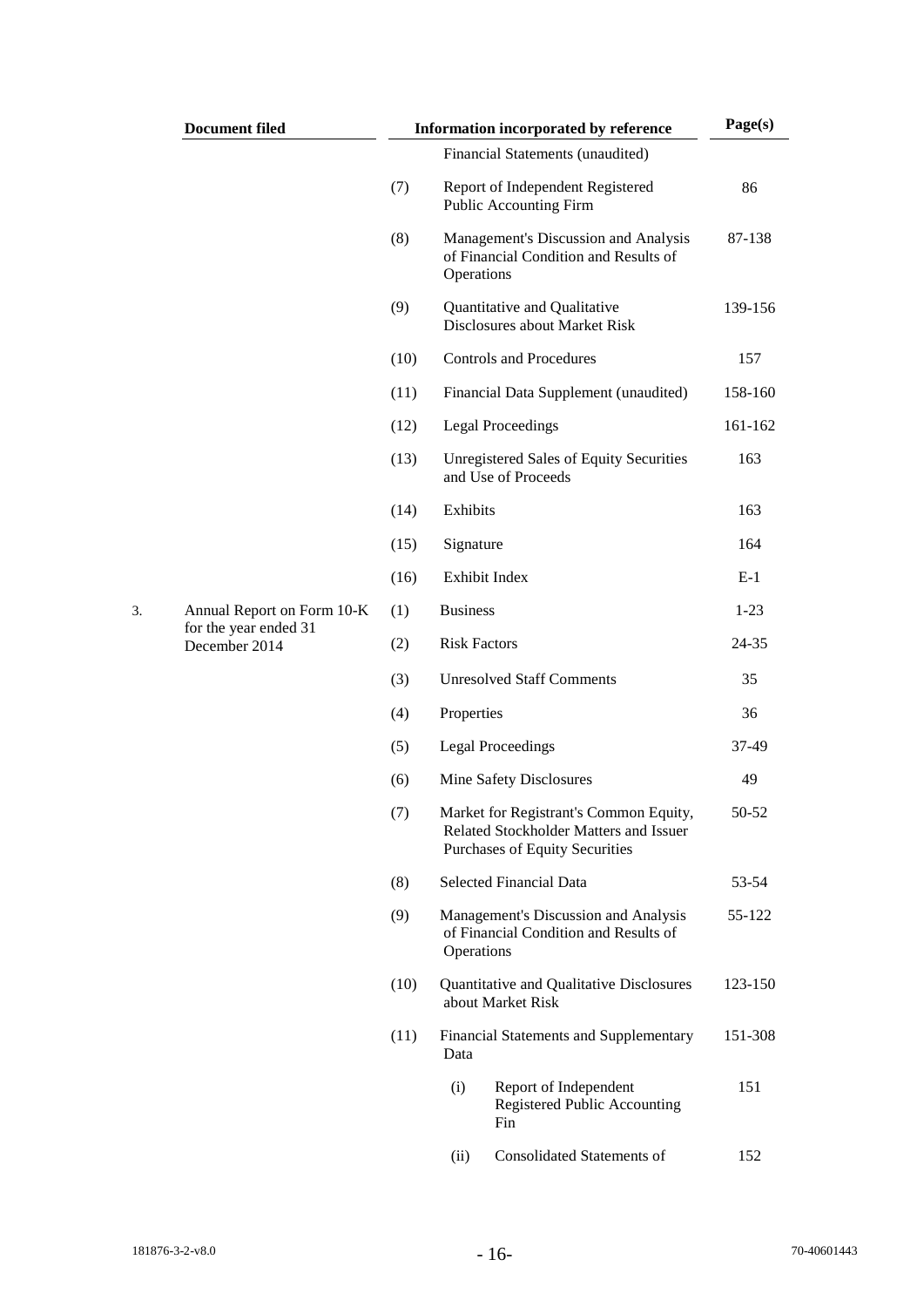| <b>Document filed</b>                                                     |      |               | <b>Information incorporated by reference</b>                                                                | Page(s)   |
|---------------------------------------------------------------------------|------|---------------|-------------------------------------------------------------------------------------------------------------|-----------|
|                                                                           |      |               | <b>Financial Condition</b>                                                                                  |           |
|                                                                           |      | (iii)         | Consolidated Statements of<br>Income                                                                        | 153       |
|                                                                           |      | (iv)          | <b>Consolidated Statements of</b><br>Comprehensive Income                                                   | 154       |
|                                                                           |      | (v)           | <b>Consolidated Statements of</b><br><b>Cash Flows</b>                                                      | 155       |
|                                                                           |      | (vi)          | <b>Consolidated Statements of</b><br>Changes in Total Equity                                                | 156       |
|                                                                           |      | (vii)         | Notes to Consolidated Financial<br><b>Statements</b>                                                        | 157-300   |
|                                                                           |      | (viii)        | <b>Financial Data Supplement</b><br>(Unaudited)                                                             | 301-308   |
|                                                                           | (12) |               | Changes in and Disagreements with<br>Accountants on Accounting and<br><b>Financial Disclosure</b>           | 309       |
|                                                                           | (13) |               | <b>Controls and Procedures</b>                                                                              | 309-311   |
|                                                                           | (14) |               | Other Information                                                                                           | 311       |
|                                                                           | (15) |               | Directors, Executive Officers and<br>Corporate Governance                                                   | 312       |
|                                                                           | (16) |               | <b>Executive Compensation</b>                                                                               | 312       |
|                                                                           | (17) |               | Security Ownership of Certain<br><b>Beneficial Owners and Management</b><br>and Related Stockholder Matters | 313       |
|                                                                           | (18) |               | Certain Relationships and Related<br>Transactions, and Director<br>Independence                             | 313       |
|                                                                           | (19) |               | Principal Accountant Fees and Services                                                                      | 313       |
|                                                                           | (20) | Schedules     | <b>Exhibits and Financial Statement</b>                                                                     | 314       |
|                                                                           | (21) | Signatures    |                                                                                                             | $S-1-S-2$ |
|                                                                           | (22) | Exhibit Index |                                                                                                             | $E-1-E-6$ |
| Morgan Stanley & Co. International plc                                    |      |               |                                                                                                             |           |
| Report and Financial<br>Statements for the year ended<br>31 December 2014 | (1)  |               | <b>Independent Auditor's Report</b>                                                                         | $15-16$   |
|                                                                           | (2)  |               | <b>Consolidated Income Statement</b>                                                                        | 17        |
|                                                                           | (3)  | Consolidated  | of<br>Statement<br>Comprehensive Income                                                                     | 18        |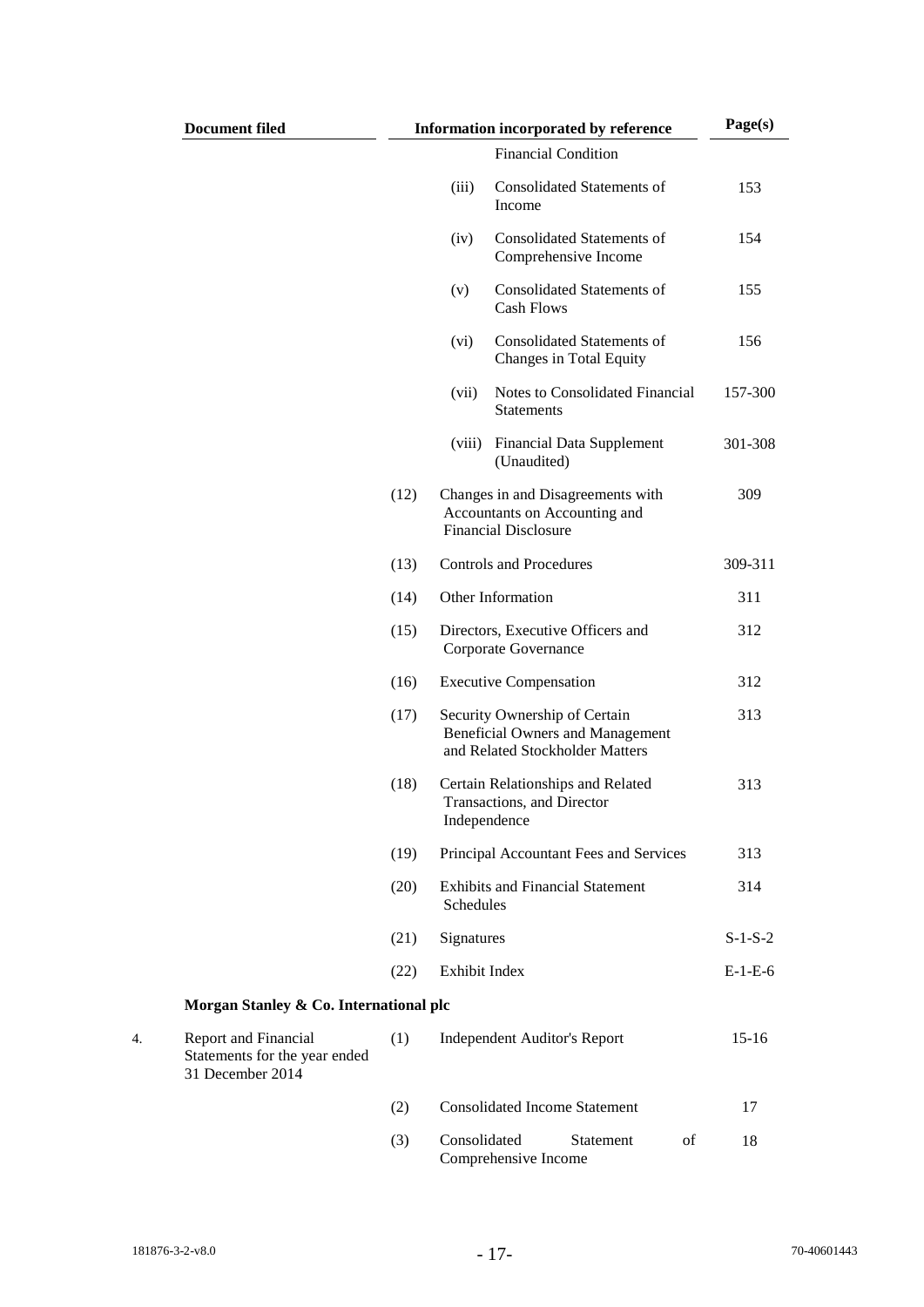|    | <b>Document filed</b>                                                            | Information incorporated by reference |                                                          | Page(s)    |
|----|----------------------------------------------------------------------------------|---------------------------------------|----------------------------------------------------------|------------|
|    |                                                                                  | (4)                                   | Consolidated Statement of Changes in<br>Equity           | 19         |
|    |                                                                                  | (5)                                   | Consolidated Statement of Financial<br>Position          | 20         |
|    |                                                                                  | (6)                                   | <b>Consolidated Statement of Cash Flows</b>              | 21         |
|    |                                                                                  | (7)                                   | Notes to the Consolidated Financial<br><b>Statements</b> | 22-124     |
|    |                                                                                  | (8)                                   | MSI plc Balance Sheet                                    | 125        |
|    |                                                                                  | (9)                                   | Notes to MSI plc Financial Statements                    | 126-153    |
| 5. | Report and Financial                                                             | (1)                                   | <b>Independent Auditor's Report</b>                      | 15 to 16   |
|    | Statements for the year ended<br>31 December 2013                                | (2)                                   | <b>Consolidated Income Statement</b>                     | 17         |
|    |                                                                                  | (3)                                   | Consolidated Statement of<br>Comprehensive Income        | 18         |
|    |                                                                                  | (4)                                   | Consolidated Statement of Changes in<br>Equity           | 19         |
|    |                                                                                  | (5)                                   | <b>Consolidated Statement of Financial</b><br>Position   | 20         |
|    |                                                                                  | (6)                                   | <b>Consolidated Statement of Cash Flows</b>              | 21         |
|    |                                                                                  | (7)                                   | Notes to the Consolidated Financial<br><b>Statements</b> | 22 to 117  |
|    |                                                                                  | (8)                                   | MSI plc Balance Sheet                                    | 118        |
|    |                                                                                  | (9)                                   | Notes to MSI plc Financial Statements                    | 119 to 142 |
|    | <b>Morgan Stanley B.V.</b>                                                       |                                       |                                                          |            |
| б. | <b>Report and Financial</b><br>Statements for the year ended<br>31 December 2014 | (1)                                   | <b>Statement of Comprehensive Income</b>                 | 8          |
|    |                                                                                  | (2)                                   | Statement of Changes in Equity                           | 9          |
|    |                                                                                  | (3)                                   | <b>Statement of Financial Position</b>                   | 10         |
|    |                                                                                  | (4)                                   | <b>Statement of Cash Flows</b>                           | 11         |
|    |                                                                                  | (5)                                   | Notes to the Financial Statements                        | $12 - 52$  |
|    |                                                                                  | (6)                                   | <b>Additional Information</b>                            | 53         |
|    |                                                                                  | (7)                                   | <b>Independent Auditors' Report</b>                      | 54-58      |
| 7. | Report and financial<br>statements for the year ended                            | (1)                                   | Statement of Comprehensive Income                        | 8          |
|    | 31 December 2013                                                                 | (2)                                   | Statement of Changes in Equity                           | 9          |
|    |                                                                                  | (3)                                   | <b>Statement of Financial Position</b>                   | 10         |
|    |                                                                                  |                                       |                                                          |            |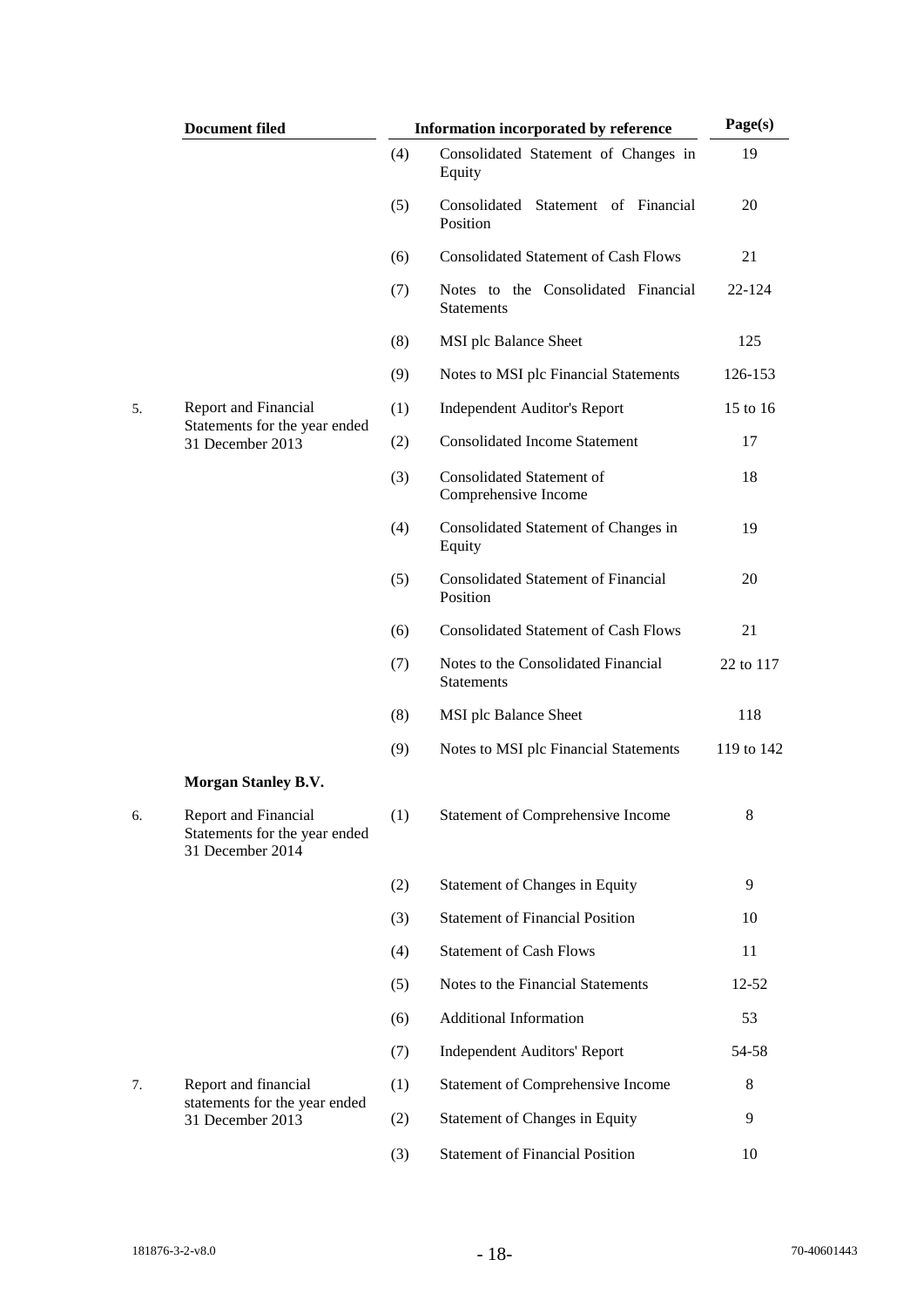| Document filed |     | Information incorporated by reference |          |  |  |
|----------------|-----|---------------------------------------|----------|--|--|
|                | (4) | <b>Statement of Cash Flows</b>        | 11       |  |  |
|                | (5) | Notes to the Financial Statements     | 12 to 53 |  |  |
|                | (6) | <b>Additional Information</b>         | 54       |  |  |
|                | (7) | Independent Auditor's Report          | 55-56    |  |  |

Any statement contained in this Registration Document or any documents incorporated by reference herein, shall be deemed to be modified or superseded for the purpose of this Registration Document to the extent that a statement contained in any document subsequently incorporated by reference modifies or supersedes such statement.

For the purposes of Article 28.4 of the Commission Regulation (EU) No 809/2004, any non-incorporated parts of a document referred to herein are either deemed not relevant for an investor or are otherwise covered elsewhere in this Registration Document.

The non-incorporated parts of the documents listed above are as follows:

|    | <b>Document filed</b>                                                               | Information not incorporated by reference |
|----|-------------------------------------------------------------------------------------|-------------------------------------------|
|    | <b>Morgan Stanley</b>                                                               |                                           |
| 1. | Quarterly Report on Form 10-Q for<br>the quarter ended 31 March 2015                | Exhibits                                  |
| 2. | Annual Report on Form 10-K for the<br>year ended 31 December 2014                   | Exhibits                                  |
|    | Morgan<br><b>Stanley</b><br>Co.<br>&<br><b>International plc</b>                    |                                           |
| 3. | Report and Financial Statements for<br>the year ended 31 December 2014              | Pages 1 to 14                             |
| 4. | Report and Financial Statements for<br>the year ended 31 December 2013              | Pages 1 to 14                             |
|    | <b>Morgan Stanley B.V.</b>                                                          |                                           |
| 5. | Report and Financial Statements for Pages 1 to 7<br>the year ended 31 December 2014 |                                           |
| 6. | Report and Financial Statements for<br>the year ended 31 December 2013              | Pages 1 to 7                              |
|    |                                                                                     |                                           |

Morgan Stanley's Annual Report on Form 10-K for the year ended 31 December 2014 (at pages 103-104), incorporated by reference, includes details of the long-term and short-term credit ratings assigned to Morgan Stanley by DBRS, Inc. ("**DBRS**"), Fitch Ratings, Inc. ("**Fitch**"), Moody's, Rating and Investment Information, Inc. ("**R&I**") and Standard & Poor's Ratings Services through its business unit S&P.

DBRS is not established in the European Economic Area ("**EEA**") but the ratings it has assigned to Morgan Stanley may be endorsed by DBRS Ratings Limited, which is established in the EEA and registered under Regulation 1060/2009 of the European Parliament and of the Council of 16 September 2009 on credit rating agencies as amended from time to time (the "**CRA Regulation**") by the relevant competent authority.

Fitch is not established in the EEA but the rating it has assigned to Morgan Stanley is endorsed by Fitch Ratings Limited, a rating agency established in the EEA and registered under the CRA Regulation by the relevant competent authority.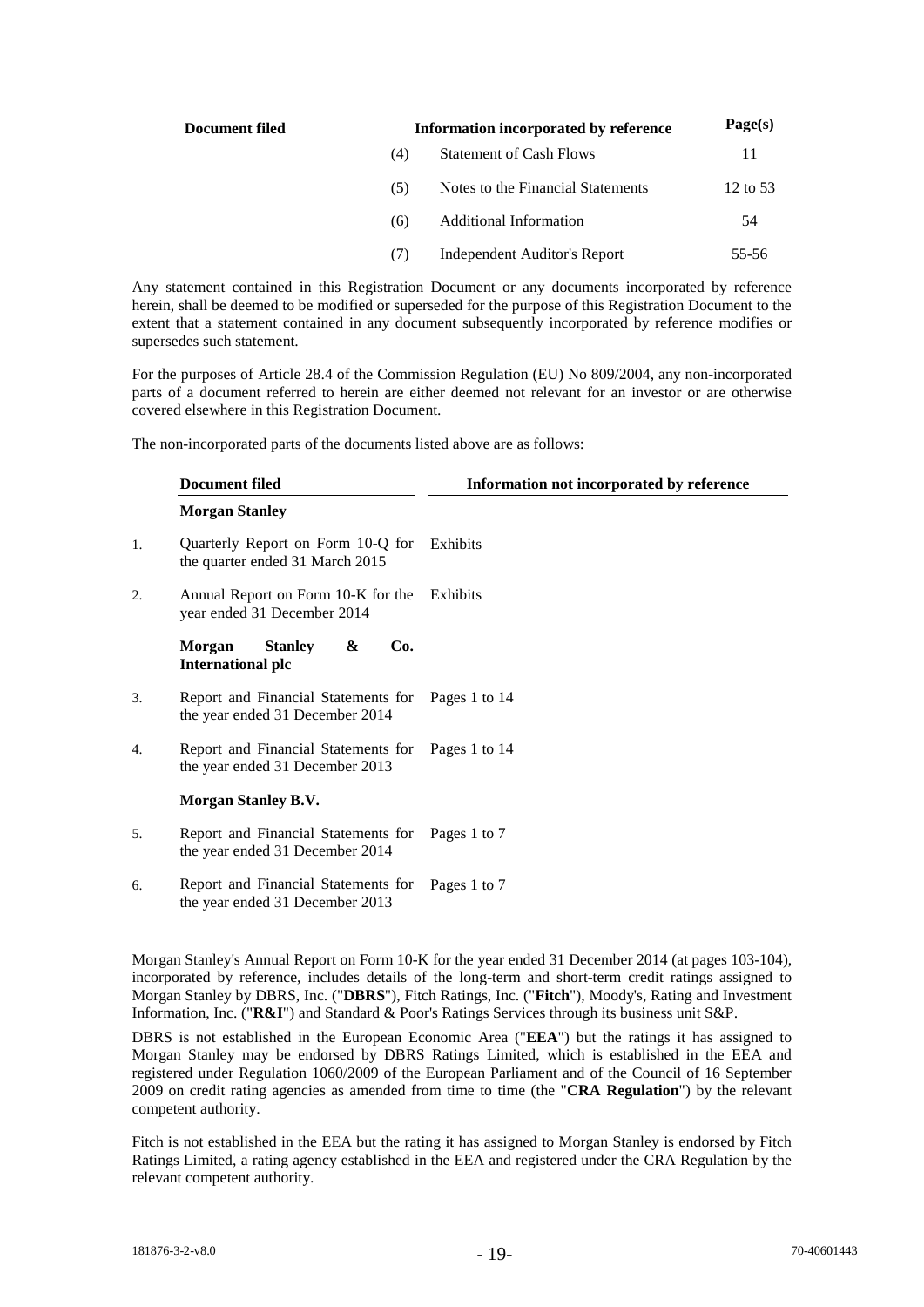Moody's is not established in the EEA but the rating it has assigned to Morgan Stanley is endorsed by Moody's Investors Service Limited, which is established in the EEA and registered under the CRA Regulation by the relevant competent authority.

R&I is not incorporated in the EEA and is not registered under the CRA Regulation in the EU.

S&P is not established in the EEA but the rating it has assigned to Morgan Stanley is, with effect from 9 April 2012, endorsed by Standard and Poor's Credit Market Services Europe Limited, a rating agency established in the EEA and registered under the CRA Regulation by the relevant competent authority.

This Registration Document and any supplement thereto will be published on the websites of (a) the Luxembourg Stock Exchange [\(www.bourse.lu\)](http://www.bourse.lu/) and (b) Morgan Stanley, MSI plc and MSBV (www.morganstanleyiq.eu).

Each of Morgan Stanley, MSI plc and MSBV will, at its principal executive offices (in the case of Morgan Stanley) or at its registered office (in the case of MSI plc or MSBV) and during the period of twelve months after the date of publication of this Registration Document, make available for inspection during normal business hours and free of charge, upon oral or written request:

- (a) a copy of this Registration Document and any document containing the sections relating to such company incorporated by reference in this Registration Document;
- (b) the Certificate of Incorporation and Amended and Restated By-laws of Morgan Stanley (these shall not be available at the registered office of MSI plc or MSBV);
- (c) the Certificate of Incorporation and the Articles of Association of MSI plc (these shall not be available at the principal office of Morgan Stanley or the registered office of MSBV);
- (d) the Deed of Incorporation of MSBV (this shall not be available at the principal office of Morgan Stanley or the registered office of MSI plc);
- (e) all reports, letters, and other documents, historical financial information, valuations and statements (if any) prepared by any expert at the request of any such company which is included or referred to in this Registration Document; and
- (f) the historical financial information of such company (or such company and its subsidiary undertakings) for each of the two financial years preceding the publication of this Registration Document.

In addition to the documents incorporated by reference in this Registration Document, Morgan Stanley files annual, quarterly and current reports, proxy statements and other information with the United States Securities and Exchange Commission (the "**SEC**"). Investors may read and copy any document that Morgan Stanley files with the SEC at the SEC's public reference room at 100 F Street, N.E., Washington, D.C. 20549. Please call the SEC at +1–800–SEC–0330 for information on the public reference room. The SEC maintains an internet site that contains annual, quarterly and current reports, proxy and information statements and other information that issuers (including Morgan Stanley) file electronically with the SEC. Morgan Stanley's electronic SEC filings are available to the public at the SEC's internet site [www.sec.gov.](http://www.sec.gov/)  Morgan Stanley also makes available, through its Investor Relations webpage, a link to the SEC's internet site. You can access Morgan Stanley's Investor Relations webpage at site. You can access Morgan Stanley's Investor Relations webpage at [www.morganstanley.com/about/ir.](http://www.morganstanley.com/about/ir) The information contained on Morgan Stanley's website shall not form part of this Registration Document, unless such information has been expressly incorporated herein.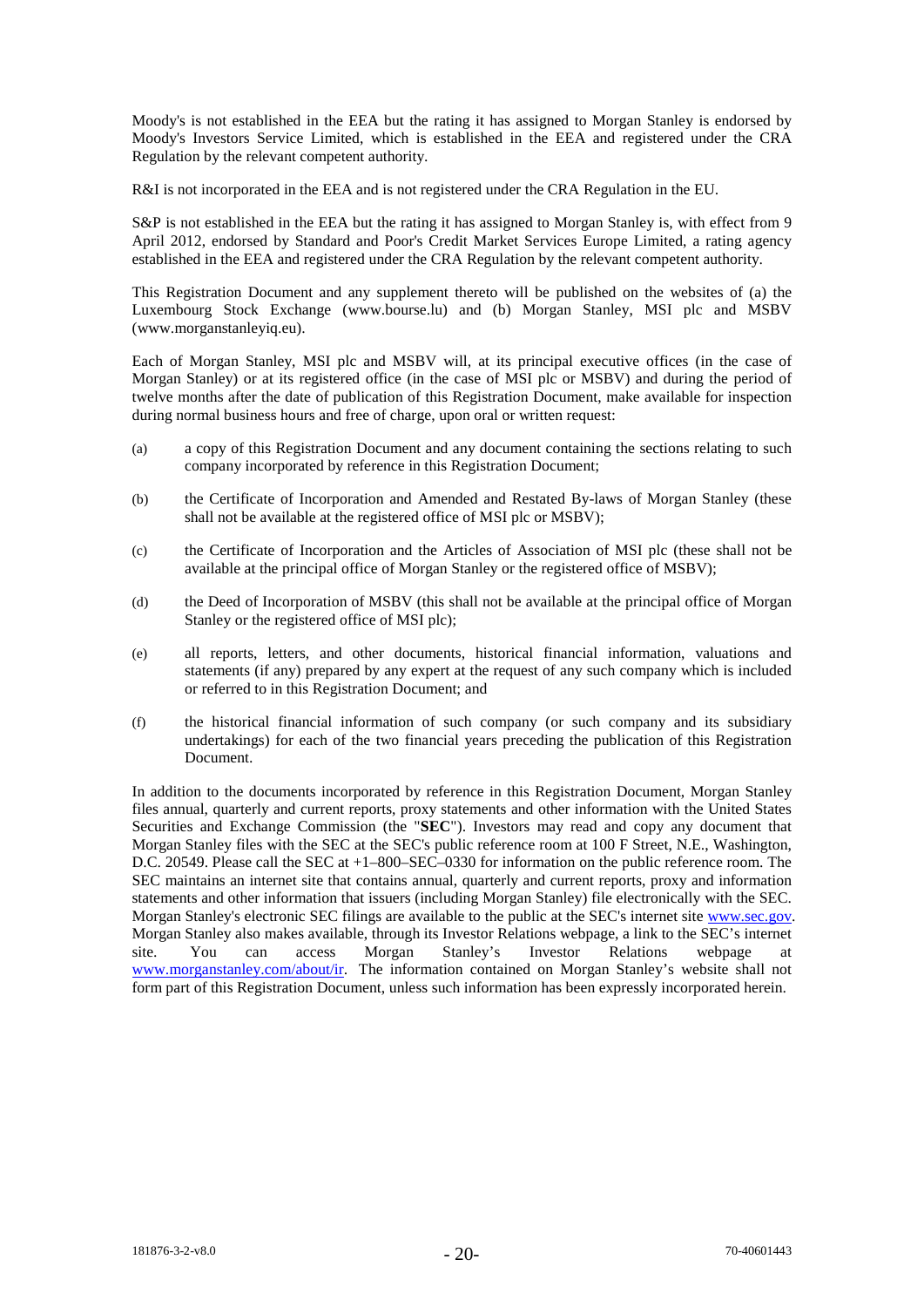## **DESCRIPTION OF MORGAN STANLEY**

# 1. **INFORMATION ABOUT MORGAN STANLEY**

#### **History and development of Morgan Stanley**

#### *Legal name, place of registration and registration number, date of incorporation*

Morgan Stanley was originally incorporated for an unlimited term under the laws of the State of Delaware on 1 October 1981 under registered number 0923632, and its predecessor companies date back to 1924. On 31 May 1997, Morgan Stanley Group, Inc. was merged with and into Dean Witter Discover & Co. ("**Dean Witter**  Discover") in a merger of equals. At that time, Dean Witter Discover changed its corporate name to Morgan Stanley, Dean Witter, Discover & Co. ("**MSDWD**"). On 24 March 1998, MSDWD changed its corporate name to Morgan Stanley Dean Witter & Co, and to Morgan Stanley on 20 June 2002. Morgan Stanley is a financial holding company regulated by the Federal Reserve under the BHC Act.

#### *Registered office*

Morgan Stanley has its registered office at The Corporation Trust Center, 1209 Orange Street, Wilmington, Delaware 19801, U.S.A., and its principal executive offices at 1585 Broadway, New York, NY 10036, U.S.A., telephone number +1 (212) 761 4000.

#### *Legal and commercial name*

As at the date of this Registration Document, Morgan Stanley's legal and commercial name is "Morgan Stanley".

The following is an extract from the section entitled "*Supervision and Regulation*" in Part 1, Item 1 of the Annual Report on Form 10-K for the year ended 31 December 2014 of Morgan Stanley.

#### **Supervision and Regulation**

As a major financial services firm, Morgan Stanley is subject to extensive regulation by U.S. federal and state regulatory agencies and securities exchanges and by regulators and exchanges in each of the major markets where it conducts its business. Moreover, in response to the 2007–2008 financial crisis, legislators and regulators, both in the U.S. and worldwide, have adopted, continue to propose and are in the process of adopting, finalising and implementing a wide range of reforms that are resulting in major changes to the way Morgan Stanley is regulated and conducts its business. These reforms include the Dodd-Frank Act; risk-based capital, leverage and liquidity standards adopted by the Basel Committee on Banking Supervision (the "**Basel Committee**"), including Basel III, and the national implementation of those standards; and new resolution regimes that are being developed in the U.S. and other jurisdictions. While certain portions of these reforms are effective, others are still subject to final rulemaking or transition periods.

It is likely that 2015 and subsequent years will see further material changes in the way major financial institutions are regulated in both the U.S. and other markets in which Morgan Stanley operates, although it remains difficult to predict the exact impact these changes will have on Morgan Stanley business, financial condition, results of operations and cash flows for a particular future period.

#### **Financial Holding Company**

#### *Consolidated Supervision*

Morgan Stanley has operated as a bank holding company and financial holding company under the BHC Act since September 2008. As a bank holding company, Morgan Stanley is subject to comprehensive consolidated supervision, regulation and examination by the Federal Reserve. As a result of the Dodd-Frank Act, the Federal Reserve also gained heightened authority to examine, prescribe regulations and take action with respect to all of Morgan Stanley's subsidiaries. In particular, as a result of the Dodd-Frank Act, Morgan Stanley is, or will become, subject to (among other things) significantly revised and expanded regulation and supervision, to more intensive scrutiny of its businesses and plans for expansion of those businesses, to new activities limitations, to a systemic risk regime that imposes heightened capital and liquidity requirements, to new restrictions on activities and investments imposed by a section of the BHC Act added by the Dodd-Frank Act referred to as the "**Volcker Rule**" and to comprehensive new derivatives regulation. In addition, the Consumer Financial Protection Bureau has primary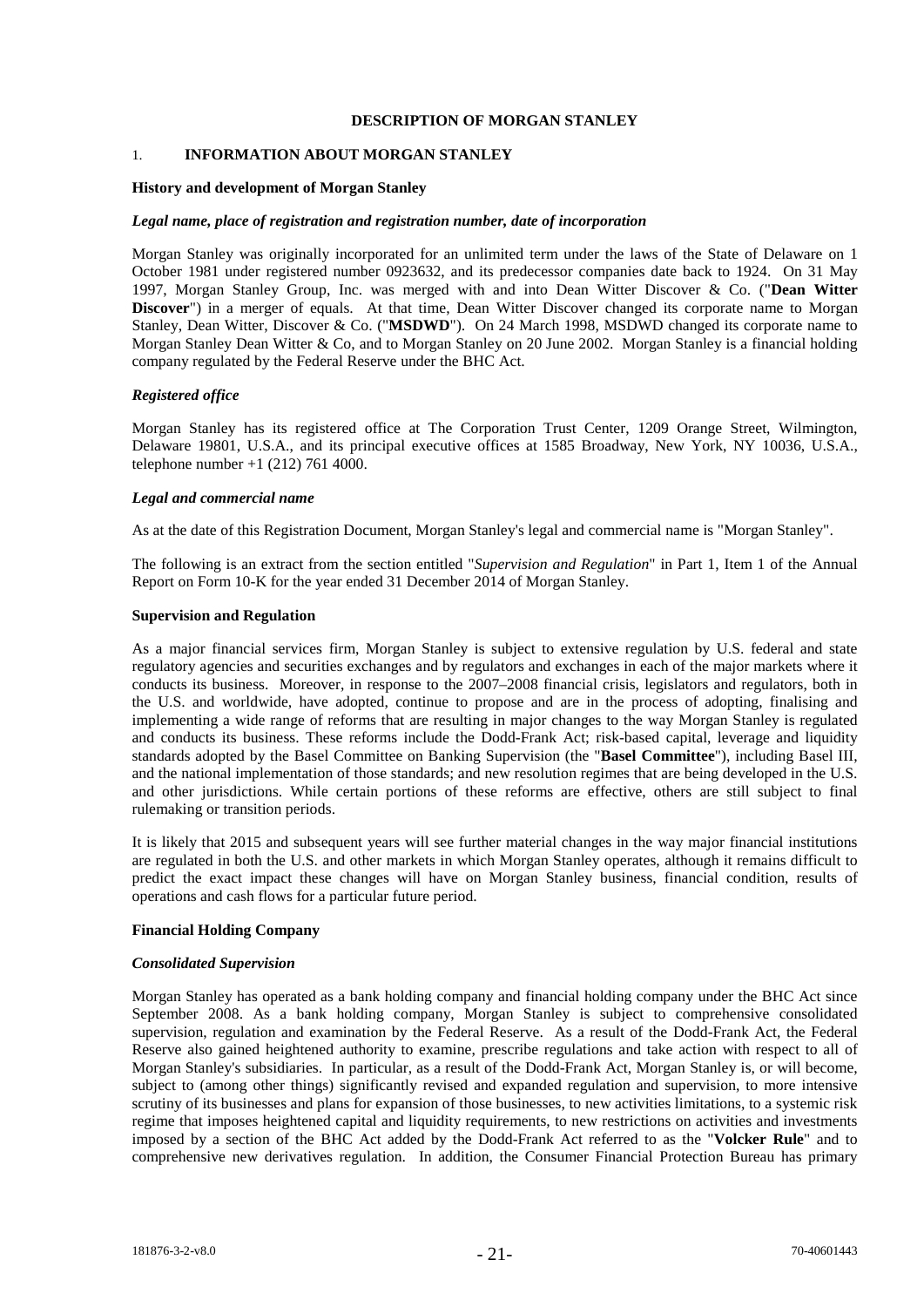rulemaking, enforcement and examination authority over Morgan Stanley and its subsidiaries with respect to federal consumer protection laws, to the extent applicable.

*Scope of Permitted Activities*. The BHC Act places limits on the activities of bank holding companies and financial holding companies, and grants the Federal Reserve authority to limit Morgan Stanley's ability to conduct activities. Morgan Stanley must obtain Federal Reserve Board approval before engaging in certain banking and other financial activities both in the U.S. and internationally. Since becoming a bank holding company, Morgan Stanley has disposed of certain nonconforming assets and conformed certain activities to the requirements of the BHC Act.

In addition, Morgan Stanley continues to engage in discussions with the Federal Reserve regarding its commodities activities, as the BHC Act also grandfathers "activities related to the trading, sale or investment in commodities and underlying physical properties," provided that Morgan Stanley was engaged in "any of such activities as of 30 September 1997 in the United States" and provided that certain other conditions that are within Morgan Stanley's reasonable control are satisfied. If the Federal Reserve were to determine that any of Morgan Stanley's commodities activities did not qualify for the BHC Act grandfather exemption, then Morgan Stanley would likely be required to divest any such activities that did not otherwise conform to the BHC Act. At this time, Morgan Stanley believes, based on its interpretation of applicable law, that (i) such commodities activities qualify for the BHC Act grandfather exemption or otherwise conform to the BHC Act, and (ii) if the Federal Reserve were to determine otherwise, any required divestment would not have a material adverse impact on its financial condition. After issuing an advance notice of proposed rulemaking in January 2014 on certain aspects of financial holding companies' physical commodities activities and merchant banking investments in nonfinancial companies, the Federal Reserve stated that it is considering a range of possible actions to address the risks associated with these activities and investments, including additional capital, risk management and reporting requirements, and indicated that it will issue a formal notice of rulemaking regarding such matters in 2015.

*Activities Restrictions under the Volcker Rule*. In December 2013, U.S. regulators issued final regulations to implement the Volcker Rule. The Volcker Rule will, over time, prohibit "banking entities," including Morgan Stanley and its affiliates, from engaging in certain prohibited "proprietary trading" activities, as defined in the Volcker Rule, subject to exemptions for underwriting, market making-related activities, risk mitigating hedging and certain other activities. The Volcker Rule will also require banking entities to either restructure or unwind certain investments and relationships with "covered funds," as defined in the Volcker Rule, subject to certain exemptions and exclusions. Banking entities have until 21 July 2015 to bring all of their activities and investments into conformance with the Volcker Rule, subject to certain extensions. In addition, the Volcker Rule requires banking entities to establish comprehensive compliance programs designed to help ensure and monitor compliance with restrictions under the Volcker Rule.

The Volcker rule also requires that certain deductions be made from a bank holding company's Tier 1 capital for certain investments in covered funds. These deductions do not yet apply and in any event must be reconciled by the applicable regulators with the U.S. Basel III capital requirements discussed below.

Morgan Stanley is taking steps to establish the necessary compliance programs to comply with the Volcker Rule. Given the complexity of the new framework, the full impact of the Volcker Rule is still uncertain and will ultimately depend on the interpretation and implementation by the five regulatory agencies responsible for its oversight.

*Capital and Liquidity Standards*. The Federal Reserve establishes capital requirements for Morgan Stanley and evaluates its compliance with such capital requirements. The OCC establishes similar capital requirements and standards for Morgan Stanley's U.S. Subsidiary Banks.

The current risk-based and leverage capital framework governing Morgan Stanley and its U.S. Subsidiary Banks based on the Basel III capital standards established by the Basel Committee, as modified in certain respects by the U.S. banking agencies, and is referred to herein as "U.S. Basel III." Morgan Stanley and its U.S. Subsidiary Banks became subject to U.S. Basel III on 1 January 2014. Aspects of U.S. Basel III, such as the minimum risk-based capital ratio requirements, new capital buffers, and certain deductions from and adjustments to capital, will be phased in over several years. Prior to 1 January 2014, Morgan Stanley and its U.S. Subsidiary Banks calculated regulatory capital ratios using the U.S. banking regulators' U.S. Basel I-based rules ("**U.S. Basel I**") as supplemented by rules that implemented the Basel Committee's market risk capital framework amendment, commonly referred to as "**Basel 2.5.**"

U.S. Basel III, which is aimed at increasing the quality and amount of regulatory capital, established Common Equity Tier 1 capital as a new tier of capital, increases minimum required risk-based capital ratios, provides for capital buffers above those minimum ratios, narrows the eligibility criteria for regulatory capital instruments,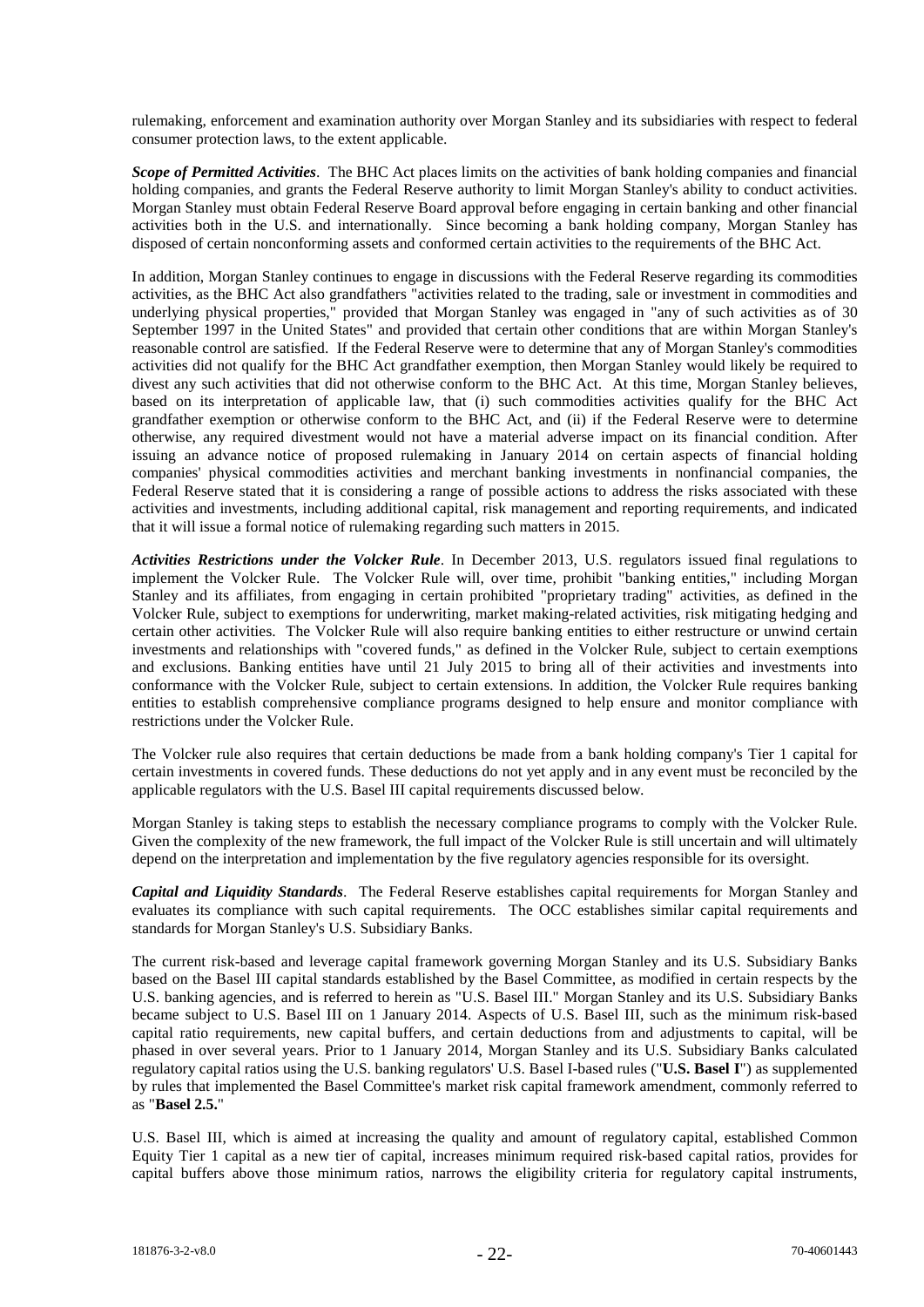provides for new regulatory capital deductions and adjustments, modifies methods for calculating risk-weighted assets ("**RWAs**") – the denominator of risk-based capital ratios – by, among other things, increasing counterparty credit risk capital requirements and, introduces a supplementary leverage ratio.

On a fully phased in basis, Morgan Stanley will be subject to the following minimum capital ratios under U.S. Basel III: Common Equity Tier 1 capital ratio of 4.5%; Tier 1 capital ratio of 6.0%; total capital ratio of 8.0%; Tier 1 leverage ratio of 4.0%; and supplementary leverage ratio of 3.0%. In addition, on a fully phased in basis by 2019, Morgan Stanley will also be subject to a greater than 2.5% Common Equity Tier 1 capital conservation buffer and, if deployed by banking regulators, up to a 2.5 % Common Equity Tier 1 countercyclical buffer. The capital conservation buffer and countercyclical capital buffer, if any, apply over each of Morgan Stanley's Common Equity Tier 1, Tier 1 and total risk-based capital ratios. Failure to maintain such buffers will result in restrictions on Morgan Stanley's ability to make capital distributions, including the payment of dividends and the repurchase of stock, and to pay discretionary bonuses to executive officers. The Federal Reserve may require Morgan Stanley and its peer financial holding companies to maintain risk and leverage-based capital ratios substantially in excess of mandated minimum levels, depending upon general economic conditions and a financial holding company's particular condition, risk profile and growth plans.

Effective from 1 January 2015, the Morgan Stanley's U.S. Subsidiary Banks qualify as "well-capitalised" under the higher capital requirements in U.S. Basel III, by maintaining a total risk-based capital ratio (total capital to riskweighted assets) of at least 10%, a Tier 1 risk-based capital ratio of at least 8%, a Common Equity Tier 1 risk-based capital ratio of at least 6.5%, and a Tier 1 leverage ratio (Tier 1 capital to average total consolidated assets) of at least 5%.

In addition, under U.S. Basel III, new items (including certain investments in the capital instruments of unconsolidated financial institutions) are deducted from the respective tiers of regulatory capital, and certain existing regulatory deductions and adjustments are modified or are no longer applicable. Most of these capital deductions are subject to a phase in schedule and will be fully phased in by 2018. Unrealised gains and losses on available-for-sale securities are reflected in Common Equity Tier 1 capital, subject to a phase in schedule.

On 21 February 2014, the Federal Reserve and the OCC approved Morgan Stanley's and its U.S. Subsidiary Banks' respective use of the U.S. Basel III advanced internal ratings-based approach for determining credit risk capital requirements and advanced measurement approaches for determining operational risk capital requirements to calculate and publicly disclose their risk-based capital ratios beginning with the second quarter of 2014, subject to the "capital floor" discussed below (the "**Advanced Approach**"). As an Advanced Approach banking organisation, the Company is required to compute risk-based capital ratios using both (i) standardized approaches for calculating credit risk RWAs and market risk RWAs (the "**Standardised Approach**"); and (ii) an advanced internal ratingsbased approach for calculating credit risk RWAs, an advanced measurement approach for calculating operational risk RWAs, and an advanced approach for calculating market risk RWAs under U.S. Basel III.

To implement a provision of the Dodd-Frank Act, U.S. Basel III subjects Advanced Approach banking organisations that have been approved by their regulators to exit the parallel run, such as Morgan Stanley, to a permanent "capital floor." In 2014, as a result of the capital floor, an Advanced Approach banking organization's binding risk-based capital ratios were the lower of its ratios computed under the Advanced Approach and U.S. Basel I as supplemented by Basel 2.5. Beginning on 1 January 2015, the Company's ratios for regulatory purposes are the lower of the capital ratios computed under the Advanced Approach or the Standardized Approach under U.S. Basel III. The U.S. Basel III Standardised Approach modifies certain U.S. Basel I-based methods for calculating RWAs and prescribes new standardised risk weights for certain types of assets and exposures. The capital floor applies to the calculation of the minimum risk-based capital requirements as well as the capital conservation buffer and, if deployed by banking regulators, the countercyclical capital buffer. The methods for calculating each of Morgan Stanley's riskbased capital ratios will change through 1 January 2022 as U.S. Basel III's revisions to the numerator and denominator are phased in and as Morgan Stanley calculates RWAs using the Advanced Approach and the Standardised Approach. These ongoing methodological changes may result in differences in Morgan Stanley's reported capital ratios from one reporting period to the next that are independent of changes to its capital base, asset composition, off-balance sheet exposures or risk profile.

U.S. Basel III also requires Morgan Stanley and its U.S. Subsidiary Banks to comply with supplementary leverage ratio requirements, which U.S. banking regulators increased in 2014 above standards established by the Basel Committee. Specifically, beginning in 2018, Morgan Stanley must maintain a Tier 1 supplementary leverage capital buffer of greater than 2% in addition to the 3% minimum supplementary leverage ratio (for a total of greater than 5%), in order to avoid limitations on capital distributions, including dividends and stock repurchases, and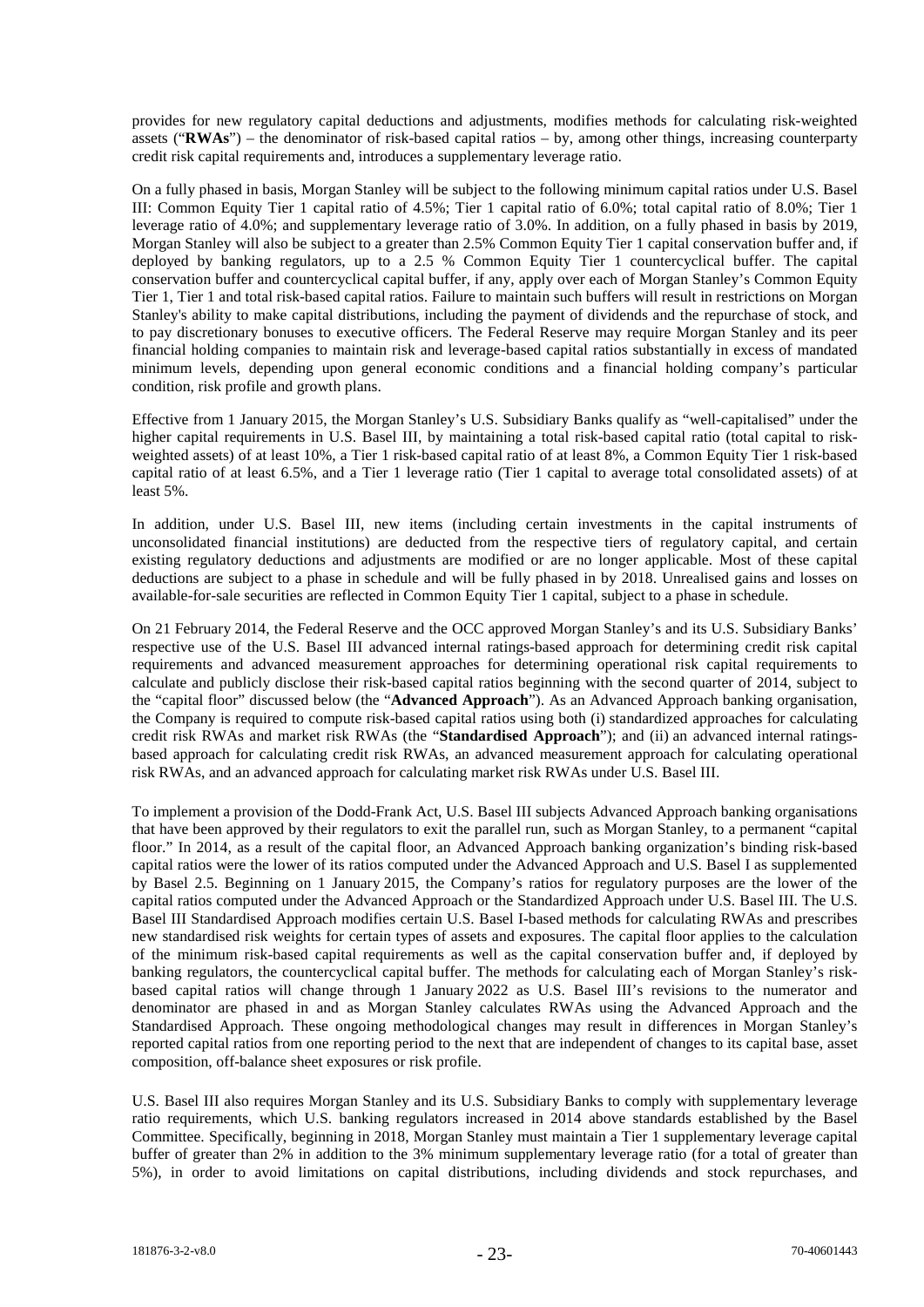discretionary bonus payments to executive officers. In addition, beginning in 2018, to be considered "wellcapitalised" Morgan Stanley's U.S. Subsidiary Banks must maintain a supplementary leverage ratio of 6%. The denominator of the supplementary leverage ratio, as revised by the U.S. banking agencies in 2014 to conform with revised leverage standards adopted by the Basel Committee, is based on the average daily balance of consolidated on-balance sheet assets under generally accepted accounting principles in the U.S. ("**U.S. GAAP**") less certain amounts deducted from Tier 1 capital at quarter-end and the average month-end balance of certain off-balance sheet exposures associated with derivatives (including centrally cleared derivatives and sold credit protection), repo-style transactions and other off-balance sheet items during the calendar quarter. The enhanced supplementary leverage ratio standards will become effective for both the Company and its U.S. Subsidiary Banks on 1 January 2018 with quarterly public disclosure beginning on 1 January 2015.

Although U.S. Basel III is in effect, the U.S. banking agencies and the Basel Committee have each proposed, or are considering proposing, revisions to the regulatory capital framework that would modify the regulatory capital standards governing Morgan Stanley and its U.S. Subsidiary Banks. In December 2014, the Federal Reserve issued a proposed rule that would impose risk-based capital surcharges on U.S. bank holding companies that are identified as global systemically important banks ("**G-SIBs**"). Although the Federal Reserve's proposal is based upon the Basel Committee's international G-SIB surcharge framework, the methodologies proposed by the Federal Reserve generally would result in G-SIB surcharges that are higher than the levels required by the Basel Committee framework and would directly take into account the extent of each U.S. G-SIB's reliance on short-term wholesale funding. Under the proposal, a bank holding company identified as a G-SIB would calculate its G-SIB surcharge under two methods. The first would consider the G-SIB's size, interconnectedness, cross-jurisdictional activity, substitutability, and complexity, which is generally consistent with the methodology developed by the Basel Committee. The second method would use similar inputs, but would replace substitutability with use of short-term wholesale funding and generally would result in higher surcharges than the Basel Committee framework. A G-SIB's surcharge would be the higher of the surcharges determined under the two methods. Under the proposal, the G-SIB surcharge must be satisfied using Common Equity Tier 1 capital and would function as an extension of the capital conservation buffer. The Federal Reserve estimates that its proposal could result in G-SIB surcharges ranging from 1.0% to 4.5% of a G-SIB's RWAs. The proposal would be phased in between 1 January 2016 and 1 January 2019.

The Basel Committee is in the process of considering revisions to various provisions of the Basel III framework that, if adopted by the U.S. banking agencies, could result in substantial changes to U.S. Basel III. In particular, the Basel Committee has finalized a new methodology for calculating counterparty credit risk exposures, the standardised approach for measuring counterparty credit risk exposures ("**SA-CCR**"); has finalized a revised framework establishing capital requirements for securitisations; and has proposed revisions to various regulatory capital standards. In each case, the impact of these revised standards on Morgan Stanley and its U.S. Subsidiary Banks is uncertain and depends on future rulemakings by the U.S. banking agencies.

In addition to capital regulations, the U.S. banking agencies and the Basel Committee have adopted, or are in the process of considering, liquidity standards. The Basel Committee has developed two standards intended for use in liquidity risk supervision, the Liquidity Coverage Ratio ("**LCR**") and the Net Stable Funding Ratio ("**NSFR**"). The LCR generally requires banking organisations to maintain an amount of high-quality liquid assets that is no less than 100% of their total net cash outflows arising from significant stress over a prospective 30 calendar-day period.

In September 2014, U.S. banking regulators issued a final rule to implement the LCR in the U.S. ("**U.S. LCR**"). The U.S. LCR applies to Morgan Stanley and its U.S. Subsidiary Banks. The U.S. LCR is more stringent in certain respects than the Basel Committee's version of the LCR as it includes a generally narrower definition of debt and equity securities that qualify as high-quality liquid assets, different methodologies and assumptions for calculating net cash outflows during the 30-day stress period, a maturity mismatch add-on, and a shorter, two-year phase-in period that ends on 31 December 2016. Additionally, under the U.S. LCR, a banking organisation must submit a liquidity compliance plan to its primary federal banking agency if it fails to maintain the minimum U.S. LCR requirement for three consecutive business days. Beginning on 1 January 2015, Morgan Stanley and its U.S. Subsidiary Banks are required to maintain a minimum U.S. LCR of 80%. This minimum requirement will increase to 90% beginning on 1 January 2016, and will be fully phased in at 100% beginning on 1 January 2017. Morgan Stanley and its U.S. Subsidiary Banks must calculate their respective LCR on a monthly basis during the period between 1 January 2015 and 30 June 2015, and on each business day starting on 1 July 2015.

The NSFR is defined as the ratio of the amount of available stable funding to the amount of required stable funding. The standard's objective is to reduce funding risk over a one-year horizon by requiring banking organisations to fund their activities with sufficiently stable sources of funding in order to mitigate the risk of future funding stress.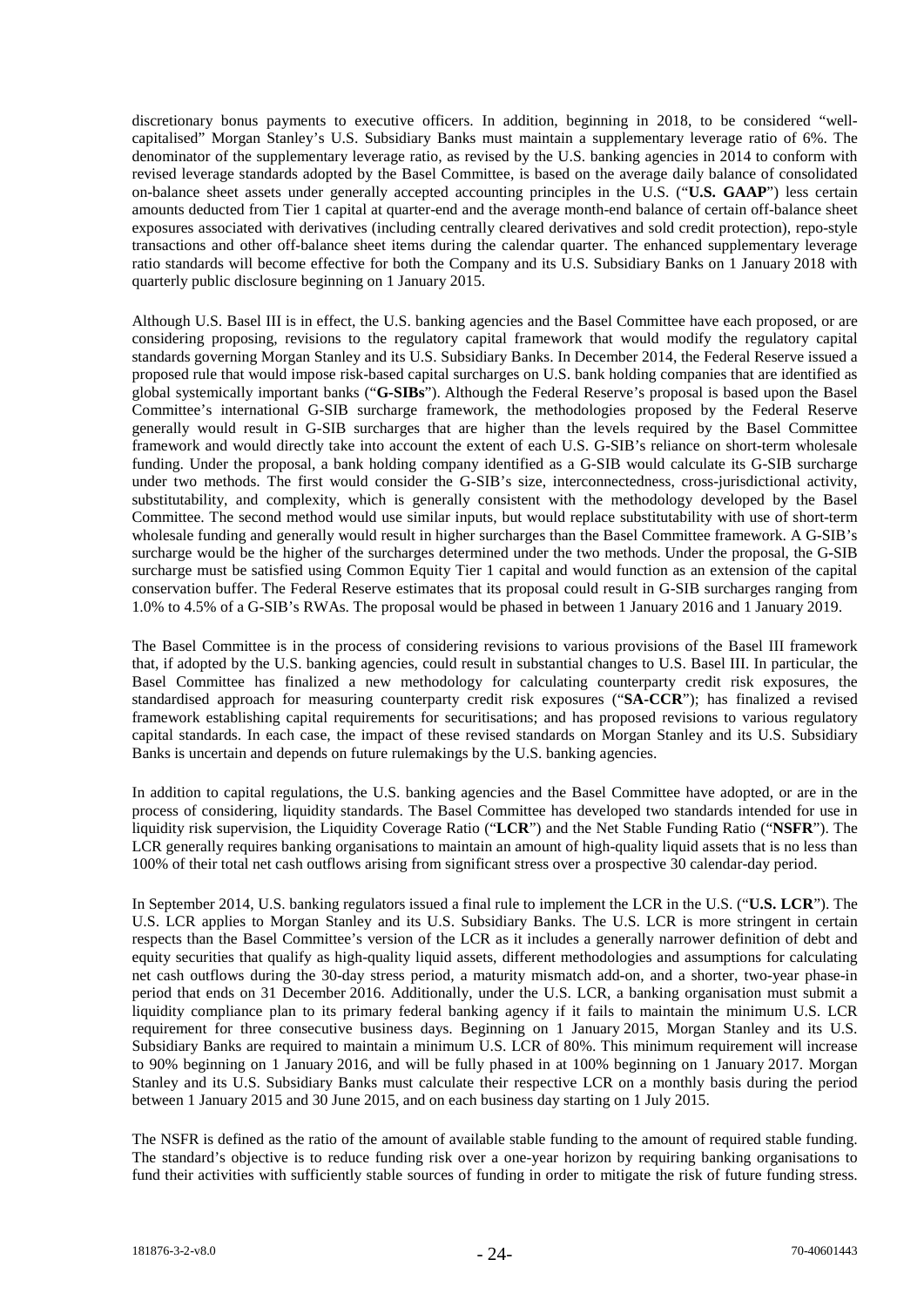In October 2014, the Basel Committee finalized revisions to the original December 2010 version of the NSFR. The U.S. banking agencies are expected to issue a proposal to implement the NSFR in the U.S. Morgan Stanley continues to evaluate the NSFR and its potential impact on Morgan Stanley's current liquidity and funding requirements.

*Capital Planning and Stress Tests*. Pursuant to the Dodd-Frank Act, the Federal Reserve has adopted capital planning and stress test requirements for large bank holding companies, including Morgan Stanley, which form part of the Federal Reserve's annual Comprehensive Capital Analysis and Review ("**CCAR**") framework. Under the Federal Reserve's capital plan rule, Morgan Stanley must submit an annual capital plan to the Federal Reserve, taking into account the results of separate stress tests designed by Morgan Stanley and the Federal Reserve.

The capital plan must include a description of all planned capital actions over a nine-quarter planning horizon, including any issuance of a debt or equity capital instrument, any capital distribution (i.e., payments of dividends or stock repurchases), and any similar action that the Federal Reserve determines could impact the bank holding company's consolidated capital. The capital plan must include a discussion of how the bank holding company will maintain capital above the minimum regulatory capital ratios, including the minimum ratios under U.S. Basel III that are phased in over the planning horizon, and above a Tier 1 common risk-based capital ratio of 5 per cent., and serve as a source of strength to its subsidiary U.S. depository institutions under supervisory stress scenarios. The capital plan rule requires that such companies receive no objection from the Federal Reserve before making a capital distribution. In addition, even with an approved capital plan, the bank holding company must seek the approval of the Federal Reserve before making a capital distribution if, among other reasons, the bank holding company would not meet its regulatory capital requirements after making the proposed capital distribution. In addition to capital planning requirements, the OCC, the Federal Reserve and the Federal Deposit Insurance Corporation ("**FDIC**") have the authority to prohibit or to limit the payment of dividends by the banking organisations they supervise, including Morgan Stanley and its U.S. Subsidiary Banks, if, in the banking regulator's opinion, payment of a dividend would constitute an unsafe or unsound practice in light of the financial condition of the banking organisation. All of these policies and other requirements could affect Morgan Stanley's ability to pay dividends and/or repurchase stock, or require it to provide capital assistance to its U.S. Subsidiary Banks under circumstances which Morgan Stanley would not otherwise decide to do so.

In addition, the Federal Reserve's final rule on stress testing under the Dodd-Frank Act requires Morgan Stanley to conduct semi-annual company-run stress tests. The rule also subjects Morgan Stanley to annual supervisory tests conducted by the Federal Reserve.

Morgan Stanley submitted its 2015 annual capital plan to the Federal Reserve in January 2015 and received no objection to the plan. In March 2015, the Federal Reserve published summary results of the Dodd-Frank Act and CCAR supervisory stress tests of each large banking company including Morgan Stanley. As required, Morgan Stanley disclosed a summary of the results of its company-run stress tests on 11 March 2015.

The Dodd-Frank Act also requires each of Morgan Stanley's U.S. Subsidiary Banks to conduct an annual stress test. MSBNA submitted its 2015 annual company-run stress tests to the OCC in January 2015 and MSPBNA submitted its 2015 annual company-run stress tests to the OCC in March 2015.

## See also "*Capital and Liquidity Standards*" above.

*Systemic Risk Regime.* The Dodd-Frank Act established a regulatory framework applicable to financial institutions deemed to pose systemic risks. Bank holding companies with \$50 billion or more in consolidated assets, such as Morgan Stanley, became automatically subject to the systemic risk regime in July 2010. A new oversight body, the Financial Stability Oversight Council (the "**FSOC**"), can recommend prudential standards, reporting and disclosure requirements for systemically important financial institutions to the Federal Reserve. The FSOC is also empowered to designate systemically important payment, clearing and settlement activities of financial institutions, subjecting them to prudential supervision and regulation and, assisted by the new Office of Financial Research within the U.S. Department of the Treasury ("**U.S. Treasury**") (established by the Dodd-Frank Act), can gather data and reports from financial institutions, including Morgan Stanley.

The systemic risk regime established by the Dodd-Frank Act, provides that, if the Federal Reserve determines that a systemically important financial institution poses a "grave threat" to U.S. financial stability, the Federal Reserve, with the FSOC's approval, must limit that institution's ability to merge, restrict its ability to offer financial products, require it to terminate activities, impose conditions on activities or, as a last resort, require it to dispose of assets. The Federal Reserve also has the ability to establish further standards, including those regarding contingent capital, enhanced public disclosures, and limits on short-term debt, including off-balance sheet exposures.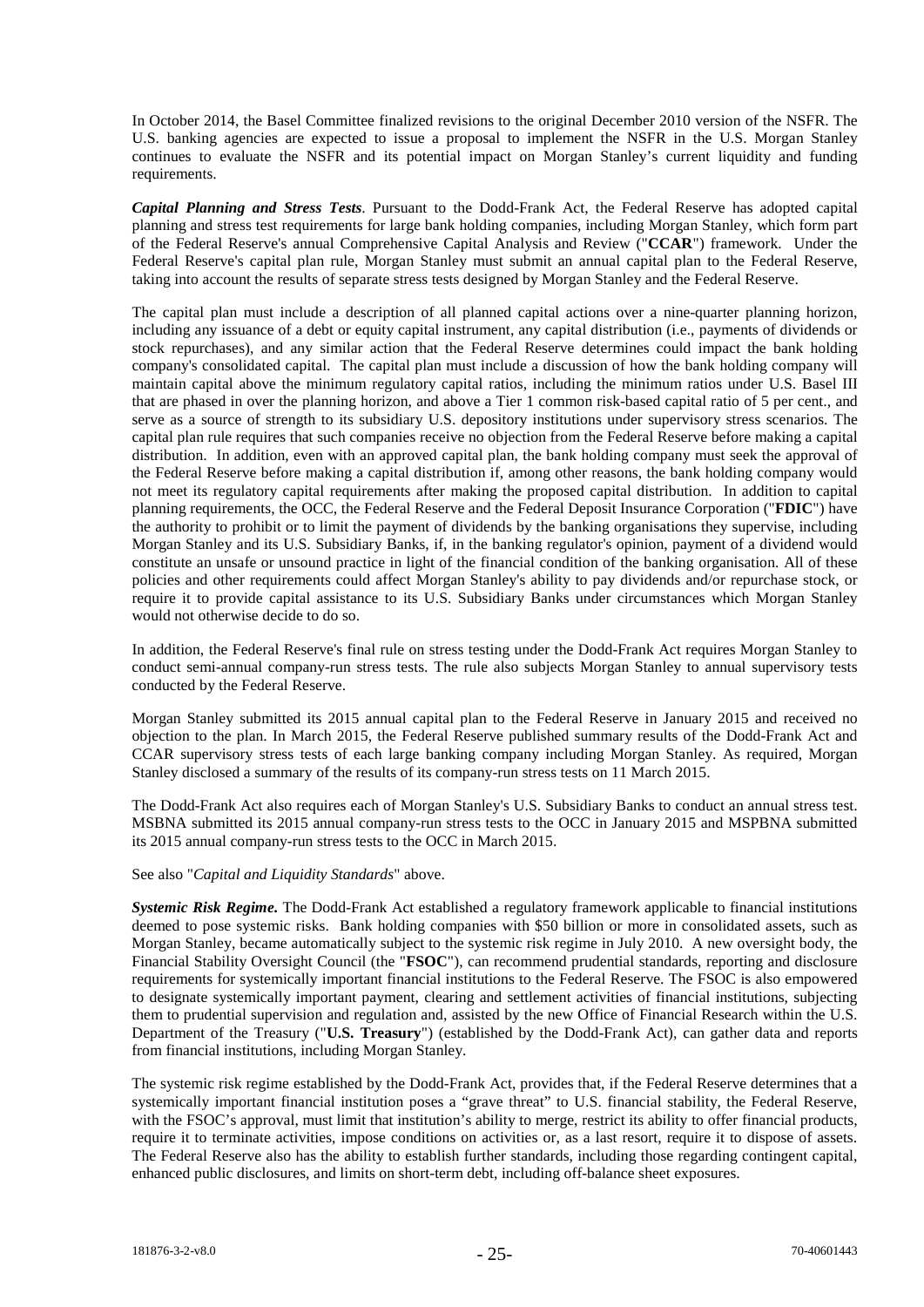In February 2014, the Federal Reserve issued final rules to implement certain requirements of the Dodd-Frank Act's enhanced prudential standards. Effective on 1 January 2015, the final rules require bank holding companies with \$50 billion or more in total consolidated assets, such as Morgan Stanley, to conduct internal liquidity stress tests, maintain unencumbered highly liquid assets to meet projected net cash outflows for 30 days over the range of liquidity stress scenarios used in internal stress tests, and comply with various liquidity risk management requirements. In addition, the final rules require institutions to comply with a range of risk management and corporate governance requirements, such as establishment of a risk committee of the board of directors and appointment of a chief risk officer, both of which Morgan Stanley already has. Under the final rules, upon a grave threat determination by the FSOC, the Federal Reserve must require the affected bank holding company to maintain a debt-to-equity ratio of no more than 15-to-1 if the FSOC considers it necessary to mitigate the risk.

In addition, the Federal Reserve has proposed rules that would limit the aggregate exposure of each bank holding company with \$500 billion or more in total consolidated assets, such as Morgan Stanley, and each company designated by the FSOC, to each other such institution to 10% of the aggregate capital and surplus of each institution, and limit the aggregate exposure of such institutions to any other unaffiliated counterparty to 25% of the institution's aggregate capital and surplus. The proposed rules would also create a new early remediation framework to address financial distress or material management weaknesses determined with reference to four levels of early remediation, including heightened supervisory review, initial remediation, recovery, and resolution assessment, with specific limitations and requirements tied to each level. The Federal Reserve has stated that it will issue, at a later date, final rules establishing single counterparty credit limits and an early remediation framework.

#### See also "*Capital and Liquidity Standards*" above and "*Resolution and Recovery Planning* " below.

*Resolution and Recovery Planning.* Pursuant to the Dodd-Frank Act, Morgan Stanley is required to submit to the Federal Reserve and the FDIC an annual resolution plan that describes its strategy for a rapid and orderly resolution under the U.S. Bankruptcy Code in the event of material financial distress or failure of Morgan Stanley. On 5 August 2014, the Federal Reserve and the FDIC notified Morgan Stanley and 10 other large banking organizations that certain shortcomings in their 2013 resolution plans must be addressed in the 2015 resolution plans, which must be submitted on or before 1 July 2015. If the Federal Reserve and the FDIC were to determine that Morgan Stanley's resolution plan is not credible or would not facilitate an orderly resolution and Morgan Stanley does not cure the plan's deficiencies, it or any of its subsidiaries may be subjected to more stringent capital, leverage, or liquidity requirements or restrictions on its growth, activities, or operations, or it may be required to divest assets or operations.

In addition, MSBNA must submit to the FDIC an annual resolution plan that describes MSBNA's strategy for a rapid and orderly resolution in the event of a material financial distress or failure of MSBNA. On 17 December 2014, the FDIC issued guidance regarding the resolution plans for insured depository institutions such as MSBNA, including requirements with respect to failure scenarios and the development and analysis of a range of realistic resolution strategies.

Further, Morgan Stanley is required to submit an annual recovery plan to the Federal Reserve that outlines the steps that management could take over time to reduce risk, increase liquidity, and conserve capital in times of prolonged stress.

Certain of Morgan Stanley's foreign subsidiaries are also subject to resolution and recovery planning requirements in the jurisdictions in which they operate.

Under the Dodd-Frank Act, certain financial companies, including bank holding companies such as Morgan Stanley and certain covered subsidiaries, can be subjected to resolution under an orderly liquidation authority with the FDIC appointed as receiver. A financial company whose largest U.S. subsidiary is a broker or dealer could be resolved under this authority only upon the recommendation of two-thirds of the FRB and two-thirds of the SEC Commissioners, on their own initiative or at the request of the U.S. Treasury Secretary, and in consultation with the FDIC as well as a determination by the U.S. Treasury Secretary in consultation with the President of the U.S.

The orderly liquidation authority rulemaking is proceeding in stages, with some regulations now finalized and others planned but not yet proposed. If Morgan Stanley were subject to the orderly liquidation authority, the FDIC would have considerable powers, including (i) the power to remove officers and directors responsible for Morgan Stanley's failure and to appoint new directors and officers; (ii) the power to assign assets and liabilities to a third party or bridge financial company without the need for creditor consent or prior court review; (iii) the ability to differentiate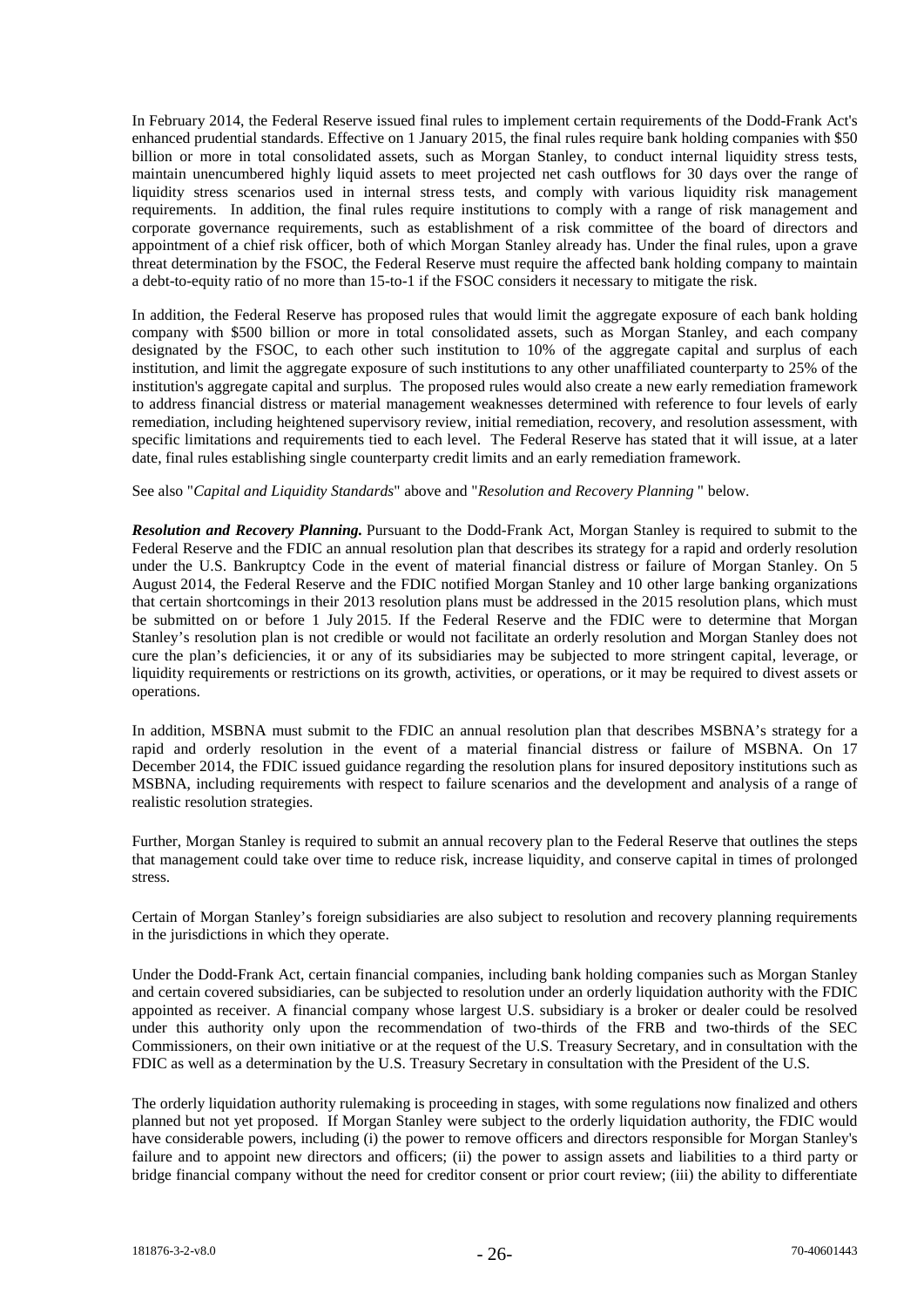among creditors, including by treating junior creditors better than senior creditors, subject to a minimum recovery right to receive at least what they would have received in bankruptcy liquidation; and (iv) broad powers to administer the claims process to determine distributions from the assets of the receivership. In December 2013, the FDIC released its proposed single point of entry strategy for resolution of a systemically important financial institution under the orderly liquidation authority. The strategy involves placing the top-tier U.S. holding company in receivership and keeping its operating subsidiaries open and out of insolvency proceedings by transferring the operating subsidiaries to a new bridge holding company, recapitalising the operating subsidiaries and imposing losses on the shareholders and creditors of the holding company in receivership according to their statutory order of priority.

The Federal Reserve has indicated that it may also introduce a requirement that certain large bank holding companies maintain a minimum amount of long-term debt at the holding company level to facilitate orderly resolution of those firms. In November 2014, the Financial Stability Board ("**FSB**") issued a policy proposal to establish a minimum international standard for total loss-absorbing capacity ("**TLAC**") for G-SIBs, in addition to regulatory capital requirements, in order to enhance the loss-absorbing and recapitalisation capacity of such institutions in resolution. The FSB's proposed minimum TLAC requirement would be set within the range of 16% to 20% of RWAs (excluding any applicable regulatory capital buffers, which would continue to be required in addition to the minimum TLAC requirement) and at least twice the minimum Basel III Tier 1 leverage ratio requirement. Regulators may also impose an additional TLAC requirement taking into account the G-SIB's recovery and resolution plans, systemic footprint, business model, risk profile and organisational structure. The minimum TLAC requirement would apply to each entity to which resolution tools would be applied within a G-SIB. The FSB has proposed eligibility criteria for liabilities to qualify as TLAC and a requirement that TLAC-eligible liabilities be subordinated to non-TLAC-eligible liabilities. In addition, certain material entities that are not resolution entities would be subject to an internal TLAC requirement. According to the FSB, the conformance period for the TLAC requirement would not begin prior to 1 January 2019.

On 12 November 2014, Morgan Stanley and certain of its subsidiaries adhered to the International Swaps and Derivatives Association ("**ISDA**") 2014 Resolution Stay Protocol (the "**Protocol**"), which applies to OTC derivatives traded under ISDA Master Agreements. The Protocol overrides certain cross-default rights and certain other default rights related to the entry of an adhering dealer party or its affiliates into certain resolution proceedings. The Federal Reserve is expected to promulgate regulations implementing portions of the Protocol related to U.S. Bankruptcy Code and certain other matters, which are anticipated to take effect in 2016 or 2017.

As with other major financial companies, the combined effects of the orderly liquidation authority and of the FSB's TLAC proposal and requirements that may be enacted by the Federal Reserve and the FDIC to facilitate the orderly resolution of G-SIBs, may make more uncertain recoveries by creditors of the parent holding company in the event of its resolution.

## **U.S. Subsidiary Banks.**

*U.S. Banking Institutions.* MSBNA, primarily a wholesale commercial bank, offers commercial lending and certain retail securities-based lending services in addition to deposit products. Certain foreign exchange activities are also conducted by MSBNA. MSBNA is an FDIC-insured national bank, that is subject to supervision, regulation and examination by the OCC.

MSPBNA offers certain mortgage and other secured lending products primarily for customers of its affiliate retail broker-dealer, Morgan Stanley Smith Barney LLC ("**MSSB LLC**"). MSPBNA also offers certain deposit products, as well as prime brokerage custody services. MSPBNA is an FDIC-insured national bank that is subject to supervision, regulation and examination by the OCC.

Effective 1 October 2013, the lending limits applicable to Morgan Stanley's U.S. Subsidiary Banks were revised to take into account credit exposure arising from derivative transactions, securities lending, securities borrowing and repurchase and reverse repurchase agreements with third parties.

In September 2014, the OCC issued final risk governance guidelines to establish heightened standards for large national banks, and guidelines apply to both MSBNA and MSPBNA. The final guidelines set minimum standards for the design and implementation of a bank's risk governance framework and the oversight of that framework by a bank's board of directors.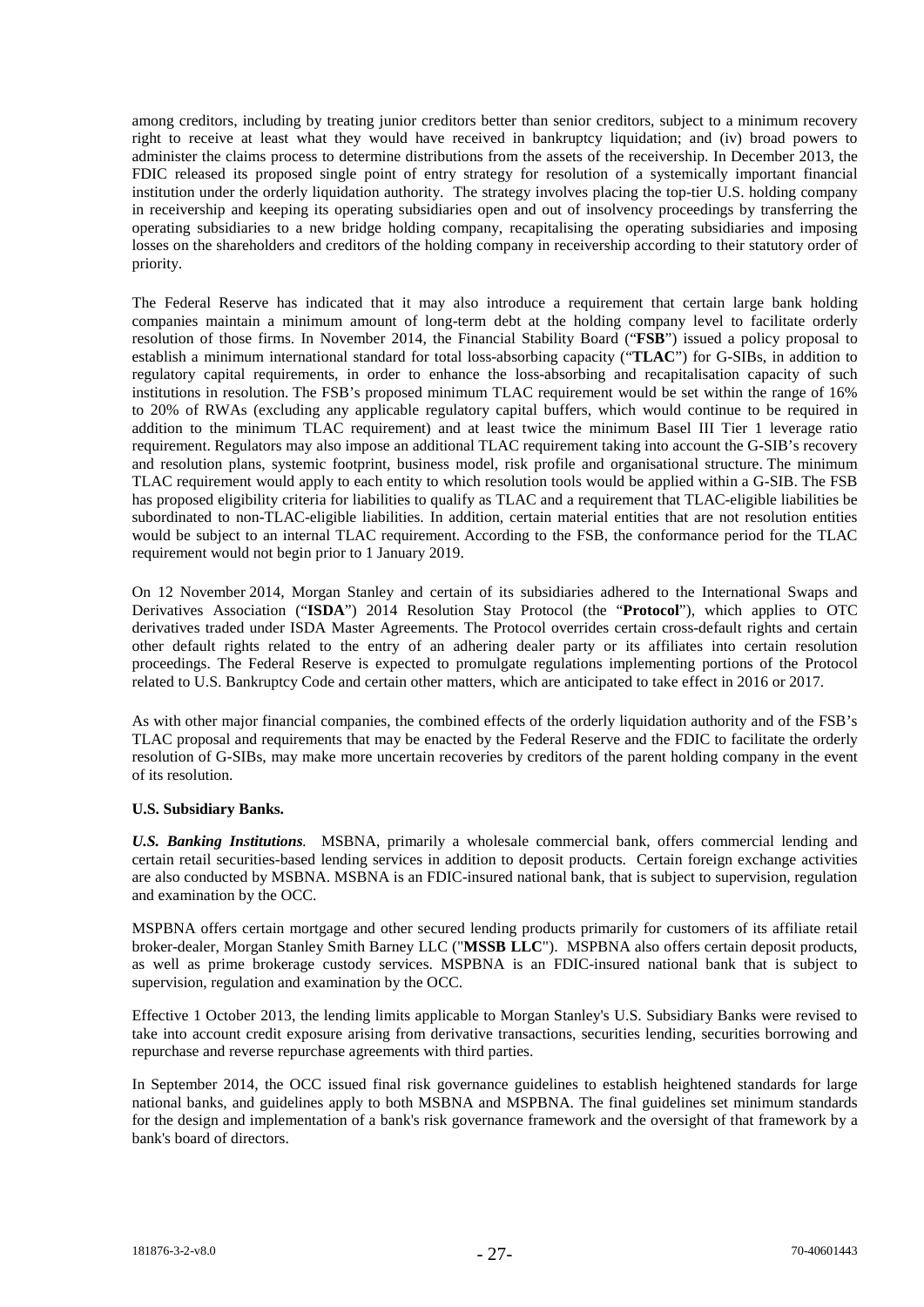*Prompt Corrective Action*. The Federal Deposit Insurance Corporation Improvement Act of 1991 provides a framework for regulation of depository institutions and their affiliates, including parent holding companies, by their federal banking regulators. Among other things, it requires the relevant federal banking regulator to take "prompt corrective action" ("**PCA**") with respect to a depository institution if that institution does not meet certain capital adequacy standards. Current PCA regulations generally apply only to insured banks and thrifts such as MSBNA or MSPBNA and not to their parent holding companies. The Federal Reserve is, however, subject to limitations, authorised to take appropriate action at the holding company level. In addition, as described above, under the systemic risk regime, Morgan Stanley will become subject to an early remediation protocol in the event of financial distress. The Dodd-Frank Act also formalised the requirement that bank holding companies, such as Morgan Stanley, serve as a source of strength to their U.S. bank subsidiaries and commit resources to support these subsidiaries in the event such subsidiaries are in financial distress.

*Transactions with Affiliates*. Morgan Stanley's U.S. Subsidiary Banks are subject to Sections 23A and 23B of the Federal Reserve Act, which impose restrictions on "covered transactions" with any affiliates. "Covered transactions" include any extension of credit to, purchase of assets from, and certain other transactions with an affiliate. These restrictions limit the total amount of credit exposure that Morgan Stanley's U.S. Subsidiary Banks may have to any one affiliate and to all affiliates, as well as collateral requirements, and they require all such transactions to be made on market terms. Effective July 2012, derivatives, securities borrowing and securities lending transactions between Morgan Stanley's U.S. Subsidiary Banks and their affiliates became subject to these restrictions. These reforms place limits on Morgan Stanley's U.S. Subsidiary Banks' ability to engage in derivatives, repurchase agreements and securities lending transactions with other affiliates of Morgan Stanley. The Federal Reserve has indicated that it will propose a rulemaking to implement these more recent restrictions, but has not yet done so.

In addition, the Volcker Rule generally prohibits covered transactions between (i) Morgan Stanley or any of its affiliates and (ii) covered funds for which Morgan Stanley or any of its affiliates serve as the investment manager, investment adviser, commodity trading advisor or sponsor or other covered funds organised and offered by Morgan Stanley or any of its affiliates pursuant to specific exemptions in the Volcker Rule.

*FDIC Regulation*. An FDIC-insured depository institution is generally liable for any loss incurred or expected to be incurred by the FDIC in connection with the failure of an insured depository institution under common control by the same bank holding company. As commonly controlled FDIC-insured depository institutions, each of MSBNA and MSPBNA could be responsible for any loss to the FDIC from the failure of the other. In addition, both institutions are exposed to changes in the cost of FDIC insurance. In 2010, the FDIC adopted a restoration plan to replenish the reserve fund over a multi-year period. Under the Dodd-Frank Act, some of the restoration must be paid for exclusively by large depository institutions, including MSBNA, and FDIC deposit insurance assessments are calculated using a new methodology that generally favors banks that are mostly funded by deposits.

## **Institutional Securities and Wealth Management.**

*Broker-Dealer and Investment Adviser Regulation*. Morgan Stanley's primary U.S. broker-dealer subsidiaries, MS&Co. and MSSB LLC, are registered broker-dealers with the SEC and in all 50 states, the District of Columbia, Puerto Rico and the U.S. Virgin Islands, and are members of various self-regulatory organisations, including the Financial Industry Regulatory Authority, Inc. ("**FINRA**"), and various securities exchanges and clearing organisations. Broker-dealers are subject to laws and regulations covering all aspects of the securities business, including sales and trading practices, securities offerings, publication of research reports, use of customers' funds and securities, capital structure, recordkeeping and retention, and the conduct of their directors, officers, representatives and other associated persons. Broker-dealers are also regulated by securities administrators in those states where they do business. Violations of the laws and regulations governing a broker-dealer's actions could result in censures, fines, the issuance of cease-and-desist orders, revocation of licenses or registrations, the suspension or expulsion from the securities industry of such broker-dealer or its officers or employees, or other similar consequences by both federal and state securities administrators.

In addition, MSSB LLC is a registered investment adviser with the SEC. MSSB LLC's relationship with its investment advisory clients is subject to the fiduciary and other obligations imposed on investment advisors under the Investment Advisers Act of 1940, and the rules and regulations promulgated thereunder as well as various state securities laws. These laws and regulations generally grant the SEC and other supervisory bodies with broad administrative powers to address non-compliance, including the power to restrict or limit MSSB LLC from carrying on its investment advisory and other asset management activities. Other sanctions that may be imposed include the suspension of individual employees, limitations on engaging in certain activities for specified periods of time or for specified types of clients, the revocation of registrations, other censures and significant fines.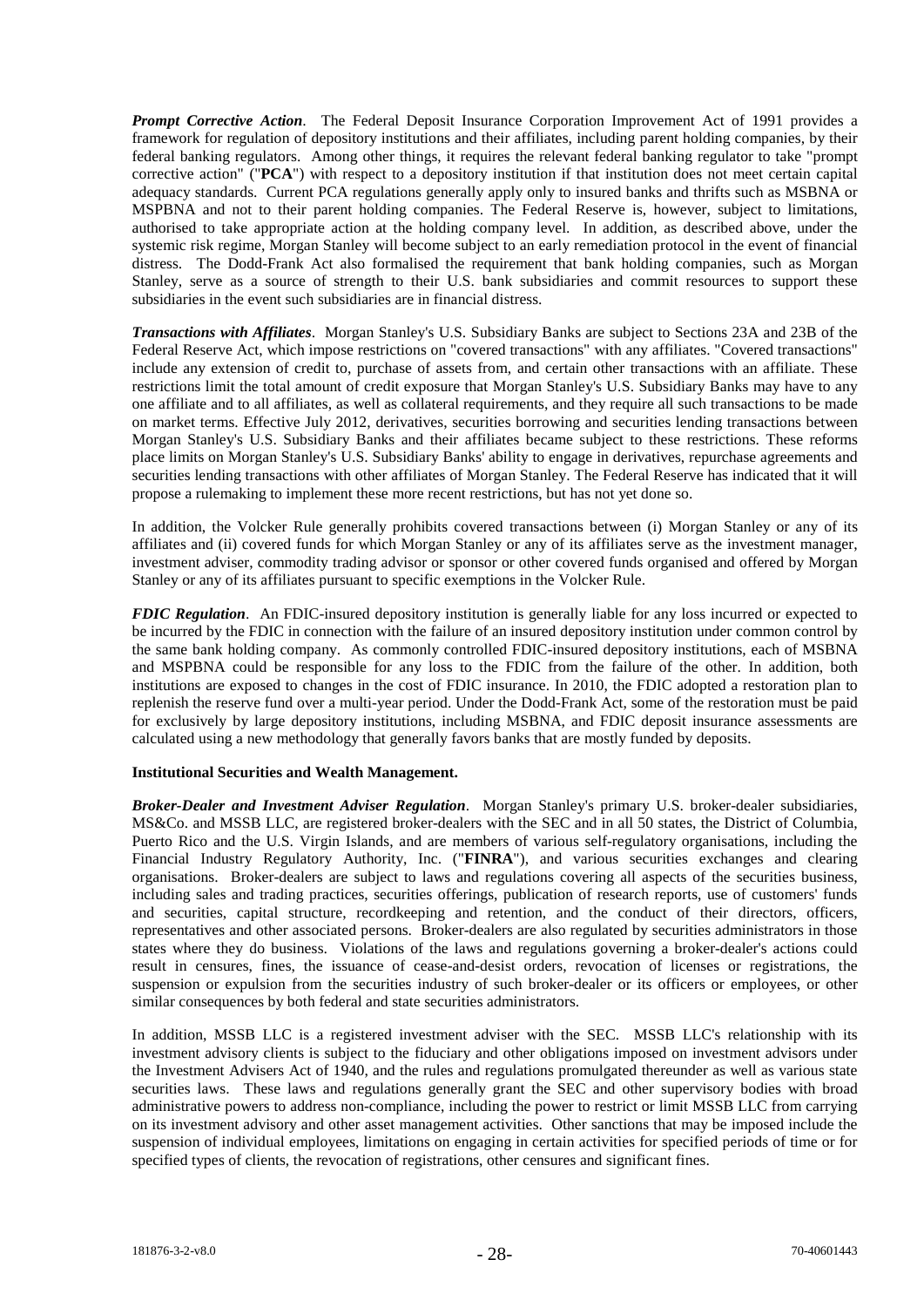The Dodd-Frank Act includes various provisions that affect the regulation of broker-dealer sales practices and customer relationships. For example, the SEC is authorised to adopt a fiduciary duty applicable to broker-dealers when providing personalised investment advice about securities to retail customers. The U.S. Department of Labor is considering revisions to regulations under the Employee Retirement Income Security Act of 1974 that could subject broker-dealers to a fiduciary duty and prohibit specified transactions for a wider range of customer interactions. These developments may impact the manner in which affected businesses are conducted, decrease profitability and increase potential liabilities.

Margin lending by broker-dealers is regulated by the Federal Reserve's restrictions on lending in connection with customer and proprietary purchases and short sales of securities, as well as securities borrowing and lending activities. Broker-dealers are also subject to maintenance and other margin requirements imposed under FINRA and other self-regulatory organisation rules. In many cases, Morgan Stanley's broker-dealer subsidiaries' margin policies are more stringent than these rules.

As registered U.S. broker-dealers, certain subsidiaries of Morgan Stanley are subject to the SEC's net capital rule and the net capital requirements of various exchanges, other regulatory authorities and self-regulatory organisations. Many non-U.S. regulatory authorities and exchanges also have rules relating to capital and, in some cases, liquidity requirements that apply to Morgan Stanley's non-U.S. broker-dealer subsidiaries. These rules are generally designed to measure general financial integrity and/or liquidity and require that at least a minimum amount of net and/or liquid assets be maintained by the subsidiary. See also "*Financial Holding Company - Consolidated Supervision*" and "*Financial Holding Company - Capital and Liquidity Standards*" above. Rules of FINRA and other selfregulatory organisations also impose limitations and requirements on the transfer of member organisations' assets.

Compliance with regulatory capital requirements may limit Morgan Stanley's operations requiring the intensive use of capital. Such requirements restrict Morgan Stanley's ability to withdraw capital from its broker-dealer subsidiaries, which in turn may limit its ability to pay dividends, repay debt, or redeem or purchase shares of its own outstanding stock. Any change in such rules or the imposition of new rules affecting the scope, coverage, calculation or amount of capital requirements, or a significant operating loss or any unusually large charge against capital, could adversely affect Morgan Stanley's ability to pay dividends or to expand or maintain present business levels. In addition, such rules may require Morgan Stanley to make substantial capital infusions into one or more of its broker-dealer subsidiaries in order for such subsidiaries to comply with such rules.

MS&Co. and MSSB LLC are members of the Securities Investor Protection Corporation ("**SIPC**"), which provides protection for customers of broker-dealers against losses in the event of the insolvency of a broker-dealer. SIPC protects customers' eligible securities held by a member broker-dealer up to \$500,000 per customer for all accounts in the same capacity subject to a limitation of \$250,000 for claims for uninvested cash balances. To supplement this SIPC coverage, each of MS&Co. and MSSB LLC have purchased additional protection for the benefit of their customers in the form of an annual policy issued by certain underwriters and various insurance companies that provides protection for each eligible customer above SIPC limits subject to an aggregate firmwide cap of \$1 billion with no per client sublimit for securities and a \$1.9 million per client limit for the cash portion of any remaining shortfall. As noted under "*Financial Holding Company—Systemic Risk Regime*" above, the Dodd-Frank Act contains special provisions for the orderly liquidation of covered financial institutions (which could potentially include MS&Co. and/or MSSB LLC). While these provisions are generally intended to provide customers of covered broker-dealers with protections at least as beneficial as they would enjoy in a broker-dealer liquidation proceeding under the Securities Investor Protection Act, the details and implementation of such protections are subject to further rulemaking.

The SEC adopted rules requiring broker-dealers to maintain risk management controls and supervisory procedures with respect to providing access to securities markets, which became fully effective in 2012. In July 2012, the SEC adopted a rule requiring the creation of a consolidated audit trail, which, when implemented, will require brokerdealers to report into one consolidated audit trail comprehensive information about every material event in the lifecycle of every quote, order, and execution in all exchange-listed stocks and options, and may ultimately be expanded to other instruments.

It is possible that the SEC or self-regulatory organisations could propose or adopt additional market structure or other rules for equity and fixed income markets in the future. The provisions, new rules and proposals discussed above could result in increased costs and could otherwise adversely affect trading volumes and other conditions in the markets in which Morgan Stanley operates.

*Regulation of Futures Activities and Certain Commodities Activities*. MS&Co., as a futures commission merchant, and MSSB LLC, as an introducing broker, are subject to net capital requirements of, and their activities are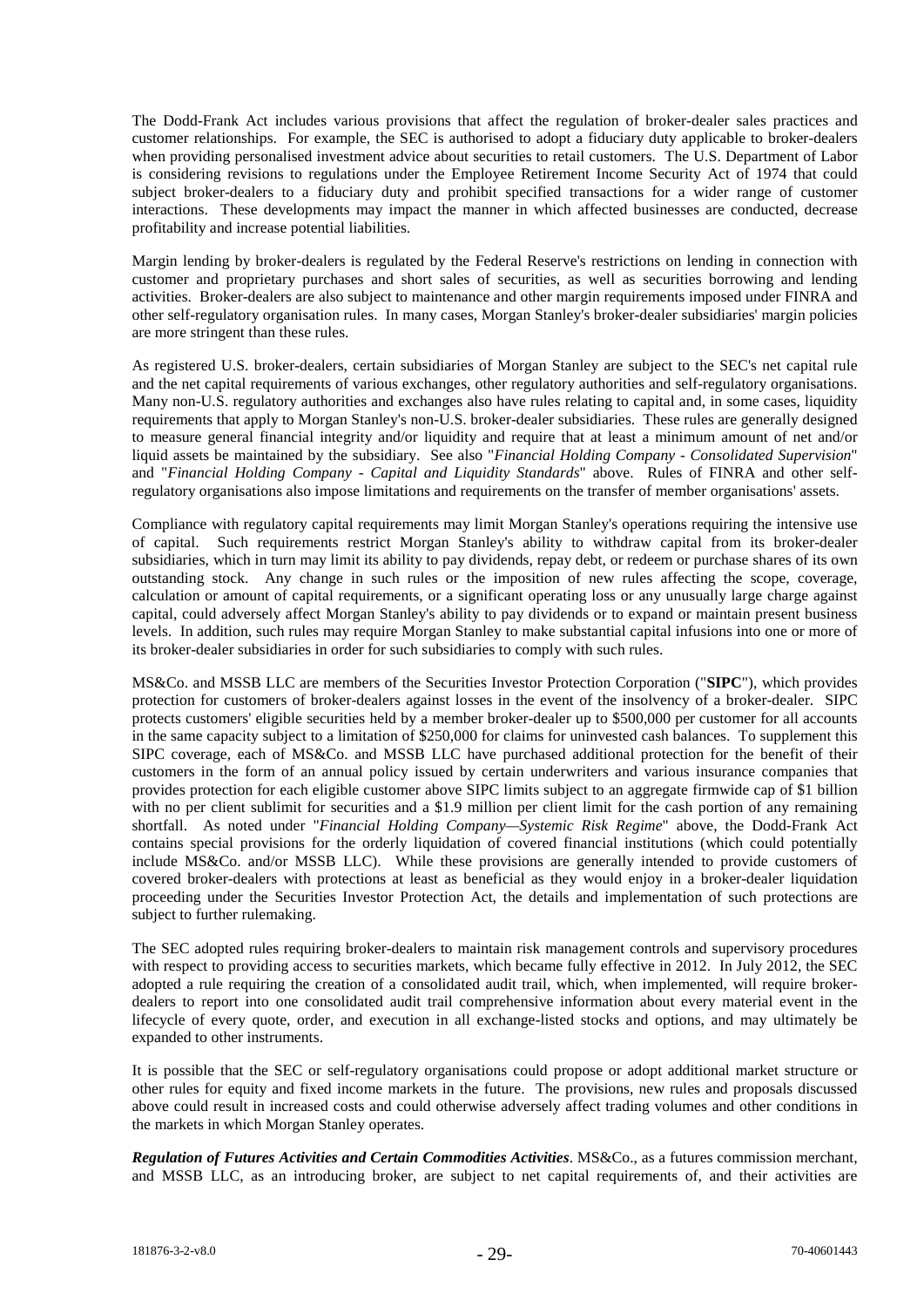regulated by, the U.S. Commodity Futures Trading Commission (the "**CFTC**"), the National Futures Association (the "**NFA**"), a registered futures association, and various commodity futures exchanges. MS&Co. and MSSB LLC and certain of their affiliates are registered members of the NFA in various capacities. Rules and regulations of the CFTC, NFA and commodity futures exchanges address obligations related to, among other things, the segregation of customer funds and the holding of a part of a secured amount, the use by futures commission merchants of customer funds, recordkeeping and reporting obligations of futures commission merchants and introducing brokers, risk disclosure, risk management and discretionary trading. Under rules finalised by the CFTC in November 2013 and effective in January 2014, MS&Co. and MSSB LLC are required to incorporate enhanced customer protections as part of their existing customer protection regime.

MS&Co. and MSSB LLC have affiliates that are registered as commodity trading advisors and/or commodity pool operators, or are operating under certain exemptions from such registration pursuant to CFTC rules and other guidance. Under CFTC and NFA rules, commodity trading advisors who manage accounts and commodity pool operators that are registered with the NFA must distribute disclosure documents and maintain specified records relating to their activities, and commodity trading advisors and commodity pool operators have certain responsibilities with respect to each pool they advise or operate. Violations of the rules of the CFTC, the NFA or the commodity exchanges could result in remedial actions, including fines, registration restrictions or terminations, trading prohibitions or revocations of commodity exchange memberships.

Morgan Stanley's commodities activities are subject to extensive and evolving energy, commodities, environmental, health and safety and other governmental laws and regulations in the U.S. and abroad. Intensified scrutiny of certain energy markets by U.S. federal, state and local authorities in the U.S. and abroad and by the public has resulted in increased regulatory and legal enforcement and remedial proceedings involving energy companies, including those engaged in power generation and liquid hydrocarbons trading. Terminal facilities and other assets relating to Morgan Stanley's commodities activities also are subject to environmental laws both in the U.S. and abroad. In addition, pipeline, transport and terminal operations are subject to state laws in connection with the cleanup of hazardous substances that may have been released at properties currently or previously owned or operated by Morgan Stanley or locations to which it has sent wastes for disposal. See also "*Financial Holding Company - Scope of Permitted Activities*" above.

*Derivatives Regulation*. Through the Dodd-Frank Act, Morgan Stanley faces a comprehensive U.S. regulatory regime for its activities in certain OTC derivatives. The regulation of "swaps" and "security-based swaps" (collectively, "**Swaps**") in the U.S. is being, and will continue to be, effected and implemented through the CFTC, SEC and other agency regulations. The CFTC has completed the majority of its regulations in this area, most of which are in effect. The SEC has not yet adopted the majority of its Swaps regulations.

Subject to certain limited exceptions, the Dodd-Frank Act requires central clearing of certain types of Swaps, public and regulatory reporting, and mandatory trading on regulated exchanges or execution facilities. Reporting requirements for CFTC-regulated Swaps are now in effect and certain types of CFTC-regulated interest rate and index credit default swaps are subject to mandatory central clearing. Certain Swaps are also required to be traded on an exchange or execution facility.

The Dodd-Frank Act also requires the registration of "swap dealers" with the CFTC and "security-based swap dealers" with the SEC (collectively, "**Swaps Entities**"). Certain of Morgan Stanley's subsidiaries have registered with the CFTC as swap dealers and in the future additional subsidiaries may register with the CFTC. One or more subsidiaries of Morgan Stanley will in the future be required to register with the SEC as security-based swap dealers.

Swaps Entities are or will be subject to a comprehensive regulatory regime with new obligations for the Swaps activities for which they are registered, including new capital requirements, a new margin regime for uncleared Swaps and a new segregation regime for collateral of counterparties to uncleared Swaps. Swaps Entities are subject to additional duties, including, among others, internal and external business conduct and documentation standards with respect to their Swaps counterparties and recordkeeping.

The specific parameters of some of these requirements for Swaps have been and continue to be developed through the CFTC, SEC and bank regulator rulemakings. In particular, in September 2014, the CFTC and the U.S. banking regulators re-proposed their rules on margin requirements for uncleared Swaps. The full impact on Morgan Stanley of the U.S. agencies' margin and capital requirements for Swaps Entities will not be known with certainty until the requirements are finalised. In December 2014, the CFTC re-opened the comment period on re-proposed rules that, if finalised as proposed, would limit positions in 28 agricultural, energy and metals commodities, including swaps, futures and options that are economically equivalent to those commodity contracts. Through this re-proposal, the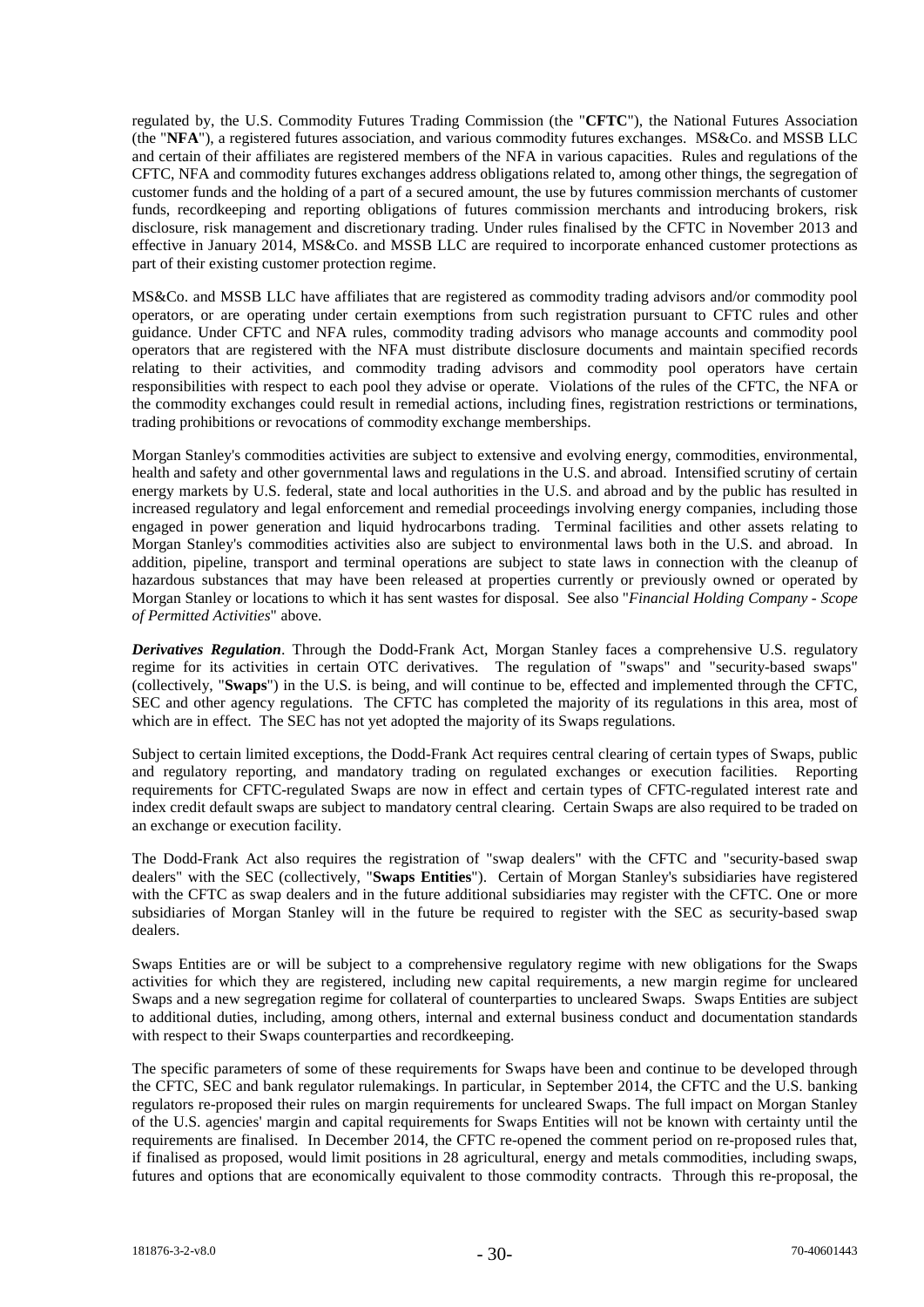CFTC is taking steps to institute position limits that were previously finalised in November 2011 but were vacated by a federal court in September 2012.

Although the full impact of U.S. derivatives regulation on Morgan Stanley remains unclear, Morgan Stanley has already, and will continue to, face increased costs and regulatory oversight due to the registration and regulatory requirements indicated above. Complying with the Swaps rules also has required, and will in the future require, Morgan Stanley to change its Swaps businesses, and has required, and will in the future require, extensive systems and personnel changes. Compliance with Swap-related regulatory capital requirements may require Morgan Stanley to devote more capital to its Swaps business.

The E.U. has adopted and implemented certain rules relating to the OTC derivatives market and these rules imposed regulatory reporting beginning in February 2014. The E.U. plans to impose central clearing requirements on OTC derivatives beginning in 2015 and has started reviewing and adopting determinations of equivalence of regulatory regimes for central counterparties and trade repositories, and of risk mitigation requirements. In April 2014, E.U. regulators also proposed margin requirements for uncleared Swaps. In addition, other non-U.S. jurisdictions are in the process of adopting and implementing legislation emanating from the G-20 commitments that will require, among other things, the central clearing of certain OTC derivatives, mandatory reporting of derivatives and bilateral risk mitigation procedures for non-cleared trades. It remains unclear at present how the non-U.S. and U.S. derivatives regulatory regimes will interact.

*Credit Risk Retention*. In October 2014, federal regulatory agencies issued final rules to implement the credit risk retention requirements of Section 941 of the Dodd-Frank Act, which generally require securitisers of different types of asset-backed securitisations, including transactions backed by residential mortgages, commercial mortgages, and corporate, credit card and auto loans, to retain at least 5% of the credit risk of the assets being securitised. Compliance with respect to new securitisation transactions backed by residential mortgages is required beginning 24 December 2015 and with respect to new securitization transactions backed by other types of assets beginning 24 December 2016. Morgan Stanley continues to evaluate the final rules and assess their impact on its securitization activities.

*Non-U.S. Regulation*. Morgan Stanley's Institutional Securities businesses also are regulated extensively by non-U.S. regulators, including governments, securities exchanges, commodity exchanges, self-regulatory organisations, central banks and regulatory bodies, especially in those jurisdictions in which Morgan Stanley maintains an office. Non-U.S. policy makers and regulators, including the European Commission and European Supervisory Authorities, continue to propose and adopt numerous market reforms, including those that may further impact the structure of banks, and formulate regulatory standards and measures that will be of relevance and importance to Morgan Stanley's European operations. Certain Morgan Stanley subsidiaries are regulated as broker-dealers under the laws of the jurisdictions in which they operate. Subsidiaries engaged in banking and trust activities outside the U.S. are regulated by various government agencies in the particular jurisdiction where they are chartered, incorporated and/or conduct their business activity. For instance, the Prudential Regulation Authority ("**PRA**"), the Financial Conduct Authority ("**FCA**") and several securities and futures exchanges in the United Kingdom ("**U.K.**"), including the London Stock Exchange and ICE Futures Europe, regulate Morgan Stanley's activities in the U.K.; the Bundesanstalt für Finanzdienstleistungsaufsicht (the Federal Financial Supervisory Authority) and the Deutsche Börse AG regulate its activities in the Federal Republic of Germany; Eidgenössische Finanzmarktaufsicht (the Financial Market Supervisory Authority) regulates its activities in Switzerland; the Financial Services Agency, the Bank of Japan, the Japanese Securities Dealers Association and several Japanese securities and futures exchanges, including the Tokyo Stock Exchange, the Osaka Securities Exchange and the Tokyo International Financial Futures Exchange, regulate its activities in Japan; the Hong Kong Securities and Futures Commission, the Hong Kong Monetary Authority and the Hong Kong Exchanges and Clearing Limited regulate its operations in Hong Kong; and the Monetary Authority of Singapore and the Singapore Exchange Limited regulate its business in Singapore.

Regulators in the U.K., E.U. and other major jurisdictions have also finalised or are in the process of proposing or finalising risk-based capital, leverage capital, liquidity, banking structural reforms and other regulatory standards applicable to certain Morgan Stanley subsidiaries that operate in those jurisdictions. For example, Morgan Stanley's primary broker-dealer in the U.K., MSI plc, is subject to regulation and supervision by the PRA with respect to prudential matters. As a prudential regulator, the PRA seeks to promote the safety and soundness of the firms that it regulates and to minimise the adverse effects that such firms may have on the stability of the U.K. financial system. The PRA has broad legal authority to establish prudential and other standards to pursue these objectives, including approvals of relevant regulatory models, as well as to bring public and non-public disciplinary actions against regulated firms to address noncompliance with such standards. MSIP is also regulated and supervised by the FCA with respect to business conduct matters. On 1 January 2014, MSIP became subject to the Capital Requirements Regulation and Capital Requirements Directive (collectively, "**CRD IV**"), which implements the Basel III and other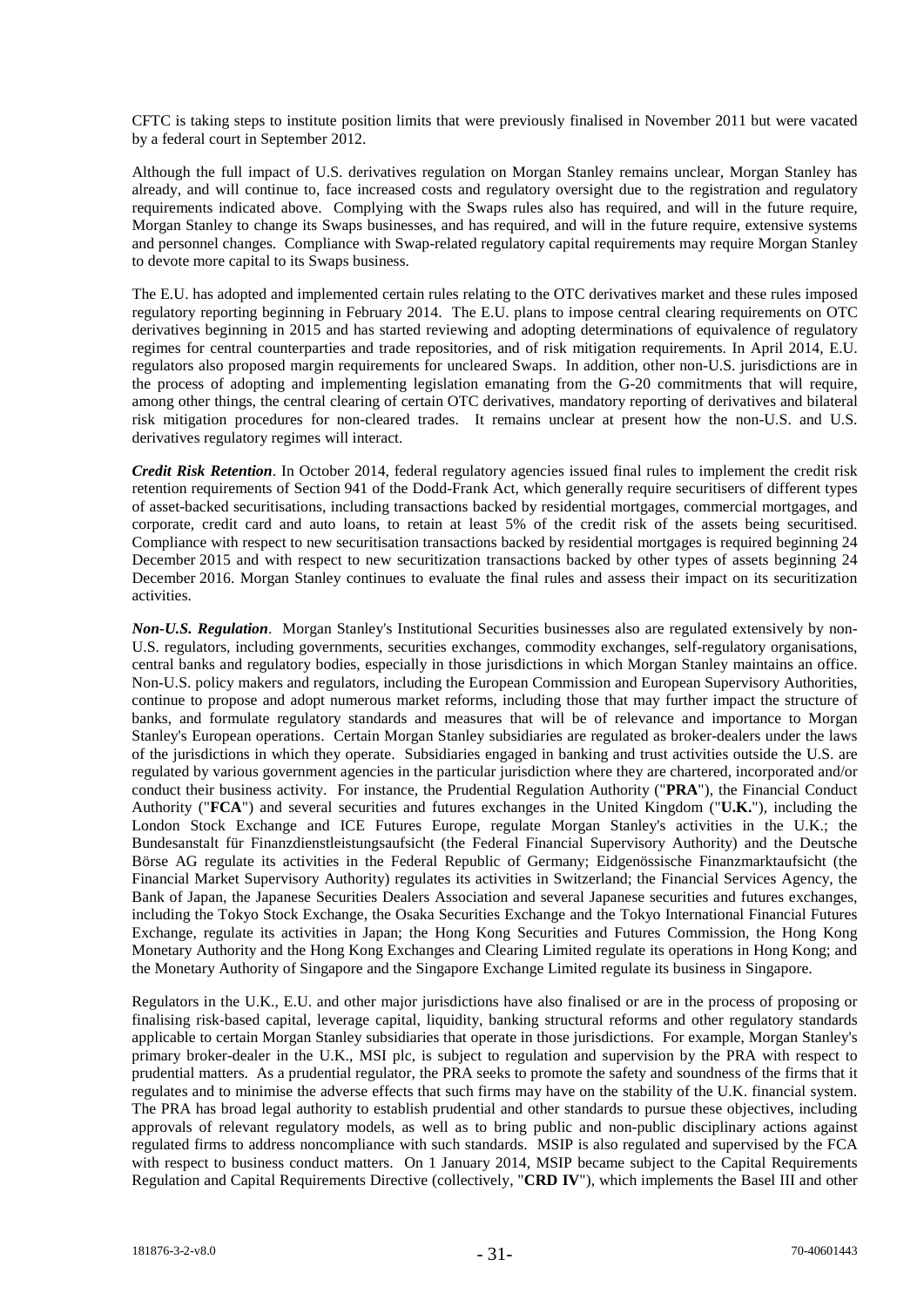regulatory requirements for E.U. investment firms, including MSI plc. The European Market Infrastructure Regulation introduces new requirements regarding the central clearing and reporting of derivatives. In addition, the E.U. Bank Recovery and Resolution Directive ("**BRRD**") has established a recovery and resolution framework for E.U. credit institutions and investment firms, including MSI plc. E.U. Member States were required to apply provisions implementing the BRRD as of 1 January 2015, subject to certain exemptions. A recast Markets in Financial Instruments Directive ("**MiFID II**") and a new Markets in Financial Instruments Regulation ("**MiFIR**") have also been adopted and will introduce various trading and market infrastructure reforms in the E.U. MiFID II and MiFIR are to apply from 3 January 2017, subject to certain exemptions.

#### **Investment Management**

Many of the subsidiaries engaged in Morgan Stanley's asset management activities are registered as investment advisers with the SEC. Many aspects of Morgan Stanley's asset management activities are subject to federal and state laws and regulations primarily intended to benefit the investor or client. These laws and regulations generally grant supervisory agencies and bodies broad administrative powers, including the power to limit or restrict Morgan Stanley from carrying on its asset management activities in the event that it fails to comply with such laws and regulations. Sanctions that may be imposed for such failure include the suspension of individual employees, limitations on Morgan Stanley engaging in various asset management activities for specified periods of time or specified types of clients, the revocation of registrations, other censures and significant fines. In order to facilitate its asset management business, Morgan Stanley owns a registered U.S. broker-dealer, Morgan Stanley Distribution, Inc., which acts as distributor to the Morgan Stanley mutual funds and as placement agent to certain private investment funds managed by Morgan Stanley's Investment Management business segment. A number of legal entities within Morgan Stanley's Investment Management business are registered as commodity trading advisors and/or commodity pool operators, or are operating under certain exemptions from such registration pursuant to CFTC rules and other guidance. See also "*Institutional Securities and Wealth Management - Broker-Dealer and Investment Adviser Regulation*" and "*Institutional Securities and Wealth Management - Regulation of Futures Activities and Certain Commodities Activities*" above.

As a result of the passage of the Dodd-Frank Act, Morgan Stanley's asset management activities will be subject to certain additional laws and regulations, including, but not limited to, additional reporting and record-keeping requirements (including with respect to clients that are private funds), restrictions on sponsoring or investing in, or maintaining certain other relationships with, "covered funds," as defined in the Volcker Rule, subject to certain limited exemptions, and certain rules and regulations regarding trading activities, including trading in derivatives markets. Many of these new requirements may increase the expenses associated with Morgan Stanley's asset management activities and/or reduce the investment returns Morgan Stanley is able to generate for its asset management clients.

Morgan Stanley is continuing its review of its asset management activities that may be affected by the Volcker Rule and is taking steps to establish the necessary compliance programs to help ensure and monitor compliance with the Volcker Rule. Morgan Stanley had already taken certain steps to comply with the Volcker Rule prior to the issuance of the final regulations, including, for example, launching new funds that are designed to comply with the Volcker Rule. Given the complexity of the new framework, the full impact of the Volcker Rule is still uncertain, and will ultimately depend on the interpretation and implementation by the five regulatory agencies responsible for its oversight. See also "*Financial Holding Company - Activities Restrictions under the Volcker Rule*."

Morgan Stanley's Investment Management business is also regulated outside the U.S. For example, the FCA is the primary regulator of Morgan Stanley's business in the U.K.; the Financial Services Agency regulates Morgan Stanley's business in Japan; the Hong Kong Securities and Futures Commission regulates Morgan Stanley's business in Hong Kong; and the Monetary Authority of Singapore regulates Morgan Stanley's business in Singapore.

#### **Anti-Money Laundering and Economic Sanctions**

Morgan Stanley's Anti-Money Laundering ("**AML**") program is coordinated on an enterprise-wide basis. In the U.S., for example, the Bank Secrecy Act, as amended by the USA PATRIOT Act of 2001, imposes significant obligations on financial institutions to detect and deter money laundering and terrorist financing activity, including requiring banks, bank holding company subsidiaries, broker-dealers, futures commission merchants, introducing brokers and mutual funds to implement AML programs, verify the identity of customers that maintain accounts, and monitor and report suspicious activity to appropriate law enforcement or regulatory authorities. Outside the U.S., applicable laws, rules and regulations similarly require designated types of financial institutions to implement AML programs. Morgan Stanley has implemented policies, procedures and internal controls that are designed to comply with all applicable AML laws and regulations. Morgan Stanley has also implemented policies, procedures, and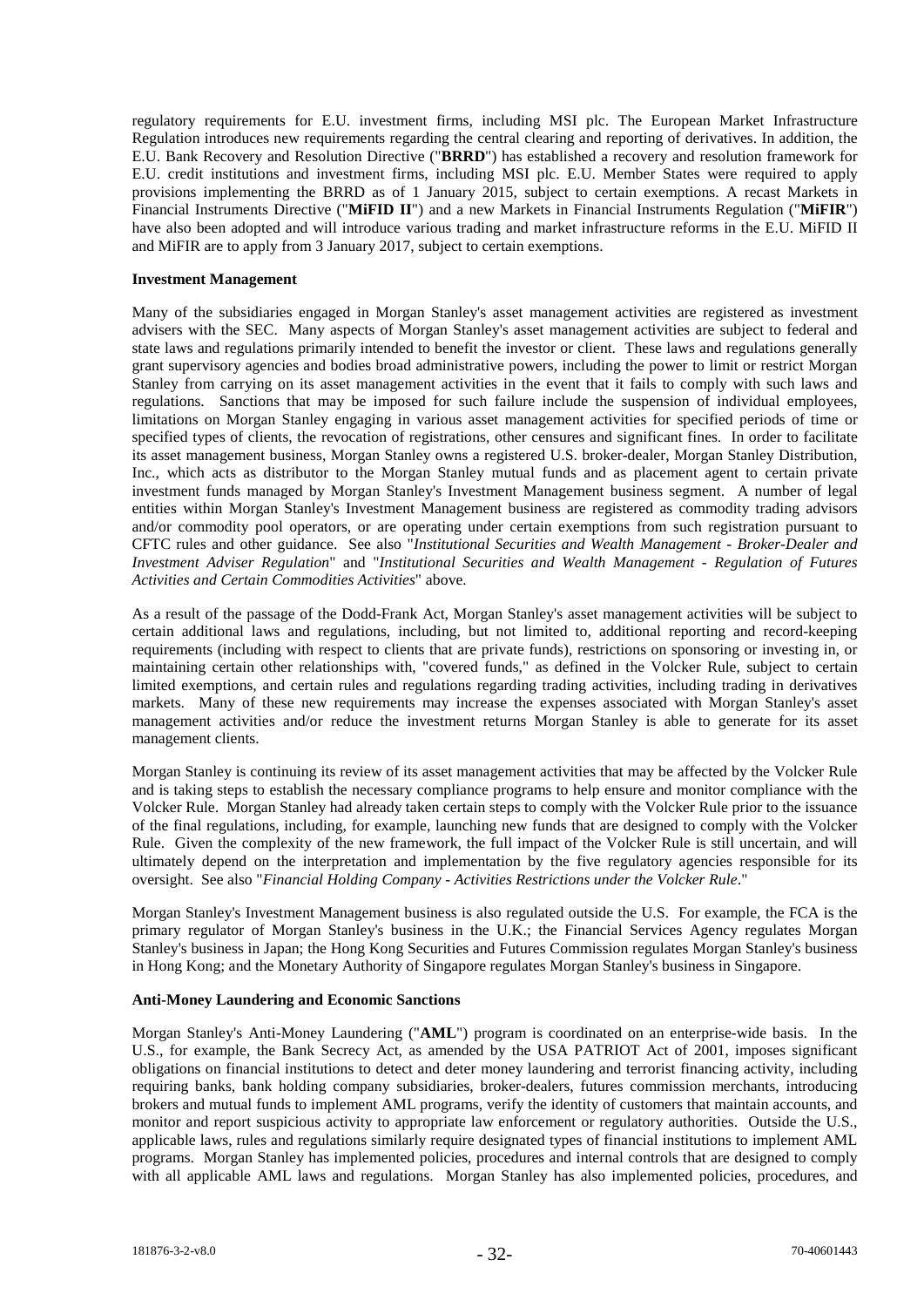internal controls that are designed to comply with the regulations and economic sanctions programs administered by the U.S. Treasury's Office of Foreign Assets Control ("**OFAC**"), which target foreign countries, entities and individuals based on external threats to the U.S. foreign policy, national security or economic interests, and as applicable similar sanctions programmes imposed by foreign governments or global or regional multilateral organizations, such as the United Nations Security Council and the E.U. Council.

#### **Anti-Corruption**

Morgan Stanley is subject to applicable anti-corruption laws, such as the U.S. Foreign Corrupt Practices Act and the U.K. Bribery Act, in the jurisdictions in which it operates. Anti-corruption laws generally prohibit offering, promising, giving, or authorizing others to give anything of value, either directly or indirectly, to a government official or private party in order to influence official action or otherwise gain an unfair business advantage, such as to obtain or retain business. Morgan Stanley has implemented policies, procedures, and internal controls that are designed to comply with such laws, rules and regulations.

#### **Protection of Client Information**

Many aspects of Morgan Stanley's business are subject to legal requirements concerning the use and protection of certain customer information, including those adopted pursuant to the Gramm-Leach-Bliley Act and the Fair and Accurate Credit Transactions Act of 2003 in the U.S., the E.U. Data Protection Directive and various laws in Asia, including the Japanese Personal Information (Protection) Law, the Hong Kong Personal Data (Protection) Ordinance and the Australian Privacy Act. Morgan Stanley has adopted measures designed to comply with these and related applicable requirements in all relevant jurisdictions.

#### **Research**

Both U.S. and non-U.S. regulators continue to focus on research conflicts of interest. Research-related regulations have been implemented in many jurisdictions. In November 2014, FINRA proposed to amend its equity research rules and adopt new rules for debt research. New and revised requirements resulting from these regulations and the global research settlement with U.S. federal and state regulators (to which Morgan Stanley is a party) have necessitated the development or enhancement of corresponding policies and procedures.

#### **Compensation Practices and Other Regulation**

Morgan Stanley's compensation practices are subject to oversight by the Federal Reserve. In particular, Morgan Stanley is subject to the Federal Reserve's guidance that is designed to help ensure that incentive compensation paid by banking organisations does not encourage imprudent risk-taking that threatens the organisations' safety and soundness. The scope and content of the Federal Reserve's policies on executive compensation are continuing to develop and may change based on findings from its peer review process, and Morgan Stanley expects that these policies will evolve over a number of years.

Morgan Stanley is subject to the compensation-related provisions of the Dodd-Frank Act, which may impact its compensation practices. Pursuant to the Dodd-Frank Act, among other things, federal regulators, including the Federal Reserve, must prescribe regulations to require covered financial institutions, including Morgan Stanley, to report the structures of all of their incentive-based compensation arrangements and prohibit incentive-based payment arrangements that encourage inappropriate risk taking by providing employees, directors or principal shareholders with compensation that is excessive or that could lead to material financial loss to the covered financial institution. In April 2011, seven federal agencies, including the Federal Reserve, jointly proposed an interagency rule implementing this requirement. Further, pursuant to the Dodd-Frank Act, the SEC must direct listing exchanges to require companies to implement policies relating to disclosure of incentive-based compensation that is based on publicly reported financial information and the clawback of such compensation from current or former executive officers following certain accounting restatements.

In addition to the guidelines issued by the Federal Reserve and referenced above, Morgan Stanley's compensation practices may also be impacted by other regulations, including those relating to the E.U. CRD IV, the Alternative Investment Fund Managers Directive, the fifth Undertakings for Collective Investment in Transferable Securities Directive, the Markets in Financial Instruments Directive and the future second Markets in Financial Instruments Directive and Regulation. Morgan Stanley's compensation practices with respect to certain employees whose activities have a material impact on the risk profile of Morgan Stanley's E.U. operations are subject to the CRD IV and related E.U. and local Member State regulations, including, amongst others, a cap on the ratio of variable remuneration to fixed remuneration and other variable remuneration restrictions. In the U.K., the remuneration of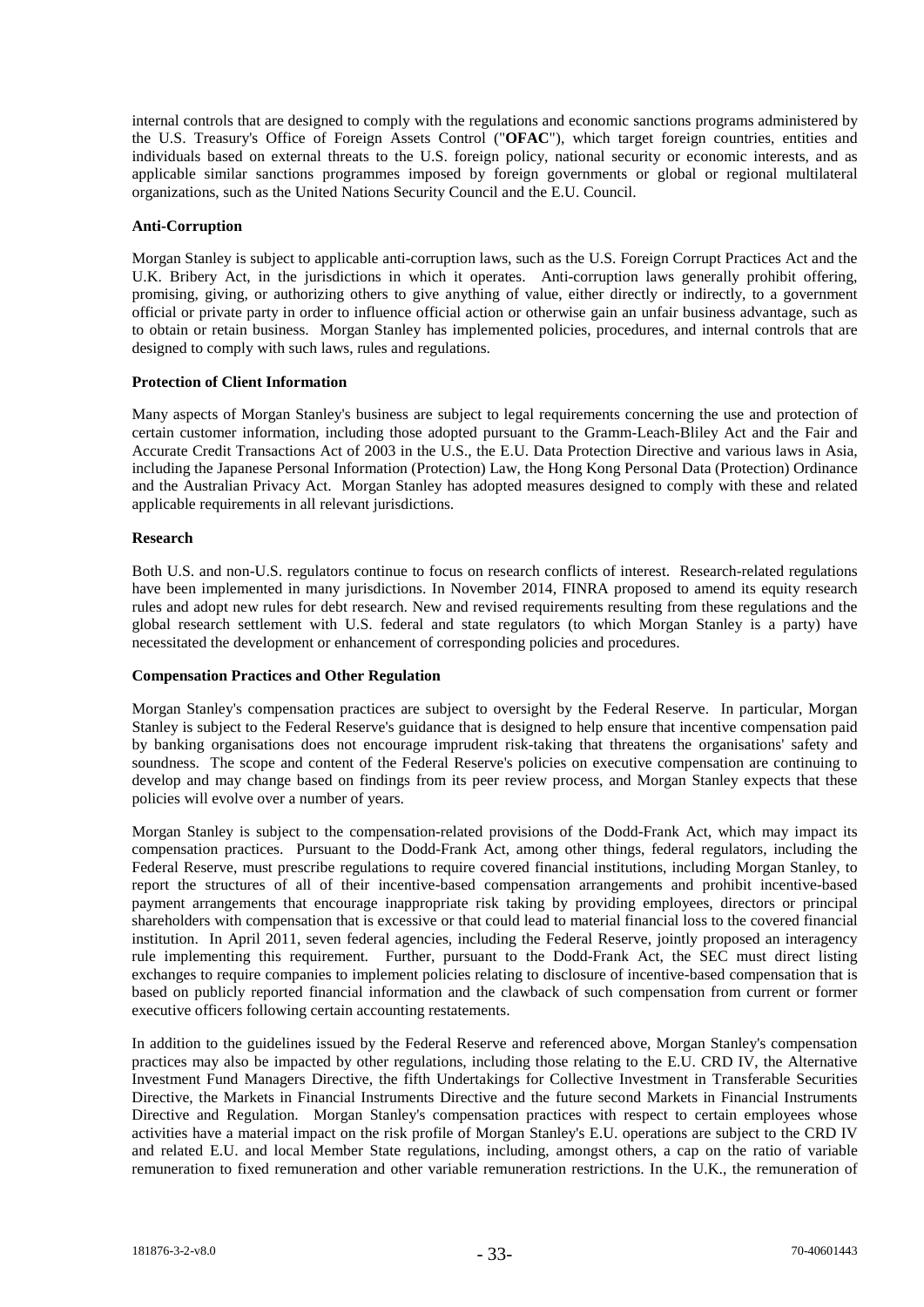certain employees of banks and other firms is governed by the Remuneration Codes in the PRA and FCA Handbooks, including since 1 January 2014, provisions that implement the CRD IV as well as additional U.K. requirements.

For a discussion of certain risks relating to Morgan Stanley's regulatory environment, see "*Risk Factors*" above.

## 2. **OVERVIEW OF ACTIVITIES**

### **Principal Activities**

Morgan Stanley, a financial holding company, is a global financial services firm that maintains significant market positions in each of its business segments—Institutional Securities, Wealth Management and Investment Management. Morgan Stanley, through its subsidiaries and affiliates, provides a wide variety of products and services to a large and diversified group of clients and customers, including corporations, governments, financial institutions and individuals. A summary of each of Morgan Stanley's business segments is as follows:

*Institutional Securities* provides financial advisory and capital-raising services, including advice on mergers and acquisitions, restructurings, real estate and project finance; corporate lending; sales, trading, financing and marketmaking activities in equity and fixed income securities and related products, including foreign exchange and commodities; and investment activities.

*Wealth Management* provides brokerage and investment advisory services to individual investors and small-tomedium sized businesses and institutions covering various investment alternatives; financial and wealth planning services; annuity and other insurance products; credit and other lending products; cash management services; and retirement services; and engages in fixed income principal trading, which primarily facilitates clients' trading or investments in such securities.

*Investment Management* provides a broad array of investment strategies that span the risk/return spectrum across geographies, asset classes and public and private markets to a diverse group of clients across the institutional and intermediary channels as well as high net worth clients.

## **CanTerm, TransMontaigne and Global Oil Merchanting Business.**

On 27 March 2014, Morgan Stanley completed the sale of CanTerm Canadian Terminals Inc. ("**CanTerm**"), a public storage terminal operator for refined products with two distribution terminals in Canada. As a result of Morgan Stanley's level of continuing involvement with CanTerm, the results of CanTerm are reported as a component of continuing operations within Morgan Stanley's Institutional Securities business segment for all periods presented. The gain on sale was approximately \$45 million.

On 1 July 2014, Morgan Stanley completed the sale of its ownership stake in TransMontaigne Inc. , a U.S.-based oil storage, marketing and transportation company, as well as related physical inventory and the assumption of Morgan Stanley's obligations under certain terminal storage contracts, to NGL Energy Partners LP. The gain on sale, which was included in continuing operations, was approximately \$112 million for 2014.

On 11 May 2015, Morgan Stanley announced a definitive agreement to sell the global oil merchanting unit of its commodities division to Castleton Commodities International LLC. The transaction is not expected to have a material impact on the Company's financial results. Among other conditions, it is subject to regulatory approvals in the U.S., the E.U. and certain other jurisdictions. It is targeted to close in the second half of 2015.

## *Discontinued Operations*.

*Quilter*. On 2 April 2012, Morgan Stanley completed the sale of Quilter & Co. Ltd. ("**Quilter**"), its retail wealth management business in the U.K. Net revenues for Quilter were \$148 million for 2012. Net pre-tax gains (losses) were  $\Im(1)$  million and  $\Im(97)$  million for 2013 and 2012, respectively, and included a gain of approximately  $\Im(108)$ million in 2012 in connection with the sale. The results of Quilter are reported as discontinued operations within the Company's Wealth Management business segment for all periods presented.

*Saxon*. On 24 October 2011, Morgan Stanley announced that it had reached an agreement to sell Saxon, a provider of servicing and subservicing of residential mortgage loans, to Ocwen Financial Corporation. The transaction, which was restructured as a sale of Saxon's assets was substantially completed in the second quarter of 2012. Net revenues for Saxon were \$79 million for 2012, and pre-tax losses were \$35 million, \$64 million and \$187 million for 2014, 2013 and 2012, respectively. Pre-tax results for 2012 included a gain of approximately \$51 million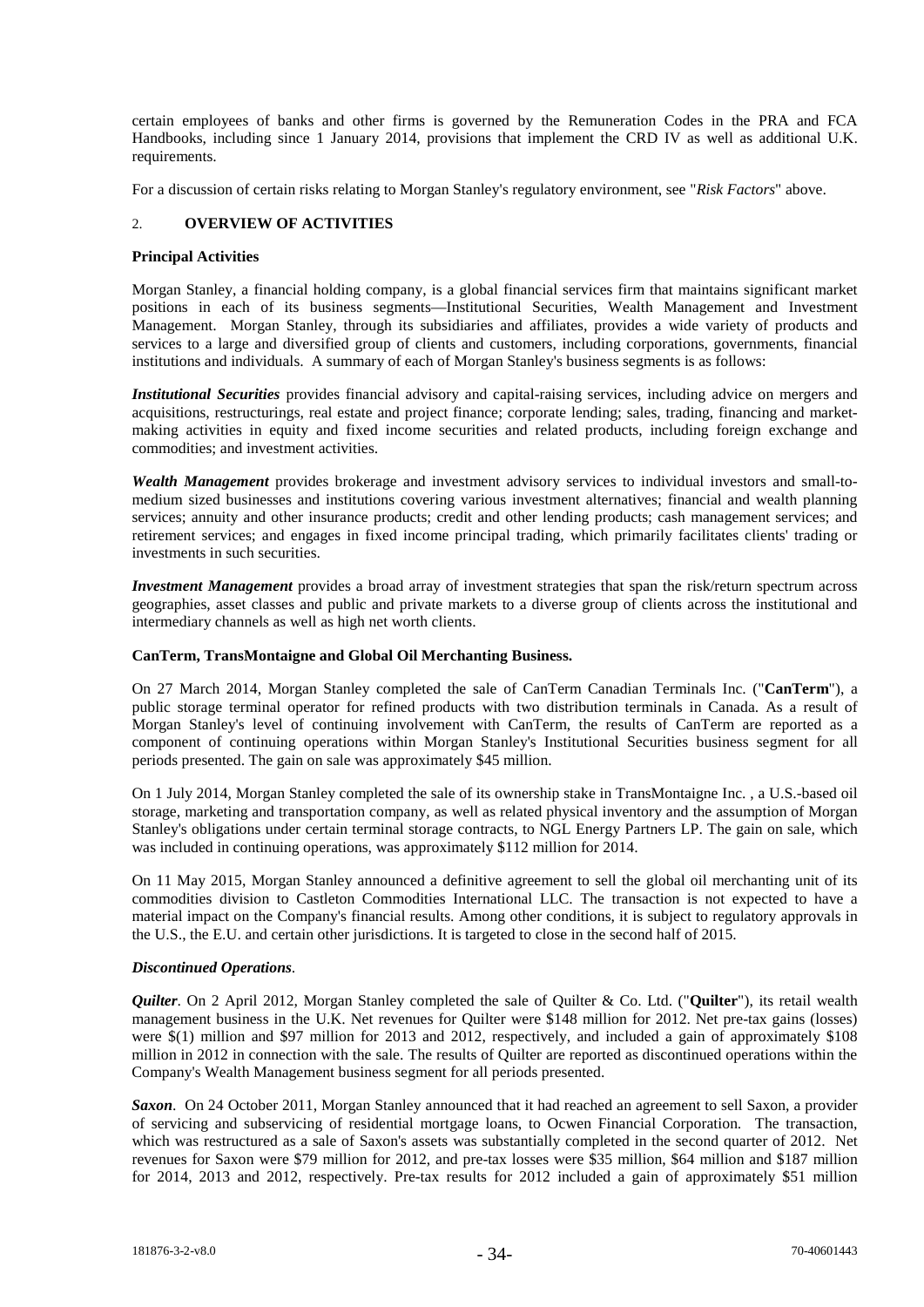primarily resulting from an increase in the fair value of Saxon and a provision of approximately \$115 million related to a settlement with the Board of Governors of the Federal Reserve concerning the independent foreclosure review related to Saxon. The results of Saxon are reported as discontinued operations with Morgan Stanley's Institutional Securities business segment for all periods presented.

Remaining pre-tax gain (loss) amounts of \$16 million, \$(7) million and \$42 million for 2014, 2013 and 2012, respectively, are included in discontinued operations, primarily related to the prior sale of Morgan Stanley's retail asset management business and a principal investment.

Prior-period amounts have been recast for discontinued operations.

## 3. **ORGANISATIONAL STRUCTURE**

## **Principal Markets**

Morgan Stanley is a global financial services firm that, through its subsidiaries and affiliates, provides its products and services to a large and diversified group of clients and customers, including corporations, governments, financial institutions and individuals. Morgan Stanley conducts its business from its headquarters in and around New York City, its regional offices and branches throughout the U.S. and its principal offices in London, Tokyo, Hong Kong and other world financial centers. At 31 December 2014, Morgan Stanley had 55,802 employees worldwide.

Morgan Stanley's significant regulated U.S. and international subsidiaries include Morgan Stanley & Co. LLC, Morgan Stanley Smith Barney LLC, Morgan Stanley & Co. International plc, Morgan Stanley MUFG Securities Co., Ltd., Morgan Stanley Bank, N.A. ("**MSBNA**") and Morgan Stanley Private Bank, National Association.

## **Structure of the Group**

For information relating to the structure of the Morgan Stanley Group and for the Subsidiaries List see the section entitled "*Subsidiaries of Morgan Stanley*" set out in Annex I below. Investors can find updated information relating<br>to the structure of the Morgan Stanley Group and the Subsidiaries List on to the structure of the Morgan Stanley Group and the Subsidiaries List on [http://www.sec.gov/Archives/edgar/data/895421/000119312515071980/d869080dex21.htm.](http://www.sec.gov/Archives/edgar/data/895421/000119312515071980/d869080dex21.htm)

## 4. **ADMINISTRATIVE, MANAGEMENT AND SUPERVISORY BODIES**

## **Board of Directors**

The directors of Morgan Stanley as of the date of this Registration Document, their offices, if any, within Morgan Stanley, and their principal outside activity, if any, are listed below. The business address of each director is 1585 Broadway, New York, NY 10036, U.S.A.

| <b>Name</b>       | <b>Function within Morgan Stanley</b>                       | <b>Principal Outside Activity</b>                                                                                                                                                                                                                                                                                             |  |  |  |
|-------------------|-------------------------------------------------------------|-------------------------------------------------------------------------------------------------------------------------------------------------------------------------------------------------------------------------------------------------------------------------------------------------------------------------------|--|--|--|
| James P. Gorman   | Chairman of the Board and Chief<br><b>Executive Officer</b> | None.                                                                                                                                                                                                                                                                                                                         |  |  |  |
| Erskine B. Bowles | Director                                                    | Member of the board of directors of Belk<br>Inc., Facebook, Inc. and Norfolk<br>Southern Corporation. Senior advisor of<br>BDT Capital Partners LLC and Carousel<br>Capital, private investment firms.                                                                                                                        |  |  |  |
| Thomas H. Glocer  | Director                                                    | Member of the board of directors of<br>Merck $& Co., Inc.$                                                                                                                                                                                                                                                                    |  |  |  |
| Robert H. Herz    | Director                                                    | President of Robert H. Herz LLC and<br>member of the board of directors of the<br>Federal National Mortgage Association<br>(Fannie Mae) and Workiva Inc. Serves on<br>the Accounting Standards Oversight<br>Council of Canada and as a member of<br>the Standing Advisory Group of the<br>Public Company Accounting Oversight |  |  |  |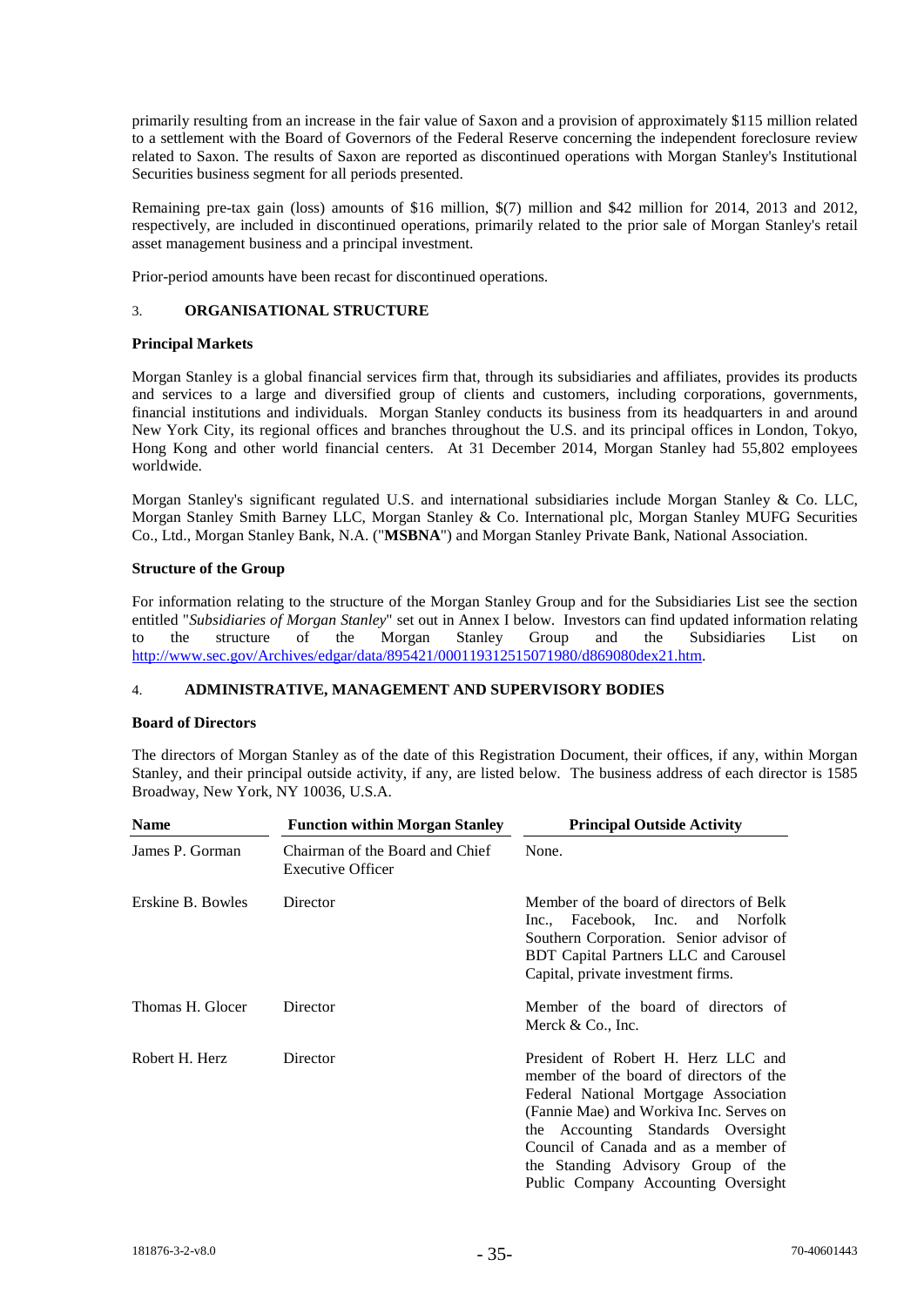| <b>Name</b>                   | <b>Function within Morgan Stanley</b> | <b>Principal Outside Activity</b>                                                                                                                                                                                                                |
|-------------------------------|---------------------------------------|--------------------------------------------------------------------------------------------------------------------------------------------------------------------------------------------------------------------------------------------------|
|                               |                                       | Board.                                                                                                                                                                                                                                           |
| Klaus Kleinfeld               | Director                              | Chairman and CEO of Alcoa Inc. and<br>member of the board of directors of<br>Hewlett-Packard Company.                                                                                                                                            |
| Jami Miscik                   | Director                              | President<br>and<br>Vice<br>Chairman<br>of<br>Kissinger Associates, Inc. Member of the<br>President's Intelligence Advisory Board.<br>Member of the board of directors of EMC<br>Corporation.                                                    |
| Donald T. Nicolaisen Director |                                       | Member of the board of directors of<br>MGIC Investment Corporation, Verizon<br>Communications<br>Inc.<br>Zurich<br>and<br>Insurance Group.                                                                                                       |
| Hutham S. Olayan              | Director                              | Principal and director of The Olayan<br>Group, a private multinational enterprise,<br>and President and Chief Executive<br>Officer of The Olayan Group's U.S.<br>operations. Member of the Executive<br>Advisory Board of General Electric.      |
| James W. Owens                | Director                              | Member of the board of directors of<br>Alcoa Inc. and International Business<br>Machines Corporation.                                                                                                                                            |
| Ryosuke Tamakoshi             | Director                              | Senior Advisor of The Bank of Tokyo-<br>Mitsubishi UFJ, Ltd.                                                                                                                                                                                     |
| Masaaki Tanaka                | Director                              | Representative Director and Deputy<br>President of Mitsubishi UFJ Financial<br>Group, Inc.                                                                                                                                                       |
| Perry M. Traquina             | Director                              | Member of the board of directors of eBay<br>Inc.                                                                                                                                                                                                 |
| Laura D. Tyson                | Director                              | Professor of Business Administration and<br>Economics at the Walter A. Haas School<br>of Business, University of California,<br>Berkeley. Member of the board of<br>directors of AT&T Inc., CBRE Group,<br>Inc. and Silver Spring Networks, Inc. |
| Rayford Wilkins, Jr.          | Director                              | Member of the board of directors of<br>Valero Energy Corporation.                                                                                                                                                                                |

There are no potential conflicts of interests between any duties to Morgan Stanley of its directors and their private interests and/or other duties.

Morgan Stanley's subsidiaries may extend credit in the ordinary course of business to certain of its and their directors, officers and members of their immediate families. These extensions of credit may be in connection with margin loans, mortgage loans or other extensions of credit by Morgan Stanley's subsidiaries. These extensions of credit are made in the ordinary course of business, on substantially the same terms, including interest rates and collateral, as those prevailing at the time for comparable loans with persons not related to the lender and do not involve more than the normal risk of collectability or present other unfavourable features.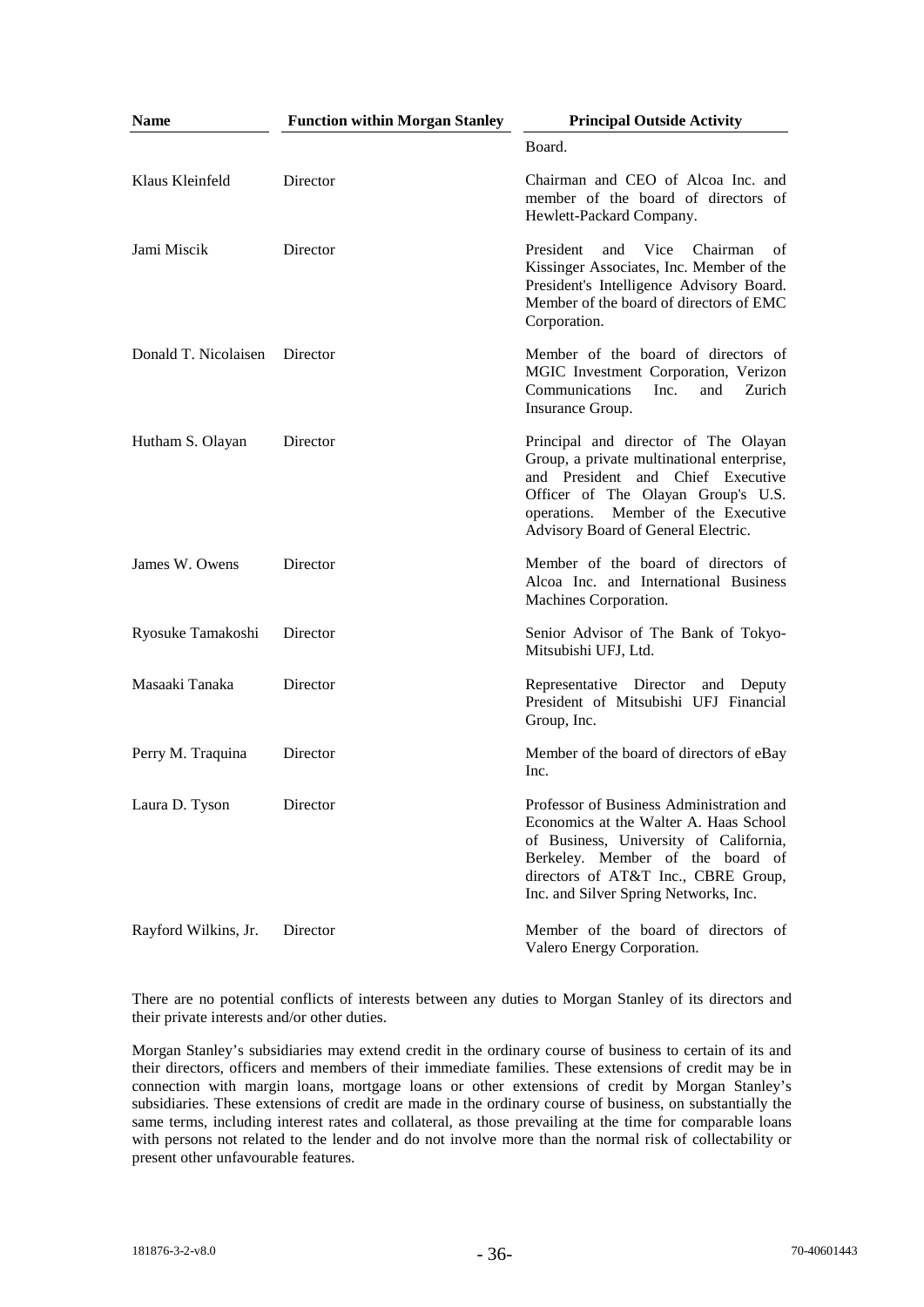## **Dealings with Major Shareholders**

Each of MUFG and State Street Corporation ("**State Street**") beneficially owns 5 per cent. or more of the outstanding shares of Morgan Stanley common stock as reported under the section "*Principal Shareholders*" herein. During 2014, Morgan Stanley engaged in transactions in the ordinary course of business with MUFG and State Street and certain of their respective affiliates, including investment banking, financial advisory, sales and trading, derivatives, investment management, lending, securitisation and other financial services transactions. Such transactions were on substantially the same terms as those prevailing at the time for comparable transactions with unrelated third parties.

As part of the global strategic alliance between MUFG and Morgan Stanley, Morgan Stanley and MUFG formed a joint venture in Japan of their respective investment banking and securities businesses by forming two joint venture companies. MUFG contributed the investment banking, wholesale and retail securities businesses conducted in Japan by Mitsubishi UFJ Securities Co., Ltd. into one of the joint venture entities named Mitsubishi UFJ Morgan Stanley Securities Co., Ltd. ("**MUMSS**"). Morgan Stanley contributed the investment banking operations conducted in Japan by its subsidiary, Morgan Stanley MUFG Securities Co., Ltd. ("**MSMS**"), formerly known as Morgan Stanley Japan Securities Co., Ltd., into MUMSS (MSMS, together with MUMSS, the "**Joint Venture**"). MSMS has continued its sales and trading and capital markets business conducted in Japan. Morgan Stanley owns a 40 per cent. economic interest in the Joint Venture and MUFG owns a 60 per cent. economic interest in the Joint Venture. Morgan Stanley holds a 40 per cent. voting interest and MUFG holds a 60 per cent. voting interest in MUMSS while Morgan Stanley holds a 51 per cent. voting interest and MUFG holds a 49 per cent. voting interest in MSMS. Other initiatives that are part of Morgan Stanley's global strategic alliance with MUFG include a loan marketing joint venture in the Americas, business referral arrangements in Asia, Europe, the Middle East and Africa, referral agreements for commodities transactions and a secondment arrangement of personnel between MUFG and Morgan Stanley for the purpose of sharing best practices and expertise.

## 5. **BOARD PRACTICES**

Morgan Stanley considers itself to be in compliance with all U.S. laws relating to corporate governance that are applicable to it.

The Board meets regularly and directors receive information between meetings about the activities of committees and developments in Morgan Stanley's business. All directors have full and timely access to all relevant information and may take independent professional advice if necessary.

The Board's standing committees include the following:

| <b>Committee</b> | <b>Current Members</b>                                                               | <b>Primary Responsibilities</b>                                                                                                                                                                                                                                      |
|------------------|--------------------------------------------------------------------------------------|----------------------------------------------------------------------------------------------------------------------------------------------------------------------------------------------------------------------------------------------------------------------|
| Audit            | Robert H. Herz (Chair) Thomas<br>H. Glocer Donald T. Nicolaisen<br>Perry M. Tarquina | Oversees the integrity of Morgan<br>consolidated financial<br>Stanley's<br>statements, compliance with legal<br>and regulatory requirements and<br>system of internal controls.                                                                                      |
|                  |                                                                                      | Oversees risk management and risk<br>guidelines<br>assessment<br>in<br>coordination with the Board, Risk<br>Committee and Operations and<br>Technology<br>Committee<br>and<br>reviews the major franchise, legal<br>and compliance risk exposures of<br>the Company. |
|                  |                                                                                      | determines<br>the<br>Selects,<br>compensation of, evaluates<br>and,<br>when appropriate, replaces the<br>independent auditor, and<br>pre-<br>approves audit and permitted non-                                                                                       |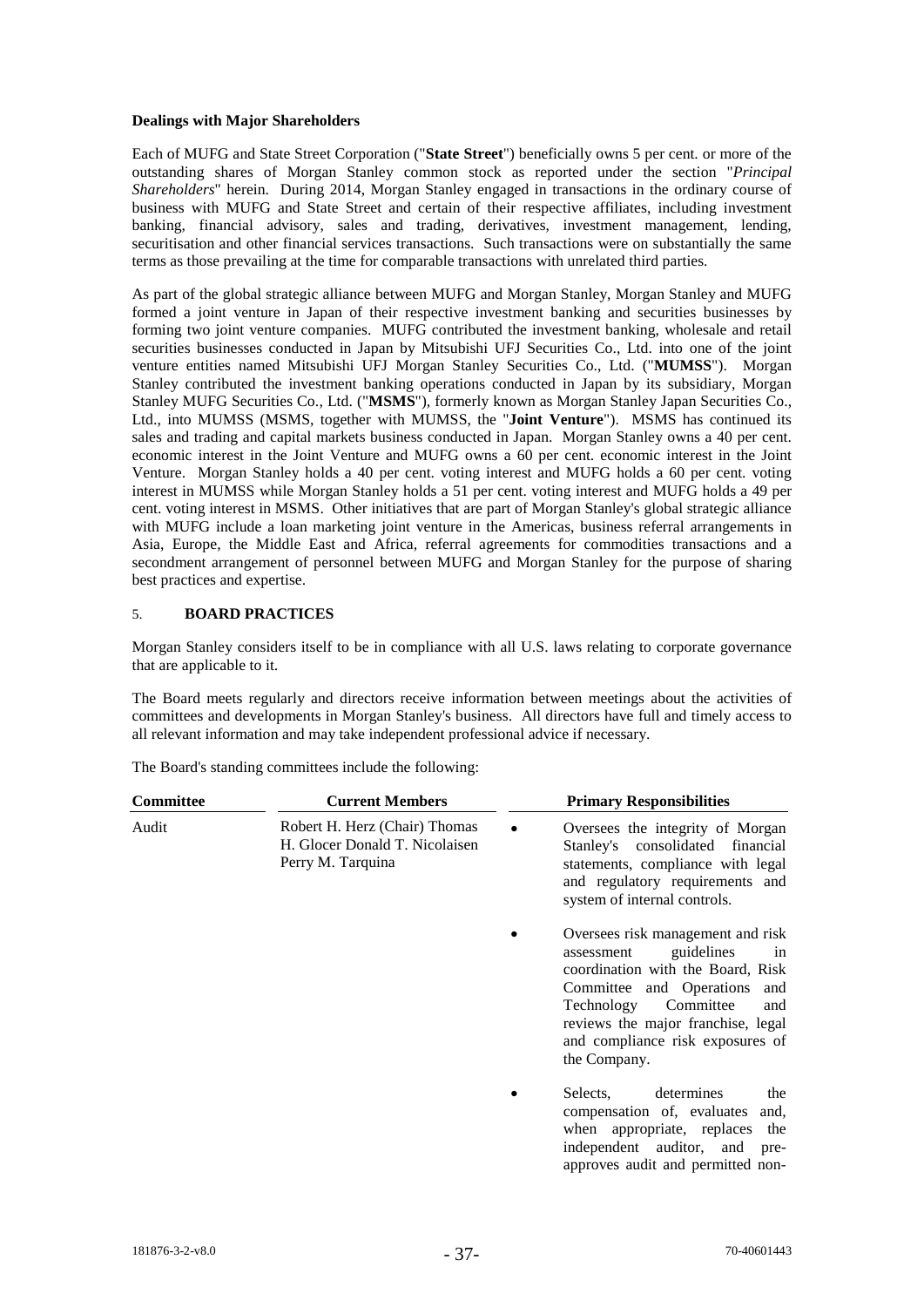| <b>Committee</b>                                             | <b>Current Members</b>                                                          | <b>Primary Responsibilities</b>                                                                                                                                                                                                                                                                                                                |
|--------------------------------------------------------------|---------------------------------------------------------------------------------|------------------------------------------------------------------------------------------------------------------------------------------------------------------------------------------------------------------------------------------------------------------------------------------------------------------------------------------------|
|                                                              |                                                                                 | audit services.                                                                                                                                                                                                                                                                                                                                |
|                                                              |                                                                                 | Oversees the qualifications and<br>independence of the independent<br>auditor and performance of the<br>Morgan Stanley's internal auditor<br>and independent auditor.                                                                                                                                                                          |
|                                                              |                                                                                 | After review, recommends to the<br>Board the acceptance and inclusion<br>of the annual audited consolidated<br>financial statements in Morgan<br>Stanley's Annual Report on Form<br>$10-K$ .                                                                                                                                                   |
| Compensation,<br>Management<br>Development and<br>Succession | Hutham S. Olayan (Chair)<br>Erskine B. Bowles Klaus<br>Kleinfeld James W. Owens | Annually reviews and approves the<br>corporate goals and objectives<br>relevant to the compensation of the<br><b>CEO</b><br>evaluates<br>and<br>his<br>performance in light of these goals<br>and objectives.                                                                                                                                  |
|                                                              |                                                                                 | Determines the compensation of<br>officers<br>executive<br>and<br>other<br>officers<br>and<br>employees<br>as<br>appropriate.                                                                                                                                                                                                                  |
|                                                              |                                                                                 | Administers the Morgan Stanley's<br>equity-based compensation plans<br>cash-based<br>nonqualified<br>and<br>deferred compensation plans.                                                                                                                                                                                                       |
|                                                              |                                                                                 | Oversees plans for management<br>development and succession.                                                                                                                                                                                                                                                                                   |
|                                                              |                                                                                 | Reviews<br>discusses<br>and<br>the<br>Discussion<br>Compensation<br>and<br>Analysis with management<br>and<br>recommends to the Board its<br>inclusion in the proxy statement.                                                                                                                                                                 |
|                                                              |                                                                                 | Reviews<br>Morgan<br>Stanley's<br>incentive<br>compensation<br>arrangements to help ensure that<br>such arrangements are consistent<br>with the safety and soundness of<br>Morgan<br>Stanley and<br>do<br>not<br>encourage excessive risk-taking,<br>and are otherwise consistent with<br>applicable related regulatory rules<br>and guidance. |
| Nominating and<br>Governance                                 | James W. Owens (Chair) Robert<br>H. Herz Rayford Wilkins, Jr.                   | Identifies<br>and<br>recommends<br>candidates<br>for election to the<br>Board.                                                                                                                                                                                                                                                                 |
|                                                              |                                                                                 | Recommends committee structure<br>and membership.                                                                                                                                                                                                                                                                                              |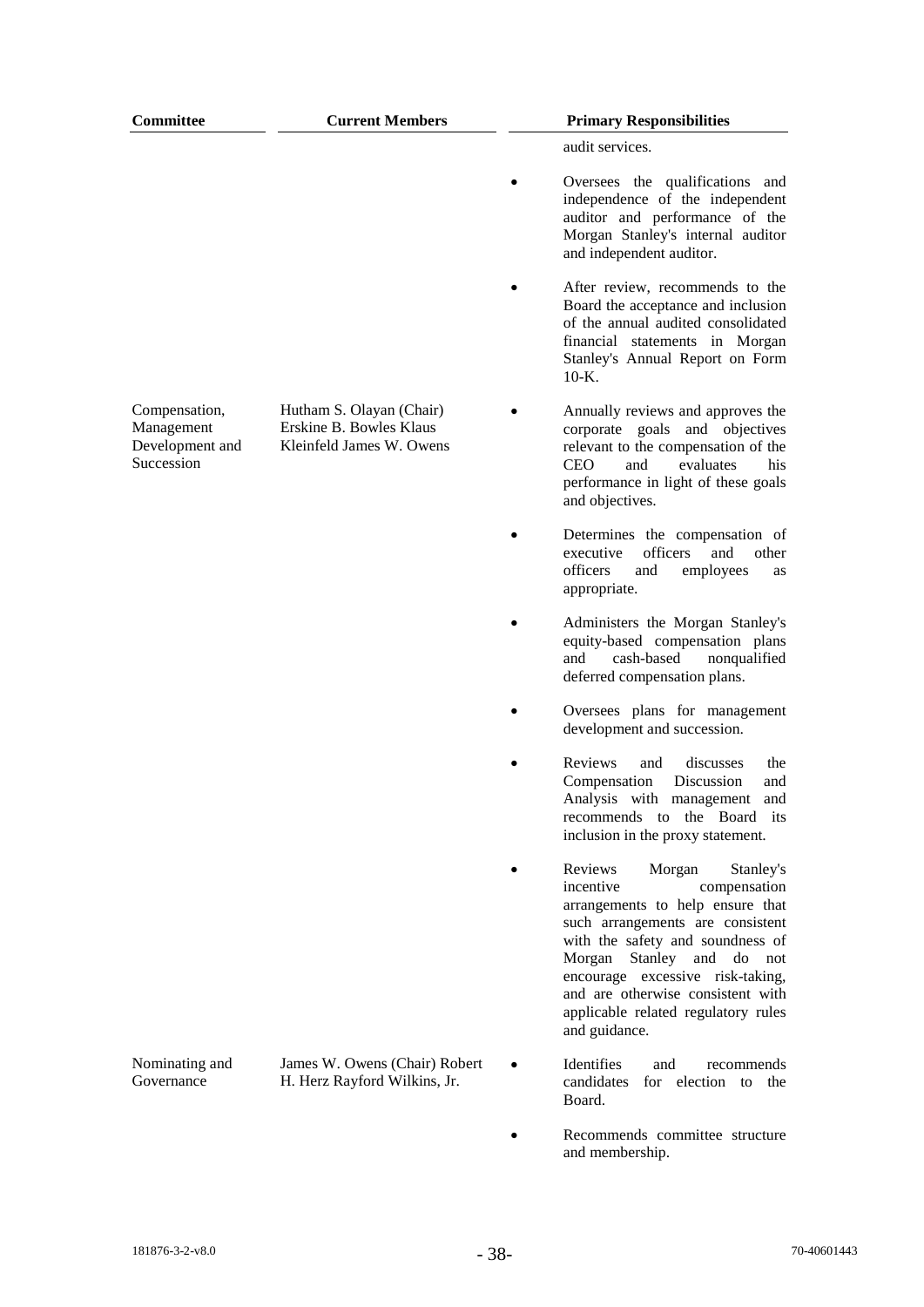| Committee                    | <b>Current Members</b>                                                            | <b>Primary Responsibilities</b>                                                                                                                                                                                      |
|------------------------------|-----------------------------------------------------------------------------------|----------------------------------------------------------------------------------------------------------------------------------------------------------------------------------------------------------------------|
|                              |                                                                                   | Reviews<br>annually<br>Morgan<br>Stanley's<br>Corporate Governance<br>Policies.                                                                                                                                      |
|                              |                                                                                   | Oversees the annual evaluation of<br>the Lead Director, Board and its<br>committees.                                                                                                                                 |
|                              |                                                                                   | Reviews<br>and<br>approves related<br>person transactions in accordance<br>with Morgan Stanley's Related<br>Person Transactions Policy.                                                                              |
|                              |                                                                                   | Reviews Morgan Stanley's policies<br>regarding<br>corporate<br>political<br>contributions, as well as Morgan<br>Stanley's philanthropic programs<br>social<br>responsibility<br>and<br>and<br>environmental matters. |
| Operations and<br>Technology | Thomas H. Glocer (Chair) Jami<br>Miscik Ryosuke Tamakoshi<br>Rayford Wilkins, Jr. | Morgan<br>Oversees<br>Stanley's<br>operations and technology strategy<br>significant investments<br>and<br>in<br>support of such strategy.                                                                           |
|                              |                                                                                   | Oversees risk management and risk<br>assessment guidelines and policies<br>regarding<br>operations<br>and<br>technology risk.                                                                                        |
| <b>Risk</b>                  | Donald T. Nicolaisen (Chair)<br>Jami Miscik Masaaki Tanaka<br>Laura D. Tyson      | Oversees Morgan Stanley's risk<br>governance structure.                                                                                                                                                              |
|                              |                                                                                   | Oversees risk management and risk<br>assessment guidelines and policies<br>regarding<br>market,<br>credit.<br>operational, reputational, liquidity<br>and funding risk.                                              |
|                              |                                                                                   | Oversees risk tolerance, including<br>risk tolerance levels and capital<br>targets and limits.                                                                                                                       |
|                              |                                                                                   | Oversees Morgan Stanley's capital,<br>liquidity and funding.                                                                                                                                                         |
|                              |                                                                                   | Oversees the performance of the<br>Chief Risk Officer.                                                                                                                                                               |
| 6.                           | PRINCIPAL SHAREHOLDERS                                                            |                                                                                                                                                                                                                      |

The following table contains information regarding the only persons Morgan Stanley knows of that beneficially own more than 5 per cent. of its common stock.

|                                                  | <b>Shares of Common Stock</b><br><b>Beneficially Owned</b> |                 |  |  |  |
|--------------------------------------------------|------------------------------------------------------------|-----------------|--|--|--|
| <b>Name and Address</b>                          | <b>Number</b>                                              | Per cent. $(1)$ |  |  |  |
| $\mathbf{MUEG}^{(2)}$<br>7-1. Marunouchi 2-chome | 435,269,905<br>147,766,059                                 | 22.1<br>75      |  |  |  |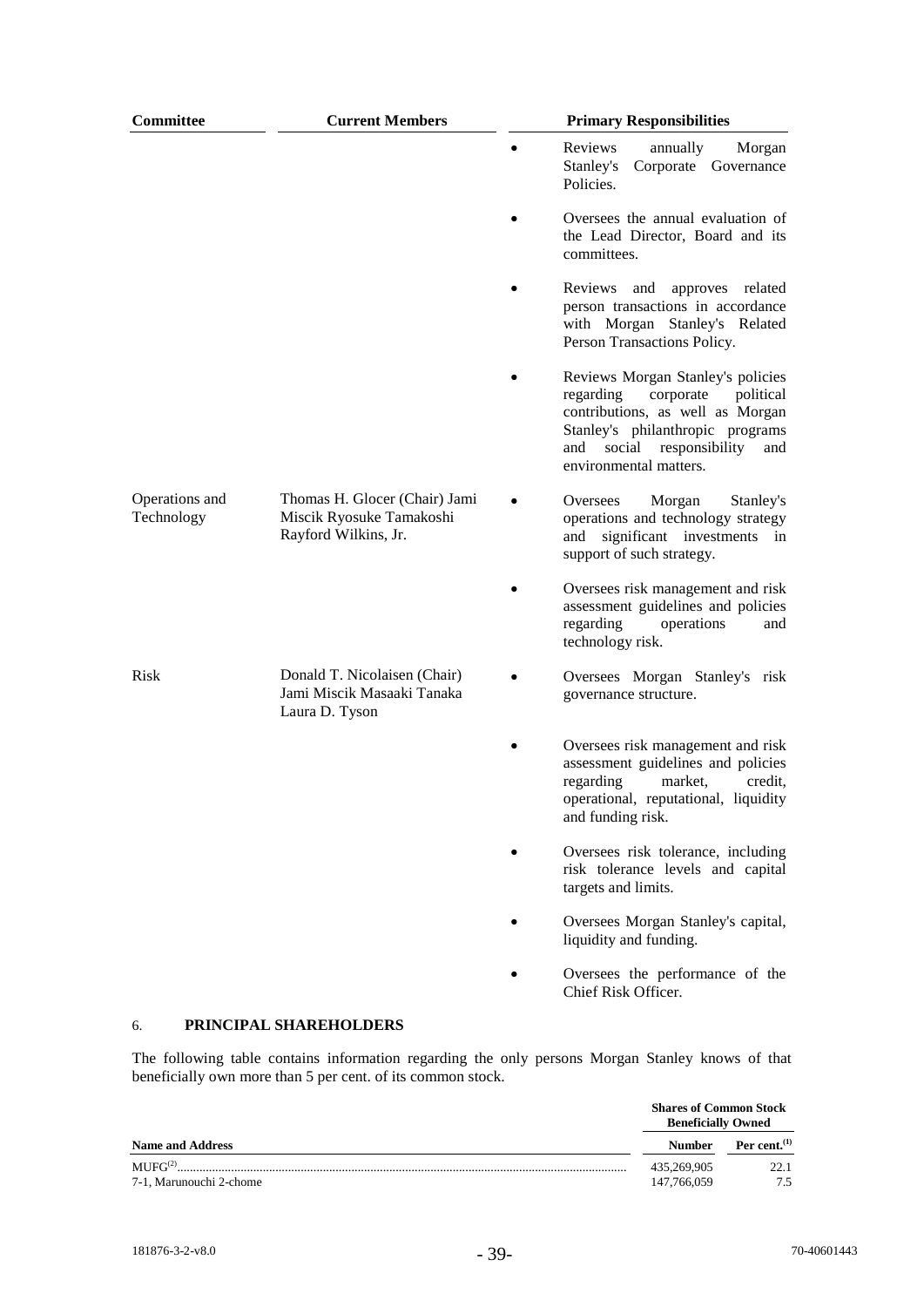|                                   | <b>Shares of Common Stock</b><br><b>Beneficially Owned</b> |                 |  |  |
|-----------------------------------|------------------------------------------------------------|-----------------|--|--|
| <b>Name and Address</b>           | <b>Number</b>                                              | Per cent. $(1)$ |  |  |
| Chiyoda-ku, Tokyo 100-8330, Japan |                                                            |                 |  |  |
| State Street <sup>(3)</sup>       |                                                            |                 |  |  |
|                                   |                                                            |                 |  |  |

(1) Percentages based upon the number of shares of common stock outstanding as of the record date, 23 March 2015, and the beneficial ownership of the principal shareholders as reported in SEC filings in notes 2 and 3 below.

<sup>(2)</sup> Based on the amended Schedule 13D dated 3 October 2013 filed by MUFG. The amended Schedule 13D discloses that MUFG had sole dispositive and sole voting power with respect to the beneficially owned shares reported, including 3,252,753 shares held solely in a fiduciary capacity by certain affiliates of MUFG as the trustee of trust accounts or the manager of investment funds, other investment vehicles and managed accounts as of 27 September 2013 for which MUFG disclaims beneficial ownership.

(3) Based on the Schedule 13G filed on 11 February 2015 (as of 31 December 2014) by State Street and State Street Bank and Trust Company, each acting in various fiduciary and other capacities. The Schedule 13G discloses that State Street had shared dispositive power as to 147,766,059 shares and shared voting power as to 147,146,723 shares; and that 79,324,972 shares beneficially owned by State Street Bank and Trust Company, a subsidiary of State Street, are held as trustee on behalf of the Trust that holds shares of common stock underlying certain restricted stock units awarded to employees under various of Morgan Stanley's equity-based plans.

## 7. **LEGAL PROCEEDINGS AND CONTINGENCIES**

#### (a) **Legal Proceedings**

\_\_\_\_\_\_\_\_\_\_\_\_\_\_\_

The following is an extract from item 3 of Part 1 entitled "Legal Proceedings" of the 2014 Morgan Stanley Annual Report:

In addition to the matters described below, in the normal course of business, Morgan Stanley has been named, from time to time, as a defendant in various legal actions, including arbitrations, class actions and other litigation, arising in connection with its activities as a global diversified financial services institution. Certain of the actual or threatened legal actions include claims for substantial compensatory and/or punitive damages or claims for indeterminate amounts of damages. In some cases, the entities that would otherwise be the primary defendants in such cases are bankrupt or in financial distress.

Morgan Stanley is also involved, from time to time, in other reviews, investigations and proceedings (both formal and informal) by governmental and self-regulatory agencies regarding Morgan Stanley's business, and involving, among other matters, sales and trading activities, financial products or offerings sponsored, underwritten or sold by Morgan Stanley, and accounting and operational matters, certain of which may result in adverse judgments, settlements, fines, penalties, injunctions or other relief.

Morgan Stanley contests liability and/or the amount of damages as appropriate in each pending matter. Where available information indicates that it is probable a liability had been incurred at the date of the consolidated financial statements and Morgan Stanley can reasonably estimate the amount of that loss, Morgan Stanley accrues the estimated loss by a charge to income. Morgan Stanley expects future litigation accruals in general to continue to be elevated and the changes in accruals from period to period may fluctuate significantly, given the current environment regarding government investigations and private litigation affecting global financial services firms, including Morgan Stanley.

In many proceedings and investigations, however, it is inherently difficult to determine whether any loss is probable or even possible or to estimate the amount of any loss. Morgan Stanley cannot predict with certainty if, how or when such proceedings or investigations will be resolved or what the eventual settlement, fine, penalty or other relief, if any, may be, particularly for proceedings and investigations where the factual record is being developed or contested or where plaintiffs or government entities seek substantial or indeterminate damages, restitution, disgorgement or penalties. Numerous issues may need to be resolved, including through potentially lengthy discovery and determination of important factual matters, determination of issues related to class certification and the calculation of damages or other relief, and by addressing novel or unsettled legal questions relevant to the proceedings or investigations in question, before a loss or additional loss or range of loss or additional loss can be reasonably estimated for a proceeding or investigation. Subject to the foregoing, Morgan Stanley believes,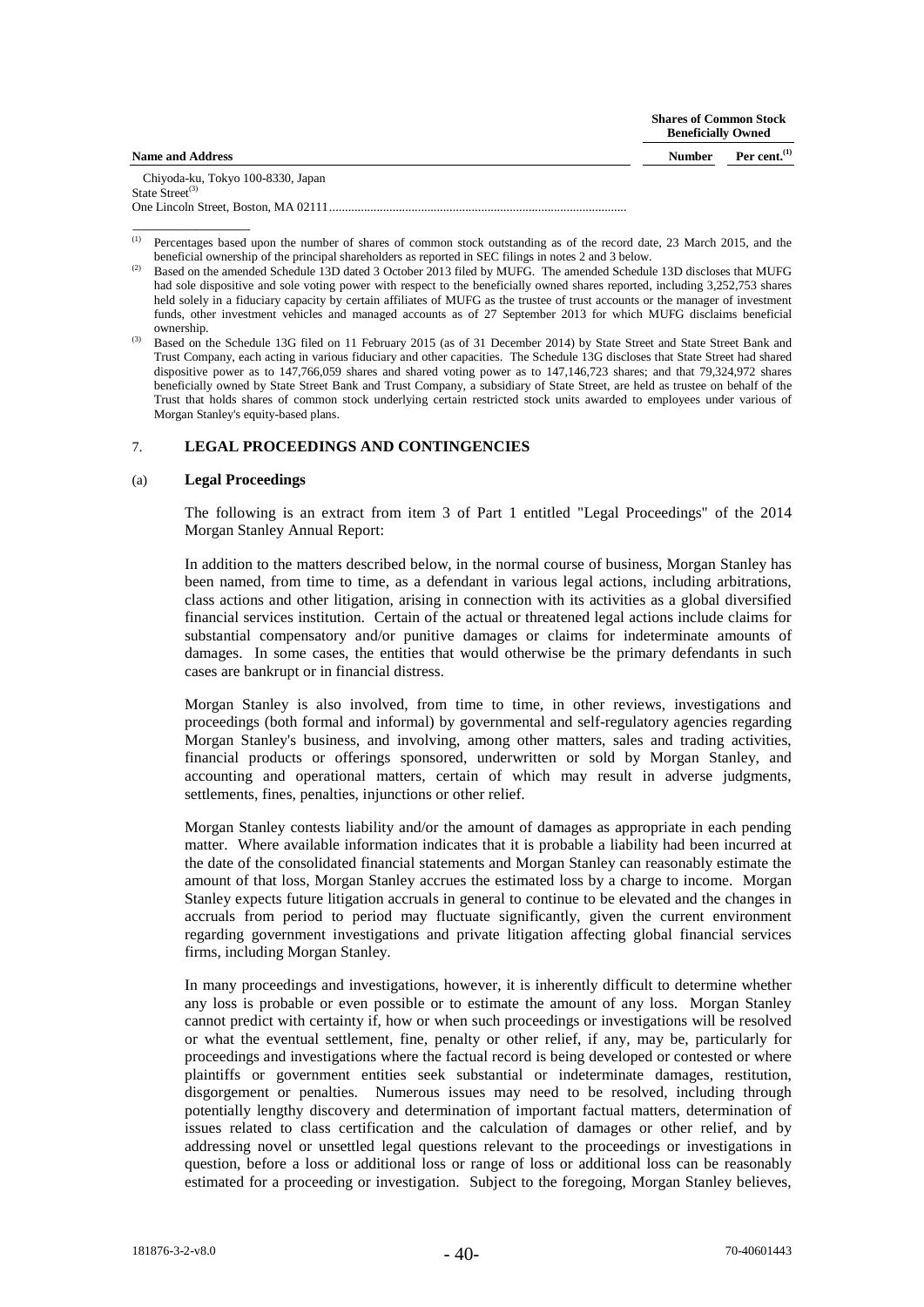based on current knowledge and after consultation with counsel, that the outcome of such proceedings and investigations will not have a material adverse effect on the consolidated financial condition of Morgan Stanley, although the outcome of such proceedings or investigations could be material to Morgan Stanley's operating results and cash flows for a particular period depending on, among other things, the level of Morgan Stanley's revenues or income for such period.

Over the last several years, the level of litigation and investigatory activity (both formal and informal) by government and self-regulatory agencies has increased materially in the financial services industry. As a result, Morgan Stanley expects that it may become the subject of increased claims for damages and other relief and, while Morgan Stanley has identified below certain proceedings that Morgan Stanley believes to be material, individually or collectively, there can be no assurance that additional material losses will not be incurred from claims that have not yet been asserted or are not yet determined to be material.

#### **Residential Mortgage and Credit Crisis Related Matters**

*Regulatory and Governmental Matters*. Morgan Stanley has received subpoenas and requests for information from certain federal and state regulatory and governmental entities, including among others various members of the RMBS Working Group of the Financial Fraud Enforcement Task Force, such as the United States Department of Justice, Civil Division and several state Attorney General's Offices, concerning the origination, financing, purchase, securitisation and servicing of subprime and non-subprime residential mortgages and related matters such as residential mortgage backed securities ("**RMBS**"), collateralised debt obligations ("**CDOs**"), structured investment vehicles ("**SIVs**") and credit default swaps backed by or referencing mortgage pass-through certificates. These matters, some of which are in advanced stages, include, but are not limited to, investigations related to Morgan Stanley's due diligence on the loans that it purchased for securitisation, Morgan Stanley's communications with ratings agencies, Morgan Stanley's disclosures to investors, and Morgan Stanley's handling of servicing and foreclosure related issues.

In May 2014, the California Attorney General's Office ("**CAAG**"), which is one of the members of the RMBS Working Group, indicated that it has made certain preliminary conclusions that Morgan Stanley made knowing and material misrepresentations regarding RMBS and that it knowingly caused material misrepresentations to be made regarding the Cheyne SIV, which issued securities marketed to the California Public Employees Retirement System. The CAAG has further indicated that it believes Morgan Stanley's conduct violated California law and that it may seek treble damages, penalties and injunctive relief. Morgan Stanley does not agree with these conclusions and has presented defenses to them to the CAAG.

On 16 September 2014, the Virginia Attorney General's Office filed a civil lawsuit, styled *Commonwealth of Virginia ex rel. Integra REC LLC v. Barclays Capital Inc., et al.*, against Morgan Stanley and several other defendants in the Circuit Court of the City of Richmond related to RMBS. The lawsuit alleges that Morgan Stanley and the other defendants knowingly made misrepresentations and omissions related to the loans backing RMBS purchased by the Virginia Retirement System ("**VRS**"). The complaint alleges VRS suffered total losses of approximately \$384 million on these securities, but does not specify the amount of alleged losses attributable to RMBS sponsored or underwritten by Morgan Stanley. The complaint asserts claims under the Virginia Fraud Against Taxpayers Act, as well as common law claims of actual and constructive fraud, and seeks, among other things, treble damages and civil penalties. On 20 January 2015, the defendants filed a demurrer to the complaint and a plea in bar seeking dismissal of the complaint.

In October 2014, the Illinois Attorney General's Office ("**IL AG**") sent a letter to Morgan Stanley alleging that it knowingly made misrepresentations related to RMBS purchased by certain pension funds affiliated with the State of Illinois and demanding that it pay the IL AG approximately \$88 million. Morgan Stanley does not agree with these allegations and has presented defenses to them to the IL AG.

On 13 January 2015, the New York Attorney General's Office ("**NYAG**"), which is also a member of the RMBS Working Group, indicated that it intends to file a lawsuit related to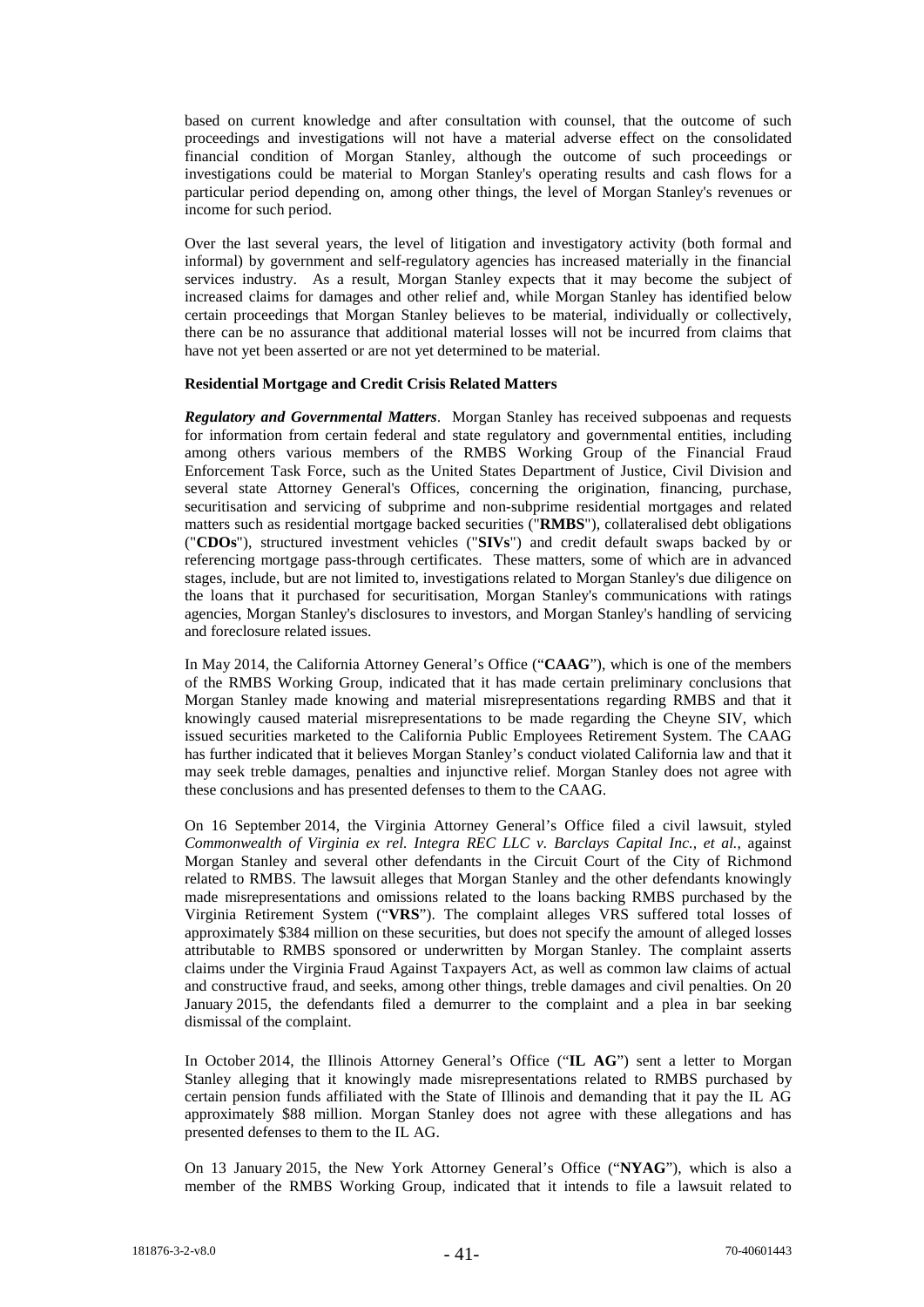approximately 30 subprime securitisations sponsored by Morgan Stanley. NYAG indicated that the lawsuit would allege that Morgan Stanley misrepresented or omitted material information related to the due diligence, underwriting and valuation of the loans in the securitizations and the properties securing them and indicated that its lawsuit would be brought under the Martin Act. Morgan Stanley does not agree with NYAG's allegations and has presented defenses to them to NYAG.

On 25 February 2015, Morgan Stanley reached an agreement in principle with the United States Department of Justice, Civil Division and the United States Attorney's Office for the Northern District of California, Civil Division (collectively, the "**Civil Division**") to pay \$2.6 billion to resolve certain claims that the Civil Division indicated it intended to bring against Morgan Stanley. While Morgan Stanley and the Civil Division have reached an agreement in principle to resolve this matter, there can be no assurance that Morgan Stanley and the Civil Division will agree on the final documentation of the settlement.

*Class Actions*. On 12 February 2008, a purported class action, styled *Joel Stratte-mcClure, et al. v. Morgan Stanley, et al.*, was filed in the United States District Court for the Southern District of New York (the "**SDNY**") against Morgan Stanley and certain present and former executives asserting claims on behalf of a purported class of persons and entities who purchased shares of Morgan Stanley's common stock during the period 20 June 2007 to 19 December 2007 and who suffered damages as a result of such purchases. The allegations in the amended complaint related in large part to Morgan Stanley's subprime and other mortgage related losses, and also included allegations regarding Morgan Stanley's disclosures, internal controls, accounting and other matters. On 8 August 2011, defendants filed a motion to dismiss the second amended complaint, which was granted on 18 January 2013. On 29 May 2013, the plaintiffs filed an appeal in the United States Court of Appeals for the Second Circuit (the "**Second Circuit**"). On 12 January 2015, the Second Circuit affirmed the dismissal of the action.

On 25 October 2010, Morgan Stanley, certain affiliates and Pinnacle Performance Limited, a special purpose vehicle ("**SPV**"), were named as defendants in a purported class action related to securities issued by the SPV in Singapore, commonly referred to as Pinnacle Notes. The case is styled *Ge Dandong, et al. v. Pinnacle Performance Ltd., et al.* and is pending in the SDNY. The court granted class certification on 17 October 2013. The second amended complaint, filed on 31 January 2014, alleges that the defendants engaged in a fraudulent scheme to defraud investors by structuring the Pinnacle Notes to fail and benefited subsequently from the securities' failure, that the securities' offering materials contained material misstatements or omissions regarding the securities' underlying assets and the alleged conflicts of interest between the defendants and the investors, and asserts common law claims of fraud, aiding and abetting fraud, fraudulent inducement, aiding and abetting fraudulent inducement, and breach of the implied covenant of good faith and fair dealing. Plaintiffs seek damages of approximately \$138.7 million, rescission, punitive damages, and interest. On 17 July 2014, the parties reached an agreement in principle to settle the litigation, which received preliminary court approval on 2 December 2014. The final approval hearing is scheduled for 2 July 2015.

*Other Litigation*. On 23 December 2009, the Federal Home Loan Bank of Seattle filed a complaint against Morgan Stanley and another defendant in the Superior Court of the State of Washington, styled *Federal Home Loan Bank of Seattle v. Morgan Stanley & Co. Inc., et al.* The amended complaint, filed on 28 September 2010, alleges that defendants made untrue statements and material omissions in the sale to plaintiff of certain mortgage pass-through certificates backed by securitisation trusts containing residential mortgage loans. The total amount of certificates allegedly sold to plaintiff by Morgan Stanley was approximately \$233 million. The complaint raises claims under the Washington State Securities Act and seeks, among other things, to rescind the plaintiff's purchase of such certificates. On 18 October 2010, defendants filed a motion to dismiss the action. By orders dated 23 June 2011 and 18 July 2011, the court denied defendants' omnibus motion to dismiss plaintiff's amended complaint and on 15 August 2011, the court denied Morgan Stanley's individual motion to dismiss the amended complaint. On 7 March 2013, the court granted defendants' motion to strike plaintiff's demand for a jury trial.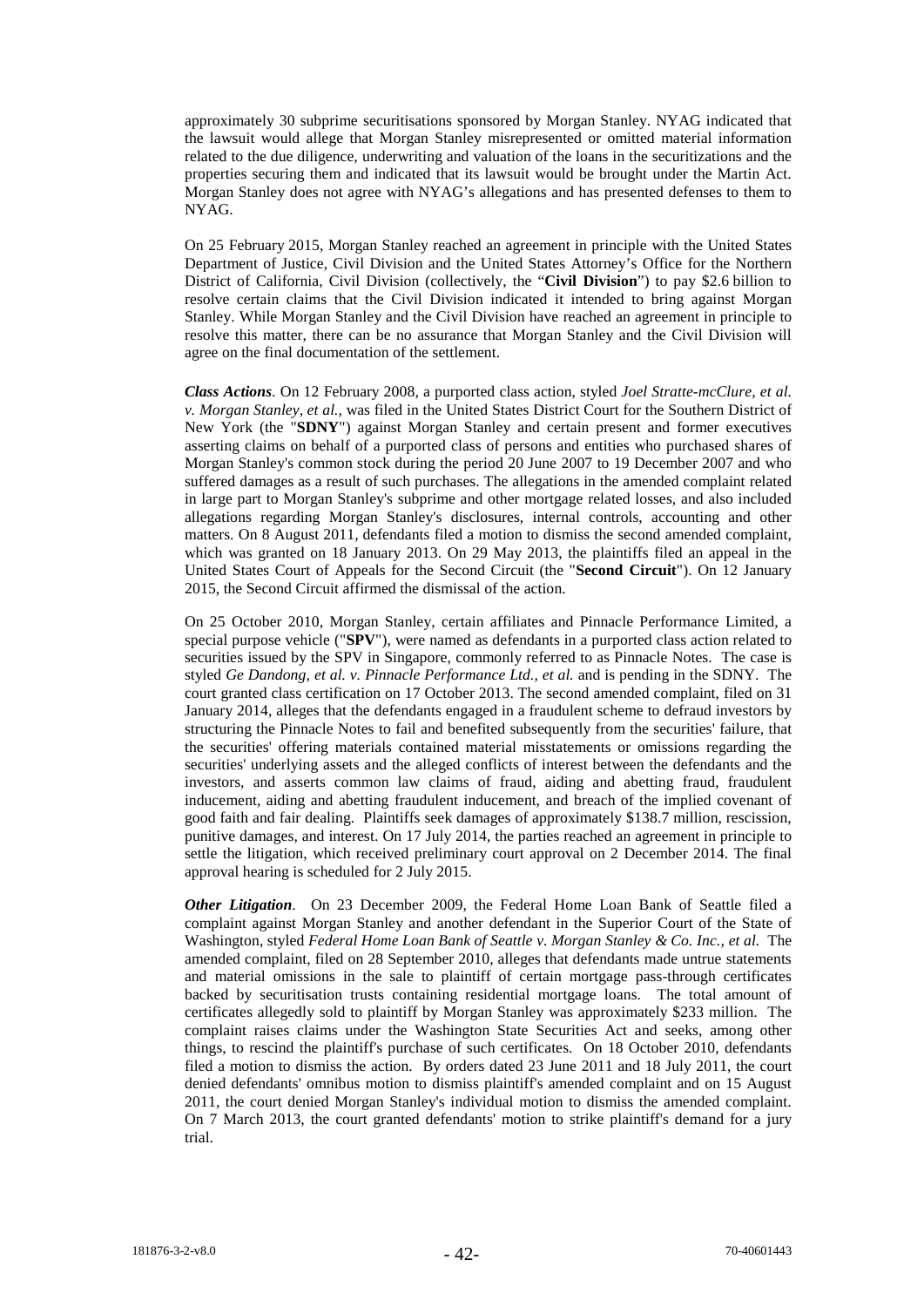On 15 March 2010, the Federal Home Loan Bank of San Francisco filed two complaints against Morgan Stanley and other defendants in the Superior Court of the State of California. These actions are styled *Federal Home Loan Bank of San Francisco v. Credit Suisse Securities (USA) LLC, et al.*, and *Federal Home Loan Bank of San Francisco v. Deutsche Bank Securities Inc. et al.*, respectively. Amended complaints filed on 10 June 2010 allege that defendants made untrue statements and material omissions in connection with the sale to plaintiff of a number of mortgage pass-through certificates backed by securitisation trusts containing residential mortgage loans. The amount of certificates allegedly sold to plaintiff by Morgan Stanley in these cases was approximately \$704 million and \$276 million, respectively. The complaints raise claims under both the federal securities laws and California law and seek, among other things, to rescind the plaintiff's purchase of such certificates. On 11 August 2011, plaintiff's federal securities law claims were dismissed with prejudice. On 9 February 2012, defendants' demurrers with respect to all other claims were overruled. On 20 December 2013, plaintiff's negligent misrepresentation claims were dismissed with prejudice. On 26 January 2015, the plaintiff requested dismissal with prejudice of all remaining claims against Morgan Stanley in the *Federal Home Loan Bank of San Francisco v Credit Suisse Securities (USA) LLC, et al.* action.

On 15 July 2010, The Charles Schwab Corp. filed a complaint against Morgan Stanley and other defendants in the Superior Court of the State of California, styled *The Charles Schwab Corp. v. BNP Paribas Securities Corp., et al*. The complaint alleges that defendants made untrue statements and material omissions in the sale to one of plaintiff's subsidiaries of a number of mortgage pass-through certificates backed by securitisation trusts containing residential mortgage loans. The total amount of certificates allegedly sold to plaintiff's subsidiary by Morgan Stanley was approximately \$180 million. The complaint raises claims under both the federal securities laws and California law and seeks, among other things, to rescind the plaintiff's purchase of such certificates. Plaintiff filed an amended complaint on 2 August 2010. On 22 September 2011, defendants filed demurrers to the amended complaint. On 13 October 2011, plaintiff voluntarily dismissed its claims brought under the Securities Act. On 27 January 2012, the court substantially overruled defendants' demurrers. On 5 March 2012, the plaintiff filed a second amended complaint. On 10 April 2012, Morgan Stanley filed a demurrer to certain causes of action in the second amended complaint, which the court overruled on 24 July 2012. On 24 November 2014, plaintiff's negligent misrepresentation claims were dismissed with prejudice. An initial trial of certain of plaintiff's claims is scheduled to begin in August 2015.

On 15 July 2010, China Development Industrial Bank ("**CDIB**") filed a complaint against Morgan Stanley, which is styled *China Development Industrial Bank v. Morgan Stanley & Co. Incorporated et al.*, which is pending in the Supreme Court of the State of New York, New York County ("**Supreme Court of NY**"). The complaint relates to a \$275 million credit default swap referencing the super senior portion of the STACK 2006-1 CDO. The complaint asserts claims for common law fraud, fraudulent inducement and fraudulent concealment and alleges that Morgan Stanley misrepresented the risks of the STACK 2006-1 CDO to CDIB, and that Morgan Stanley knew that the assets backing the CDO were of poor quality when it entered into the credit default swap with CDIB. The complaint seeks compensatory damages related to the approximately \$228 million that CDIB alleges it has already lost under the credit default swap, rescission of CDIB's obligation to pay an additional \$12 million, punitive damages, equitable relief, fees and costs. On 28 February 2011, the court denied Morgan Stanley's motion to dismiss the complaint.

On 15 October 2010, the Federal Home Loan Bank of Chicago filed a complaint against Morgan Stanley and other defendants in the Circuit Court of the State of Illinois, styled *Federal Home Loan Bank of Chicago v. Bank of America Funding Corporation et al*. A corrected amended complaint was filed on 8 April 2011. The corrected amended complaint alleges that defendants made untrue statements and material omissions in the sale to plaintiff of a number of mortgage pass-through certificates backed by securitisation trusts containing residential mortgage loans and asserts claims under Illinois law. The total amount of certificates allegedly sold to plaintiff by Morgan Stanley at issue in the action was approximately \$203 million. The complaint seeks, among other things, to rescind the plaintiff's purchase of such certificates. The defendants filed a motion to dismiss the corrected amended complaint on 27 May 2011, which was denied on 19 September 2012. On 13 December 2013, the court entered an order dismissing all claims related to one of the securitisations at issue. After the dismissal, the remaining amount of certificates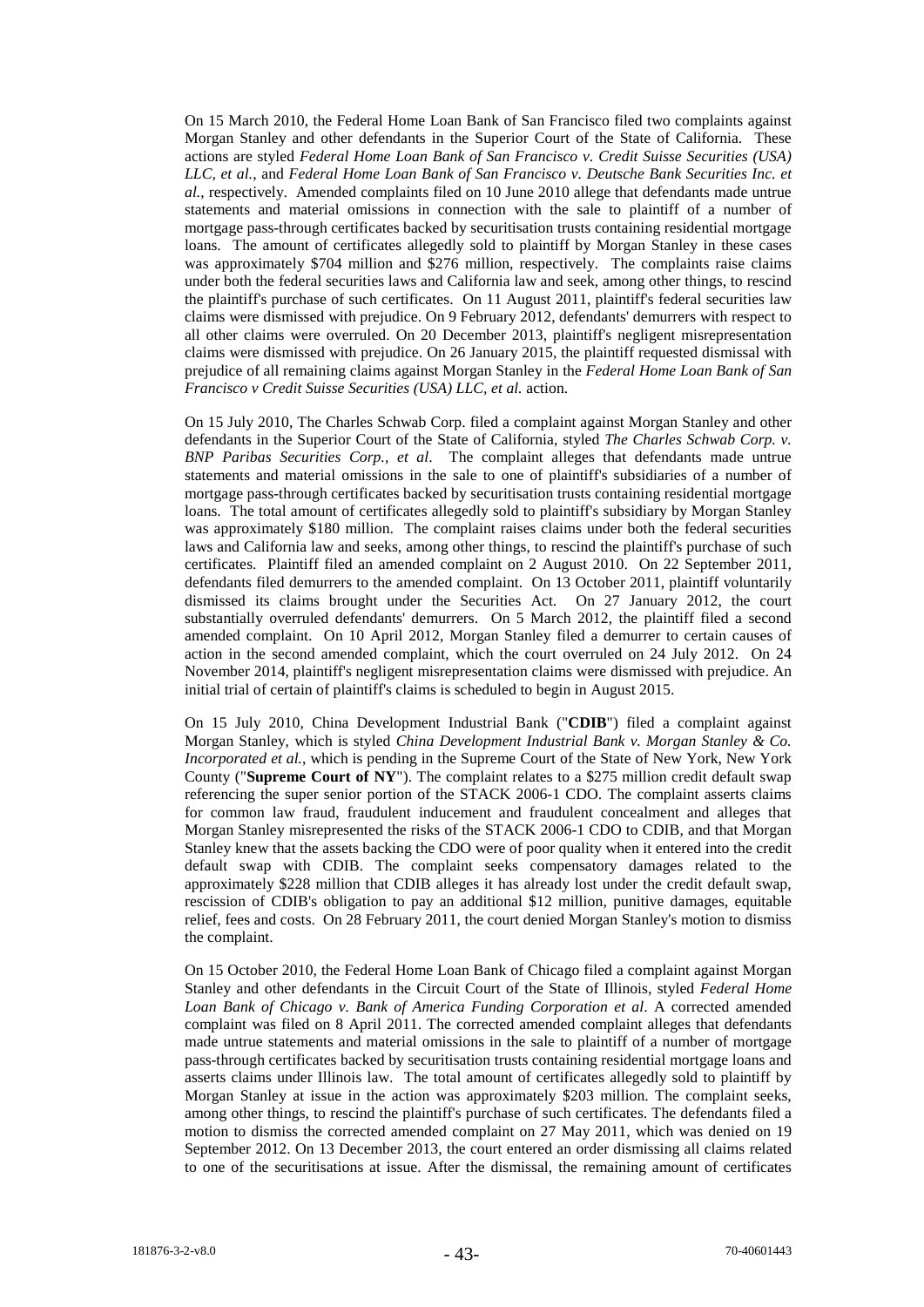allegedly issued by Morgan Stanley or sold to plaintiff by Morgan Stanley was approximately \$78 million.

On 20 April 2011, the Federal Home Loan Bank of Boston filed a complaint against Morgan Stanley and other defendants in the Superior Court of the Commonwealth of Massachusetts styled *Federal Home Loan Bank of Boston v. Ally Financial, Inc. F/K/A GMAC LLC et al*. An amended complaint was filed on 29 June 2012 and alleges that defendants made untrue statements and material omissions in the sale to plaintiff of certain mortgage pass-through certificates backed by securitisation trusts containing residential mortgage loans. The total amount of certificates allegedly issued by Morgan Stanley or sold to plaintiff by Morgan Stanley was approximately \$385 million. The amended complaint raises claims under the Massachusetts Uniform Securities Act, the Massachusetts Consumer Protection Act and common law and seeks, among other things, to rescind the plaintiff's purchase of such certificates. On 26 May 2011, defendants removed the case to the United States District Court for the District of Massachusetts. On 11 October 2012, defendants filed motions to dismiss the amended complaint, which were granted in part and denied in part on 30 September 2013. On 25 November 2013 and 16 July 2014, respectively, the plaintiff voluntarily dismissed its claims against Morgan Stanley with respect to two of the securitisations at issue. After these voluntary dismissals, the remaining amount of certificates allegedly issued by Morgan Stanley or sold to plaintiff by Morgan Stanley was approximately \$385 million.

On 18 July 2011, the Western and Southern Life Insurance Company and certain affiliated companies filed a complaint against Morgan Stanley and other defendants in the Court of Common Pleas in Ohio, styled *Western and Southern Life Insurance Company, et al. v. Morgan Stanley Mortgage Capital Inc., et al*. An amended complaint was filed on 2 April 2012 and alleges that defendants made untrue statements and material omissions in the sale to plaintiffs of certain mortgage pass-through certificates backed by securitisation trusts containing residential mortgage loans. The amount of the certificates allegedly sold to plaintiffs by Morgan Stanley was approximately \$153 million. The amended complaint raises claims under the Ohio Securities Act, federal securities laws, and common law and seeks, among other things, to rescind the plaintiffs' purchases of such certificates. On 21 May 2012, Morgan Stanley filed a motion to dismiss the amended complaint, which was denied on 3 August 2012. Morgan Stanley filed a motion for summary judgment on 20 January 2015. Trial is currently scheduled to begin in July 2015.

On 4 November 2011, the Federal Deposit Insurance Corporation ("**FDIC**"), as receiver for Franklin Bank S.S.B, filed two complaints against Morgan Stanley in the District Court of the State of Texas. Each was styled *Federal Deposit Insurance Corporation, as Receiver for Franklin Bank S.S.B v. Morgan Stanley & Company LLC F/K/A Morgan Stanley & Co. Inc.* and alleged that Morgan Stanley made untrue statements and material omissions in connection with the sale to plaintiff of mortgage pass-through certificates backed by securitisation trusts containing residential mortgage loans. The amount of certificates allegedly underwritten and sold to plaintiff by Morgan Stanley in these cases was approximately \$67 million and \$35 million, respectively. The complaints each raised claims under both federal securities law and the Texas Securities Act and each seeks, among other things, compensatory damages associated with plaintiff's purchase of such certificates. On 7 June 2012, the two cases were consolidated. Morgan Stanley filed a motion for summary judgment and special exceptions, which was denied in substantial part on 26 April 2013. The FDIC filed a second amended consolidated complaint on May 3, 2013. Morgan Stanley filed a motion for leave to file an interlocutory appeal as to the court's order denying its motion for summary judgment and special exceptions, which was denied on 1 August 2013. On 7 October 2014, the court denied Morgan Stanley's motion for reconsideration of the court's order denying its motion for summary judgment and special exceptions and granted its motion for reconsideration of the court's order denying leave to file an interlocutory appeal. On 21 November 2014, Morgan Stanley filed a motion for summary judgment, which was denied on 10 February 2015. The Texas Fourteenth Court of Appeals denied Morgan Stanley's petition for interlocutory appeal on 25 November 2014. Trial is currently scheduled to begin in July 2015.

On 20 January 2012, Sealink Funding Limited filed a complaint against Morgan Stanley in the Supreme Court of NY, styled *Sealink Funding Limited v. Morgan Stanley, et al*. Plaintiff purports to be the assignee of claims of certain special purpose vehicles ("**SPVs**") formerly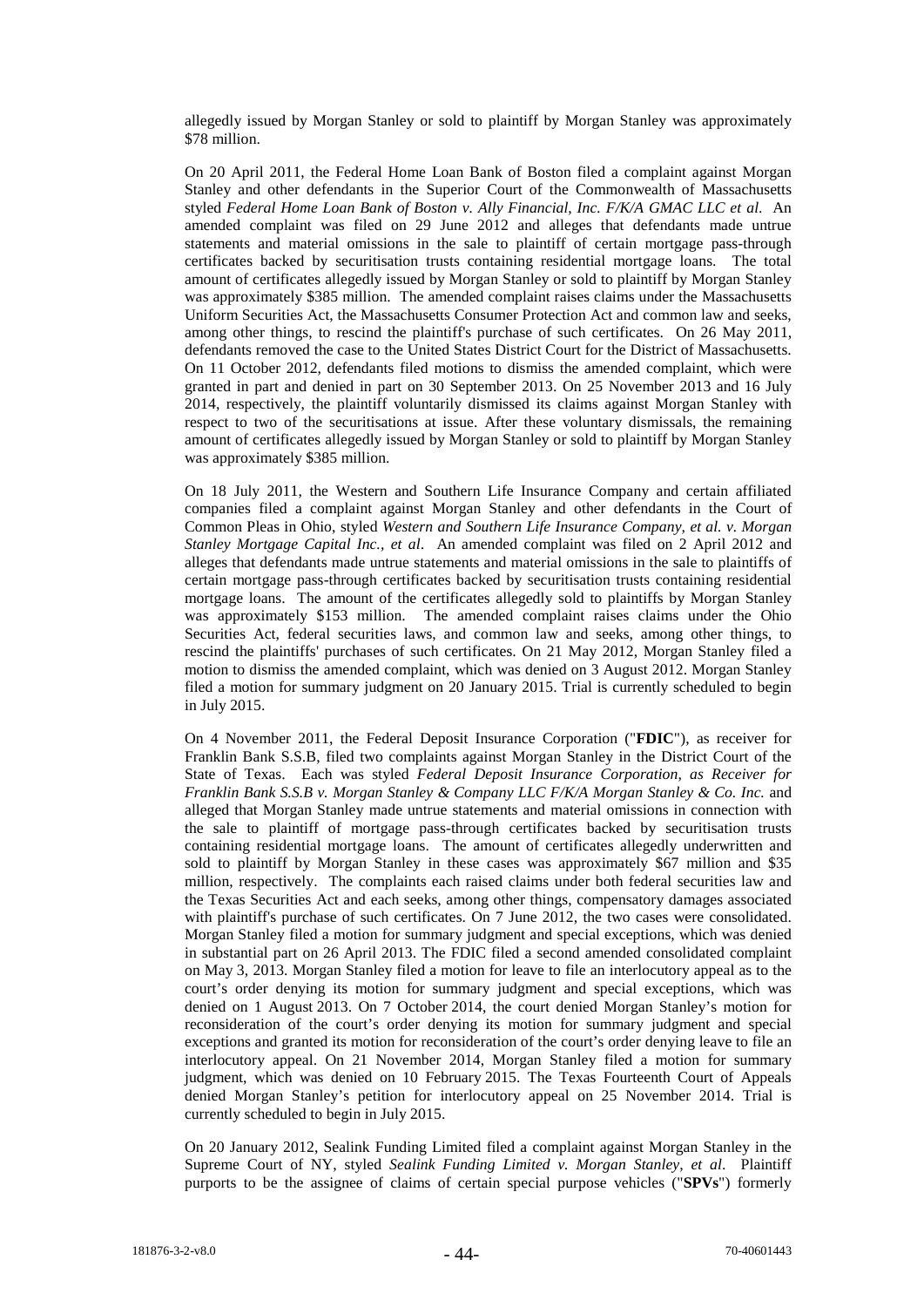sponsored by SachsenLB Europe. A second amended complaint filed on 20 March 2013 alleges that defendants made untrue statements and material omissions in the sale to the SPVs of certain mortgage pass-through certificates backed by securitisation trusts containing residential mortgage loans. The total amount of certificates allegedly issued by Morgan Stanley and/or sold by Morgan Stanley was approximately \$507 million. The second amended complaint raises common law claims of fraud, fraudulent inducement, and aiding and abetting fraud and seeks, among other things, compensatory and/or rescissionary damages as well as punitive damages associated with plaintiffs' purchases of such certificates. On 3 May 2013, Morgan Stanley moved to dismiss the second amended complaint and, on 18 April 2014, the court granted Morgan Stanley's motion. On 1 May 2014, the plaintiff filed a notice of appeal of that decision.

On 25 January 2012, Dexia SA/NV and certain of its affiliated entities filed a complaint against Morgan Stanley in the Supreme Court of NY, styled *Dexia SA/NV et al. v. Morgan Stanley, et al*. An amended complaint was filed on 24 May 2012 and alleges that defendants made untrue statements and material omissions in the sale to plaintiffs of certain mortgage pass-through certificates backed by securitisation trusts containing residential mortgage loans. The total amount of certificates allegedly issued by Morgan Stanley and/or sold to plaintiffs by Morgan Stanley was approximately \$626 million. The amended complaint raises common law claims of fraud, fraudulent inducement, and aiding and abetting fraud and seeks, among other things, compensatory and/or rescissionary damages as well as punitive damages associated with plaintiffs' purchases of such certificates. On 16 October 2013, the court granted the defendants' motion to dismiss the amended complaint. On 18 November 2013, plaintiffs filed a notice of appeal of the dismissal. Plaintiffs also filed a motion to renew their opposition to defendants' motion to dismiss, which the court denied on 23 June 2014. On 16 July 2014, plaintiffs filed a notice of appeal of that decision, which has been consolidated with the appeal of the motion to dismiss.

On 25 April 2012, The Prudential Insurance Company of America and certain affiliates filed a complaint against Morgan Stanley and certain affiliates in the Superior Court of the State of New Jersey, styled *The Prudential Insurance Company of America, et al. v. Morgan Stanley, et al.* On 16 October 2012, plaintiffs filed an amended complaint. The amended complaint alleges that defendants made untrue statements and material omissions in connection with the sale to plaintiffs of certain mortgage pass-through certificates backed by securitisation trusts containing residential mortgage loans. The total amount of certificates allegedly sponsored, underwritten and/or sold by Morgan Stanley is approximately \$1.073 billion. The amended complaint raises claims under the New Jersey Uniform Securities Law, as well as common law claims of negligent misrepresentation, fraud, fraudulent inducement, equitable fraud, aiding and abetting fraud, and violations of the New Jersey RICO statute, and includes a claim for treble damages. On 15 March 2013, the court denied the defendants' motion to dismiss the amended complaint. On 2 January 2015, the court denied defendant's renewed motion to dismiss the amended complaint.

On 7 August 2012, U.S. Bank, in its capacity as Trustee, filed a complaint on behalf of Morgan Stanley Mortgage Loan Trust 2006-4SL and Mortgage Pass-Through Certificates, Series 2006- 4SL (together, the "**Trust**") against Morgan Stanley. The matter is styled *Morgan Stanley Mortgage Loan Trust 2006-4SL, et al. v. Morgan Stanley Mortgage Capital Inc.* and is pending in the Supreme Court of NY. The complaint asserts claims for breach of contract and alleges, among other things, that the loans in the Trust, which had an original principal balance of approximately \$303 million, breached various representations and warranties. The complaint seeks, among other relief, rescission of the mortgage loan purchase agreement underlying the transaction, specific performance and unspecified damages and interest. On 8 August 2014, the court granted in part and denied in part the defendants' motion to dismiss.

On 8 August 2012, U.S. Bank, in its capacity as Trustee, filed a complaint on behalf of Morgan Stanley Mortgage Loan Trust 2006-14SL, Mortgage Pass-Through Certificates, Series 2006- 14SL, Morgan Stanley Mortgage Loan Trust 2007-4SL and Mortgage Pass-Through Certificates, Series 2007-4SL against Morgan Stanley. The complaint is styled *Morgan Stanley Mortgage Loan Trust 2006-14SL, et al. v. Morgan Stanley Mortgage Capital Holdings LLC, as successor in interest to Morgan Stanley Mortgage Capital Inc*. and is pending in the Supreme Court of NY. The complaint asserts claims for breach of contract and alleges, among other things, that the loans in the trusts, which had original principal balances of approximately \$354 million and \$305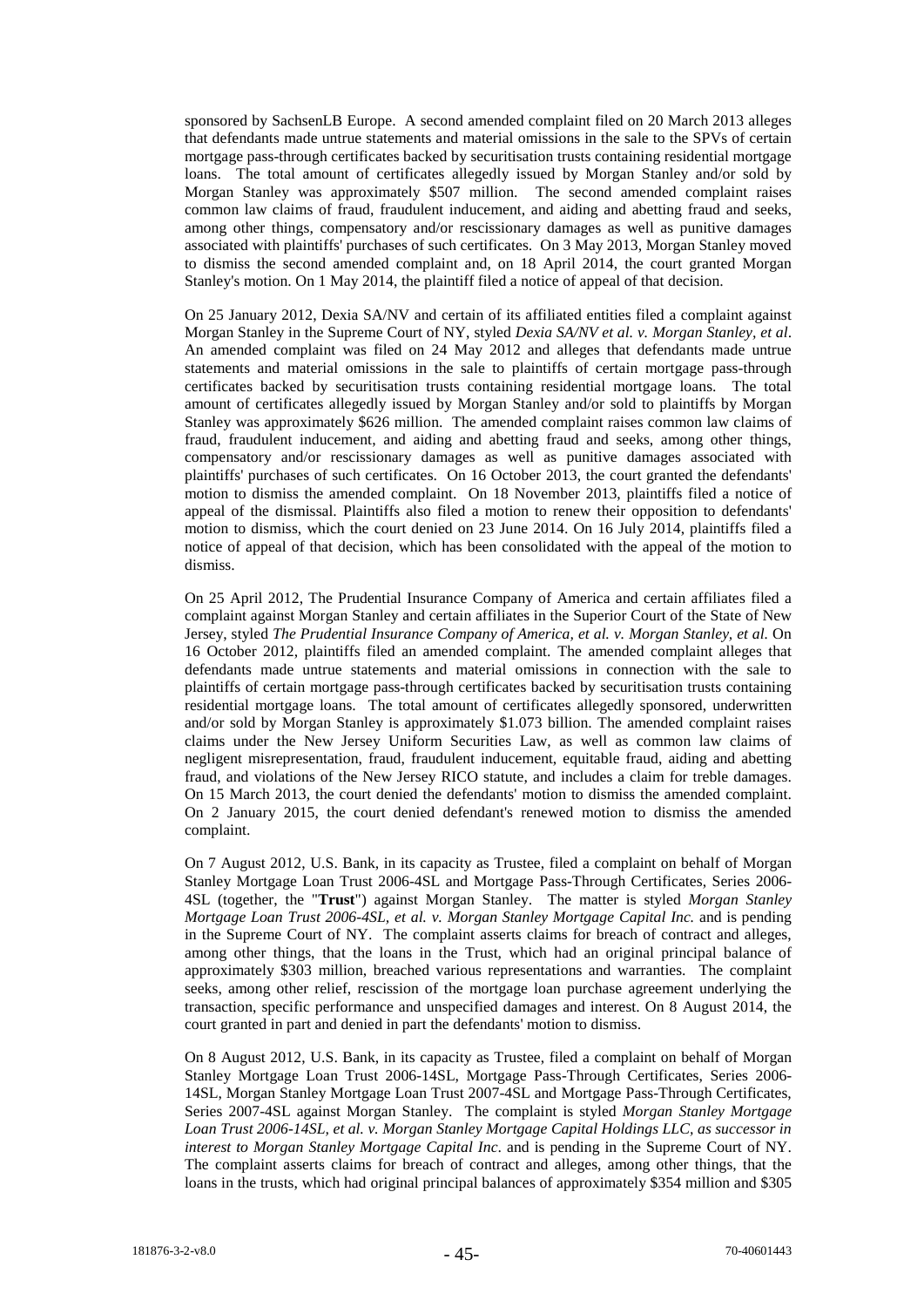million respectively, breached various representations and warranties. The complaint seeks, among other relief, rescission of the mortgage loan purchase agreements underlying the transactions, specific performance and unspecified damages and interest. On 9 October 2012, Morgan Stanley filed a motion to dismiss the complaint. On 16 August 2013, the court granted in part and denied in part Morgan Stanley's motion to dismiss the complaint. On 26 September 2013 and 7 October 2013, Morgan Stanley and the plaintiffs, respectively, filed notices of appeal with respect to the court's 16 August 2013 decision.

On 10 August 2012, the FDIC, as receiver for Colonial Bank, filed a complaint against Morgan Stanley and other defendants in the Circuit Court of Montgomery, Alabama styled *Federal Deposit Insurance Corporation as Receiver for Colonial Bank v. Citigroup Mortgage Loan Trust Inc. et al*. The plaintiff filed an amended complaint on 13 September 2013. The complaint alleges that Morgan Stanley made untrue statements and material omissions in connection with the sale to Colonial Bank of a mortgage pass-through certificate backed by a securitization trust containing residential loans. The complaint asserts claims under federal securities law and the Alabama Securities Act and seeks, among other things, compensatory damages. The total amount of the certificate allegedly sponsored, underwritten and/or sold by Morgan Stanley to Colonial Bank was approximately \$65 million. On 12 November 2013, defendants filed a motion to dismiss the amended complaint, which was denied on 10 April 2014.

On 28 September 2012, U.S. Bank, in its capacity as Trustee, filed a complaint on behalf of Morgan Stanley Mortgage Loan Trust 2006-13ARX against Morgan Stanley styled *Morgan Stanley Mortgage Loan Trust 2006- 13ARX v. Morgan Stanley Mortgage Capital Holdings LLC, as successor in interest to Morgan Stanley Mortgage Capital Inc.,* pending in the Supreme Court of NY. U.S. Bank filed an amended complaint on 17 January 2013, which asserts claims for breach of contract and alleges, among other things, that the loans in the trust, which had an original principal balance of approximately \$609 million, breached various representations and warranties. The amended complaint seeks, among other relief, declaratory judgment relief, specific performance and unspecified damages and interest. On 30 September 2014, the court granted in part and denied in part Morgan Stanley's motion to dismiss the amended complaint. On 7 November 2014, plaintiff filed a notice of appeal from the court's 30 September 2014 decision.

On 14 December 2012, Royal Park Investments SA/NV filed a complaint against Morgan Stanley, certain affiliates, and other defendants in the Supreme Court of NY, styled *Royal Park Investments SA/NV v. Merrill Lynch et al.* The complaint alleges that defendants made material misrepresentations and omissions in the sale to plaintiff of certain mortgage pass-through certificates backed by securitization trusts containing residential mortgage loans totaling approximately \$628 million. On 24 October 2013, plaintiff filed a new complaint against Morgan Stanley in the Supreme Court of NY, styled *Royal Park Investments SA/NV v. Morgan Stanley et al.* The new complaint alleges that defendants made material misrepresentations and omissions in the sale to plaintiff of certain mortgage pass-through certificates backed by securitization trusts containing residential mortgage loans. The total amount of certificates allegedly sponsored, underwritten and/or sold by Morgan Stanley to plaintiff was approximately \$597 million. The complaint raises common law claims of fraud, fraudulent inducement, negligent misrepresentation, and aiding and abetting fraud and seeks, among other things, compensatory and punitive damages. On 3 February 2014, Morgan Stanley filed a motion to dismiss the complaint.

On 10 January 2013, U.S. Bank, in its capacity as Trustee, filed a complaint on behalf of Morgan Stanley Mortgage Loan Trust 2006-10SL and Mortgage Pass-Through Certificates, Series 2006- 10SL against Morgan Stanley. The complaint is styled *Morgan Stanley Mortgage Loan Trust 2006-10SL, et al. v. Morgan Stanley Mortgage Capital Holdings LLC, as successor in interest to Morgan Stanley Mortgage Capital Inc.* and is pending in the Supreme Court of NY. The complaint asserts claims for breach of contract and alleges, among other things, that the loans in the trust, which had an original principal balance of approximately \$300 million, breached various representations and warranties. The complaint seeks, among other relief, an order requiring Morgan Stanley to comply with the loan breach remedy procedures in the transaction documents, unspecified damages, and interest. On 8 August 2014, the court granted in part and denied in part Morgan Stanley's motion to dismiss the complaint.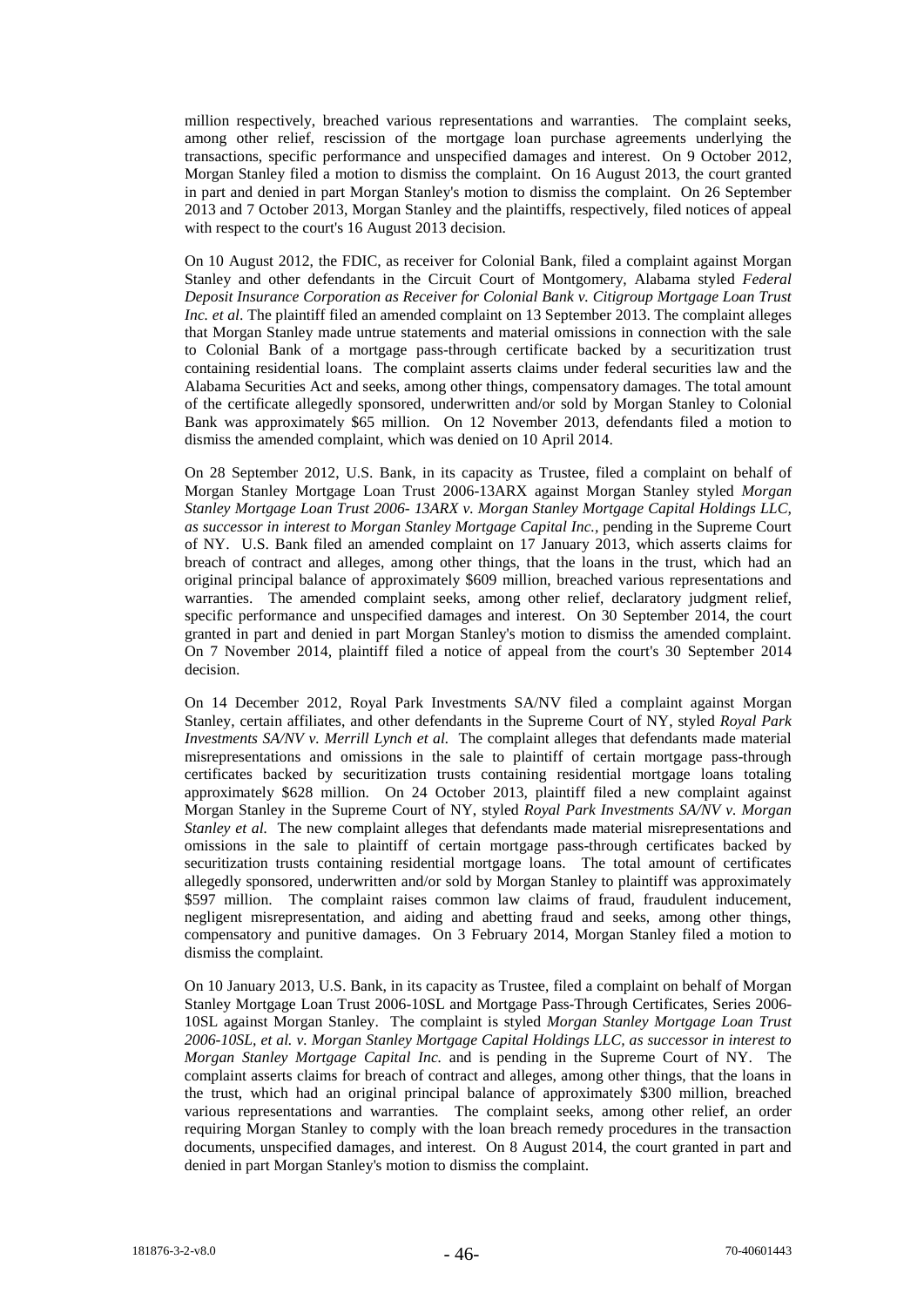On 31 January 2013, HSH Nordbank AG and certain affiliates filed a complaint against Morgan Stanley, certain affiliates, and other defendants in the Supreme Court of NY, styled *HSH Nordbank AG et al. v. Morgan Stanley et al.* The complaint alleges that defendants made material misrepresentations and omissions in the sale to plaintiffs of certain mortgage passthrough certificates backed by securitization trusts containing residential mortgage loans. The total amount of certificates allegedly sponsored, underwritten and/or sold by Morgan Stanley to plaintiff was approximately \$524 million. The complaint alleges causes of action against Morgan Stanley for common law fraud, fraudulent concealment, aiding and abetting fraud, negligent misrepresentation, and rescission and seeks, among other things, compensatory and punitive damages. On 12 April 2013, defendants filed a motion to dismiss the complaint.

On 14 February 2013, Bank Hapoalim B.M. filed a complaint against Morgan Stanley and certain affiliates in the Supreme Court of NY, styled *Bank Hapoalim B.M. v. Morgan Stanley et al.* The complaint alleges that defendants made material misrepresentations and omissions in the sale to plaintiff of certain mortgage pass-through certificates backed by securitization trusts containing residential mortgage loans. The total amount of certificates allegedly sponsored, underwritten and/or sold by Morgan Stanley to plaintiff was approximately \$141 million. The complaint alleges causes of action against Morgan Stanley for common law fraud, fraudulent concealment, aiding and abetting fraud, and negligent misrepresentation, and seeks, among other things, compensatory and punitive damages. On 22 April 2014, the court denied the defendants' motion to dismiss in substantial part. On 18 September 2014, Morgan Stanley filed a notice of appeal from the ruling denying defendants' motion to dismiss.

On 7 March 2013, the Federal Housing Finance Agency filed a summons with notice on behalf of the trustee of the Saxon Asset Securities Trust, Series 2007-1, against Morgan Stanley and an affiliate. The matter is styled *Federal Housing Finance Agency, as Conservator for the Federal Home Loan Mortgage Corporation, on behalf of the Trustee of the Saxon Asset Securities Trust, Series 2007-1 v. Saxon Funding Management LLC and Morgan Stanley* and is pending in the Supreme Court of NY. The notice asserts claims for breach of contract and alleges, among other things, that the loans in the trust, which had an original principal balance of approximately \$593 million, breached various representations and warranties. The notice seeks, among other relief, specific performance of the loan breach remedy procedures in the transaction documents, unspecified damages, indemnity, and interest.

On 3 May 2013, plaintiffs in *Deutsche Zentral-Genossenschaftsbank AG et al. v. Morgan Stanley et al.* filed a complaint against Morgan Stanley, certain affiliates, and other defendants in the Supreme Court of NY. The complaint alleges that defendants made material misrepresentations and omissions in the sale to plaintiffs of certain mortgage pass-through certificates backed by securitization trusts containing residential mortgage loans. The total amount of certificates allegedly sponsored, underwritten and/or sold by Morgan Stanley to plaintiff was approximately \$694 million. The complaint alleges causes of action against Morgan Stanley for common law fraud, fraudulent concealment, aiding and abetting fraud, negligent misrepresentation, and rescission and seeks, among other things, compensatory and punitive damages. On 10 June 2014, the court denied the defendants' motion to dismiss the case. On 4 August 2014, claims regarding two certificates were dismissed by stipulation. After these dismissals, the remaining amount of certificates allegedly issued by Morgan Stanley or sold to plaintiff by Morgan Stanley was approximately \$644 million.

On 17 May 2013, plaintiff in *IKB International S.A. in Liquidation, et al. v. Morgan Stanley, et al.* filed a complaint against Morgan Stanley and certain affiliates in the Supreme Court of NY. The complaint alleges that defendants made material misrepresentations and omissions in the sale to plaintiff of certain mortgage pass-through certificates backed by securitization trusts containing residential mortgage loans. The total amount of certificates allegedly sponsored, underwritten and/or sold by Morgan Stanley to plaintiff was approximately \$132 million. The complaint alleges causes of action against Morgan Stanley for common law fraud, fraudulent concealment, aiding and abetting fraud, and negligent misrepresentation, and seeks, among other things, compensatory and punitive damages. On 30 October 2014, the court granted in part and denied in part Morgan Stanley's motion to dismiss. All claims regarding four certificates were dismissed. After these dismissals, the remaining amount of certificates allegedly issued by Morgan Stanley or sold to plaintiff by Morgan Stanley was approximately \$116 million. On 1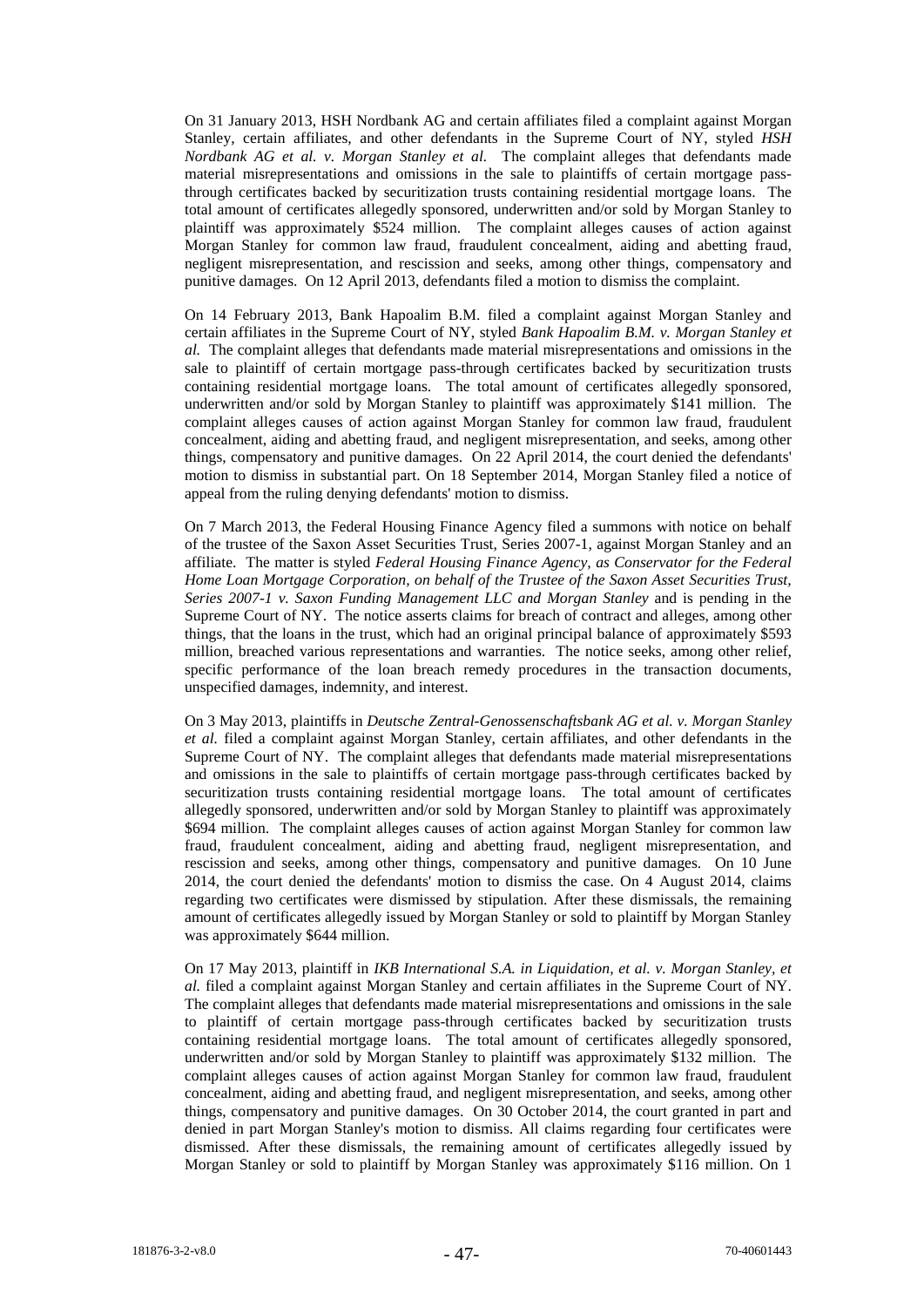December 2014, Morgan Stanley filed a notice of appeal from the court's 30 October 2014 decision.

On 2 July 2013, the trustee, Deutsche Bank became the named plaintiff in *Federal Housing Finance Agency, as Conservator for the Federal Home Loan Mortgage Corporation, on behalf of the Trustee of the Morgan Stanley ABS Capital I Inc. Trust, Series 2007-NC1 (MSAC 2007-NC1) v. Morgan Stanley ABS Capital I Inc.*, and filed a complaint in the Supreme Court of NY under the caption *Deutsche Bank National Trust Company, as Trustee for the Morgan Stanley ABS Capital I Inc. Trust, Series 2007-NC1 v. Morgan Stanley ABS Capital I, Inc.* On 3 February 2014, the plaintiff filed an amended complaint, which asserts claims for breach of contract and breach of the implied covenant of good faith and fair dealing and alleges, among other things, that the loans in the trust, which had an original principal balance of approximately \$1.25 billion, breached various representations and warranties. The amended complaint seeks, among other relief, specific performance of the loan breach remedy procedures in the transaction documents, unspecified damages, rescission and interest. On 12 March 2014, Morgan Stanley filed a motion to dismiss the amended complaint.

On 8 July 2013, plaintiff filed a complaint in *Morgan Stanley Mortgage Loan Trust 2007-2AX, by U.S. Bank National Association, solely in its capacity as Trustee v. Morgan Stanley Mortgage Capital Holdings LLC, as successor-by-merger to Morgan Stanley Mortgage Capital Inc*., *and Greenpoint Mortgage Funding, Inc.* The complaint, filed in the Supreme Court of NY, asserts claims for breach of contract and alleges, among other things, that the loans in the Trust, which had an original principal balance of approximately \$650 million, breached various representations and warranties. The complaint seeks, among other relief, specific performance of the loan breach remedy procedures in the transaction documents, unspecified damages and interest. On 22 August 2013, Morgan Stanley a filed a motion to dismiss the complaint, which was granted in part and denied in part on 24 November 2014.

On 5 August 2013, Landesbank Baden-Württemberg and two affiliates filed a complaint against Morgan Stanley and certain affiliates in the Supreme Court of NY styled *Landesbank Baden-Württemberg et al. v. Morgan Stanley et al.* The complaint alleges that defendants made material misrepresentations and omissions in the sale to plaintiffs of certain mortgage pass-through certificates backed by securitization trusts containing residential mortgage loans. The total amount of certificates allegedly sponsored, underwritten and/or sold by Morgan Stanley to plaintiffs was approximately \$50 million. The complaint alleges causes of action against Morgan Stanley for, among other things, common law fraud, fraudulent concealment, aiding and abetting fraud, negligent misrepresentation, and rescission based upon mutual mistake, and seeks, among other things, rescission, compensatory damages, and punitive damages. On 4 October 2013, defendants filed a motion to dismiss the complaint.

On 16 August 2013, the plaintiff in *National Credit Union Administration Board v. Morgan Stanley & Co. Incorporated, et al.* filed a complaint against Morgan Stanley and certain affiliates in the United States District Court for the District of Kansas. The complaint alleges that defendants made untrue statements of material fact or omitted to state material facts in the sale to the plaintiff of certain mortgage pass-through certificates issued by securitization trusts containing residential mortgage loans. The total amount of certificates allegedly sponsored, underwritten and/ or sold by Morgan Stanley to plaintiffs was approximately \$567 million. The complaint alleges causes of action against Morgan Stanley for violations of Section 11 and Section  $12(a)(2)$  of the Securities Act of 1933, violations of the California Corporate Securities Law of 1968, and violations of the Kansas Blue Sky Law and seeks, among other things, rescissionary and compensatory damages. On 27 December 2013, the court granted the defendants' motion to dismiss in substantial part. The surviving claims relate to one certificate purchased by the plaintiff for approximately \$17 million. On 17 November 2014, the plaintiff filed an amended complaint. On 15 December 2014, the defendants filed a motion to dismiss the amended complaint in part.

On 26 August 2013, a complaint was filed against Morgan Stanley and certain affiliates in the Supreme Court of NY, styled *Phoenix Light SF Limited et al v. Morgan Stanley et al*. The complaint alleges that defendants made untrue statements and material omissions in the sale to plaintiffs, or their assignors, of certain mortgage pass-through certificates backed by securitization trusts containing residential mortgage loans. The total amount of certificates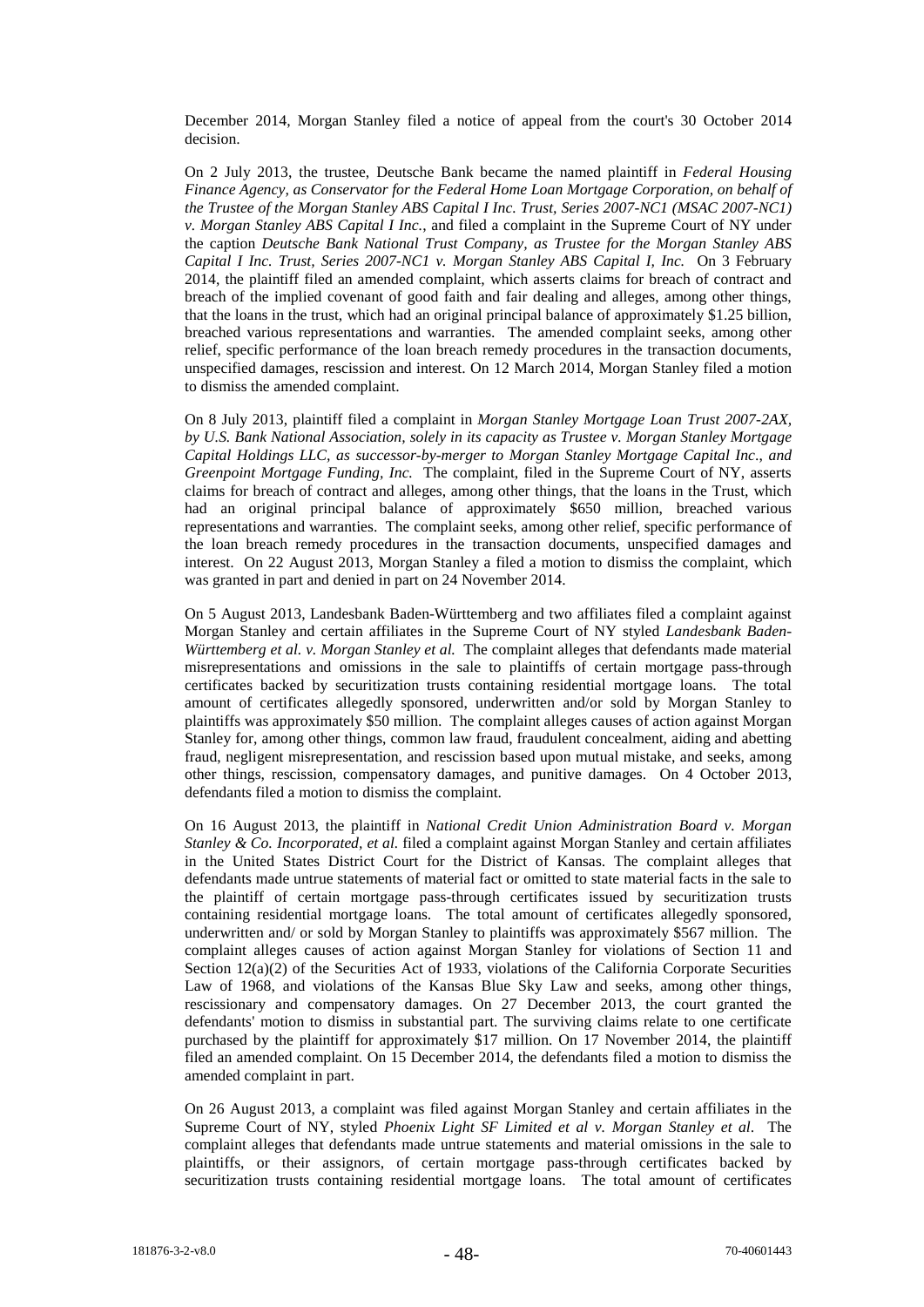allegedly issued by Morgan Stanley and/or sold to plaintiffs or their assignors by Morgan Stanley was approximately \$344 million. The complaint raises common law claims of fraud, fraudulent inducement, aiding and abetting fraud, negligent misrepresentation and rescission based on mutual mistake and seeks, among other things, compensatory damages, punitive damages or alternatively rescission or rescissionary damages associated with the purchase of such certificates. The defendants filed a motion to dismiss the complaint on 13 December 2013. On 17 June 2014, the plaintiffs filed an amended complaint. By stipulation dated 18 July 2014, the parties agreed that Morgan Stanley's previously filed motion to dismiss would be deemed to be directed at the amended complaint.

On 23 September 2013, the plaintiff in *National Credit Union Administration Board v. Morgan Stanley & Co. Inc., et al.* filed a complaint against Morgan Stanley and certain affiliates in the SDNY. The complaint alleges that defendants made untrue statements of material fact or omitted to state material facts in the sale to plaintiffs of certain mortgage pass-through certificates issued by securitization trusts containing residential mortgage loans. The total amount of certificates allegedly sponsored, underwritten and/or sold by Morgan Stanley to plaintiffs was approximately \$417 million. The complaint alleges causes of action against Morgan Stanley for violations of Section 11 and Section  $12(a)(2)$  of the Securities Act of 1933, violations of the Texas Securities Act, and violations of the Illinois Securities Law of 1953 and seeks, among other things, rescissionary and compensatory damages. On 22 January 2014, the court granted defendants' motion to dismiss with respect to claims arising under the Securities Act of 1933 and denied defendants' motion to dismiss with respect to claims arising under Texas Securities Act and the Illinois Securities Law of 1953. On 28 April 2014, the court granted in part and denied in part the plaintiff's motion to strike out certain of the defendants' affirmative defences. On 11 July 2014, the defendants filed a motion for reconsideration of the court's order on the motion to dismiss the complaint or, in the alternative, for certification of interlocutory appeal and a stay of all proceedings, which the court denied on 30 September 2014. On 17 November 2014, the plaintiff filed an amended complaint.

On 6 November 2013, Deutsche Bank, in its capacity as trustee, became the named plaintiff in *Federal Housing Finance Agency, as Conservator for the Federal Home Loan Mortgage Corporation, on behalf of the Trustee of the Morgan Stanley ABS Capital I Inc. Trust, Series 2007-NC3 (MSAC 2007-NC3) v. Morgan Stanley Mortgage Capital Holdings LLC*, and filed a complaint in the Supreme Court of NY under the caption *Deutsche Bank National Trust Company, solely in its capacity as Trustee for Morgan Stanley ABS Capital I Inc. Trust, Series 2007-NC3 v. Morgan Stanley Mortgage Capital Holdings LLC, as Successor-by-Merger to Morgan Stanley Mortgage Capital Inc.* The complaint asserts claims for breach of contract and breach of the implied covenant of good faith and fair dealing and alleges, among other things, that the loans in the trust, which had an original principal balance of approximately \$1.3 billion, breached various representations and warranties. The complaint seeks, among other relief, specific performance of the loan breach remedy procedures in the transaction documents, unspecified damages, rescission, interest and costs. On 16 December 2013, Morgan Stanley filed a motion to dismiss the complaint.

On 24 December 2013, Commerzbank AG London Branch filed a summons with notice against Morgan Stanley and others in the Supreme Court of NY, styled *Commerzbank AG London Branch v. UBS AG et al.* Plaintiff purports to be the assignee of claims of certain other entities. The complaint, which was filed on 20 May 2014, alleges that the defendants made material misrepresentations and omissions in the sale to plaintiff's assignors of certain mortgage passthrough certificates backed by securitization trusts containing residential mortgage loans. The total amount of certificates allegedly sponsored, underwritten and/or sold by Morgan Stanley to the plaintiffs' assignors was approximately \$185 million. The complaint asserts causes of action against Morgan Stanley for common law fraud and fraudulent concealment and seeks, among other things, compensatory and punitive damages. Morgan Stanley and other defendants moved to dismiss the complaint on 5 December 2014.

On 30 December 2013, Wilmington Trust Company, in its capacity as trustee for Morgan Stanley Mortgage Loan Trust 2007-12, filed a complaint against Morgan Stanley. The matter is styled *Wilmington Trust Company v. Morgan Stanley Mortgage Capital Holdings LLC et al.* and is pending in the Supreme Court of NY. The complaint asserts claims for breach of contract and alleges, among other things, that the loans in the trust, which had an original principal balance of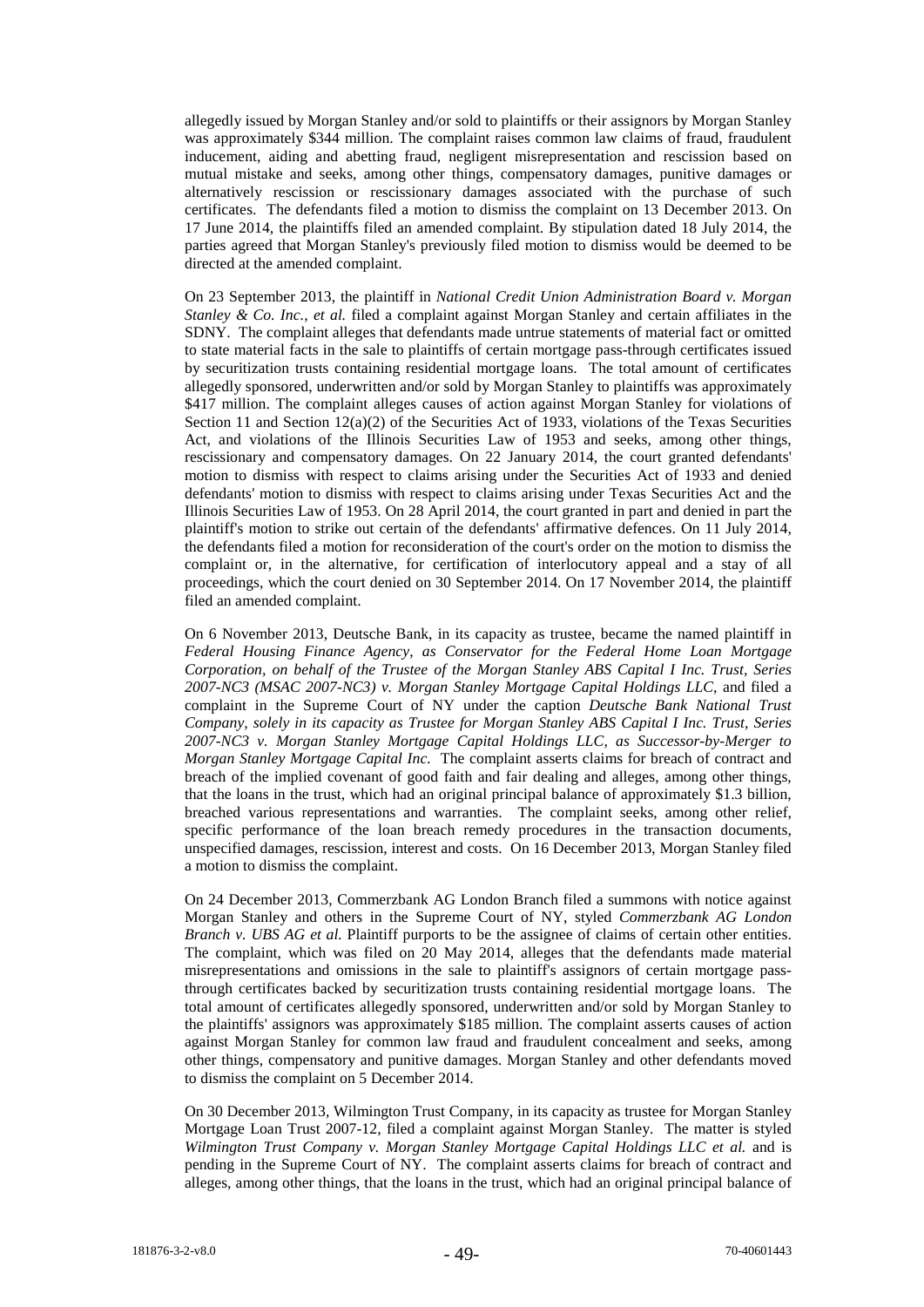approximately \$516 million, breached various representations and warranties. The complaint seeks, among other relief, unspecified damages, interest and costs. On 28 February 2014, the defendants filed a motion to dismiss the complaint.

On 15 January 2014, the FDIC, as receiver for United Western Bank filed a complaint against Morgan Stanley and others in the District Court of the State of Colorado, styled *Federal Deposit Insurance Corporation, as Receiver for United Western Bank v. Banc of America Funding Corp., et al.* The complaint alleges that Morgan Stanley made untrue statements and material omissions in connection with the sale to United Western Bank of mortgage pass-through certificates backed by securitization trusts containing residential mortgage loans. The amount of certificates allegedly sponsored, underwritten and/or sold to United Western Bank by Morgan Stanley was approximately \$75 million. The complaint raises claims under both federal securities law and the Colorado Securities Act and seeks, among other things, compensatory damages associated with plaintiff's purchase of such certificates. On 14 February 2014, the defendants filed a notice removing the litigation to the United States District Court for the District of Colorado. On 14 March 2014, the plaintiff filed a motion to remand the action. On 30 April 2014, the defendants filed a motion to dismiss the complaint.

On 28 April 2014, Deutsche Bank National Trust Company, in its capacity as trustee for Morgan Stanley Structured Trust I 2007-1, filed a complaint against Morgan Stanley. The matter is styled *Deutsche Bank National Trust Company v. Morgan Stanley Mortgage Capital Holdings LLC* and is pending in the SDNY. The complaint asserts claims for breach of contract and alleges, among other things, that the loans in the trust, which had an original principal balance of approximately \$735 million, breached various representations and warranties. The complaint seeks, among other relief, specific performance of the loan breach remedy procedures in the transaction documents, unspecified compensatory and/or rescissory damages, interest and costs. On 21 July 2014, Morgan Stanley filed a motion to dismiss the complaint.

On 19 September 2014, Financial Guaranty Insurance Company ("**FGIC**") filed a complaint against Morgan Stanley in the Supreme Court of the State of New York, New York County ("**Supreme Court of New York**") styled *Financial Guaranty Insurance Company v. Morgan Stanley ABS Capital I Inc. et al.* The complaint asserts claims for breach of contract and alleges, among other things, that the net interest margin securities ("**NIMS**") in the trust breached various representations and warranties. FGIC issued a financial guaranty policy with respect to certain notes that had an original balance of approximately \$475 million. The complaint seeks, among other relief, specific performance of the NIM breach remedy procedures in the transaction documents, unspecified damages, reimbursement of certain payments made pursuant to the transaction documents, attorneys' fees and interest. On 24 November 2014, Morgan Stanley filed a motion to dismiss the complaint.

On 19 September 2014, Deutsche Bank National Trust Company, in its capacity as trustee of Morgan Stanley ABS Capital I Inc. Trust, Series 2007-NC4, filed a summons with notice against Morgan Stanley in the Supreme Court of New York styled *Deutsche Bank National Trust Company, solely in its capacity as Trustee of the Morgan Stanley ABS Capital I Inc. Trust, Series 2007-NC4 v. Morgan Stanley Mortgage Capital Holdings LLC, as successor-by-merger to Morgan Stanley Mortgage Capital Inc*., *and Morgan Stanley ABS Capital I Inc*. The notice asserts claims for breach of contract and alleges, among other things, that the loans in the trust, which had an original principal balance of approximately \$1.05 billion, breached various representations and warranties. The trustee filed its complaint on 23 January 2015, alleging breaches of representations and warranties, the repurchase obligation, and the duty to notify, and seeking, among other relief, specific performance of the loan breach remedy procedures in the transaction documents; compensatory, consequential, rescissory, equitable and/or punitive damages; attorneys' fees, costs and other related expenses, and interest.

On 23 September 2014, FGIC filed a complaint against Morgan Stanley in the Supreme Court of New York styled *Financial Guaranty Insurance Company v. Morgan Stanley ABS Capital I Inc. et al.* The complaint asserts claims for breach of contract and fraudulent inducement and alleges, among other things, that the loans in the trust breached various representations and warranties and defendants made untrue statements and material omissions to induce FGIC to issue a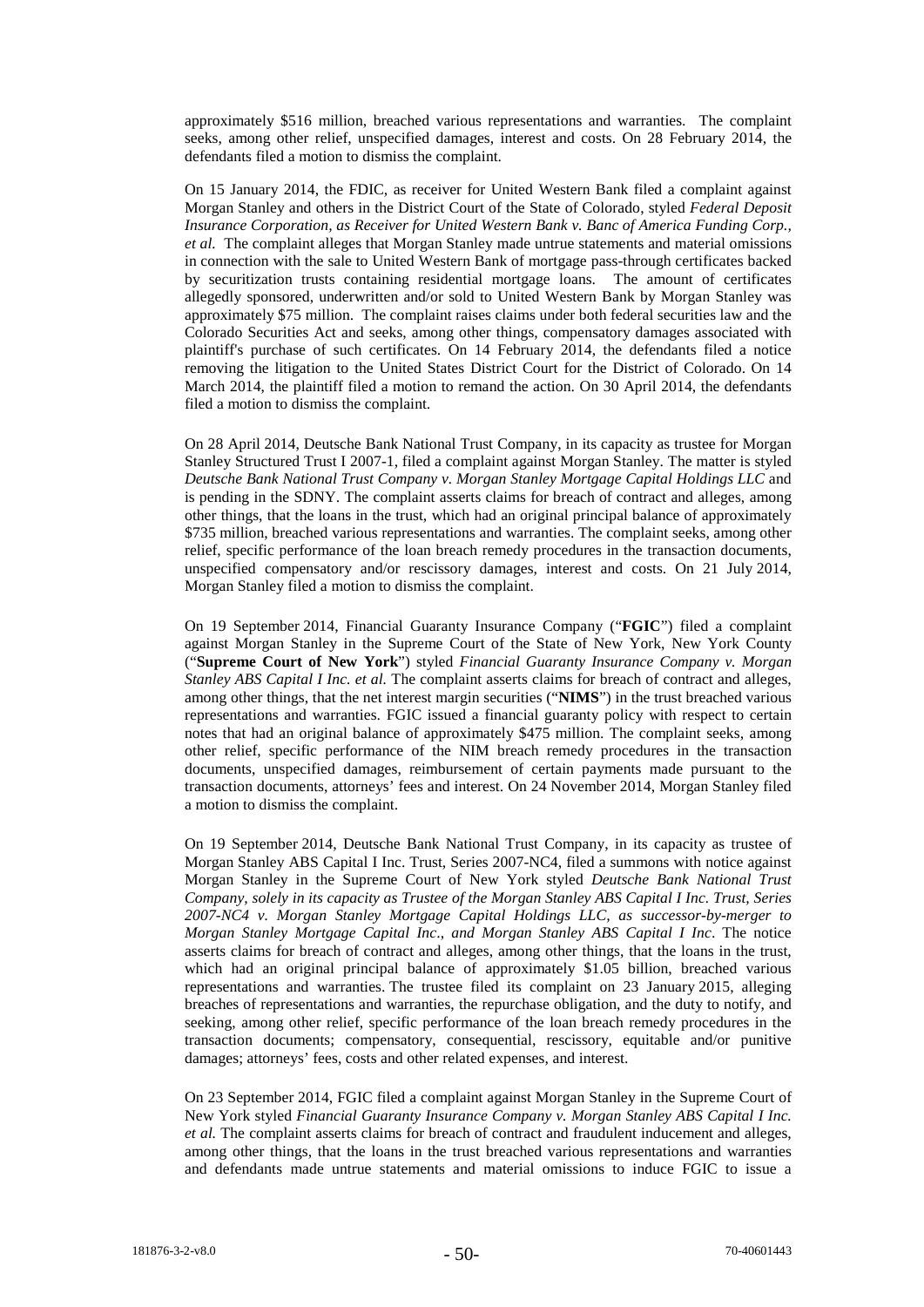financial guaranty policy on certain classes of certificates that had an original balance of approximately \$876 million. The complaint seeks, among other relief, specific performance of the loan breach remedy procedures in the transaction documents, compensatory, consequential and punitive damages, attorneys' fees and interest. On 24 November 2014, Morgan Stanley filed a motion to dismiss the complaint.

*Other Matters*. On a case-by-case basis Morgan Stanley has entered into agreements to toll the statute of limitations applicable to potential civil claims related to RMBS, CDOs and other mortgage-related products and services when Morgan Stanley has concluded that it is in its interest to do so.

On 18 October 2011, Morgan Stanley received a letter from Gibbs & Bruns LLP (the "**Law Firm**"), which is purportedly representing a group of investment advisers and holders of mortgage pass-through certificates issued by RMBS trusts that were sponsored or underwritten by Morgan Stanley. The letter asserted that the Law Firm's clients collectively hold 25 per cent. or more of the voting rights in 17 RMBS trusts sponsored or underwritten by Morgan Stanley and that these trusts have an aggregate outstanding balance exceeding \$6 billion. The letter alleged generally that large numbers of mortgages in these trusts were sold or deposited into the trusts based on false and/or fraudulent representations and warranties by the mortgage originators, sellers and/or depositors. The letter also alleged generally that there is evidence suggesting that Morgan Stanley has failed prudently to service mortgage loans in these trusts. On 31 January 2012, the Law Firm announced that its clients hold over 25 per cent. of the voting rights in 69 RMBS trusts securing over \$25 billion of RMBS sponsored or underwritten by Morgan Stanley, and that its clients had issued instructions to the trustees of these trusts to open investigations into allegedly ineligible mortgages held by these trusts. The Law Firm's press release also indicated that the Law Firm's clients anticipate that they may provide additional instructions to the trustees, as needed, to further the investigations. On 19 September 2012, Morgan Stanley received two purported Notices of Non-Performance from the Law Firm purportedly on behalf of the holders of significant voting rights in various trusts securing over \$28 billion of residential mortgage backed securities sponsored or underwritten by Morgan Stanley. The Notice purports to identify certain covenants in Pooling and Servicing Agreements ("**PSAs**") that the holders allege that the Servicer and Master Servicer failed to perform, and alleges that each of these failures has materially affected the rights of certificateholders and constitutes an ongoing event of default under the relevant PSAs. On 2 November 2012, Morgan Stanley responded to the letters, denying the allegations therein.

#### *Commercial Mortgage Related Matter*

On 25 January 2011, Morgan Stanley was named as a defendant in *The Bank of New York Mellon Trust, National Association v. Morgan Stanley Mortgage Capital, Inc.,* a litigation pending in the SDNY. The suit, brought by the trustee of a series of commercial mortgage pass-through certificates, alleges that Morgan Stanley breached certain representations and warranties with respect to an \$81 million commercial mortgage loan that was originated and transferred to the trust by Morgan Stanley. The complaint seeks, among other things, to have Morgan Stanley repurchase the loan and pay additional monetary damages. On 16 June 2014, the court granted Morgan Stanley's supplemental motion for summary judgment. On 17 June 2014, the court entered judgment in Morgan Stanley's favour. On 16 July 2014, the plaintiff filed a notice of appeal.

#### *Matters Related to the CDS Market*

On 1 July 2013, the European Commission ("**EC**") issued a Statement of Objections ("**SO**") addressed to twelve financial firms (including Morgan Stanley), the International Swaps and Derivatives Association, Inc. ("**ISDA**") and Markit Group Limited ("**Markit**") and various affiliates alleging that, between 2006 and 2009, the recipients breached European Union competition law by taking and refusing to take certain actions in an effort to prevent the development of exchange traded credit default swap ("**CDS**") products. The SO indicates that the EC plans to impose remedial measures and fines on the recipients. Morgan Stanley and the other recipients filed a response to the SO on 21 January 2014 and attended oral hearings before the EC during the period 12-19 May 2014. Morgan Stanley's oral hearing took place on 15 May 2014. Morgan Stanley filed a supplemental response to the SO on 11 July 2014. Morgan Stanley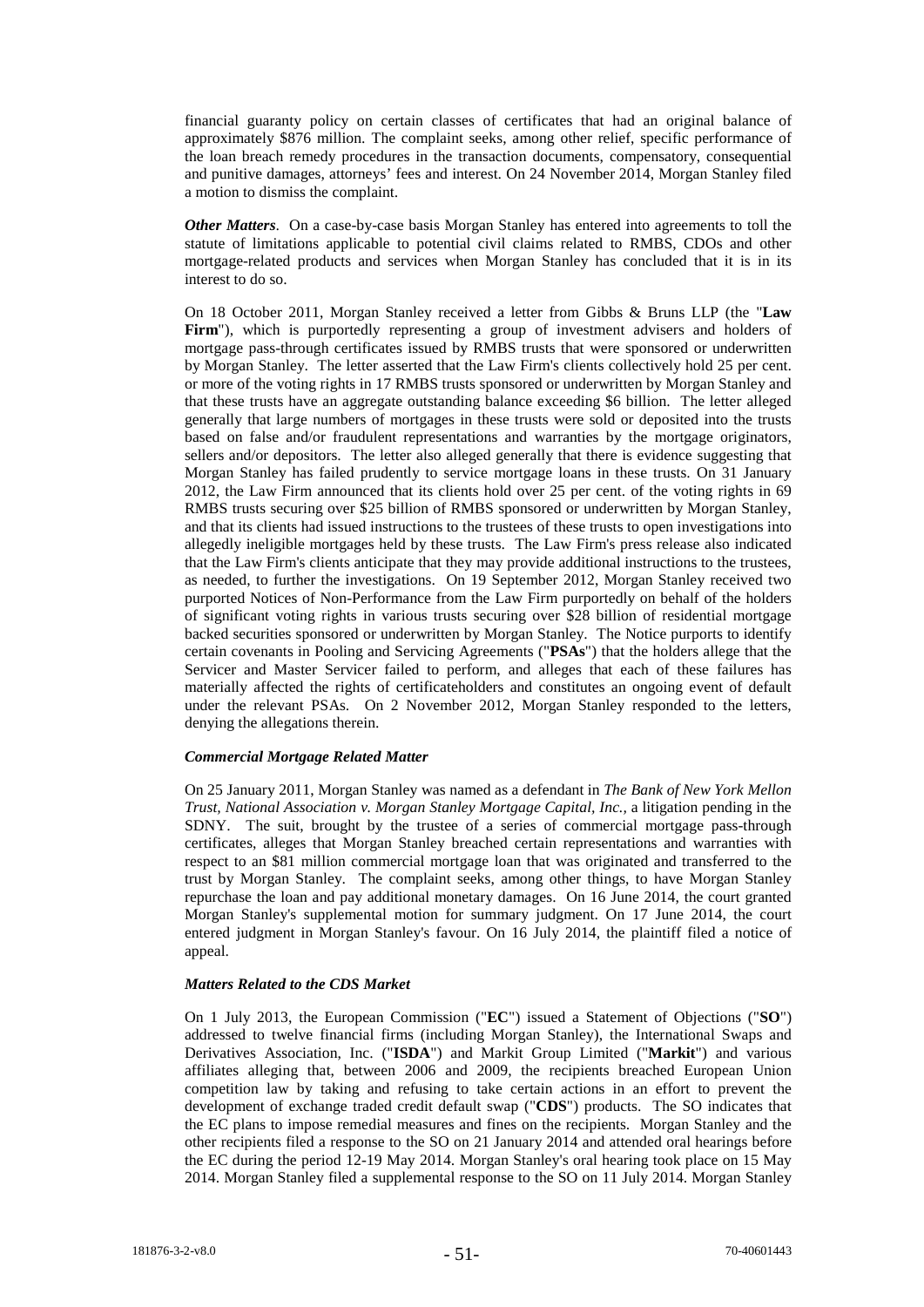and others have also responded to an investigation by the Antitrust Division of the United States Department of Justice related to the CDS market.

Beginning in May 2013, twelve financial firms (including Morgan Stanley), as well as ISDA and Markit, were named as defendants in multiple purported antitrust class actions now consolidated into a single proceeding in the SDNY styled *In Re: Credit Default Swaps Antitrust Litigation*. Plaintiffs allege that defendants violated United States antitrust laws from 2008 to present in connection with their alleged efforts to prevent the development of exchange traded CDS products. The complaints seek, among other relief, certification of a class of plaintiffs who purchased CDS from defendants in the United States, treble damages and injunctive relief. On 4 September 2014, the court granted in part and denied in part the defendants' motion to dismiss the second amended complaint.

## *The following matters were terminated during or following the quarter ended 31 December 2014*

*In re Morgan Stanley ERISA Litigation* and *Coulter v. Morgan Stanley & Co*. *Incorporated et al* were purported class action complaints asserting claims on behalf of participants in Morgan Stanley's 401(k) plan and employee stock ownership plan against Morgan Stanley and other parties, including certain present and former directors and officers, under the Employee Retirement Income Security Act of 1974 ("**ERISA**") relating to Morgan Stanley's subprime and other mortgage related losses. Both cases were dismissed by the SDNY and their dismissal affirmed by the Second Circuit. On 3 December 2014, the time for plaintiffs to pursue a further appeal expired.

*In re Morgan Stanley Mortgage Pass-Through Certificates Litigation*, which had been pending in the SDNY, was a putative class action involving allegations that, among other things, the registration statements and offering documents related to the offerings of certain mortgage passthrough certificates in 2006 and 2007 contained false and misleading information concerning the pools of residential loans that backed these securitisations. On 18 December 2014, the parties' agreement to settle the litigation received final court approval, and on 19 December 2014, the court entered an order dismissing the action.

*In re IndyMac Mortgage-Backed Securities Litigation*, which had been pending in the SDNY, was a class action involving allegations that, among other things, the registration statements and offering documents related to the offerings of certain mortgage pass-through certificates contained false and misleading information concerning the pools of residential loans that backed these securitisations. On 3 February 2015, the court issued its final approval of the parties' agreement to settle the litigation and on 23 February 2015, the court entered a final judgment dismissing the action.

*Allstate Life Insurance Company, et al. v. Morgan Stanley, et al.*, which had been pending in the Supreme Court of NY, involved allegations that the defendants made untrue statements and material omissions in the sale to the plaintiff of certain mortgage pass-through certificates backed by securitization trusts containing residential mortgage loans. On 16 January 2015, the parties reached an agreement to settle the litigation.

## **Morgan Stanley First Quarterly Report**

The following developments have occurred with respect to certain matters previously reported in the 2014 Morgan Stanley Annual Report, as reported above, or concern new actions that have been filed since 31 December 2014.

## *Residential Mortgage and Credit Crisis Related Matters.*

On 23 February 2015, the plaintiff in *Sealink Funding Limited v. Morgan Stanley, et al.* perfected its appeal of the court's 18 April 2014 decision granting Morgan Stanley's motion to dismiss the second amended complaint.

On 25 February 2015, the court in *National Credit Union Administration Board v. Morgan Stanley & Co. Incorporated, et al.,* pending in the United States District Court for the District of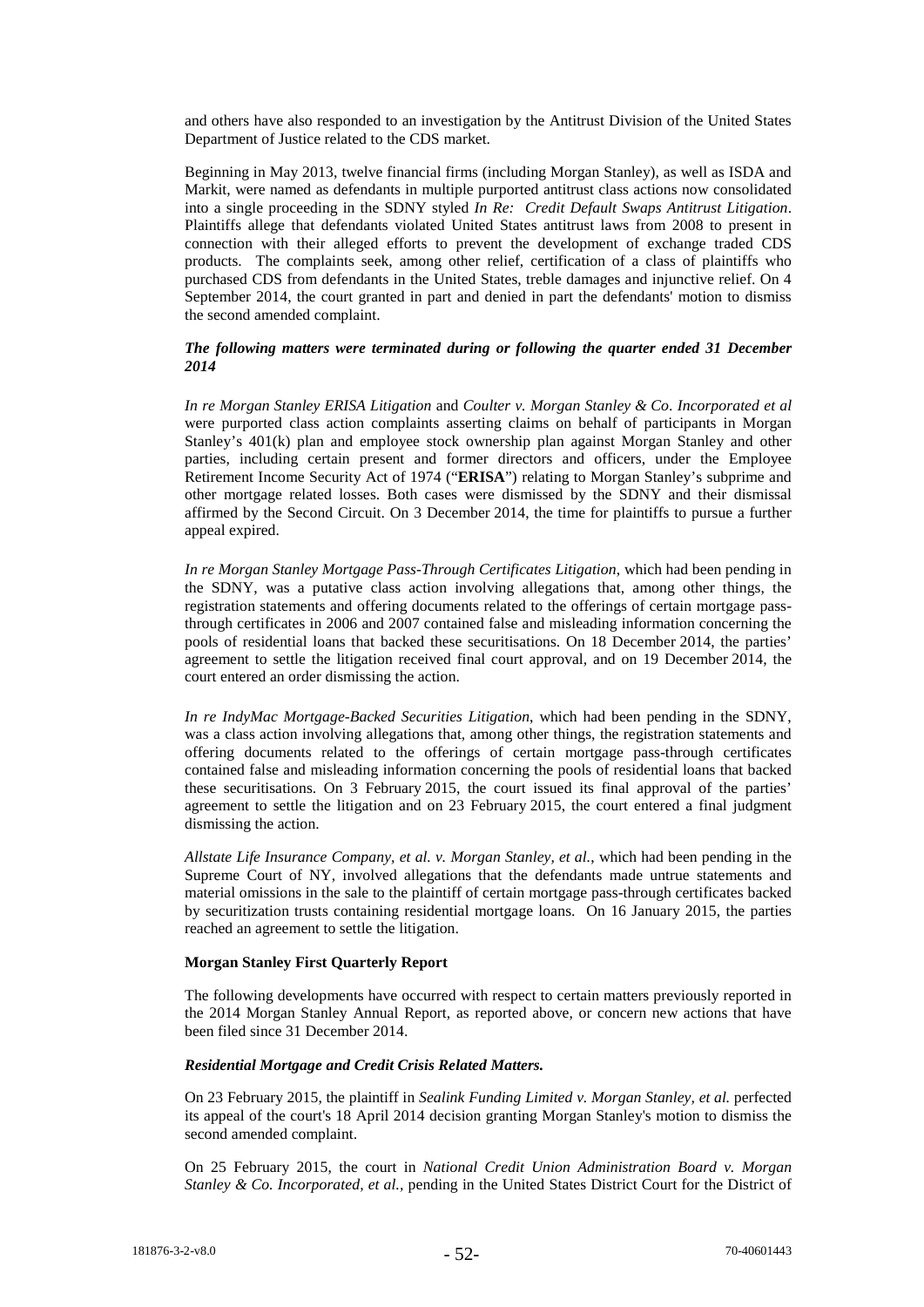Kansas, granted in part and denied in part the defendants' motion to dismiss the amended complaint in part. On 23 March 2015, the plaintiff filed a motion seeking reconsideration of the 27 December 2013 order granting the defendants' motion to dismiss in substantial part.

On 24 March 2015, the court in *Federal Deposit Insurance Corporation, as Received for United Western Bank v. Banc of America Funding Corp., et al.*, denied the defendants' motion to dismiss in substantial part.

On 3 April 2015, the court in *Deutsche Bank National Trust Company v. Morgan Stanley Mortgage Capital Holdings LLC*, pending in the United States District Court for the Southern District of New York, granted in part and denied in part the defendant's motion to dismiss the complaint.

On 23 April 2015, the court in *Phoenix Light SF Limited et al v. Morgan Stanley et al.* granted Morgan Stanley's motion to dismiss the amended complaint.

#### (b) **Contingencies**

## **The following is an extract of Note 13 from Item 8 of Part II entitled** *"Contingencies"* **from the 2014 Morgan Stanley Annual Report**

In the normal course of business, Morgan Stanley has been named, from time to time, as a defendant in various legal actions, including arbitrations, class actions and other litigation, arising in connection with its activities as a global diversified financial services institution. Certain of the actual or threatened legal actions include claims for substantial compensatory and/or punitive damages or claims for indeterminate amounts of damages. In some cases, the entities that would otherwise be the primary defendants in such cases are bankrupt or are in financial distress. These actions have included, but are not limited to, residential mortgage and credit crisis related matters. Over the last several years, the level of litigation and investigatory activity (both formal and informal) by governmental and self-regulatory agencies has increased materially in the financial services industry. As a result, Morgan Stanley expects that it may become the subject of increased claims for damages and other relief and, while Morgan Stanley has identified below any individual proceedings where Morgan Stanley believes a material loss to be reasonably possible and reasonably estimable, there can be no assurance that material losses will not be incurred from claims that have not yet been asserted or are not yet determined to be probable or possible and reasonably estimable losses.

Morgan Stanley contests liability and/or the amount of damages as appropriate in each pending matter. Where available information indicates that it is probable a liability had been incurred at the date of the consolidated financial statements and Morgan Stanley can reasonably estimate the amount of that loss, Morgan Stanley accrues the estimated loss by a charge to income. Morgan Stanley expects future litigation accruals in general to continue to be elevated and the changes in accruals from period to period may fluctuate significantly, given the current environment regarding government investigations and private litigation affecting global financial services firms, including Morgan Stanley.

Morgan Stanley incurred legal expenses of \$3,411 million in 2014, \$1,952 million in 2013 and \$513 million in 2012. The legal expenses incurred in 2014 were primarily due to reserve additions related to an agreement reached in principle with the United States Department of Justice, Civil Division and the U.S. Attorney's Office for the Northern District of California, Civil Division (collectively, the "**Civil Division**") to pay \$2,600 million to resolve certain claims that the Civil Division indicated it intended to bring against Morgan Stanley, as well as reserves related to certain claims that other members of the RMBS Working Group of the Financial Fraud Enforcement Task Force have indicated they intend to bring against the Company. The legal expenses incurred in 2013 were primarily due to settlements and reserve additions related to various matters, including Morgan Stanley 7 February 2014 agreement to settle the *Federal Housing Finance Agency as Conservator v. Morgan Stanley et al.* litigation for \$1,250 million and Morgan Stanley's 30 January 2014 agreement in principle with the Staff of the Enforcement Division of the SEC to resolve an investigation related to certain subprime RMBS transactions for \$275 million.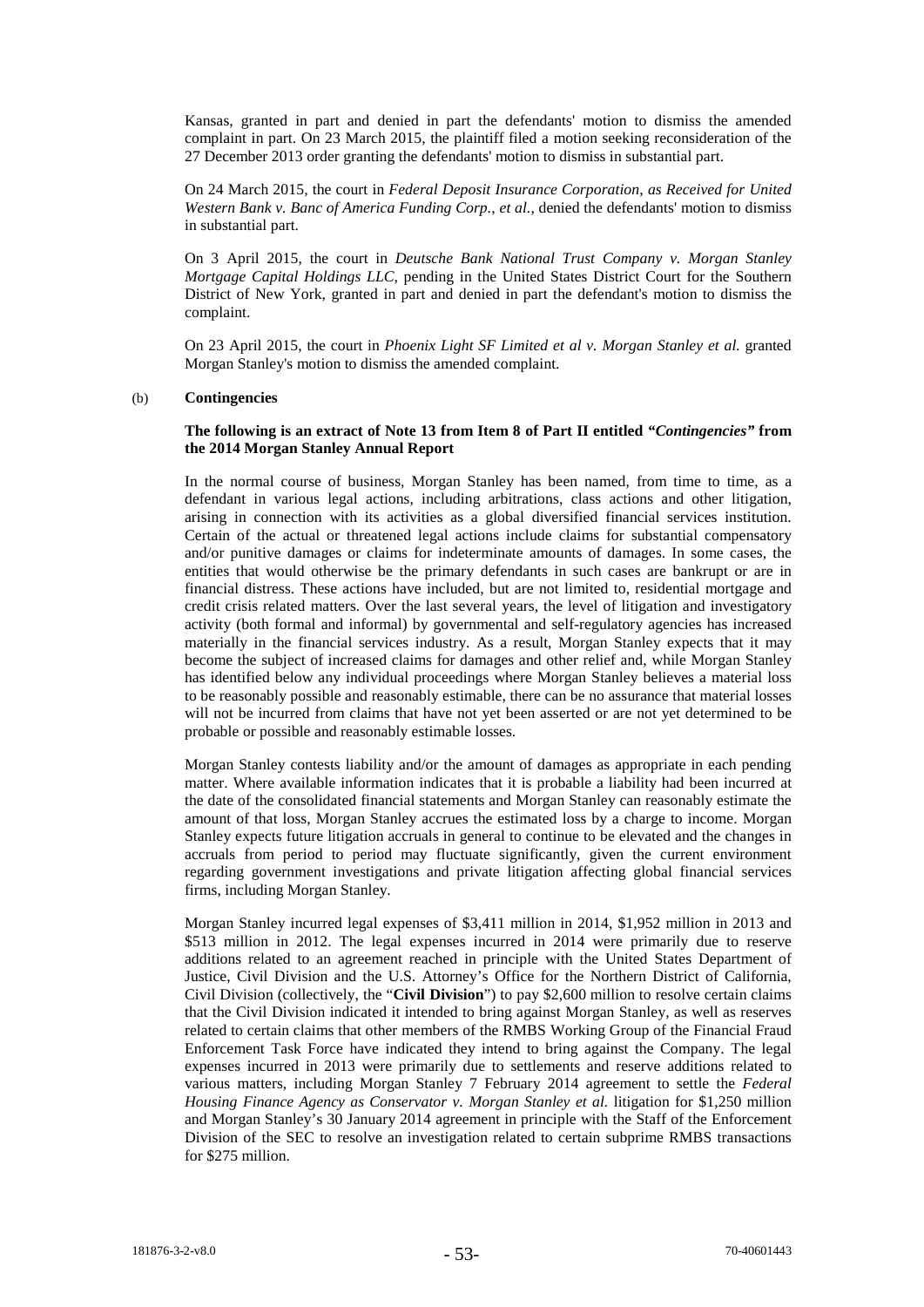In many proceedings and investigations, however, it is inherently difficult to determine whether any loss is probable or even possible or to estimate the amount of any loss. In addition, even where loss is possible or an exposure to loss exists in excess of the liability already accrued with respect to a previously recognized loss contingency, it is not always possible to reasonably estimate the size of the possible loss or range of loss.

For certain legal proceedings and investigations, Morgan Stanley cannot reasonably estimate such losses, particularly for proceedings and investigations where the factual record is being developed or contested or where plaintiffs or governmental entities seek substantial or indeterminate damages, restitution, disgorgement or penalties. Numerous issues may need to be resolved, including through potentially lengthy discovery and determination of important factual matters, determination of issues related to class certification and the calculation of damages or other relief, and by addressing novel or unsettled legal questions relevant to the proceedings or investigations in question, before a loss or additional loss or range of loss or range of additional loss can be reasonably estimated for a proceeding or investigation.

For certain other legal proceedings and investigations, Morgan Stanley can estimate reasonably possible losses, additional losses, ranges of loss or ranges of additional loss in excess of amounts accrued, but does not believe, based on current knowledge and after consultation with counsel, that such losses will have a material adverse effect on Morgan Stanley's consolidated financial statements as a whole, other than the matters referred to in the following paragraphs.

On 15 March 2010, the Federal Home Loan Bank of San Francisco filed two complaints against Morgan Stanley and other defendants in the Superior Court of the State of California. These actions are styled *Federal Home Loan Bank of San Francisco v. Credit Suisse Securities (USA) LLC, et al.*, and *Federal Home Loan Bank of San Francisco v. Deutsche Bank Securities Inc. et al.*, respectively. Amended complaints filed on 10 June 2010 allege that defendants made untrue statements and material omissions in connection with the sale to plaintiff of a number of mortgage pass-through certificates backed by securitization trusts containing residential mortgage loans. The amount of certificates allegedly sold to plaintiff by Morgan Stanley in these cases was approximately \$704 million and \$276 million, respectively. The complaints raise claims under both the federal securities laws and California law and seek, among other things, to rescind the plaintiff's purchase of such certificates. On 11 August 2011, plaintiff's federal securities law claims were dismissed with prejudice. The defendants filed answers to the amended complaints on 7 October 2011. On 9 February 2012, defendants' demurrers with respect to all other claims were overruled. On 20 December 2013, plaintiff's negligent misrepresentation claims were dismissed with prejudice. A bellwether trial was scheduled to begin in January 2015. Morgan Stanley was not a defendant in connection with the securitisations at issue in that trial On 23 May 2014, the plaintiff and the defendants in the bellwether trial filed motions for summary adjudication. On 15 October 2014, these motions were denied. On 29 December 2014 and 13 January 2015, the defendants in the bellwether trial informed the court that they had reached a settlement in principle with the plaintiff. On 25 December 2014, the current unpaid balance of the mortgage pass-through certificates at issue in these cases was approximately \$283 million, and the certificates had incurred actual losses of approximately \$7 million. Based on currently available information, Morgan Stanley believes it could incur a loss for this action up to the difference between the \$283 million unpaid balance of these certificates (plus any losses incurred) and their fair market value at the time of a judgment against Morgan Stanley, or upon sale, plus pre- and post-judgment interest, fees and costs. Morgan Stanley may be entitled to be indemnified for some of these losses and to an offset for interest received by the plaintiff prior to a judgment.

On 15 July 2010, China Development Industrial Bank ("**CDIB**") filed a complaint against Morgan Stanley, styled *China Development Industrial Bank v. Morgan Stanley & Co. Incorporated et al*., which is pending in the Supreme Court of the State of New York, New York County ("**Supreme Court of NY**"). The complaint relates to a \$275 million credit default swap referencing the super senior portion of the STACK 2006-1 CDO. The complaint asserts claims for common law fraud, fraudulent inducement and fraudulent concealment and alleges that Morgan Stanley misrepresented the risks of the STACK 2006-1 CDO to CDIB, and that Morgan Stanley knew that the assets backing the CDO were of poor quality when it entered into the credit default swap with CDIB. The complaint seeks compensatory damages related to the approximately \$228 million that CDIB alleges it has already lost under the credit default swap,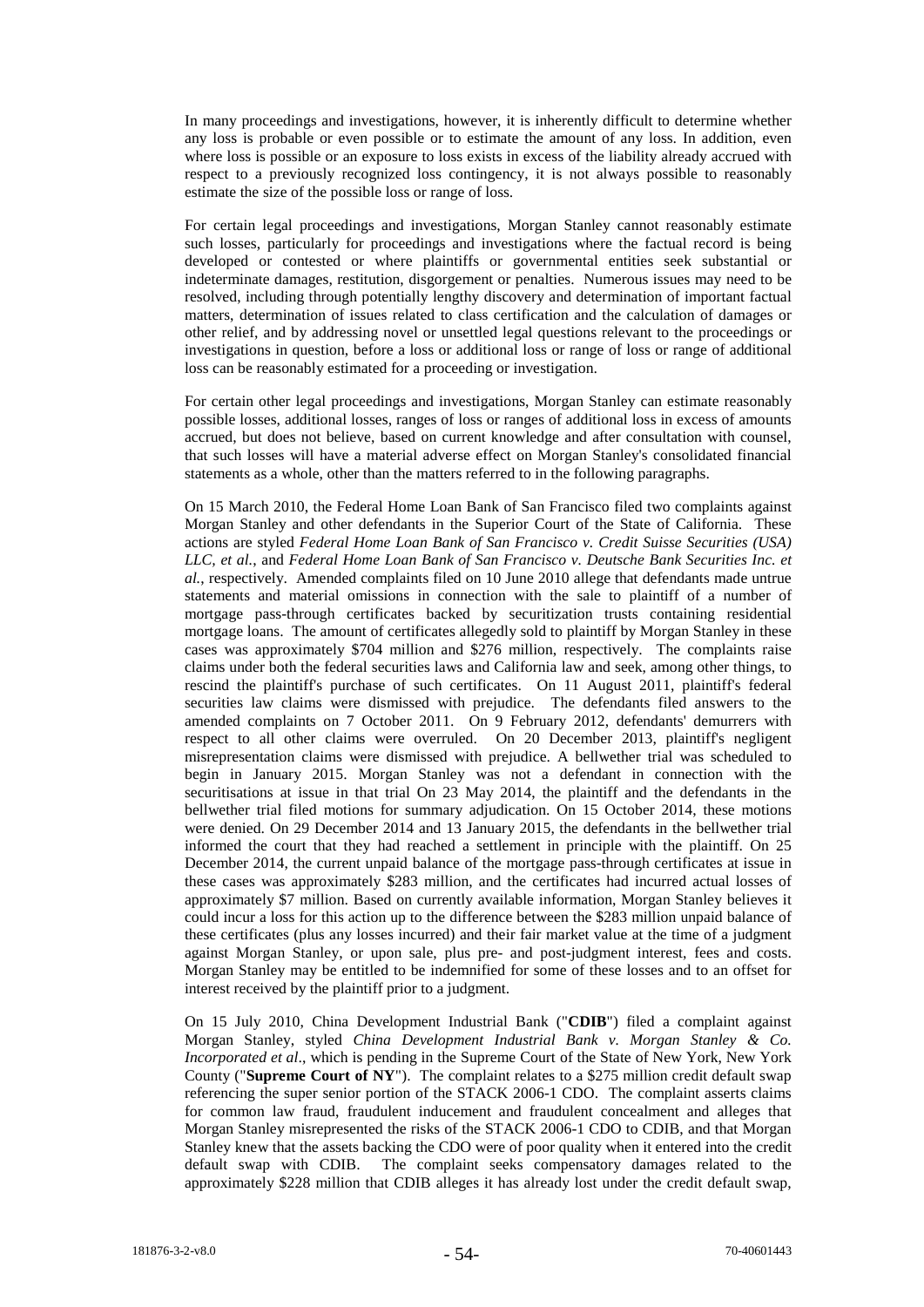rescission of CDIB's obligation to pay an additional \$12 million, punitive damages, equitable relief, fees and costs. On 28 February 2011, the court denied Morgan Stanley's motion to dismiss the complaint. Based on currently available information, Morgan Stanley believes it could incur a loss of up to approximately \$240 million plus pre- and post-judgment interest, fees and costs.

On 18 July 2011, the Western and Southern Life Insurance Company and certain affiliated companies filed a complaint against Morgan Stanley and other defendants in the Court of Common Pleas in Ohio, styled *Western and Southern Life Insurance Company, et al. v. Morgan Stanley Mortgage Capital Inc., et al*. An amended complaint was filed on 2 April 2012 and alleges that defendants made untrue statements and material omissions in the sale to plaintiffs of certain mortgage pass-through certificates backed by securitization trusts containing residential mortgage loans. The amount of the certificates allegedly sold to plaintiffs by Morgan Stanley was approximately \$153 million. The amended complaint raises claims under the Ohio Securities Act, federal securities laws, and common law and seeks, among other things, to rescind the plaintiffs' purchases of such certificates. On 21 May 2012, the Morgan Stanley defendants filed a motion to dismiss the amended complaint, which was denied on 3 August 2012. Morgan Stanley filed its answer on 17 August 2012. Morgan Stanley filed a motion for summary judgment on 20 January 2015. Trial is currently scheduled to begin in July 2015. On 25 December 2014, the current unpaid balance of the mortgage pass-through certificates at issue in this action was approximately \$110 million, and the certificates had incurred actual losses of approximately \$2 million. Based on currently available information, Morgan Stanley believes it could incur a loss in this action up to the difference between the \$110 million unpaid balance of these certificates (plus any losses incurred) and their fair market value at the time of a judgment against Morgan Stanley, plus pre- and post-judgment interest, fees and costs. Morgan Stanley may be entitled to an offset for interest received by the plaintiff prior to a judgment.

On 25 April 2012, The Prudential Insurance Company of America and certain affiliates filed a complaint against Morgan Stanley and certain affiliates in the Superior Court of the State of New Jersey styled *The Prudential Insurance Company of America, et al. v. Morgan Stanley, et al.* On 16 October 2012, the plaintiffs filed an amended complaint. The amended complaint alleges that defendants made untrue statements and material omissions in connection with the sale to plaintiffs of certain mortgage pass-through certificates backed by securitization trusts containing residential mortgage loans. The total amount of certificates allegedly sponsored, underwritten and/or sold by Morgan Stanley is approximately \$1.073 billion. The amended complaint raises claims under the New Jersey Uniform Securities Law, as well as common law claims of negligent misrepresentation, fraud, fraudulent inducement, equitable fraud, aiding and abetting fraud, and violations of the New Jersey RICO statute, and includes a claim for treble damages. On 15 March 2013, the court denied the defendants' motion to dismiss the amended complaint. On 26 April 2013, the defendants filed an answer to the amended complaint. On 2 January 2015, the court denied the defendants' renewed motion to dismiss the amended complaint. On 25 December 2014, the current unpaid balance of the mortgage pass-through certificates at issue in this action was approximately \$605 million, and the certificates had not yet incurred actual losses. Based on currently available information, Morgan Stanley believes it could incur a loss in this action up to the difference between the \$605 million unpaid balance of these certificates (plus any losses incurred) and their fair market value at the time of a judgment against Morgan Stanley, plus pre- and post-judgment interest, fees and costs. Morgan Stanley may be entitled to be indemnified for some of these losses and to an offset for interest received by the plaintiff prior to a judgment.

On 7 August 2012, U.S. Bank, in its capacity as Trustee, filed a complaint on behalf of Morgan Stanley Mortgage Loan Trust 2006-4SL and Mortgage Pass-Through Certificates, Series 2006- 4SL (together, the "**Trust**") against Morgan Stanley. The matter is styled *Morgan Stanley Mortgage Loan Trust 2006-4SL, et al. v. Morgan Stanley Mortgage Capital Inc.* and is pending in the Supreme Court of NY. The complaint asserts claims for breach of contract and alleges, among other things, that the loans in the Trust, which had an original principal balance of approximately \$303 million, breached various representations and warranties. The complaint seeks, among other things, relief, rescission of the mortgage loan purchase agreement underlying the transaction, specific performance and unspecified damages and interest. On 8 August 2014, the court granted in part and denied in part Morgan Stanley's motion to dismiss. On 3 September 2014, Morgan Stanley filed its answer to the complaint. Based on currently available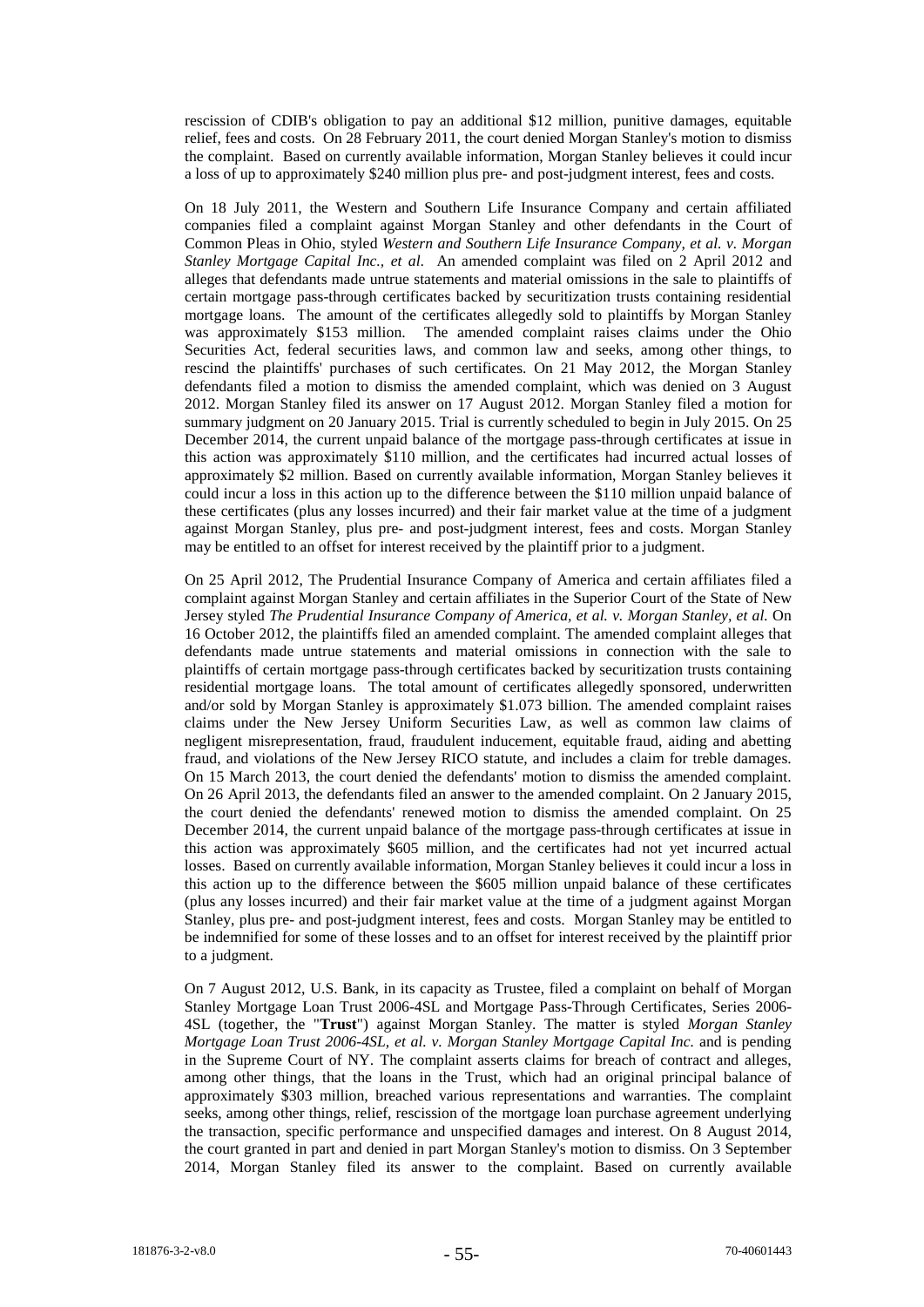information, Morgan Stanley believes that it could incur a loss in this action of up to approximately \$149 million, plus pre- and post-judgment interest, fees and costs.

On 8 August 2012, U.S. Bank, in its capacity as Trustee, filed a complaint on behalf of Morgan Stanley Mortgage Loan Trust 2006-14SL, Mortgage Pass-Through Certificates, Series 2006- 14SL, Morgan Stanley Mortgage Loan Trust 2007-4SL and Mortgage Pass-Through Certificates, Series 2007-4SL against Morgan Stanley. The complaint is styled *Morgan Stanley Mortgage Loan Trust 2006-14SL, et al. v. Morgan Stanley Mortgage Capital Holdings LLC, as successor in interest to Morgan Stanley Mortgage Capital Inc*. and is pending in the Supreme Court of NY. The complaint asserts claims for breach of contract and alleges, among other things, that the loans in the trusts, which had original principal balances of approximately \$354 million and \$305 million respectively, breached various representations and warranties. On 9 October 2012, Morgan Stanley filed a motion to dismiss the complaint. On 16 August 2013, the court granted in part and denied in part Morgan Stanley's motion to dismiss the complaint. On 17 September 2013, Morgan Stanley filed its answer to the complaint. On 26 September 2013, and 7 October 2013, Morgan Stanley and the plaintiffs, respectively, filed notices of appeal with respect to the court's 16 August 2013 decision. The plaintiff is seeking, among other relief, rescission of the mortgage loan purchase agreements underlying the transactions, specific performance and unspecified damages and interest. Based on currently available information, Morgan Stanley believes that it could incur a loss in this action of up to approximately \$527 million, plus pre- and post-interest, fees and costs.

On 28 September 2012, U.S. Bank, in its capacity as Trustee, filed a complaint on behalf of Morgan Stanley Mortgage Loan Trust 2006-13ARX against Morgan Stanley styled *Morgan Stanley Mortgage Loan Trust 2006-13ARX v. Morgan Stanley Mortgage Capital Holdings LLC, as successor in interest to Morgan Stanley Mortgage Capital Inc.,* pending in the Supreme Court of NY. U.S. Bank filed an amended complaint on 17 January 2013, which asserts claims for breach of contract and alleges, among other things, that the loans in the trust, which had an original principal balance of approximately \$609 million, breached various representations and warranties. The amended complaint seeks, among other relief, declaratory judgment relief, specific performance and unspecified damages and interest. On 25 September 2014, the court granted in part and denied in part Morgan Stanley's motion to dismiss. Based on currently available information, Morgan Stanley believes that it could incur a loss in this action of up to approximately \$173 million, plus pre- and post-judgment interest, fees and costs.

On 10 January 2013, U.S. Bank, in its capacity as Trustee, filed a complaint on behalf of Morgan Stanley Mortgage Loan Trust 2006-10SL and Mortgage Pass-Through Certificates, Series 2006- 10SL against Morgan Stanley. The complaint is styled *Morgan Stanley Mortgage Loan Trust 2006-10SL, et al. v. Morgan Stanley Mortgage Capital Holdings LLC, as successor in interest to Morgan Stanley Mortgage Capital Inc.* and is pending in the Supreme Court of NY. The complaint asserts claims for breach of contract and alleges, among other things, that the loans in the trust, which had an original principal balance of approximately \$300 million, breached various representations and warranties. The complaint seeks, among other relief, an order requiring the Company to comply with the loan breach remedy procedures in the transaction documents, unspecified damages, and interest. On 8 August 2014, the court granted in part and denied in part Morgan Stanley's motion to dismiss. On 3 September 2014, Morgan Stanley filed its answer to the complaint. Based on currently available information, Morgan Stanley believes that it could incur a loss in this action of up to approximately \$197 million, plus pre- and post-judgment interest, fees and costs.

On 3 May 2013, plaintiffs in *Deutsche Zentral-Genossenschaftsbank AG et al. v. Morgan Stanley et al.* filed a complaint against Morgan Stanley, certain affiliates, and other defendants in the Supreme Court of NY*.* The complaint alleges that defendants made material misrepresentations and omissions in the sale to plaintiffs of certain mortgage pass-through certificates backed by securitization trusts containing residential mortgage loans. The total amount of certificates allegedly sponsored, underwritten and/or sold by Morgan Stanley to plaintiff was approximately \$694 million. The complaint alleges causes of action against Morgan Stanley for common law fraud, fraudulent concealment, aiding and abetting fraud, and negligent misrepresentation, and rescission and seeks, among other things, compensatory and punitive damages. On 10 June 2014, the court denied the defendants' motion to dismiss. On 10 July 2014, Morgan Stanley filed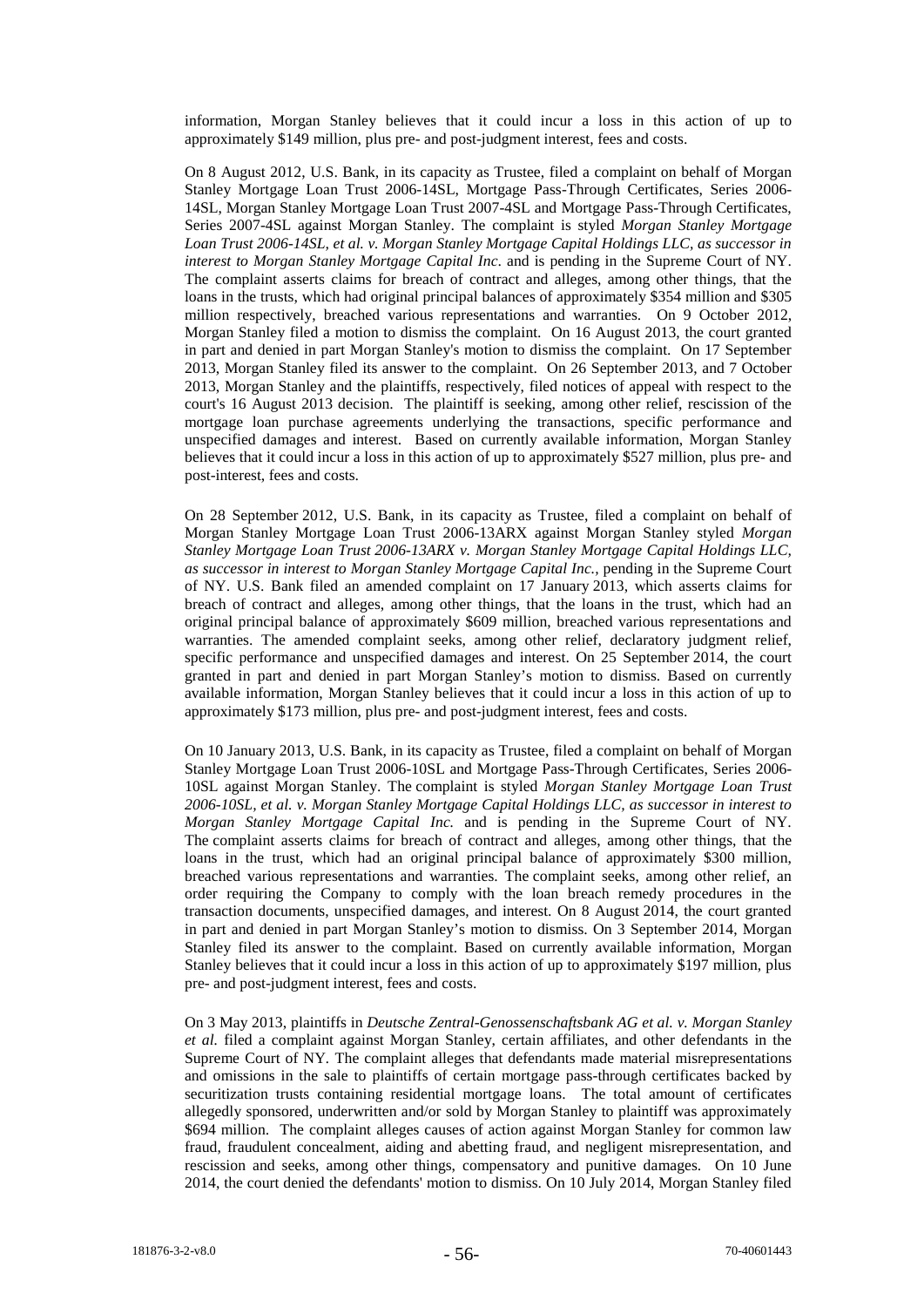a renewed motion to dismiss with respect to two certificates at issue in the case. On 4 August 2014, claims regarding two certificates were dismissed by stipulation. After these dismissals, the remaining amount of certificates allegedly issued by Morgan Stanley or sold to the plaintiff by the Company was approximately \$644 million. On 13 October 2014, Morgan Stanley filed its answer to the complaint. On 25 December 2014, the current unpaid balance of the mortgage pass-through certificates at issue in this action was approximately \$294 million, and the certificates had incurred actual losses of approximately \$79 million. Based on currently available information, Morgan Stanley believes it could incur a loss in this action up to the difference between the \$294 million unpaid balance of these certificates (plus any losses incurred) and their fair market value at the time of a judgment against Morgan Stanley, or upon sale, plus pre- and post-judgment interest, fees and costs. Morgan Stanley may be entitled to be indemnified for some of these losses.

On 23 September 2013, the plaintiff in *National Credit Union Administration Board v. Morgan Stanley & Co. Inc., et al.* filed a complaint against Morgan Stanley and certain affiliates in the United States District Court for the Southern District of New York. The complaint alleges that defendants made untrue statements of material fact or omitted to state material facts in the sale to the plaintiff of certain mortgage pass-through certificates issued by securitization trusts containing residential mortgage loans. The total amount of certificates allegedly sponsored, underwritten and/or sold by Morgan Stanley to plaintiffs was approximately \$417 million. The complaint alleges causes of action against Morgan Stanley for violations of Section 11 and Section  $12(a)(2)$  of the Securities Act of 1933, violations of the Texas Securities Act, and violations of the Illinois Securities Law of 1953 and seeks, among other things, rescissory and compensatory damages. The defendants filed a motion to dismiss the complaint on 13 November 2013. On 22 January 2014 the court granted defendants' motion to dismiss with respect to claims arising under the Securities Act of 1933 and denied defendants' motion to dismiss with respect to claims arising under Texas Securities Act and the Illinois Securities Law of 1953. On 17 November 2014, the plaintiff filed an amended complaint. On 15 December 2014, the defendants answered the amended complaint. On 25 December 2014, the current unpaid balance of the mortgage pass-through certificates at issue in this action was approximately \$208 million, and the certificates had incurred actual losses of \$27 million. Based on currently available information, Morgan Stanley believes it could incur a loss in this action up to the difference between the \$208 million unpaid balance of these certificates (plus any losses incurred) and their fair market value at the time of a judgment against Morgan Stanley, or upon sale, plus pre- and post-judgment interest, fees and costs. Morgan Stanley may be entitled to be indemnified for some of these losses and to an offset for interest received by the plaintiff prior to a judgment.

## **Morgan Stanley First Quarterly Report**

The following developments have occurred with respect to certain matters previously reported in the 2014 Morgan Stanley Annual Report, as reported above, or concern new actions that have been filed since 31 December 2014.

On 15 July 2010, China Development Industrial Bank ("**CDIB**") filed a complaint against Morgan Stanley, styled *China Development Industrial Bank v. Morgan Stanley & Co. Incorporated et al.*, which is pending in the Supreme Court of NY. The complaint relates to a \$275 million credit default swap referencing the super senior portion of the STACK 2006-1 CDO. The complaint asserts claims for common law fraud, fraudulent inducement and fraudulent concealment and alleges that Morgan Stanley misrepresented the risks of the STACK 2006-1 CDO to CDIB, and that Morgan Stanley knew that the assets backing the CDO were of poor quality when it entered into the credit default swap with CDIB. The complaint seeks compensatory damages related to the approximately \$228 million that CDIB alleges it has already lost under the credit default swap, rescission of CDIB's obligation to pay an addition \$12 million, punitive damages, equitable relief, fees and costs. On 28 February 2011, the court denied Morgan Stanley's motion to dismiss the complaint. Base on currently available information, Morgan Stanley believes it could incur a loss of up to approximately \$240 million plus pre- and post-judgment interest, fees and costs.

On 18 July 2011, the Western and Southern Life Insurance Company and certain affiliated companies filed a complaint against Morgan Stanley and other defendants in the Court of Common Pleas in Ohio, styled *Western and Southern Life Insurance Company, et al. v. Morgan*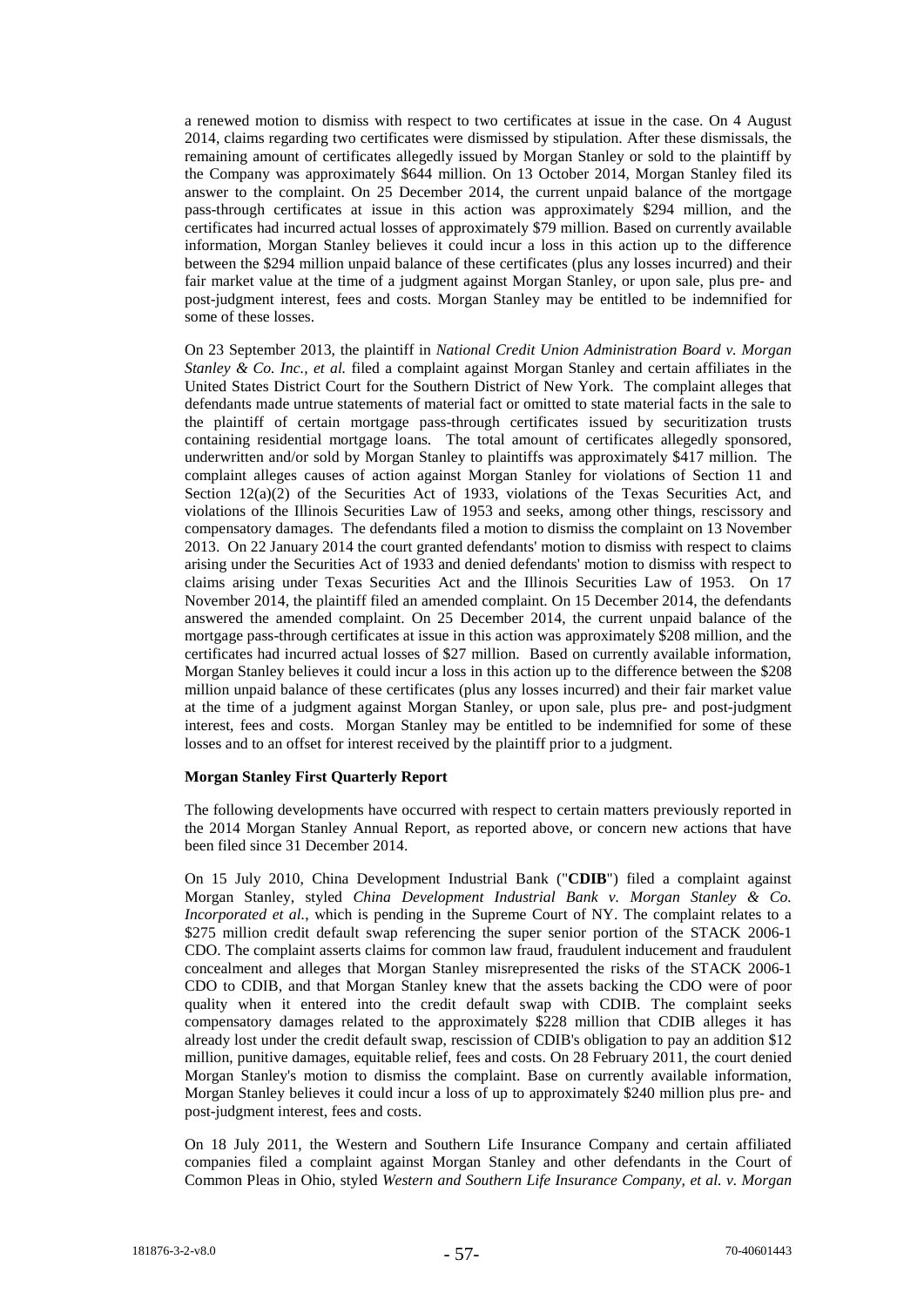*Stanley Mortgage Capital Inc., et al*. An amended complaint was filed on 2 April 2012 and alleges that defendants made untrue statements and material omissions in the sale to plaintiffs of certain mortgage pass-through certificates backed by securitization trusts containing residential mortgage loans. The amount of the certificates allegedly sold to plaintiffs by Morgan Stanley was approximately \$153 million. The amended complaint raises claims under the Ohio Securities Act, federal securities laws, and common law and seeks, among other things, to rescind the plaintiffs' purchases of such certificates. Morgan Stanley filed its answer on 17 August 2012. Morgan Stanley filed a motion for summary judgment on 20 January 2015. Trial is currently scheduled to begin in July 2015. On 25 March 2015, the current unpaid balance of the mortgage pass-through certificates at issue in this action was approximately \$108 million, and the certificates had incurred actual losses of approximately \$2 million. Based on currently available information, Morgan Stanley believes it could incur a loss in this action up to the difference between the \$108 million unpaid balance of these certificates (plus any losses incurred) and their fair market value at the time of a judgment against Morgan Stanley, or upon sale, plus pre- and post-judgment interest, fees and costs. Morgan Stanley may be entitled to an offset for interest received by the plaintiff prior to a judgment.

On 25 April 2012, The Prudential Insurance Company of America and certain affiliates filed a complaint against Morgan Stanley and certain affiliates in the Superior Court of the State of New Jersey, styled *The Prudential Insurance Company of America, et al. v. Morgan Stanley, et al.* On 16 October 2012, the plaintiffs filed an amended complaint, which alleges that defendants made untrue statements and material omissions in connection with the sale to plaintiffs of certain mortgage pass-through certificates backed by securitization trusts containing residential mortgage loans. The total amount of certificates allegedly sponsored, underwritten and/or sold by Morgan Stanley is approximately \$1.073 billion. The amended complaint raises claims under the New Jersey Uniform Securities Law, as well as common law claims of negligent misrepresentation, fraud, fraudulent inducement, equitable fraud, aiding and abetting fraud, and violations of the New Jersey RICO statute, and includes a claim for treble damages. On 26 April 2013, the defendants filed an answer to the amended complaint. On 2 January 2015, the court denied defendants' renewed motion to dismiss the amended complaint. On 25 March 2015, the current unpaid balance of the mortgage pass-through certificates at issue in this action was approximately \$598 million, and the certificates had not yet incurred actual losses. Based on currently available information, Morgan Stanley believes it could incur a loss in this action up to the difference between the \$598 million unpaid balance of these certificates (plus any losses incurred) and their fair market value at the time of a judgment against Morgan Stanley, or upon sale, plus pre- and post-judgment interest, fees and costs. Morgan Stanley may be entitled to be indemnified for some of these losses and to an offset for interest received by the plaintiff prior to a judgment.

On 7 August 2012, U.S. Bank, in its capacity as Trustee, filed a complaint on behalf of Morgan Stanley Mortgage Loan Trust 2006-4SL and Mortgage Pass-Through Certificates, Series 2006- 4SL (together, the "**Trust**") against Morgan Stanley. The matter is styled *Morgan Stanley Mortgage Loan Trust 2006-4SL, et al. v. Morgan Stanley Mortgage Capital Inc.* and is pending in the Supreme Court of NY. The complaint asserts claims for breach of contract and alleges, among other things, that the loans in the trust, which had an original principal balance of approximately \$303 million, breached various representations and warranties. The complaint seeks, among other relief, rescission of the mortgage loan purchase agreement underlying the transaction, specific performance and unspecified damages and interest. On 8 August 2014, the court granted in part and denied in part Morgan Stanley's motion to dismiss. On 3 September 2014, Morgan Stanley filed its answer to the complaint. Based on currently available information, Morgan Stanley believes that it could incur a loss in this action of up to approximately \$149 million, plus pre- and post-judgment interest, fees and costs.

On 8 August 2012, U.S. Bank, in its capacity as Trustee, filed a complaint on behalf of Morgan Stanley Mortgage Loan Trust 2006-14SL, Mortgage Pass-Through Certificates, Series 2006- 14SL, Morgan Stanley Mortgage Loan Trust 2007-4SL and Mortgage Pass-Through Certificates, Series 2007-4SL against the Company. The complaint is styled *Morgan Stanley Mortgage Loan Trust 2006-14SL, et al. v. Morgan Stanley Mortgage Capital Holdings LLC, as successor in interest to Morgan Stanley Mortgage Capital Inc*. and is pending in the Supreme Court of NY. The complaint asserts claims for breach of contract and alleges, among other things, that the loans in the trusts, which had original principal balances of approximately \$354 million and \$305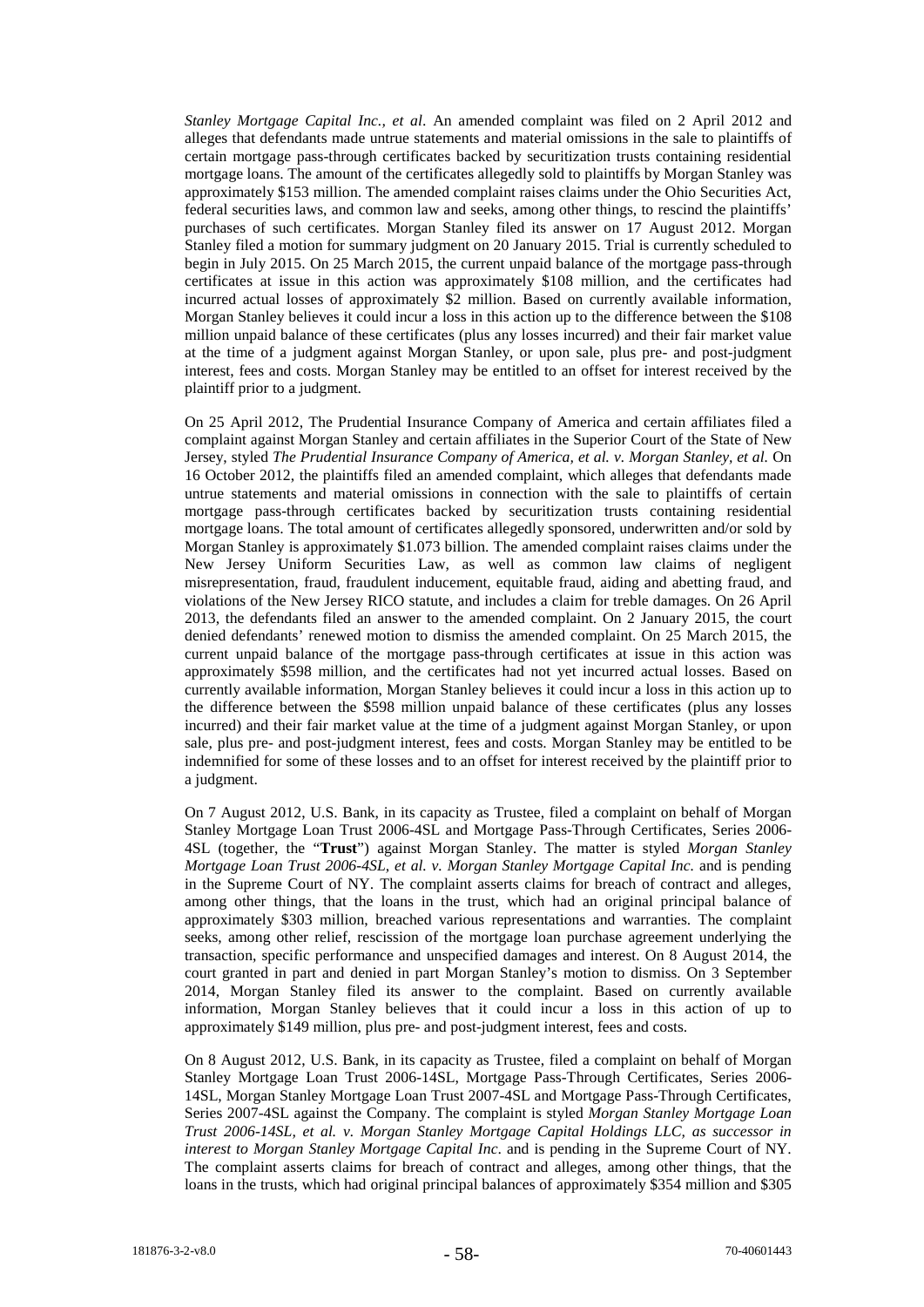million respectively, breached various representations and warranties. On 16 August 2013, the court granted in part and denied in part Morgan Stanley's motion to dismiss the complaint. On 17 September 2013, Morgan Stanley filed its answer to the complaint. On 26 September 2013, and 7 October 2013, Morgan Stanley and the plaintiffs, respectively, filed notices of appeal with respect to the court's 16 August 2013 decision. The plaintiff is seeking, among other relief, rescission of the mortgage loan purchase agreements underlying the transactions, specific performance and unspecified damages and interest. Based on currently available information, Morgan Stanley believes that it could incur a loss in this action of up to approximately \$527 million, plus pre- and post-interest, fees and costs.

On 28 September 2012, U.S. Bank, in its capacity as Trustee, filed a complaint on behalf of Morgan Stanley Mortgage Loan Trust 2006-13ARX against the Company styled *Morgan Stanley Mortgage Loan Trust 2006-13ARX v. Morgan Stanley Mortgage Capital Holdings LLC, as successor in interest to Morgan Stanley Mortgage Capital Inc.,* pending in the Supreme Court of NY. U.S. Bank filed an amended complaint on 17 January 2013, which asserts claims for breach of contract and alleges, among other things, that the loans in the trust, which had an original principal balance of approximately \$609 million, breached various representations and warranties. The amended complaint seeks, among other relief, declaratory judgment relief, specific performance and unspecified damages and interest. On 25 September 2014, the court granted in part and denied in part Morgan Stanley's motion to dismiss. Based on currently available information, Morgan Stanley believes that it could incur a loss in this action of up to approximately \$173 million, plus pre- and post-judgment interest, fees and costs.

On 10 January 2013, U.S. Bank, in its capacity as Trustee, filed a complaint on behalf of Morgan Stanley Mortgage Loan Trust 2006-10SL and Mortgage Pass-Through Certificates, Series 2006- 10SL against the Company. The complaint is styled *Morgan Stanley Mortgage Loan Trust 2006- 10SL, et al. v. Morgan Stanley Mortgage Capital Holdings LLC, as successor in interest to Morgan Stanley Mortgage Capital Inc.* and is pending in the Supreme Court of NY. The complaint asserts claims for breach of contract and alleges, among other things, that the loans in the trust, which had an original principal balance of approximately \$300 million, breached various representations and warranties. The complaint seeks, among other relief, an order requiring Morgan Stanley to comply with the loan breach remedy procedures in the transaction documents, unspecified damages, and interest. On 8 August 2014, the court granted in part and denied in part Morgan Stanley's motion to dismiss. On 3 September 2014, Morgan Stanley filed its answer to the complaint. Based on currently available information, Morgan Stanley believes that it could incur a loss in this action of up to approximately \$197 million, plus pre- and postjudgment interest, fees and costs.

On 3 May 2013, the plaintiffs in *Deutsche Zentral-Genossenschaftsbank AG et al. v. Morgan Stanley et al.* filed a complaint against Morgan Stanley, certain affiliates, and other defendants in the Supreme Court of NY. The complaint alleges that defendants made material misrepresentations and omissions in the sale to plaintiffs of certain mortgage pass-through certificates backed by securitisation trusts containing residential mortgage loans. The total amount of certificates allegedly sponsored, underwritten and/or sold by Morgan Stanley to the plaintiff was approximately \$694 million. The complaint alleges causes of action against Morgan Stanley for common law fraud, fraudulent concealment, aiding and abetting fraud, negligent misrepresentation, and rescission and seeks, among other things, compensatory and punitive damages. On 10 June 2014, the court denied defendants' motion to dismiss. On 4 August 2014, claims regarding two certificates were dismissed by stipulation. After these dismissals, the remaining amount of certificates allegedly issued by Morgan Stanley or sold to plaintiff by Morgan Stanley was approximately \$644 million. On 12 September 2014, Morgan Stanley filed a notice of appeal from the denial of the motion to dismiss. On 12 January 2015, Morgan Stanley filed an amended answer to the complaint. On 25 March 2015, the current unpaid balance of the mortgage pass-through certificates at issue in this action was approximately \$289 million, and the certificates had incurred actual losses of approximately \$79 million. Based on currently available information, Morgan Stanley believes it could incur a loss in this action up to the difference between the \$289 million unpaid balance of these certificates (plus any losses incurred) and their fair market value at the time of a judgment against Morgan Stanley, or upon sale, plus pre- and post-judgment interest, fees and costs. Morgan Stanley may be entitled to be indemnified for some of these losses.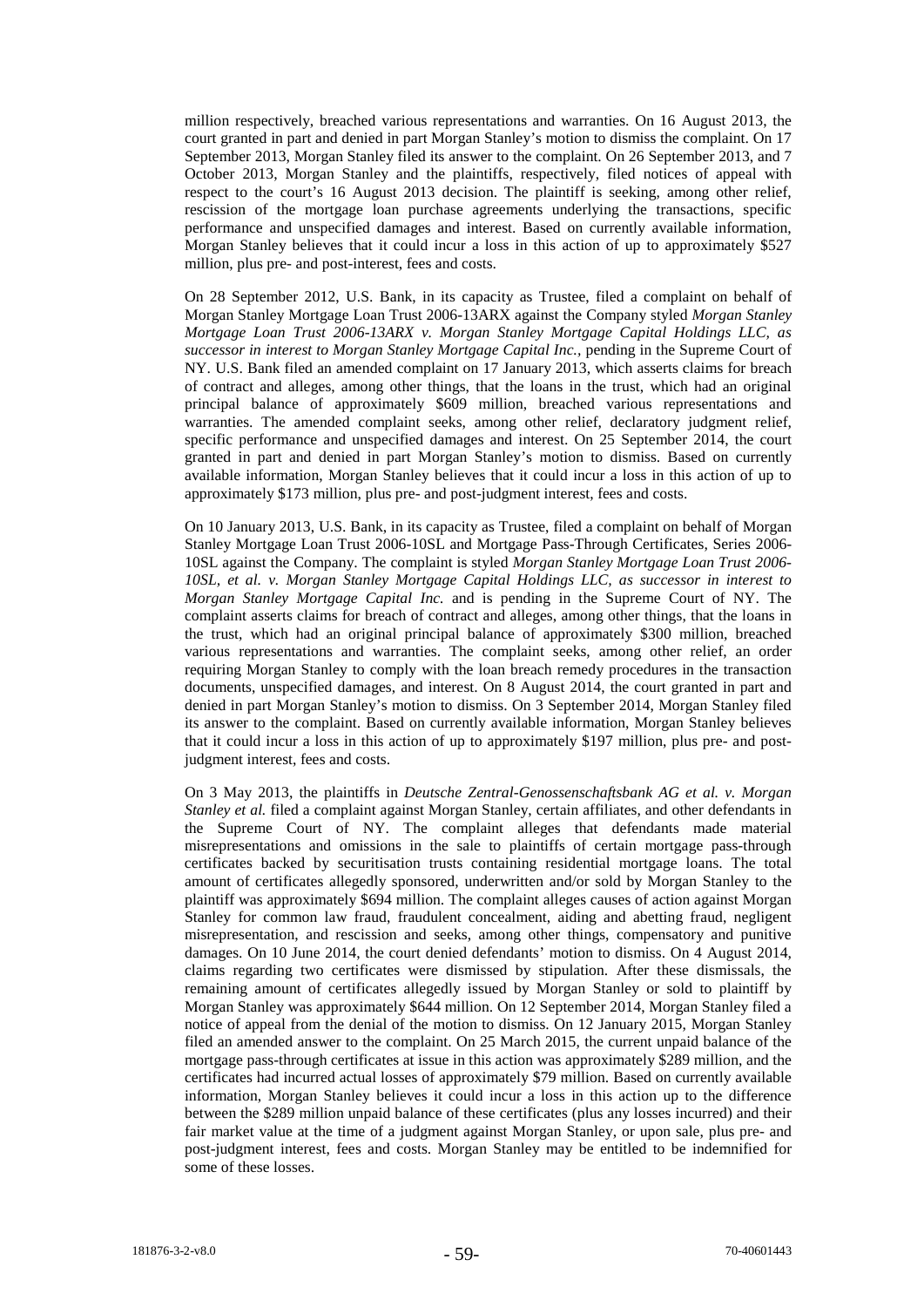On 23 September 2013, the plaintiff in *National Credit Union Administration Board v. Morgan Stanley & Co. Inc., et al.* filed a complaint against Morgan Stanley and certain affiliates in the United States District Court for the Southern District of New York ("**SDNY**"). The complaint alleges that defendants made untrue statements of material fact or omitted to state material facts in the sale to the plaintiff of certain mortgage pass-through certificates issued by securitisation trusts containing residential mortgage loans. The total amount of certificates allegedly sponsored, underwritten and/or sold by Morgan Stanley to the plaintiffs was approximately \$417 million. The complaint alleges causes of action against Morgan Stanley for violations of Section 11 and Section 12(a)(2) of the Securities Act of 1933, violations of the Texas Securities Act, and violations of the Illinois Securities Law of 1953 and seeks, among other things, rescissory and compensatory damages. On 22 January 2014, the court granted defendants' motion to dismiss with respect to claims arising under the Securities Act of 1933 and denied defendants' motion to dismiss with respect to claims arising under Texas Securities Act and the Illinois Securities Law of 1953. On 17 November 2014, the plaintiff filed an amended complaint. On 15 December 2014, the defendants answered the amended complaint. On 25 March 2015, the current unpaid balance of the mortgage pass-through certificates at issue in this action was approximately \$204 million, and the certificates had incurred actual losses of \$28 million. Based on currently available information, Morgan Stanley believes it could incur a loss in this action up to the difference between the \$204 million unpaid balance of these certificates (plus any losses incurred) and their fair market value at the time of a judgment against Morgan Stanley, or upon sale, plus pre- and post-judgment interest, fees and costs. Morgan Stanley may be entitled to be indemnified for some of these losses and to an offset for interest received by the plaintiff prior to a judgment.

On 28 April 2014, Deutsche Bank National Trust Company, in its capacity as trustee for Morgan Stanley Structured Trust I 2007-1, filed a complaint against Morgan Stanley. The matter is styled *Deutsche Bank National Trust Company v. Morgan Stanley Mortgage Capital Holdings LLC* and is pending in the SDNY. The complaint asserts claims for breach of contract and alleges, among other things, that the loans in the trust, which had an original principal balance of approximately \$735 million, breached various representations and warranties. The complaint seeks, among other relief, specific performance of the loan breach remedy procedures in the transaction documents, unspecified compensatory and/or rescissory damages, interest and costs. On 3 April 2015, the court granted in part and denied in part Morgan Stanley's motion to dismiss. On 17 April 2015, Morgan Stanley filed its answer to the complaint. Based on currently available information, Morgan Stanley believes that it could incur a loss in this action of up to approximately \$292 million, plus pre- and post-judgment interest, fees and costs.

Save as disclosed in:

- (a) the paragraphs beginning with "Residential Mortgage and Credit Crisis Related Matters" in Part I - Item 3 entitled "*Legal Proceedings*" at pages 37-49 and in the paragraphs beginning with "Legal" under the heading "*Contingencies*" in Part II - Item 8 entitled "*Notes to Consolidated Financial Statements*" at pages 255-259 of Morgan Stanley's Annual Report on Form 10-K for the year ended 31 December 2014;
- (b) the paragraphs in Part II Other Information entitled "*Legal Proceedings*" at pages 161- 162 and in the paragraphs beginning with "Legal" under the heading "*Contingencies*" in Part I – Item 1 entitled "*Notes to Consolidated Financial Statements*" at pages 69-73 of Morgan Stanley's Quarterly Report on Form 10-Q for the quarter ended 31 March 2015; and
- (c) in this Registration Document,

there are no, nor have there been, any governmental, legal or arbitration proceedings involving Morgan Stanley (including any such proceedings which are pending or threatened of which Morgan Stanley is aware) during the 12-month period before the date of this Registration Document which may have, or have had in the recent past, a significant effect on the financial position or profitability of Morgan Stanley or the Morgan Stanley Group.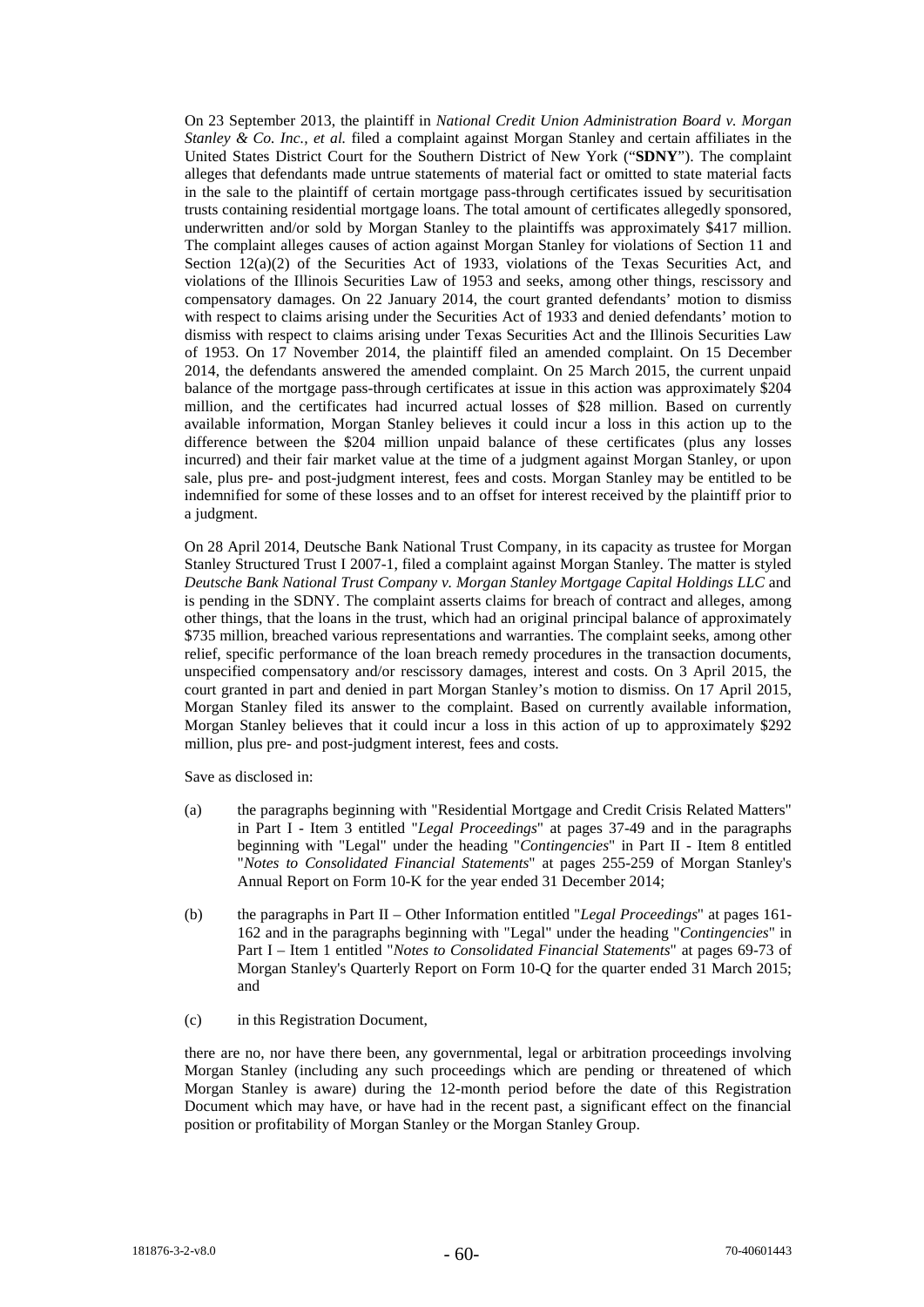## 8. **ADDITIONAL INFORMATION**

### **Auditors**

The consolidated financial statements of Morgan Stanley and subsidiaries as of December 31, 2013 and 2014 and for each of the three years ended December 31, 2014, and the effectiveness of internal control over financial reporting as of December 31, 2014, which are incorporated in this Registration Document, have been audited by Deloitte & Touche LLP, an independent registered public accounting firm registered with the Public Company Accounting Oversight Board (United States of America), as stated in their reports dated March 2, 2015, which are incorporated herein.

## **Trend Information**

Morgan Stanley's results of operations may be materially affected by market fluctuations due to global and economic conditions and other factors. Morgan Stanley's results of operations in the past have been, and in the future may be, materially affected by many factors, including the effect of economic and political conditions and geopolitical events; the effect of market conditions, particularly in the global equity, fixed income, currency, credit and commodities markets, including corporate and mortgage (commercial and residential) lending and commercial real estate and energy markets; the impact of current, pending and future legislation (including the Dodd-Frank Act), regulation (including capital, leverage and liquidity requirements), policies (including fiscal and monetary), and legal and regulatory actions in the U.S. and worldwide; the level and volatility of equity, fixed income and commodity prices (including oil prices), interest rates, currency values and other market indices; the availability and cost of both credit and capital as well as the credit ratings assigned to Morgan Stanley's unsecured short-term and long-term debt; investor, consumer and business sentiment and confidence in the financial markets; the performance of its acquisitions, divestitures, joint ventures, strategic alliances or other strategic arrangements (including with MUFG); its reputation and the general perception of the financial services industry; inflation, natural disasters, pandemics and acts of war or terrorism; the actions and initiatives of current and potential competitors, as well as governments, regulators and self-regulatory organisations; the effectiveness of its risk management policies; and technological changes and risks and cybersecurity risks (including cyber attacks and business continuity risks); or a combination of these or other factors. In addition, legislative, legal and regulatory developments related to its businesses are likely to increase costs, thereby affecting results of operations. These factors also may have an adverse impact on its ability to achieve its strategic objectives.

There has been no material adverse change in the prospects of Morgan Stanley since 31 December 2014**.**

#### **Significant Change**

There has been no significant change in the financial or trading position of Morgan Stanley since 31 March 2015.

#### **Share Capital**

The authorised share capital of Morgan Stanley at 31 March 2015 comprised 3,500,000,000 ordinary shares of nominal value U.S. \$0.01 and 30,000,000 preferred stock of nominal value U.S. \$0.01.

The issued, non-assessable and fully paid up share capital of Morgan Stanley at 31 December 2014 comprised 2,038,893,979 ordinary shares of nominal value U.S. \$0.01.

#### **Certificate of Incorporation**

Morgan Stanley's objects and purposes are set out in Article III of its Certificate of Incorporation and enable it to engage in any lawful act or activity for which corporations may be organised and incorporated under the General Corporation Law of the State of Delaware.

## 9. **INFORMATION GIVEN BY THIRD PARTIES, EXPERTS' VALUATIONS AND DECLARATION OF INTERESTS**

This Registration Document does not contain any information given by third parties, experts' valuation or declaration of interests other than the reports of the auditors. For further details see section "*Additional Information*" above.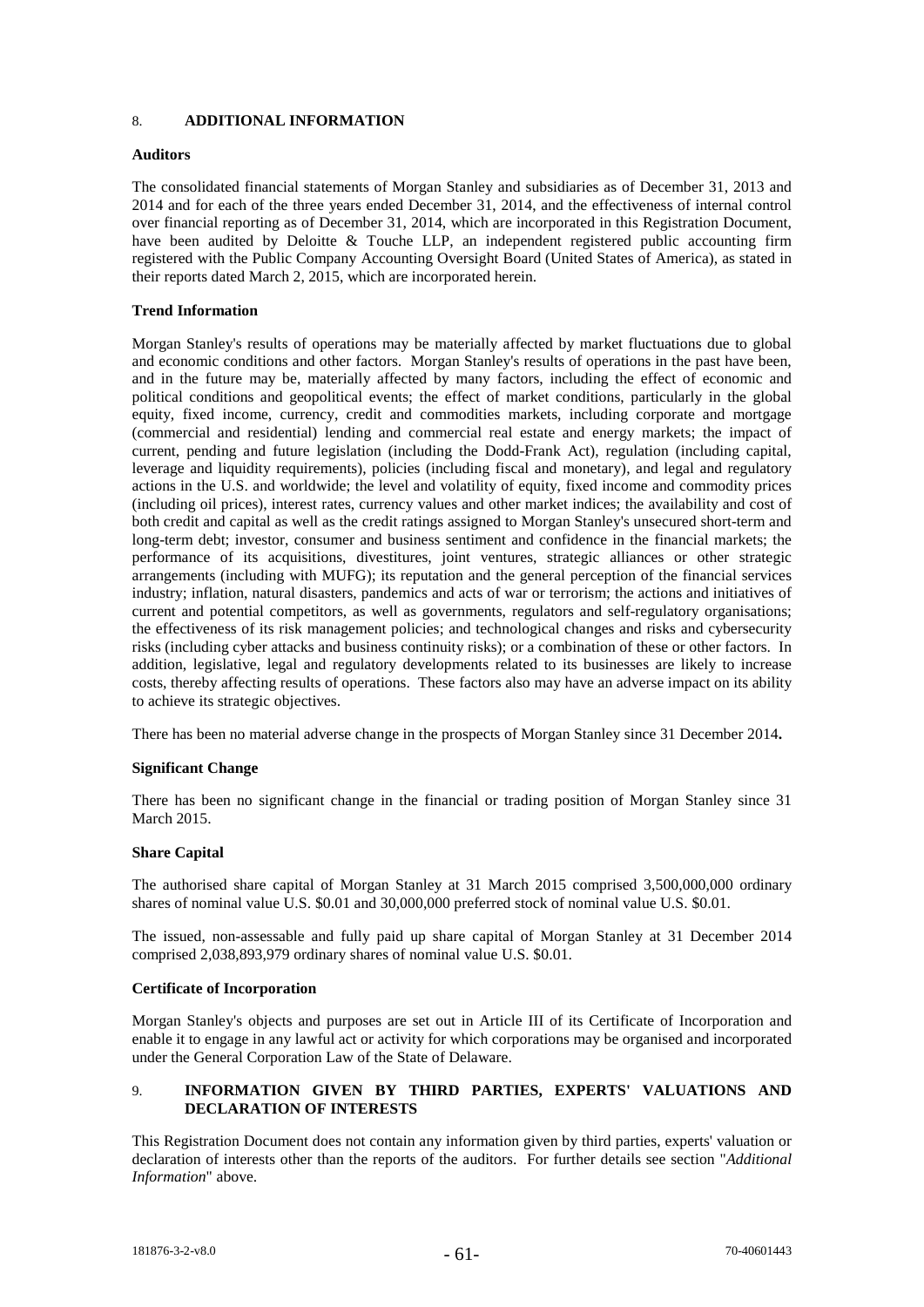## 10. **FINANCIAL INFORMATION**

## **Required Capital**

Morgan Stanley's required capital ("**Required Capital**") estimation is based on the Required Capital Framework, an internal capital adequacy measure. This framework is a risk-based use-of-capital measure, which is compared with Morgan Stanley's regulatory capital to ensure Morgan Stanley maintains an amount of going concern capital after absorbing potential losses from extreme stress events where applicable, at a point in time. Morgan Stanley defines the difference between its regulatory capital and aggregate Required Capital as Parent capital. Average Tier 1 common capital, aggregate Required Capital and Parent capital for 2014 were approximately \$57.6 billion, \$38.4 billion and \$19.2 billion, respectively. Morgan Stanley generally holds Parent capital for prospective regulatory requirements, including U.S. Basel III transitional deductions and adjustments expected to reduce Morgan Stanley's capital through 2018. Morgan Stanley generally holds Parent capital for prospective regulatory requirements, organic growth, acquisitions and other capital needs.

Common Equity Tier 1 common capital and common equity attribution to the business segments is based on capital usage calculated by the Required Capital Framework as well as each business segment's relative contribution to Morgan Stanley's total Required Capital. Required Capital is assessed at each business segment in order to allow senior management to evaluate returns on a risk-adjusted basis. The Required Capital Framework will evolve over time in response to changes in the business and regulatory environment and to incorporate enhancements in modelling techniques. Morgan Stanley will continue to evaluate the framework with respect to the impact of future regulatory requirements, as appropriate.

The following table presents the business segments' and Parent's average Tier 1 common capital and average common equity for 2014 and 2013:

| 31 December 2014<br>(U.S. Based III)                  |                                                                                   | 31 December 2013<br>$(U.S. Based I + Based 2.5)$ |                                 |  |  |  |
|-------------------------------------------------------|-----------------------------------------------------------------------------------|--------------------------------------------------|---------------------------------|--|--|--|
| <b>Average Common</b><br><b>Equity Tier 1 Capital</b> | <b>Average Tier 1</b><br>Average<br><b>Common Capital</b><br><b>Common Equity</b> |                                                  | Average<br><b>Common Equity</b> |  |  |  |
|                                                       | (dollars in billions)                                                             |                                                  |                                 |  |  |  |
| \$31.3                                                | \$32.2                                                                            | \$32.7                                           | \$37.9                          |  |  |  |
| 5.2                                                   | 11.2                                                                              | 4.3                                              | 13.2                            |  |  |  |
| 1.9                                                   | 2.9                                                                               | 1.7                                              | 2.8                             |  |  |  |
| 19.2                                                  | 19.0                                                                              | 9.0                                              | 8.0                             |  |  |  |
| \$57.6                                                | \$65.3                                                                            | \$47.7                                           | \$61.9                          |  |  |  |

### **Overview of 2014 Financial Results.**

*Consolidated Results*. The recorded net income applicable to Morgan Stanley of \$3,467 million on net revenues of \$34,275 million in 2014 compared with net income applicable to Morgan Stanley of \$2,932 million on net revenues of \$32,493 million in 2013.

Net revenues in 2014 included positive revenues due to the impact of DVA of \$651 million compared with negative revenues of \$681 million in 2013. In addition, net revenues in 2014 included a charge of approximately \$468 million related to the implementation of Funding Valuation Adjustments ("**FVA**"), which was recorded in Morgan Stanley's Institutional Securities business segment. Non-interest expenses were \$30,684 million in 2014 compared with \$27,935 million in 2013. Compensation expenses increased 10% to \$17,824 million in 2014 compared with \$16,277 million in 2013, primarily driven by compensation expense adjustments of approximately \$1.1 billion related to changes in discretionary incentive compensation deferrals. Non-compensation expenses increased 10% to \$12,860 million in 2014 compared with \$11,658 million in 2013, primarily due to higher legal expenses.

Diluted EPS and diluted EPS from continuing operations were \$1.60 and \$1.61, respectively, in 2014 compared with \$1.36 and \$1.38, respectively, in 2013. The diluted EPS calculation for 2013 included a negative adjustment of approximately \$151 million, or \$0.08 per diluted share, related to the purchase of the retail securities joint venture between Morgan Stanley and Citigroup Inc. ("**Citi**") (the "**Wealth Management JV**"), which was completed in June 2013.

Excluding the impact of DVA, net revenues were \$33,624 million and diluted EPS from continuing operations were \$1.39 per share in 2014 compared with \$33,174 million and \$1.61 per share,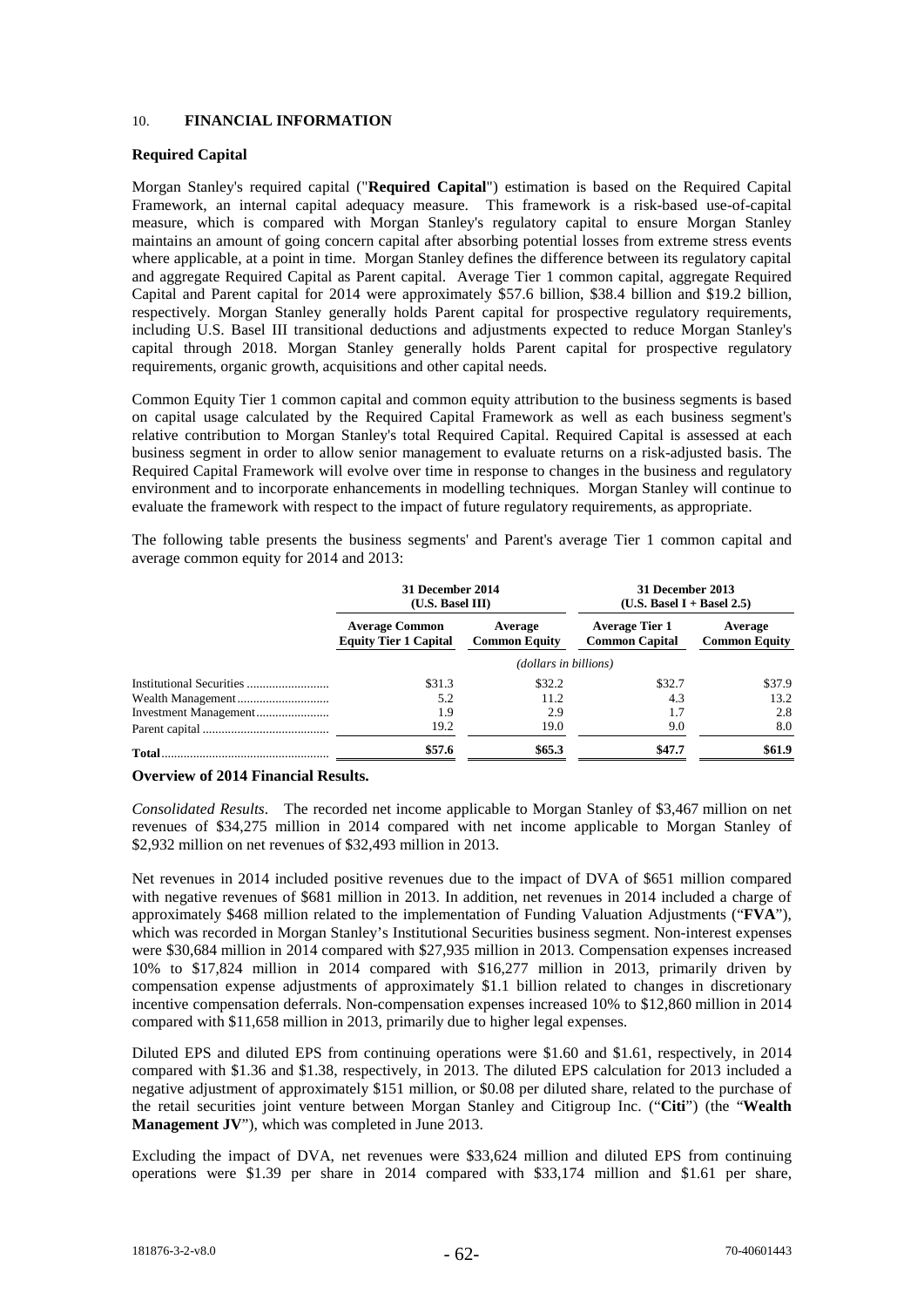respectively, in 2013. The presentation of net revenues excluding the impact of DVA is a non-GAAP financial measure that Morgan Stanley considers useful for Morgan Stanley and investors to allow further comparability of period-to-period operating performance.

Morgan Stanley's effective tax rate from continuing operations was a benefit of 2.5% and a provision of 19.8% for 2014 and 2013, respectively. The results for 2014 and 2013 included discrete net tax benefits of \$2,226 million and \$407 million, respectively. Excluding these discrete net tax benefits, the effective tax rates from continuing operations for 2014 and 2013 would have been 59.5% and 28.7%, respectively. The increase in the tax rate is mainly attributable to higher non-deductible expenses related to litigation and regulatory matters and, to a lesser extent, the geographic mix of earnings.

*Institutional Securities*. Income (loss) from continuing operations before taxes was \$(58) million in 2014 compared with \$946 million in 2013. Net revenues for 2014 were \$16,871 million compared with \$15,519 million in 2013. The results in 2014 included positive revenues due to the impact of DVA of \$651 million compared with negative revenues of \$681 million in 2013. Investment banking revenues increased 19% from 2013 to \$5,203 million in 2014, reflecting increases across equity and fixed income underwriting and advisory revenues. Equity sales and trading net revenues, excluding the impact of DVA, increased 4% from 2013 to \$6,903 million in 2014, primarily due to higher revenues in the prime brokerage business driven by higher client balances partially offset by a decrease in derivatives revenues, reflecting unfavorable volatility movement. Excluding the impact of DVA, fixed income and commodities sales and trading net revenues decreased 10% from 2013 to \$3,795 million in 2014 as lower fixed income product results, which included a charge of \$466 million related to the implementation of FVA, were partially offset by higher commodity net revenues. Non-interest expenses increased 16% from \$14,573 million in 2013 to \$16,929 million in 2014, primarily due to higher non-compensation expenses, reflecting increased legal expenses related to certain legacy residential mortgage matters, and higher compensation expense.

*Wealth Management.* Income from continuing operations before taxes was \$2,985 million in 2014 compared with \$2,604 million in 2013. Net revenues were \$14,888 million in 2014 compared with \$14,143 million in 2013. Transactional revenues, consisting of Investment banking, Trading, and Commissions and fees, decreased 10% from 2013 to \$3,875 million in 2014. Investment banking revenues decreased 14% from 2013 to \$791 million in 2014, primarily due to lower levels of underwriting activity in closed-end funds partially offset by higher revenues from structured products. Trading revenues decreased 18% from 2013 to \$957 million in 2014, primarily due to lower gains related to investments associated with certain employee deferred compensation plans and lower revenues from fixed income products. Commissions and fees revenues decreased 4% from 2013 to \$2,127 million in 2014, primarily due to lower equity, insurance and mutual fund activity. Asset management, distribution and administration fees increased 10% from 2013 to \$8,345 million in 2014, primarily due to higher feebased revenues partially offset by lower revenues from referral fees from the bank deposit program. Net interest increased 25% from 2013 to \$2,339 million in 2014, primarily due to higher lending balances and growth in loans and lending commitments in Portfolio Loan Account ("**PLA**") securities-based lending products. Non-interest expenses increased 3% from \$11,539 million in 2013 to \$11,903 million in 2014 primarily due to higher compensation expenses, which were partially offset by lower non-compensation expenses. Total client asset balances were \$2,025 billion and total client liability balances were \$51 billion on 31 December 2014. Balances in the bank deposit program were \$137 billion on 31 December 2014, which included deposits held by Morgan Stanley-affiliated FDIC insured depository institutions of \$128 billion on 31 December 2014. Client assets in fee-based accounts were \$785 billion, or 39% of total client assets, on 31 December 2014. Fee-based client asset flows for 2014 were \$58.8 billion compared with \$51.9 billion in 2013.

*Investment Management.* Income from continuing operations before taxes was \$664 million in 2014 compared with \$1,008 million in 2013. Net revenues were \$2,712 million in 2014 compared with \$3,059 million in 2013. The decrease in net revenues was primarily related to lower net investment gains and the non-recurrence of an additional allocation of fund income to Morgan Stanley as general partner, in 2013 upon exceeding cumulative fund performance thresholds ("**carried interest**") in Morgan Stanley's Merchant Banking and Real Estate Investing businesses and lower gains from investments in Morgan Stanley's deferred compensation and co-investment plans. Results also reflected lower revenues from the prior year on investments in the Real Estate Investing business driven by the deconsolidation in the second quarter of 2014 of certain legal entities associated with a real estate fund sponsored by Morgan Stanley. Non-interest expenses of \$2,048 million in 2014 were essentially unchanged from 2013.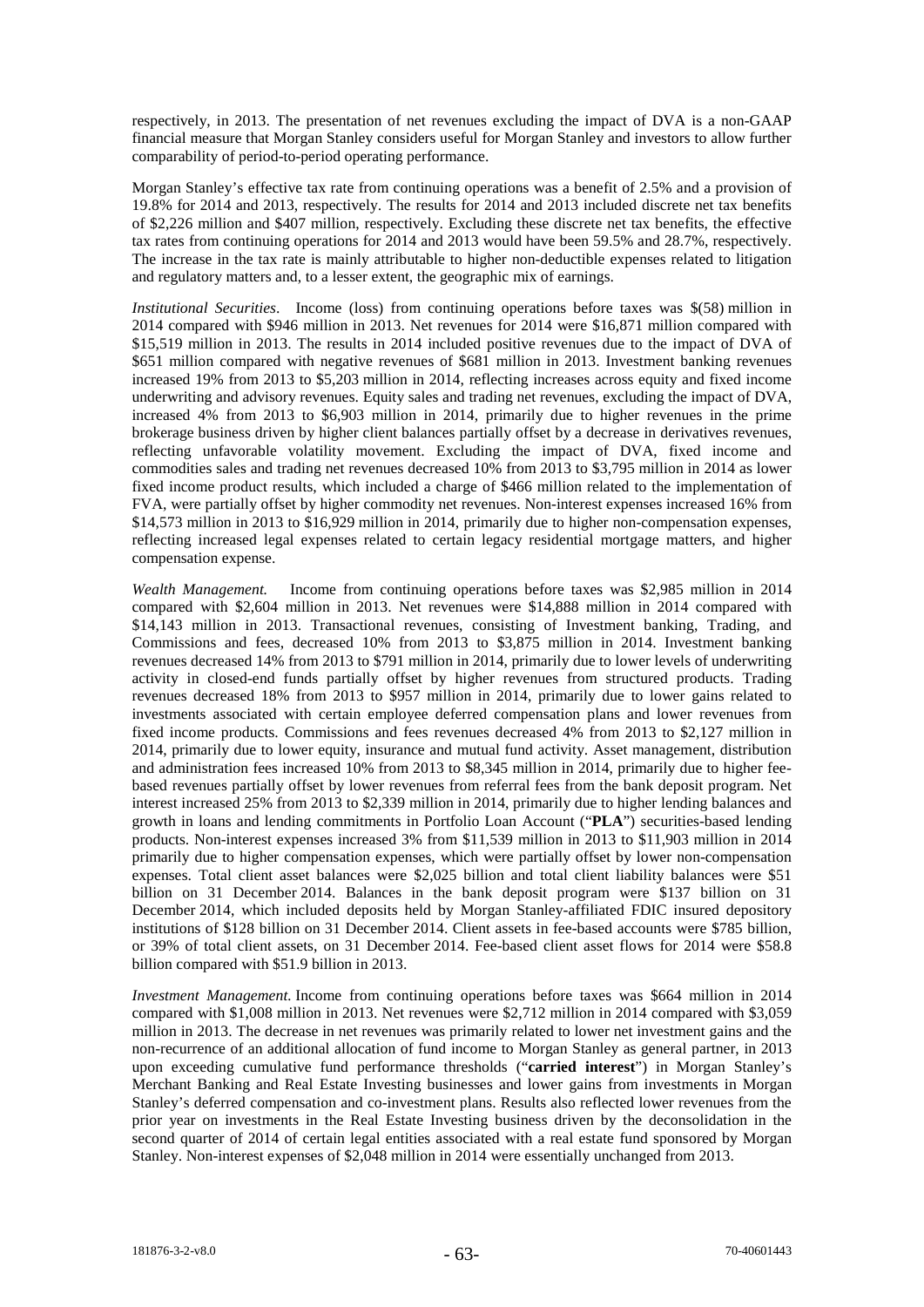# **MORGAN STANLEY**

## **Consolidated Statements of Financial Condition (dollars in millions, except share data)**

|                                                                                                                                                                                                                                                                                 |  | December 31,<br>2014 | December 31,<br>2013 |                    |
|---------------------------------------------------------------------------------------------------------------------------------------------------------------------------------------------------------------------------------------------------------------------------------|--|----------------------|----------------------|--------------------|
| <b>Assets</b><br>Cash and due from banks (\$45 and \$544 at December 31, 2014 and December 31, 2013, respectively, related to consolidated variable                                                                                                                             |  |                      |                      |                    |
|                                                                                                                                                                                                                                                                                 |  | 21.381<br>25,603     | \$                   | 16,602<br>43,281   |
| Cash deposited with clearing organizations or segregated under federal and other regulations or requirements (\$149 and \$117 at<br>December 31, 2014 and December 31, 2013, respectively, related to consolidated variable interest entities, generally not available to       |  |                      |                      |                    |
| Trading assets, at fair value (\$127,342 and \$151,078 were pledged to various parties at December 31, 2014 and December 31, 2013,<br>respectively) (\$966 and \$2,825 at December 31, 2014 and December 31, 2013, respectively, related to consolidated variable interest      |  | 40,607<br>256,801    |                      | 39,203<br>280,744  |
|                                                                                                                                                                                                                                                                                 |  | 69,316               |                      | 53,430             |
| Securities purchased under agreements to resell (includes \$1,113 and \$866 at fair value at December 31, 2014 and December 31, 2013,                                                                                                                                           |  | 21,316               |                      | 20,508             |
|                                                                                                                                                                                                                                                                                 |  | 83,288<br>136,708    |                      | 118,130<br>129,707 |
| Loans:                                                                                                                                                                                                                                                                          |  | 48,961               |                      | 57,104             |
|                                                                                                                                                                                                                                                                                 |  | 57.119<br>9,458      |                      | 36.545<br>6,329    |
| Other investments (\$467 and \$561 at December 31, 2014 and December 31, 2013, respectively, related to consolidated variable interest                                                                                                                                          |  | 4,355                |                      | 5,086              |
| Premises, equipment and software costs (net of accumulated depreciation of \$6,219 and \$6,420 at December 31, 2014 and December 31,<br>2013, respectively) (\$191 and \$201 at December 31, 2014 and December 31, 2013, respectively, related to consolidated variable         |  |                      |                      |                    |
|                                                                                                                                                                                                                                                                                 |  | 6,108<br>6,588       |                      | 6,019<br>6,595     |
| Intangible assets (net of accumulated amortization of \$1,824 and \$1,527 at December 31, 2014 and December 31, 2013, respectively)                                                                                                                                             |  | 3,159                |                      | 3,286              |
| Other assets (\$59 and \$11 at December 31, 2014 and December 31, 2013, respectively, related to consolidated variable interest entities,                                                                                                                                       |  | 10,742               |                      | 10.133             |
|                                                                                                                                                                                                                                                                                 |  | 801,510              | \$                   | 832,702            |
| <b>Liabilities</b>                                                                                                                                                                                                                                                              |  |                      |                      |                    |
| Commercial paper and other short-term borrowings (includes \$1,765 and \$1,347 at fair value at December 31, 2014 and December 31,                                                                                                                                              |  | 133,544<br>2,261     | \$                   | 112,379<br>2,142   |
| Trading liabilities, at fair value (\$1 and \$33 at December 31, 2014 and December 31, 2013, respectively, related to consolidated variable                                                                                                                                     |  | 107,381              |                      | 104,521            |
| Securities sold under agreements to repurchase (includes \$612 and \$561 at fair value at December 31, 2014 and December 31, 2013,                                                                                                                                              |  | 25,685               |                      | 24,568             |
|                                                                                                                                                                                                                                                                                 |  | 69.949               |                      | 145,676            |
| Other secured financings (includes \$4,504 and \$5,206 at fair value at December 31, 2014 and December 31, 2013, respectively) (\$348<br>and \$543 at December 31, 2014 and December 31, 2013, respectively, related to consolidated variable interest entities, generally non- |  | 25,219<br>12.085     |                      | 32,799<br>14,215   |
|                                                                                                                                                                                                                                                                                 |  | 181,069              |                      | 157,125            |
| Other liabilities and accrued expenses (\$72 and \$76 at December 31, 2014 and December 31, 2013, respectively, related to consolidated                                                                                                                                         |  | 19,441               |                      | 16,672             |
| Long-term borrowings (includes \$31,774 and \$35,637 at fair value at December 31, 2014 and December 31, 2013, respectively)                                                                                                                                                    |  | 152,772              |                      | 153,575            |
|                                                                                                                                                                                                                                                                                 |  | 729,406              |                      | 763,672            |
| Commitments and contingent liabilities (see Note 13)<br>Equity                                                                                                                                                                                                                  |  |                      |                      |                    |
| Morgan Stanley shareholders' equity:                                                                                                                                                                                                                                            |  | 6,020                |                      | 3,220              |
| Common stock, \$0.01 par value:<br>Shares authorized: 3,500,000,000 at December 31, 2014 and December 31, 2013;                                                                                                                                                                 |  |                      |                      |                    |
| Shares issued: 2,038,893,979 at December 31, 2014 and December 31, 2013;                                                                                                                                                                                                        |  | 20                   |                      | 20                 |
|                                                                                                                                                                                                                                                                                 |  | 24,249               |                      | 24,570             |
|                                                                                                                                                                                                                                                                                 |  | 44,625<br>2,127      |                      | 42,172<br>1,718    |
|                                                                                                                                                                                                                                                                                 |  | (1,248)              |                      | (1,093)            |
| Common stock held in treasury, at cost, \$0.01 par value:                                                                                                                                                                                                                       |  | (2,766)<br>(2,127)   |                      | (2,968)<br>(1,718) |
|                                                                                                                                                                                                                                                                                 |  | 70,900               |                      | 65,921             |
|                                                                                                                                                                                                                                                                                 |  | 1,204<br>72,104      |                      | 3,109<br>69,030    |
|                                                                                                                                                                                                                                                                                 |  | 801,510              | \$                   | 832,702            |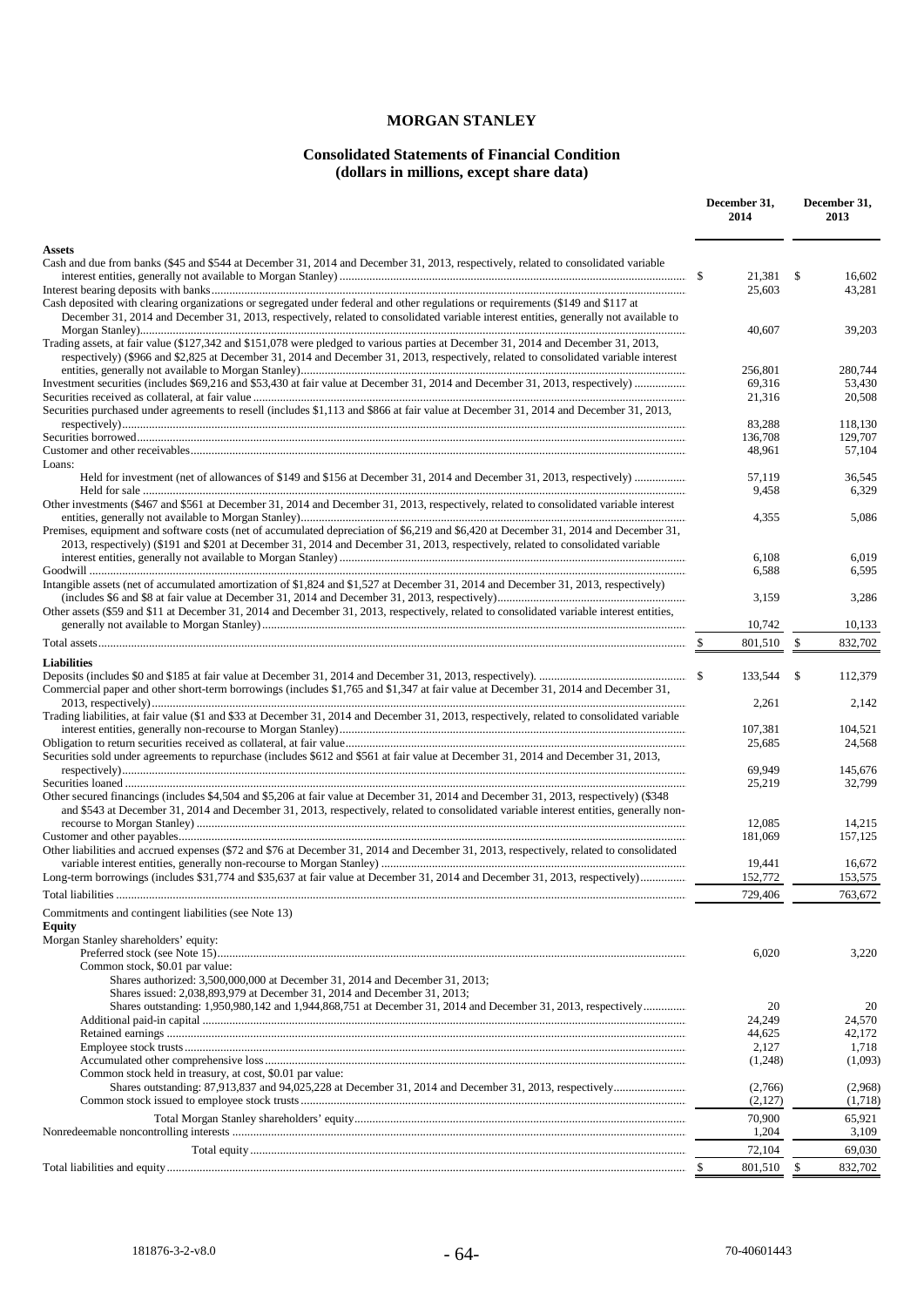# **Consolidated Statements of Income** (dollars in millions, except share and per share data)

|                                           |  | 2014          |              | 2013          |     | 2012          |
|-------------------------------------------|--|---------------|--------------|---------------|-----|---------------|
| Revenues:                                 |  |               |              |               |     |               |
|                                           |  | 5,948         | \$           | 5,246         | S   | 4,758         |
|                                           |  | 9,377         |              | 9,359         |     | 6,990         |
|                                           |  | 836           |              | 1,777         |     | 742           |
|                                           |  | 4,713         |              | 4,629         |     | 4,253         |
|                                           |  | 10,570        |              | 9,638         |     | 9,008         |
|                                           |  | 1,096         |              | 1,066         |     | 632           |
|                                           |  | 32,540        |              | 31,715        |     | 26,383        |
|                                           |  | 5,413         |              | 5,209         |     | 5,692         |
|                                           |  | 3,678         |              | 4,431         |     | 5,897         |
|                                           |  | 1,735         |              | 778           |     | (205)         |
|                                           |  | 34,275        |              | 32,493        |     | 26,178        |
| Non-interest expenses:                    |  |               |              |               |     |               |
|                                           |  | 17,824        |              | 16,277        |     | 15,615        |
|                                           |  | 1,433         |              | 1,499         |     | 1,543         |
|                                           |  | 1,806         |              | 1,711         |     | 1,535         |
|                                           |  | 1,635         |              | 1,768         |     | 1,912         |
|                                           |  | 658           |              | 638           |     | 601           |
|                                           |  | 2,117         |              | 1,894         |     | 1,922         |
|                                           |  | 5,211         |              | 4,148         |     | 2,454         |
|                                           |  | 30,684        |              | 27,935        |     | 25,582        |
|                                           |  | 3,591         |              | 4,558         |     | 596           |
|                                           |  | (90)          |              | 902           |     | (161)         |
|                                           |  | 3,681         |              | 3,656         |     | 757           |
| Discontinued operations:                  |  |               |              |               |     |               |
|                                           |  | (19)          |              | (72)          |     | (48)          |
|                                           |  | (5)           |              | (29)          |     | (7)           |
|                                           |  | (14)          |              | (43)          |     | (41)          |
|                                           |  | 3,667         | \$           | 3,613         | \$  | 716           |
|                                           |  |               |              | 222           |     | 124           |
|                                           |  | 200           |              | 459           |     | 524           |
|                                           |  | 3,467         | $\mathbb{S}$ | 2,932         | \$  | 68            |
|                                           |  | 315           |              | 277           |     | 98            |
|                                           |  | 3,152         | \$           | 2,655         | \$  | (30)          |
|                                           |  |               |              |               |     |               |
| Amounts applicable to Morgan Stanley:     |  |               |              |               |     |               |
|                                           |  | 3,481         | \$           | 2,975         | \$  | 138           |
|                                           |  | (14)          |              | (43)          |     | (70)          |
|                                           |  | 3,467         | \$           | 2,932         | \$  | 68            |
| Earnings (loss) per basic common share:   |  |               |              |               |     |               |
|                                           |  | 1.65          | \$           | 1.42          | S   | 0.02          |
|                                           |  | (0.01)        |              | (0.03)        |     | (0.04)        |
|                                           |  | 1.64          | \$           | 1.39          | \$. | (0.02)        |
| Earnings (loss) per diluted common share: |  |               |              |               |     |               |
|                                           |  | 1.61          | \$           | 1.38          | \$  | 0.02          |
|                                           |  | (0.01)        |              | (0.02)        |     | (0.04)        |
|                                           |  | 1.60          | \$           | 1.36          | S   | (0.02)        |
|                                           |  |               |              |               |     |               |
| Average common shares outstanding:        |  | 0.35          | \$           | 0.20          | \$  | 0.20          |
|                                           |  | 1,923,805,397 |              | 1,905,823,882 |     | 1,885,774,276 |
|                                           |  | 1,970,535,560 |              | 1,956,519,738 |     | 1,918,811,270 |
|                                           |  |               |              |               |     |               |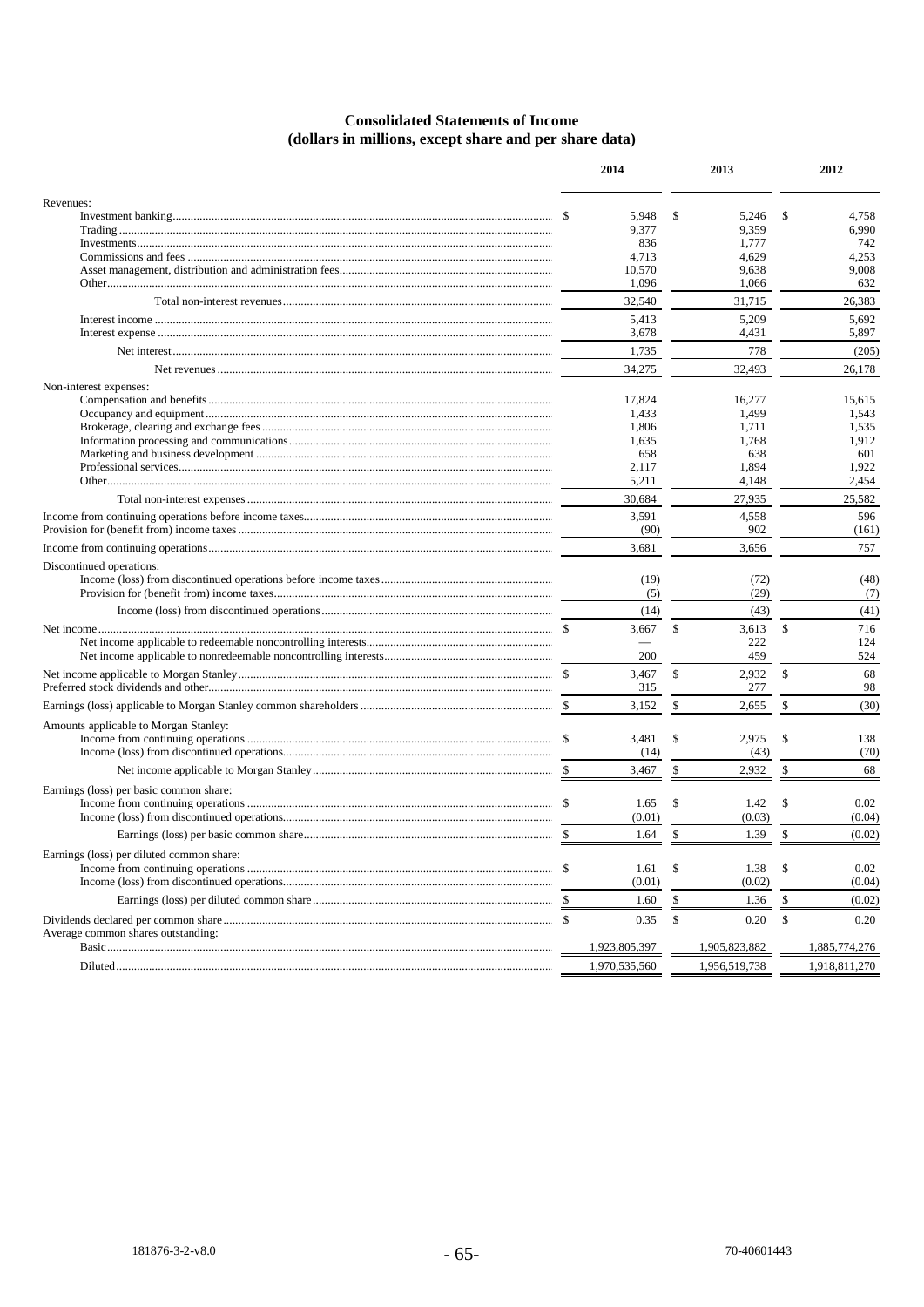## **Consolidated Statements of Comprehensive Income (dollars in millions)**

|                                                                                        |     | 2014       |              | 2013  |    | 2012  |
|----------------------------------------------------------------------------------------|-----|------------|--------------|-------|----|-------|
|                                                                                        | SS. | 3,667      | S            | 3.613 |    | 716.  |
| Other comprehensive income (loss), net of tax:                                         |     |            |              |       |    |       |
|                                                                                        |     | (491)      | <sup>S</sup> | (348) | S. | (255) |
|                                                                                        |     |            |              |       |    | 6     |
|                                                                                        |     | 209        |              | (433) |    | 28    |
|                                                                                        |     | 29         |              | (5)   |    | (260) |
|                                                                                        |     | (249)      | S.           | (782) |    | (481) |
|                                                                                        |     | 3,418      | \$.          | 2.831 |    | 235   |
|                                                                                        |     |            |              | 222   |    | 124   |
|                                                                                        |     | <b>200</b> |              | 459   |    | 524   |
| Other comprehensive income (loss) applicable to redeemable noncontrolling interests    |     |            |              |       |    | (2)   |
| Other comprehensive income (loss) applicable to nonredeemable noncontrolling interests |     | (94)       |              | (205) |    | (120) |
|                                                                                        |     |            | \$           | 2.355 |    | (291) |

<sup>(1)</sup> Amounts include provision for income taxes of \$352 million, \$351 million and \$120 million for 2014, 2013 and 2012, respectively.

- (3) Amounts include provision for (benefit from) income taxes of \$142 million, \$(296) million and \$16 million for 2014, 2013 and 2012, respectively.
- (4) Amounts include provision for (benefit from) income taxes of \$18 million, \$8 million and \$(156) million for 2014, 2013 and 2012, respectively.

\_\_\_\_\_\_\_\_\_\_\_\_\_\_\_\_\_\_\_\_\_\_\_\_\_\_

.

<sup>(2)</sup> Amounts include provision for income taxes of \$2 million, \$3 million and \$3 million for 2014, 2013 and 2012, respectively.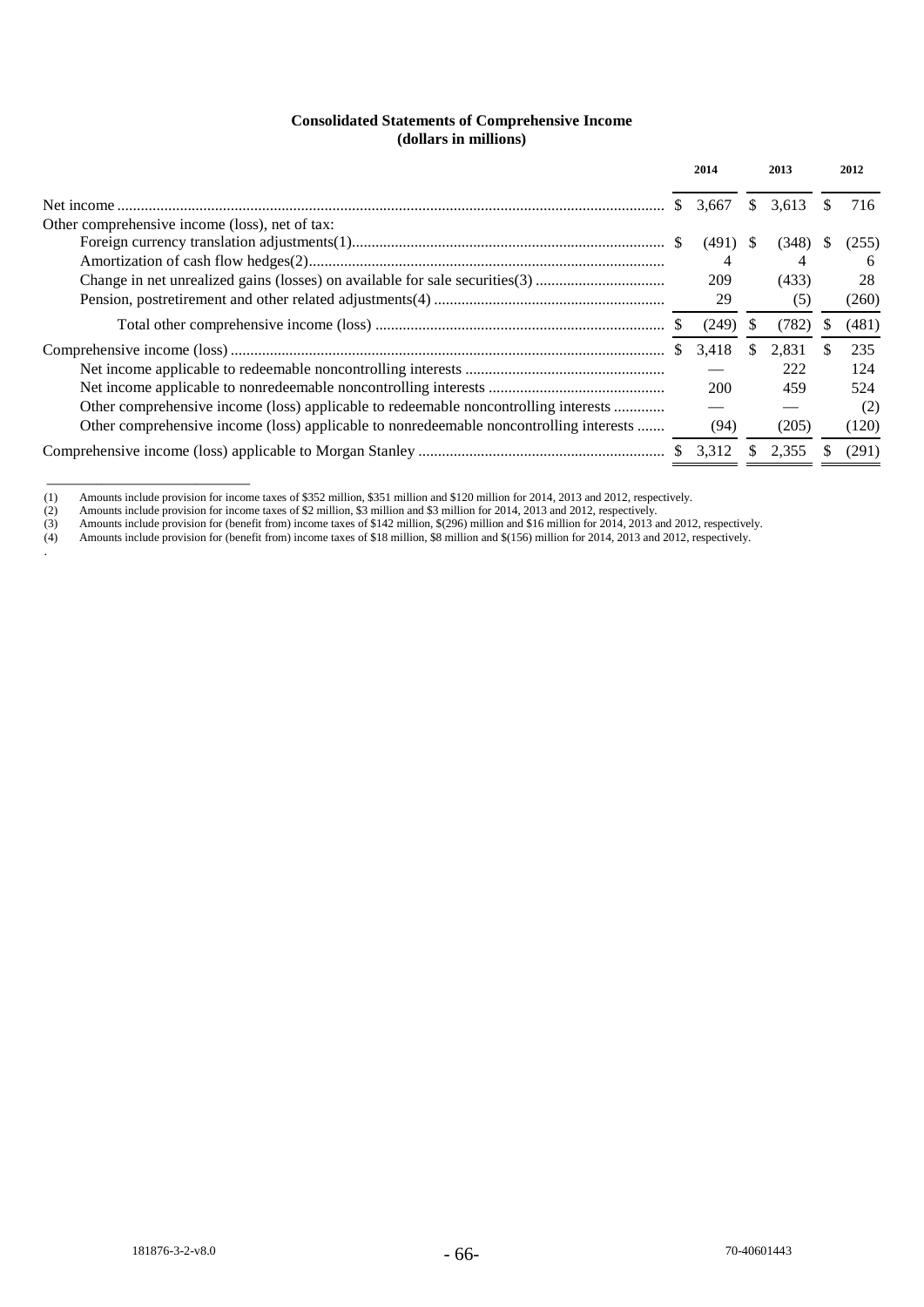## **SELECTED FINANCIAL INFORMATION OF MORGAN STANLEY**

The remainder of this section contains selected financial information of Morgan Stanley relating to the quarter ended 31 March 2014 and 31 March 2015. The information set out below is derived from the unaudited financial statements included in Morgan Stanley's Report on form 10-Q for the quarters ended 31 March 2015 and 31 March 2014.

|                                | At 31 March |         |  |  |
|--------------------------------|-------------|---------|--|--|
|                                | 2014        | 2015    |  |  |
| Balance Sheet (\$ in millions) |             |         |  |  |
|                                | 831.381     | 829,099 |  |  |
|                                | 831.381     | 829,099 |  |  |

|                                                 | Three months ended 31<br>March |                |
|-------------------------------------------------|--------------------------------|----------------|
|                                                 | 2014                           | 2015           |
| Consolidated Income Statement (\$ in millions)  |                                |                |
| Income from continuing operations before income | 8.996                          | 9.907          |
|                                                 | 2.370<br>1.584                 | 2,855<br>2.463 |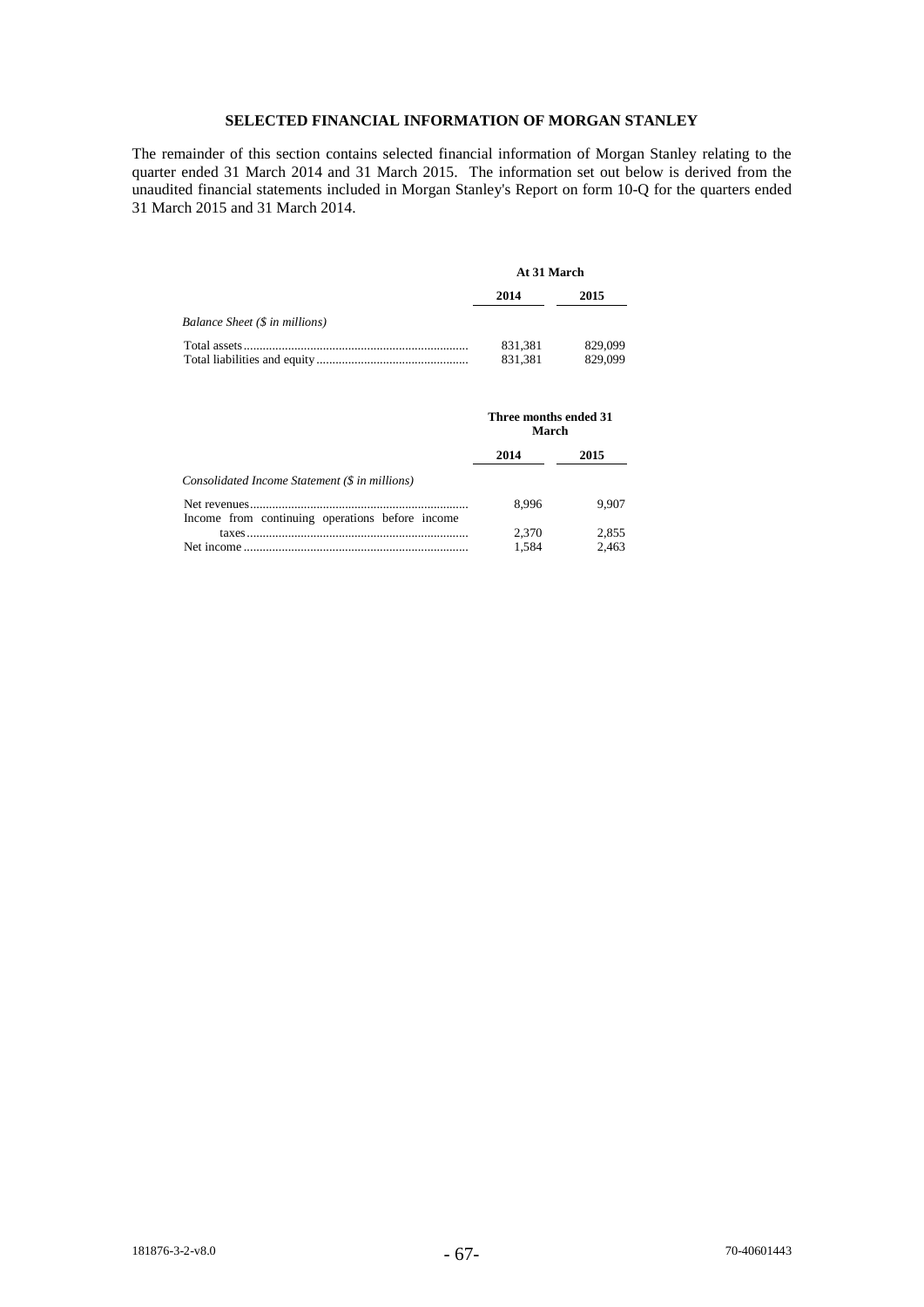## **DESCRIPTION OF MORGAN STANLEY & CO. INTERNATIONAL PLC**

## 1. **INFORMATION ABOUT MORGAN STANLEY & CO. INTERNATIONAL PLC**

### **History and Development of Morgan Stanley & Co. International plc**

#### *Legal name, place of registration and registration number, date of incorporation*

MSI plc was incorporated in England and Wales with registered number 2068222 on 28 October 1986. MSI plc was incorporated as a company limited by shares under the Companies Act 1985 and operates under the Companies Act 2006. MSI plc was re-registered as a public limited company on 13 April 2007.

#### *Registered office*

MSI plc's registered office is at 25 Cabot Square, Canary Wharf, London E14 4QA and the telephone number of its registered office is +44 20 7425 8000.

#### *Legal and commercial name*

MSI plc's legal and commercial name is Morgan Stanley & Co. International plc.

### **Recent Events**

No recent event particular to MSI plc has occurred which is to a material extent relevant to the evaluation of its solvency.

# 2. **OVERVIEW OF THE ACTIVITIES**

MSI plc forms part of a group of companies including MSI plc and all of its subsidiary and associated undertakings ("**MSI plc Group**"). The principal activity of the MSI plc Group is the provision of financial services to corporations, governments and financial institutions.

MSI plc operates globally with a particular focus in Europe. It operates branches in the Dubai International Financial Centre, France, South Korea, the Netherlands, Poland, the Qatar Financial Centre and Switzerland.

The MSI plc Group provides capital raising; financial advisory services, including advice on mergers and acquisitions, restructurings, real estate and project finance; corporate lending; sales, trading, financing and market-making activities in equity and fixed income securities and related products, including foreign exchange and commodities; and investment activities.

## 3. **ORGANISATIONAL STRUCTURE**

MSI plc's ultimate U.K. parent undertaking is Morgan Stanley International Limited and MSI plc's ultimate parent undertaking and controlling entity is Morgan Stanley, which, together with MSI plc and Morgan Stanley's other consolidated subsidiaries, form the Morgan Stanley Group.

MSI plc is owned directly by Morgan Stanley Investments (UK) (100 per cent. holding).

The consolidated accounts set out in the section entitled "*Selected Financial Information of Morgan Stanley & Co. International plc*" herein are the MSI plc Group accounts and for the purposes of those accounts, MSI plc is the parent company of such Group.

There are substantial inter-relationships between MSI plc and Morgan Stanley as well as other companies in the Morgan Stanley Group, including the provision of funding, capital, services and logistical support to or by MSI plc, as well as common or shared business or operational platforms or systems, including employees. As a consequence of such inter-relationships, and of the participation of both MSI plc and other Morgan Stanley Group companies in the global financial services sector, factors which could affect the business and condition of Morgan Stanley or other companies in the Morgan Stanley Group may also affect the business and condition of MSI plc. Any such effect could be direct, for example, where economic or market factors directly affect the markets in which MSI plc and other companies in the Morgan Stanley Group operate, or indirect, for example where any factor affects the ability of other companies in the Morgan Stanley Group to provide services or funding or capital to MSI plc or, directly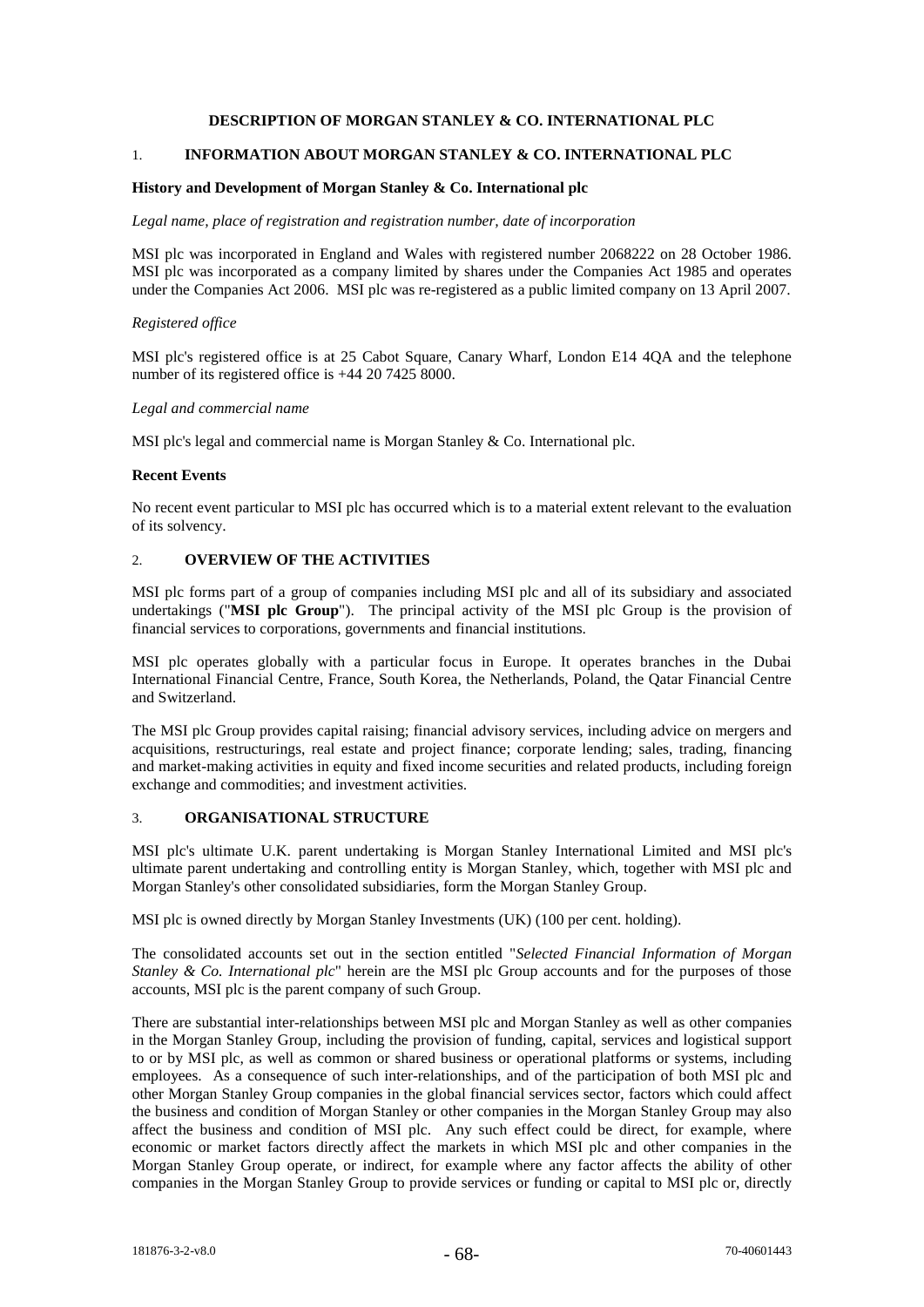or indirectly, to place business with MSI plc. Similarly, any development affecting the reputation or standing of Morgan Stanley or other companies in the Morgan Stanley Group may have an indirect effect on MSI plc. Such inter-relationships should therefore be taken into account in any assessment of MSI plc.

Please see "*Description of Morgan Stanley*" for information on the Morgan Stanley Group.

## 4. **MANAGEMENT OF MORGAN STANLEY & CO. INTERNATIONAL PLC**

## **Directors of MSI plc**

| <b>Name</b>                 | <b>Principal outside activity</b>                                                                                                                                                                                                                                                                           |
|-----------------------------|-------------------------------------------------------------------------------------------------------------------------------------------------------------------------------------------------------------------------------------------------------------------------------------------------------------|
| David Cannon                | Independent Director of Morgan Stanley International<br>Limited, Morgan Stanley Bank International Limited and<br>Morgan Stanley Securities Limited.                                                                                                                                                        |
| <b>Christopher Castello</b> | Director of Morgan Stanley International Limited and<br>Morgan Stanley Bank International Limited.                                                                                                                                                                                                          |
| Sir John Gieve              | Independent Director of Morgan Stanley International<br>Limited, Morgan Stanley Bank International Limited,<br>Vocalink Holdings Limited, Nesta Operating Company and<br>Morgan Stanley Securities Limited.                                                                                                 |
| Lee Guy                     | Director of Morgan Stanley International Limited and<br>Morgan Stanley Bank International Limited.                                                                                                                                                                                                          |
| Colm Kelleher               | Director of Morgan Stanley International Limited. Chairman<br>of Morgan Stanley & Co, LLC and Morgan Stanley Capital<br>Services LLC.                                                                                                                                                                       |
| Mary Phibbs                 | Independent Director of Morgan Stanley International<br>Limited, Morgan Stanley Bank International Limited,<br>Morgan Stanley Securities Limited, Nottingham Building<br>Society, SAV Credit Limited, Novae Group plc, Novae<br>Syndicates Limited, Stewart Title Limited, and the Charity<br>Bank Limited. |
| Ian Plenderleith            | Independent Chairman of Morgan Stanley International<br>Limited and Morgan Stanley Bank International Limited.<br>Independent Director of Morgan Stanley Securities Limited,<br>Sanlam UK Limited, BMCE Bank International plc and<br>Chairman of BH Macro Limited.                                         |
| <b>Robert Rooney</b>        | Director of Morgan Stanley International Limited, OOO<br>Morgan Stanley Bank and Member of the Supervisory Board<br>of Morgan Stanley Bank AG.                                                                                                                                                              |
| David Russell               | Director of Morgan Stanley International Limited, Morgan<br>Stanley Securities Limited, Strategic Investments I, Inc,<br>Member of the Supervisory Board of Morgan Stanley Bank<br>AG and Director of RMB Morgan Stanley (Proprietary)<br>Limited.                                                          |
| Clare Woodman               | Director of Morgan Stanley International Limited, Morgan<br>Stanley Saudi Arabia, OOO Morgan Stanley Bank,<br>Euroclear SA/NV, Euroclear plc and Association For<br>Financial Markets In Europe.                                                                                                            |

The business address of the directors is 25 Cabot Square, Canary Wharf, London E14 4QA.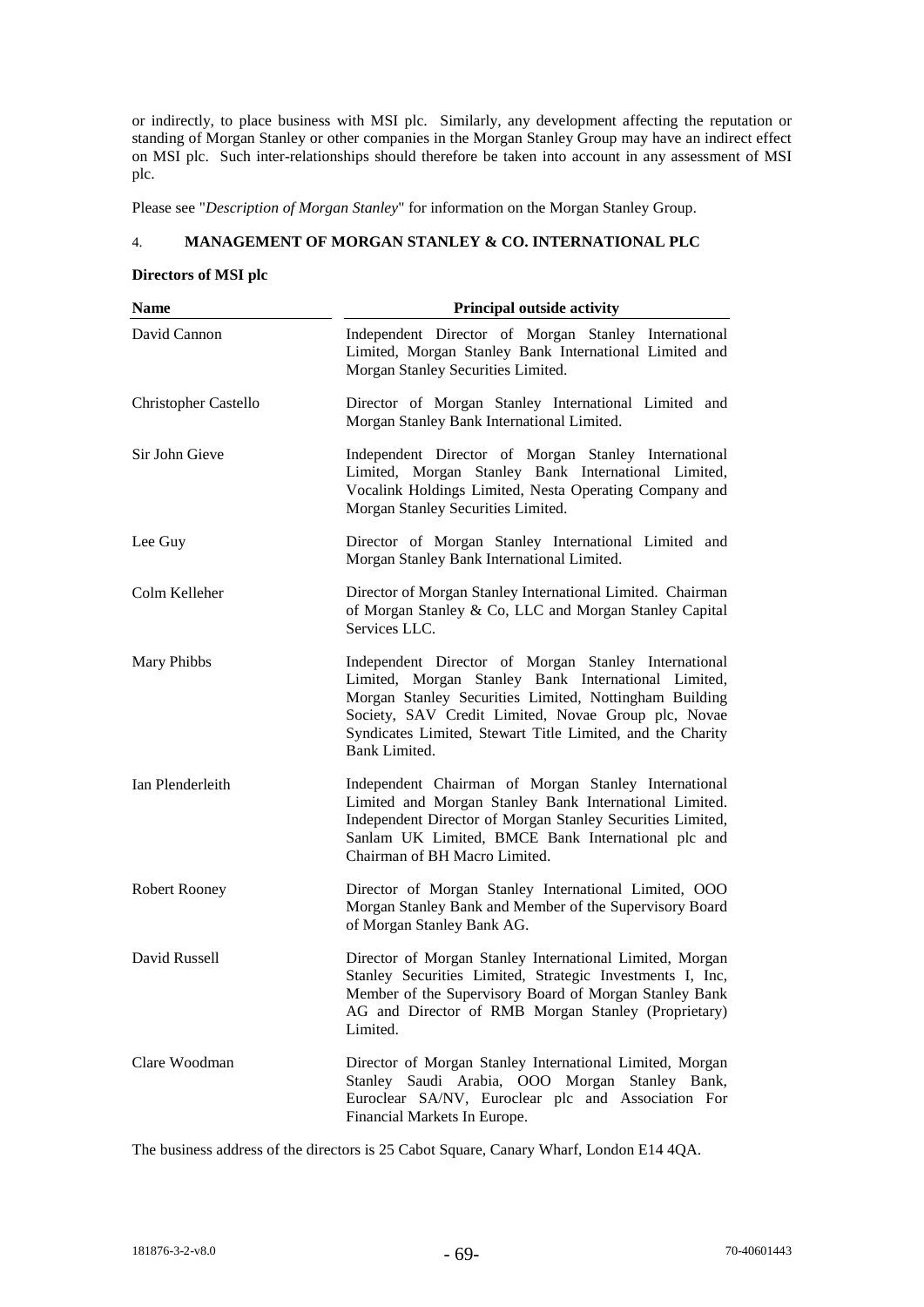There are no potential conflicts of interests between any duties to MSI plc of its directors and their private interests and/or other duties.

## 5. **BOARD PRACTICES**

Morgan Stanley International Limited ("**MSI**") established an audit committee (the "**Audit Committee**") in September 2003. The current remit of the Audit Committee is to assist the Board of MSI in monitoring: (i) the integrity of the financial statements of MSI, its FCA regulated subsidiaries, namely: Morgan Stanley Bank International Limited, Morgan Stanley & Co. International plc, Morgan Stanley Securities Limited, Morgan Stanley & Co. Limited, Morgan Stanley Investment Management Limited and Morgan Stanley Investment Management (ACD) Limited ("**Regulated Subsidiaries**"), (ii) the systems of internal controls, (iii) compliance with legal and regulatory requirements, (iv) the qualifications and independence of external auditors for MSI and its Regulated Subsidiaries, (v) the performance of Morgan Stanley's internal and external auditors, and (vi) the efficacy of Morgan Stanley's policies and structures for conflict management in Europe.

The Audit Committee reports to the Board of MSI on a quarterly basis. The Audit Committee comprises David Cannon, Mary Phibbs, Sir John Gieve and Ian Plenderleith. David Cannon, Sir John Gieve, Mary Phibbs and Ian Plenderleith are not officers or employees of Morgan Stanley Group and are independent members of the Audit Committee. The Audit Committee members are appointed by the Board of Directors of MSI.

MSI plc complies with the corporate governance requirements as required by the corporate laws of the United Kingdom.

## 6. **MAJOR SHAREHOLDERS**

### **Major Shareholders**

MSI plc's share capital is owned as follows:

| <b>Share Class</b>                               | <b>Shareholder</b>              | <b>Shares Held</b><br>$\frac{6}{6}$ of Class) |
|--------------------------------------------------|---------------------------------|-----------------------------------------------|
| <b>GBP</b> Ordinary Shares                       | Morgan Stanley Investments (UK) | 17,615,107 (100%)                             |
| <b>USD Ordinary Shares</b>                       | Morgan Stanley Investments (UK) | 9,935,105,148<br>$(100\%)$                    |
| USD Class A Non-Voting<br><b>Ordinary Shares</b> | Morgan Stanley Investments (UK) | 1,500,000,000<br>$(100\%)$                    |

## 7. **LEGAL PROCEEDINGS**

### **Litigation matters**

In addition to the matters described below, in the normal course of business, the MSI plc Group has been named, from time to time, as a defendant in various legal actions, including arbitrations, class actions and other litigation, arising in connection with its activities as a global diversified financial services institution. Certain of the actual or threatened legal actions include claims for substantial compensatory and/or punitive damages or claims for indeterminate amounts of damages. In some cases, the entities that would otherwise be the primary defendants in such cases are bankrupt or in financial distress.

The MSI plc Group is also involved, from time to time, in other reviews, investigations and proceedings (both formal and informal) by governmental and self-regulatory agencies regarding the MSI plc Group's business, and involving, among other matters, sales and trading activities, financial products or offerings sponsored, underwritten or sold by the MSI plc Group, and accounting and operational matters, certain of which may result in adverse judgments, settlements, fines, penalties, injunctions or other relief.

The MSI plc Group contests liability and/or the amount of damages as appropriate in each pending matter. Where available information indicates that it is probable a liability had been incurred at the date of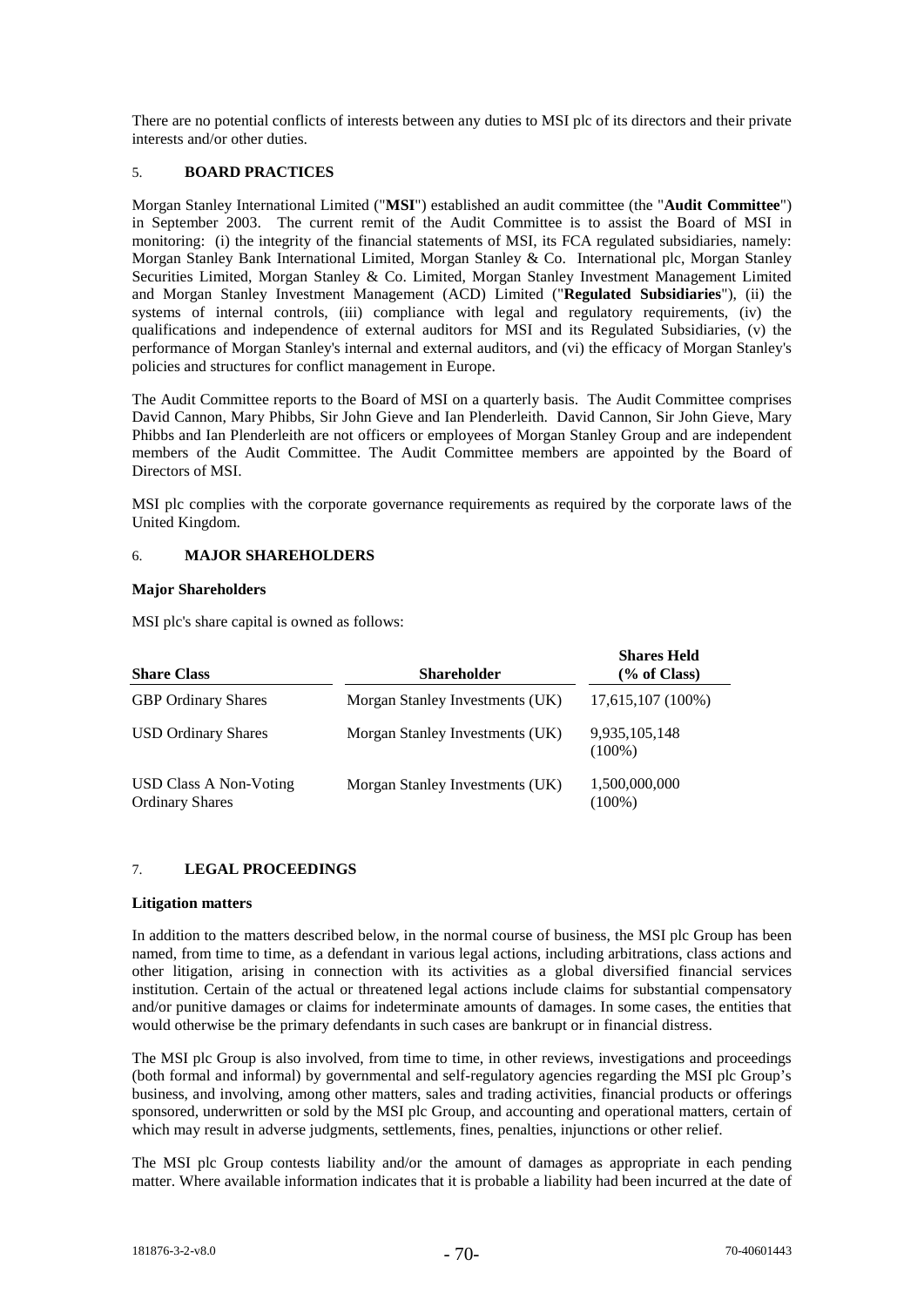the consolidated financial statements and the MSI plc Group can reasonably estimate the amount of that loss, the MSI plc Group accrues the estimated loss by a charge to income. The MSI plc Group expects future litigation accruals in general to continue to be elevated and the changes in accruals from period to period may fluctuate significantly, given the current environment regarding government investigations and private litigation affecting global financial services firms, including the MSI plc Group.

In many proceedings and investigations, however, it is inherently difficult to determine whether any loss is probable or even possible, or to estimate the amount of any loss. The MSI plc Group cannot predict with certainty if, how or when such proceedings or investigations will be resolved or what the eventual settlement, fine, penalty or other relief, if any, may be, particularly for proceedings and investigations where the factual record is being developed or contested or where plaintiffs or government entities seek substantial or indeterminate damages, restitution, disgorgement or penalties. Numerous issues may need to be resolved, including through potentially lengthy discovery and determination of important factual matters, determination of issues related to class certification and the calculation of damages or other relief, and by addressing novel or unsettled legal questions relevant to the proceedings or investigations in question, before a loss or additional loss or range of loss or additional loss can be reasonably estimated for a proceeding or investigation. Subject to the foregoing, the MSI plc Group believes, based on current knowledge and after consultation with counsel, that the outcome of such proceedings and investigations will not have a material adverse effect on the consolidated financial position of the MSI plc Group, although the outcome of such proceedings or investigations could be material to the MSI plc Group's operating results and cash flows for a particular period depending on, among other things, the level of the MSI plc Group's revenues or income for such period.

Over the last several years, the level of litigation and investigatory activity (both formal and informal) by government and self-regulatory agencies has increased materially in the financial services industry. As a result, the MSI plc Group expects that it may become the subject of increased claims for damages and other relief and, while the MSI plc Group has identified below certain proceedings that the MSI plc Group believes to be material, individually or collectively, there can be no assurance that additional material losses will not be incurred from claims that have not yet been asserted or are not yet determined to be material.

On 15 July 2010, China Development Industrial Bank ("**CDIB**") filed a complaint against the MSI plc Group and another Morgan Stanley Group undertaking, styled *China Development Industrial Bank v. Morgan Stanley & Co. Incorporated et al*., which is pending in the Supreme Court of the State of New York, New York County. The complaint relates to a \$275 million credit default swap referencing the super senior portion of the STACK 2006-1 CDO. The complaint asserts claims for common law fraud, fraudulent inducement and fraudulent concealment and alleges that the MSI plc Group and another Morgan Stanley Group undertaking misrepresented the risks of the STACK 2006-1 CDO to CDIB, and that the MSI plc Group and another Morgan Stanley Group undertaking knew that the assets backing the CDO were of poor quality when it entered into the credit default swap with CDIB. The complaint seeks compensatory damages related to the approximately \$228 million that CDIB alleges it has already lost under the credit default swap, rescission of CDIB's obligation to pay an additional \$12 million, punitive damages, equitable relief, fees and costs. On 28 February 2011, the court denied the MSI plc Group's and another Morgan Stanley Group undertaking's motion to dismiss the complaint.

On 1 July 2013, the European Commission ("**EC**") issued a Statement of Objections ("**SO**") addressed to twelve financial firms (including the MSI plc Group), the International Swaps and Derivatives Association, Inc. and Markit Group Limited and various other Morgan Stanley Group undertakings alleging that, between 2006 and 2009, the recipients breached EU competition law by taking and refusing to take certain actions in an effort to prevent the development of exchange traded CDS products. The SO indicates that the EC plans to impose remedial measures and fines on the recipients. The MSI plc Group, other Morgan Stanley Group undertakings and the other recipients filed a response to the SO on 21 January 2014, and attended oral hearings before the EC during the period 12 to 19 May 2014. The MSI plc Group's and the other Morgan Stanley Group undertakings' oral hearing took place on 15 May 2014. The MSI plc Group and the other Morgan Stanley Group undertakings filed a supplemental response to the SO on 11 July 2014. A Morgan Stanley Group undertaking and others have also responded to an investigation by the Antitrust Division of the United States Department of Justice related to the CDS market.

On 8 May 2014, the California Attorney General's Office ("**CAAG**"), which is one of the members of the Residential Mortgage-Backed Securities ("**RMBS**") Working Group, indicated that it has made certain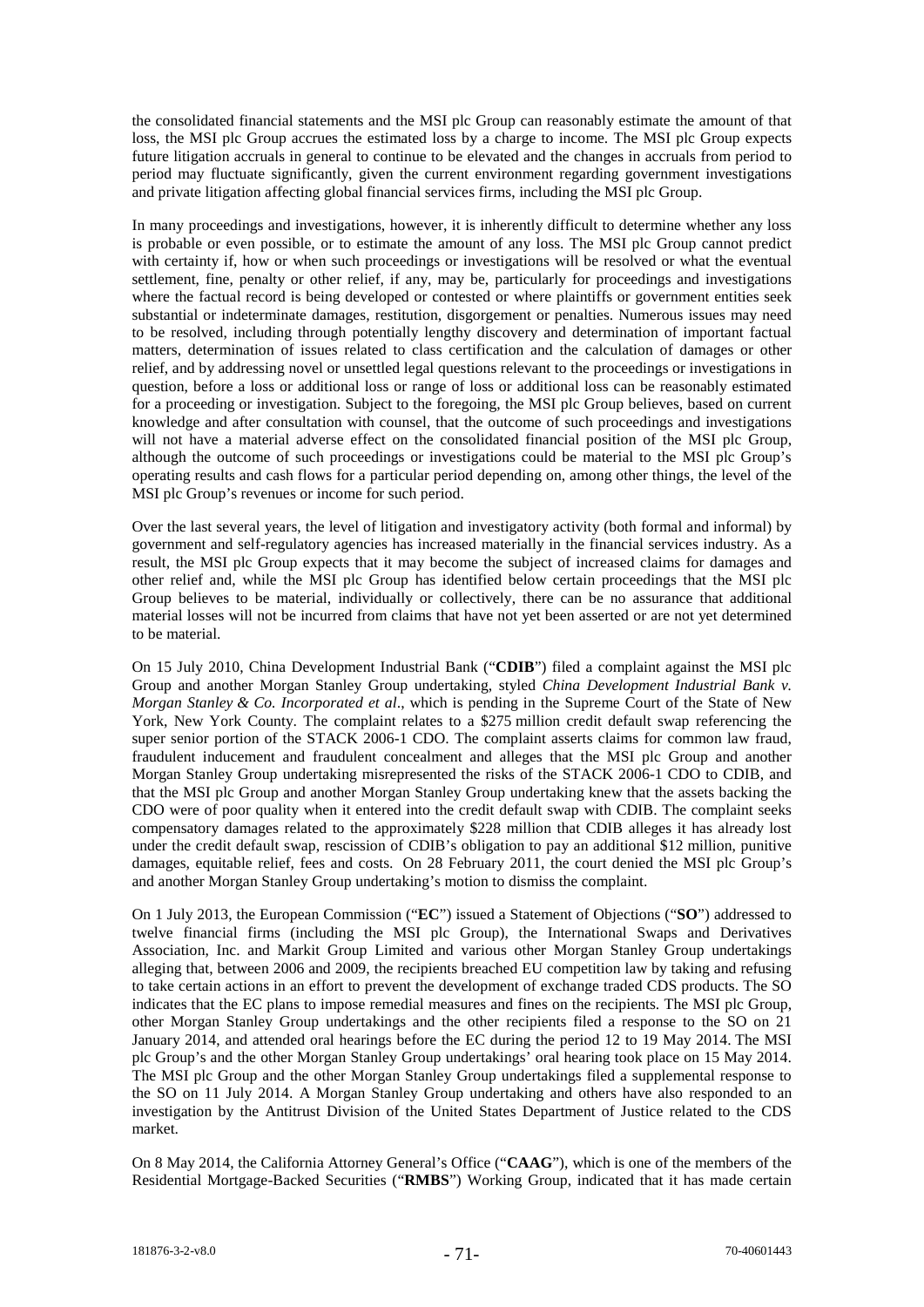preliminary conclusions that the Morgan Stanley Group made knowing and material misrepresentations regarding RMBS and that it knowingly caused material misrepresentations to be made regarding the Cheyne SIV, which issued securities marketed to the California Public Employees Retirement System. The CAAG has further indicated that it believes the Morgan Stanley Group's conduct violated California law and that it may seek treble damages, penalties and injunctive relief. The Morgan Stanley Group does not agree with these conclusions and has presented defences to them to the CAAG.

Save as disclosed above under the paragraph entitled "*Litigation matters*", there are no governmental, legal or arbitration proceedings involving MSI plc (including any such proceedings which are pending or threatened of which MSI plc is aware) which may have or have had during the 12-month period before the date of this Registration Document which may have, or have had in the recent past, a significant effect on the financial position or profitability of the MSI plc Group.

## 8. **ADDITIONAL INFORMATION**

## **Auditors**

MSI plc's report and accounts for the financial years ended 31 December 2014 and 31 December 2013 have been audited by Deloitte LLP of 2 New Street Square, London EC4A 3BZ who are a firm of registered auditors and a member firm of the Institute of Chartered Accountants in England and Wales for institute by-laws purposes.

## **Trend Information**

There has been no material adverse change in the prospects of MSI plc since 31 December 2014.

### **Significant Change**

There has been no significant change in the financial or trading position of the MSI plc Group since 31 December 2014 (the date of the latest consolidated report and accounts of MSI plc).

### **Capital Structure**

As of 31 December 2014 MSI plc had the following issued and fully paid up share capital:

- (i) £17,615,107 divided into 17,615,107 ordinary shares of £1 par value each (the "**GBP Ordinary Shares**"). Each GBP Ordinary Share is entitled to one vote within its class. The GBP Ordinary Shares as a class are entitled to 0.1777 per cent. of the votes at shareholder meetings.
- (ii) U.S.\$9,934,105,148 divided into 9,934,105,148 ordinary shares of U.S.\$1 par value each (the "**USD Ordinary Shares**"). Each USD Ordinary Share is entitled to one vote within its class. The USD Ordinary Shares as a class are entitled to 99.823 per cent. of the votes at shareholder meetings.
- (iii) U.S. \$1,500,000,000 divided into 1,500,000,000 class A ordinary shares of U.S.\$1 par value each (the "**USD Class A Non-Voting Ordinary Shares**"). The holders of the USD Class A Non-Voting Ordinary Shares are not entitled to vote at Shareholders meetings of MSI plc.

### **Articles of Association**

Pursuant to the Companies Act 2006, MSI plc's objects are now unrestricted. The articles of association were last amended on 24 February 2015.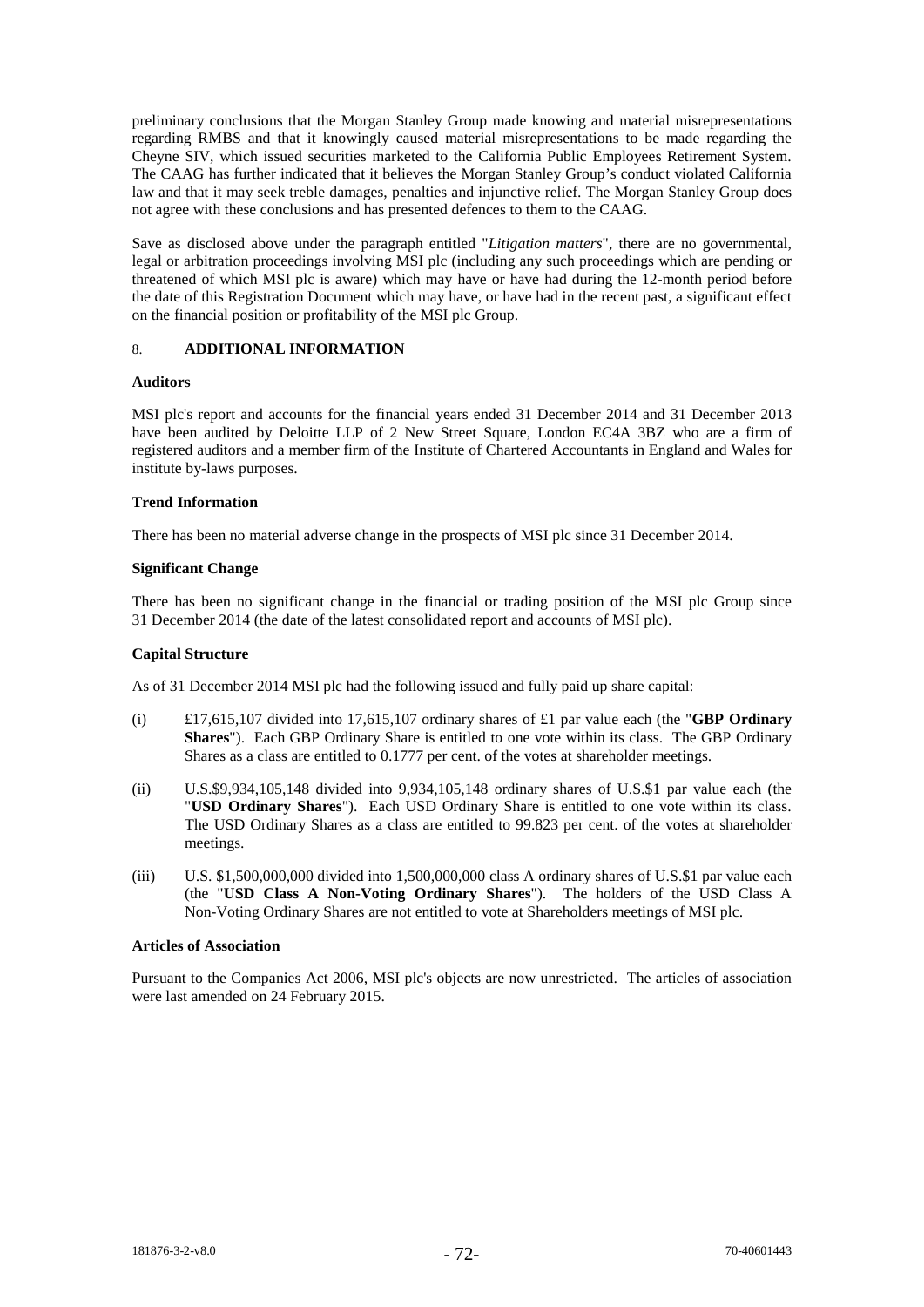## **SELECTED FINANCIAL INFORMATION OF MORGAN STANLEY & CO. INTERNATIONAL PLC**

The following table sets out the selected financial information of MSI plc in accordance with applicable law and International Financial Reporting Standards ("IFRS"), as adopted by the European Union. Such information is derived from the audited reports and accounts of MSI plc as at 31 December 2014.

The financial information presented below should be read in conjunction with such reports and accounts and the notes thereto.

|                                                                   | <b>Restated</b> |             |
|-------------------------------------------------------------------|-----------------|-------------|
|                                                                   | 31 Dec 2013     | 31 Dec 2014 |
|                                                                   | (in \$millions) |             |
| <b>Consolidated Statement of Financial Position</b>               |                 |             |
|                                                                   | 493.526         | 448.526     |
|                                                                   | 493.526         | 448.526     |
| <b>Consolidated Income Statement</b>                              |                 |             |
| Net Gains On Financial Instruments Classified as Held For Trading | 3.281           | 2.775       |
|                                                                   | 173             | (677)       |
|                                                                   | 37              | (713)       |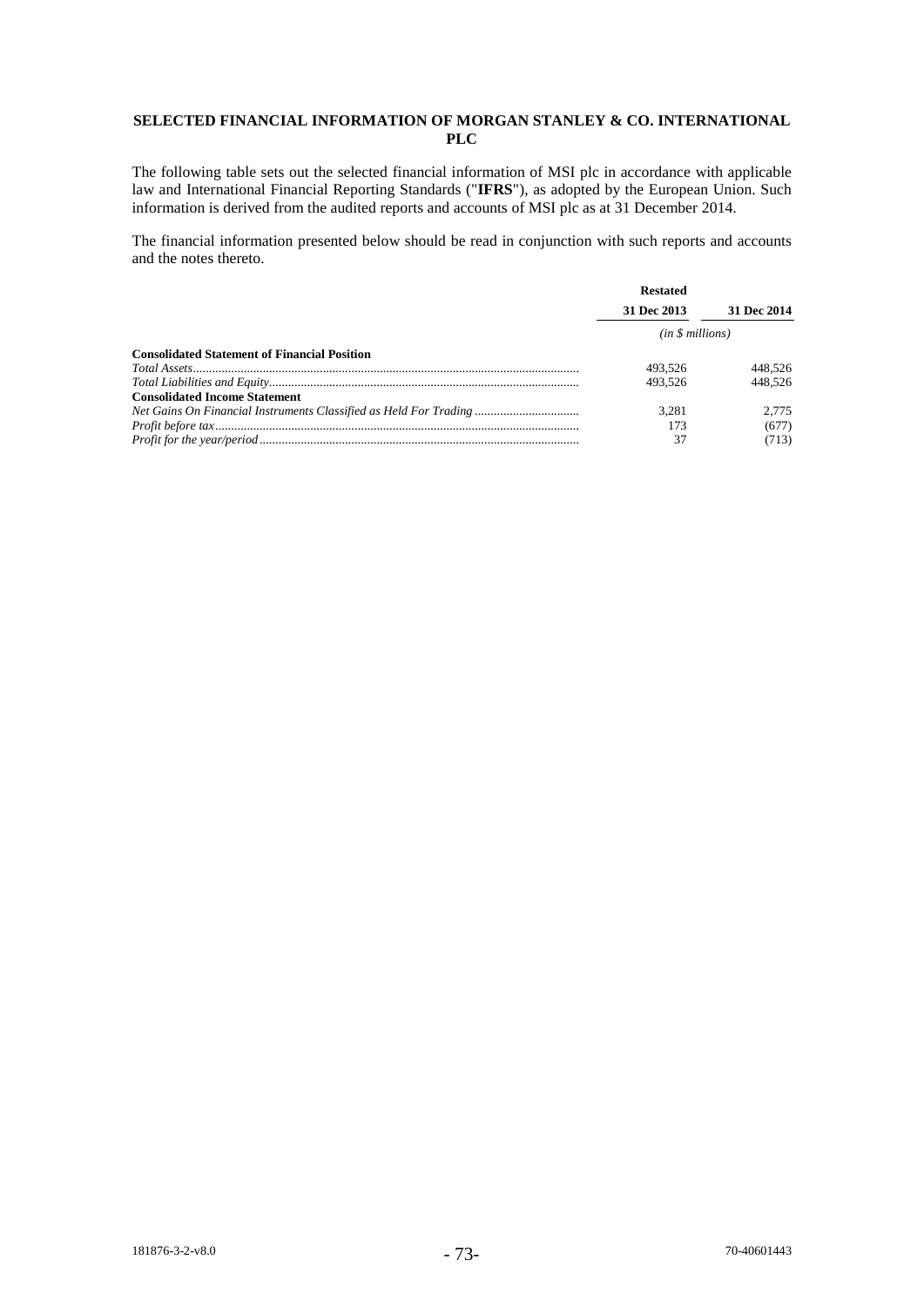## **DESCRIPTION OF MORGAN STANLEY B.V.**

## 1. **INFORMATION ABOUT MORGAN STANLEY B.V.**

### **History and Development**

Morgan Stanley B.V. was incorporated as a private company with limited liability (*besloten vennootschap met beperkte aansprakelijkheid*) under the laws of The Netherlands on 6 September 2001 for an unlimited duration. MSBV is registered at the commercial register of the Chamber of Commerce (*Kamer van Koophandel*) for Amsterdam under number 34161590. It has its corporate seat at Amsterdam, The Netherlands.

### **Registered office**

MSBV's registered office is at Luna Arena, Herikerbergweg 238, 1101 CM, Amsterdam Zuidoost, The Netherlands. Its telephone number is +31 20 57 55 600.

### **Legal and commercial name**

MSBV's legal and commercial name is Morgan Stanley B.V.

### **Legislation**

MSBV is incorporated under, and subject to, the laws of The Netherlands.

## 2. **OVERVIEW OF ACTIVITIES**

### **Principal Activities**

MSBV's principal activity is the issuance of financial instruments and the hedging of obligations arising pursuant to such issuances.

### **Principal Markets**

MSBV conducts its business from The Netherlands. All material assets of MSBV are obligations of (or securities issued by) one or more companies in the Morgan Stanley Group. MSBV does not undertake such business on a competitive basis, however as a member of the Morgan Stanley Group it is indirectly affected by some of the competitive pressures that apply to Morgan Stanley. See "*Description of Morgan Stanley*" above for further details.

### 3. **ORGANIZATIONAL STRUCTURE**

MSBV has no subsidiaries. It is ultimately controlled by Morgan Stanley.

### 4. **MANAGEMENT OF MSBV**

The current directors of MSBV, their offices, if any, within MSBV, and their principal outside activity, if any, are listed below. The business address of each director is Luna Arena, Herikerbergweg 238, 1101 CM Amsterdam Zuidoost, The Netherlands.

| <b>Name</b>   | <b>Title</b> | <b>Principal Outside Activity</b>                                                                                                                                                |
|---------------|--------------|----------------------------------------------------------------------------------------------------------------------------------------------------------------------------------|
| Z. Wu         | Director     | Executive Director, Morgan Stanley, Director,<br>Archimedes Investments Cooperatieve U.A.,<br>Director, Morgan Stanley Global Fund<br>Derivatives Hedge Holdings Luxembourg S.A. |
| H. Herrmann   | Director     | Executive Director, Morgan Stanley, Director,<br>Fundlogic (Jersey) Limited, Director, Morgan<br>Stanley Islamic Finance Limited, Director,<br>Morgan Stanley (Jersey) Limited   |
| P.J.G de Reus | Director     | Employee of TMF Netherlands B.V.                                                                                                                                                 |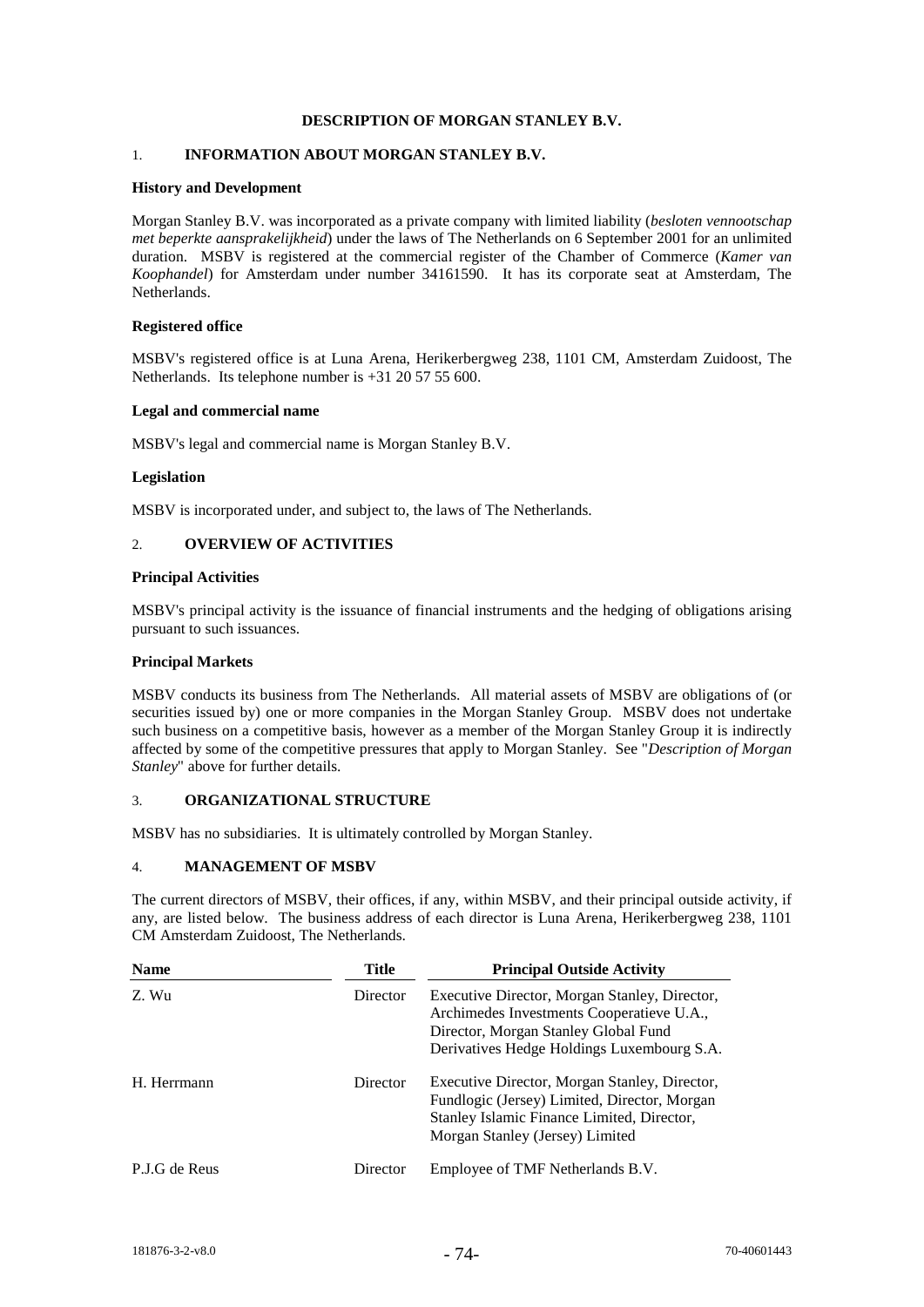| <b>Name</b>                      | <b>Title</b> | <b>Principal Outside Activity</b> |  |
|----------------------------------|--------------|-----------------------------------|--|
| R.H.L. de Groot                  | Director     | Employee of TMF Netherlands B.V.  |  |
| TMF Management B.V.              | Director     | Dutch corporate service provider  |  |
| Directors of TMF Management B.V. |              |                                   |  |
| H. Ph. De Kanter                 | Director     | Employee of TMF Netherlands B.V.  |  |

W.H. Kamphuijs Director Employee of TMF Netherlands B.V.

There are no potential conflicts of interests between any duties to MSBV of its directors and their private interests and/or other duties.

## 5. **BOARD PRACTICE**

MSBV considers itself to be in compliance with all Dutch laws relating to corporate governance that are applicable to it.

MSBV qualifies as an organisation of public interest pursuant to Dutch and E.U. law. Morgan Stanley International Limited, a shareholder in MSBV as at 31 December 2014, has an audit committee that functioned as the audit committee of MSBV. On 26 March 2015, Morgan Stanley International Limited disposed of its shareholding in MSBV. Accordingly, MSBV can no longer take the exemption available for groups and has established its own audit committee which complies with the applicable corporate governance rules.

## 6. **MAJOR SHAREHOLDERS**

Archimedes Investments Cooperatieve U.A. (a Morgan Stanley Group company) holds the majority of shares in MSBV. Morgan Stanley International Holdings Inc. and Morgan Stanley Jubilee Investments Ltd. each hold one share in MSBV. MSBV is ultimately controlled by Morgan Stanley. MSBV is not aware of any control measures with respect to such shareholder control. All decisions to issue securities are taken by the Board of MSBV and MSBV earns a spread on all its issues of securities.

## 7. **LEGAL PROCEEDINGS**

There are no governmental, legal or arbitration proceedings involving MSBV (including any such proceedings which are pending or threatened of which MSBV is aware) during the 12-month period before the date of this Registration Document which may have, or have had in the recent past, a significant effect on the financial position or profitability of MSBV.

## 8. **ADDITIONAL INFORMATION**

## **Auditors**

Deloitte Accountants B.V., independent auditors and certified public accountants of Gustav Mahlerlaan 2970, 1081 LA Amsterdam, P.O. Box 58110, 1040 HC Amsterdam, The Netherlands, a member of the Netherlands Institute of Chartered Accountants (*Nederlandse Beroepsorganisatie van Accountants*), have audited the financial statements of MSBV for the years ended 31 December 2013 and 31 December 2014 and unqualified opinions have been reported thereon.

This document does not contain any other information that has been audited by Deloitte Accountants B.V.

## **Trend Information**

MSBV intends to continue issuing securities and entering into hedges in respect of such issues of securities. There has been no material adverse change in the prospects of MSBV since 31 December 2014.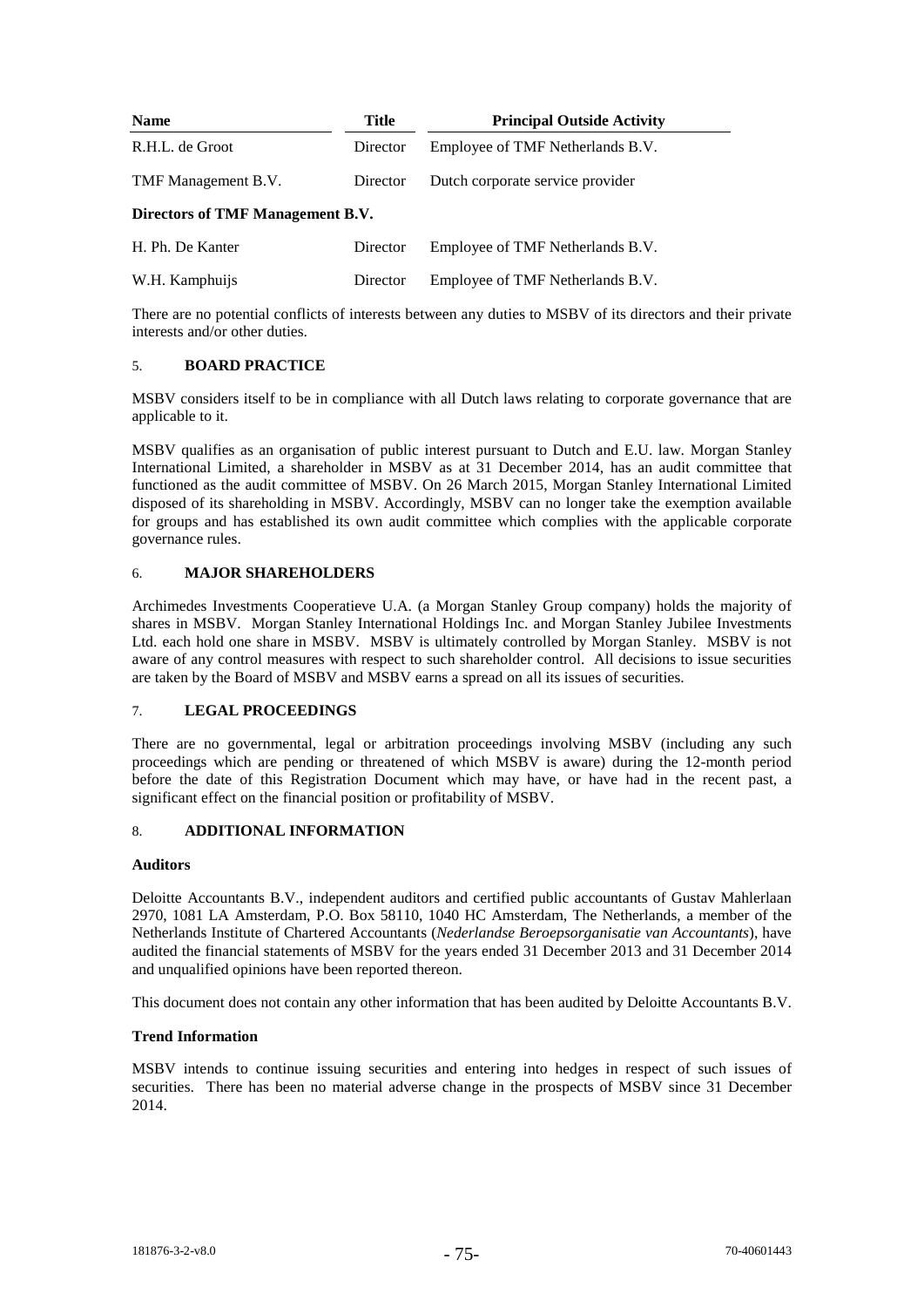## **Significant Change**

There has been no significant change in the financial or trading position of MSBV since 31 December 2014.

## **Share Capital**

The share capital of MSBV is divided into ordinary shares of nominal value EUR 100.

The issued, allotted and fully paid up share capital of MSBV comprises 150,180 ordinary shares of nominal value EUR 100.

## **Articles of Association**

MSBV's objects and purposes are set out in Article 3 of its Articles of Association and enable it to issue, sell, purchase, transfer and accept warrants, derivatives, certificates, debt securities, equity securities and/or similar securities or instruments and to enter into hedging arrangements in connection with such securities and instruments. Furthermore its objects are to finance businesses and companies, to borrow, to lend and to raise funds as well as to enter into agreements in connection with the aforementioned, to render guarantees, to bind the company and to pledge its assets for obligations of the companies and enterprises with which it forms a group and on behalf of third parties and to trade in currencies, securities and items of property in general, as well as everything pertaining to the foregoing, relating thereto or conductive thereto all in the widest sense of the word.

The articles of association were last amended on 23 April 2015.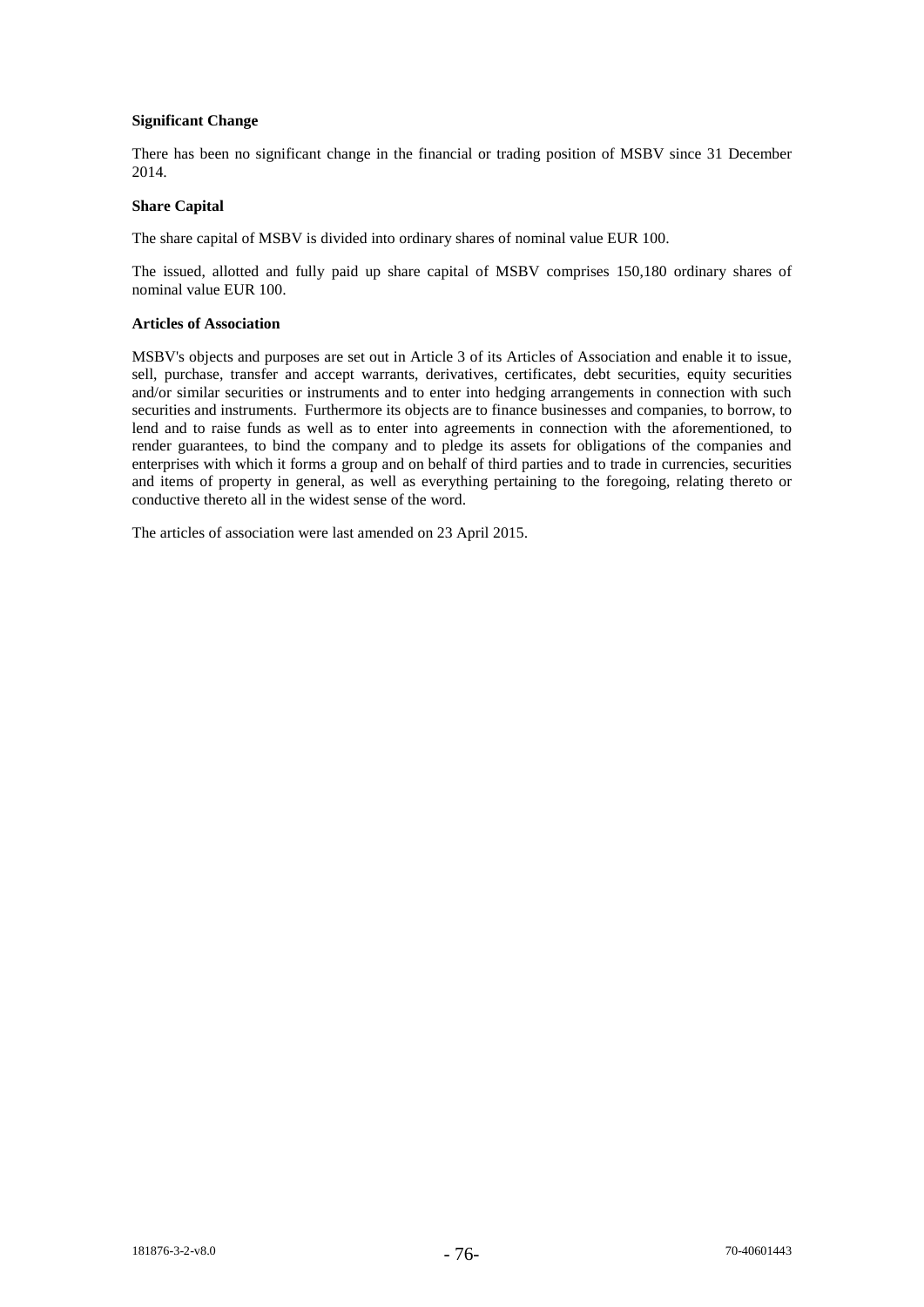### **SELECTED FINANCIAL INFORMATION OF MORGAN STANLEY B.V.**

The profit after tax for the years ended 31 December 2014 and 31 December 2013 was EUR 4,993,000 and EUR 4,576,000 respectively. The profit before tax for the financial years ended 31 December 2014 and 31 December 2013 was EUR 6,658,000 and EUR 6,094,000 respectively.

The total assets of MSBV decreased from EUR 8,170,610,000 at 31 December 2013 to EUR 8,081,802,000 at 31 December 2014 with total liabilities decreasing from EUR 8,145,533,000 at 31 December 2013 to EUR 8,051,732,000 at 31 December 2014.

The financial information in respect of MSBV has been prepared in accordance with IFRS as adopted by the European Union for the years ended 31 December 2013 and 31 December 2014.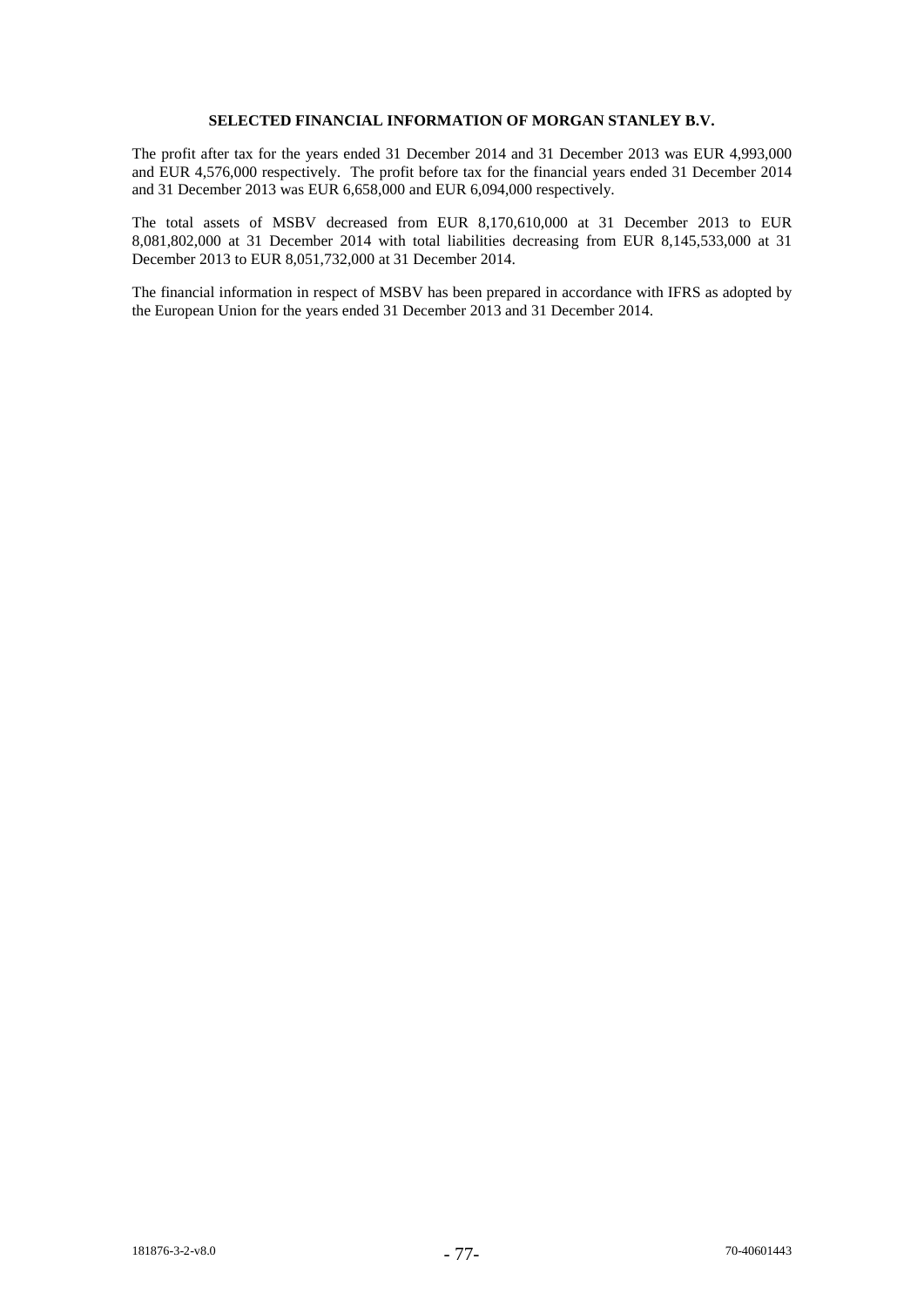## **ANNEX I**

## **SUBSIDIARIES OF MORGAN STANLEY AS AT 31 DECEMBER 2014**

| Name                                                              | <b>Country Name</b>  | Region /<br><b>State</b> |
|-------------------------------------------------------------------|----------------------|--------------------------|
| Morgan Stanley                                                    | <b>United States</b> | DE                       |
| Bayfine DE Inc.                                                   | <b>United States</b> | DE                       |
| Bayfine UK                                                        | United Kingdom       | <b>ENW</b>               |
| Bayfine DE LLC                                                    | <b>United States</b> | DE                       |
| Belmondo LLC                                                      | <b>United States</b> | DE                       |
| Cauca LLC                                                         | <b>United States</b> | DE                       |
| Cournot Holdings Inc.                                             | <b>United States</b> | DE                       |
| Dean Witter Capital Corporation                                   | <b>United States</b> | DE                       |
| Dean Witter Realty Inc.                                           | <b>United States</b> | DE                       |
| Dean Witter Holding Corporation                                   | <b>United States</b> | DE                       |
| Civic Center Leasing Corporation                                  | <b>United States</b> | DE                       |
| Realty Management Services Inc.                                   | <b>United States</b> | DE                       |
| Dean Witter Reynolds Venture Equities Inc.                        | <b>United States</b> | DE                       |
| Early Adopter Fund Manager Inc.                                   | <b>United States</b> | DE                       |
| Fuegos LLC                                                        | <b>United States</b> | DE                       |
| Fundlogic (Jersey) Limited                                        | Jersey               |                          |
| FV-I, Inc.                                                        | <b>United States</b> | DE                       |
| Bellevue Towers Condominiums, LLC                                 | <b>United States</b> | DE                       |
| Japan Core Funding, Inc.                                          | <b>United States</b> | DE                       |
| Jolter Investments Inc.                                           | <b>United States</b> | DE                       |
| Morgan Stanley (Jersey) Limited                                   | Jersey               |                          |
| Morgan Stanley ABS Capital I Inc.                                 | <b>United States</b> | DE                       |
| Morgan Stanley Altabridge Ltd.                                    | Cayman Islands       |                          |
| Morgan Stanley Amanu LLC                                          | <b>United States</b> | DE                       |
| Morgan Stanley Tindur LLC                                         | <b>United States</b> | DE                       |
| Morgan Stanley Snowdon Inc.                                       | <b>United States</b> | DE                       |
| Morgan Stanley Asset Funding Inc.                                 | <b>United States</b> | DE                       |
| Morgan Stanley Atlas, Inc.                                        | <b>United States</b> | DE                       |
| Morgan Stanley Biscay LLC                                         | <b>United States</b> | DE                       |
| Morgan Stanley Alpha Investments LLP                              | United Kingdom       | <b>ENW</b>               |
| Morgan Stanley Epsilon Investments Limited                        | United Kingdom       | <b>ENW</b>               |
| Morgan Stanley Kite LLC                                           | <b>United States</b> | DE                       |
| Morgan Stanley Plover Limited (in Members' Voluntary Liquidation) | United Kingdom       | <b>ENW</b>               |
| Morgan Stanley Capital Group Inc.                                 | <b>United States</b> | DE                       |
| Aegir Services International Ltd.                                 | Bermuda              |                          |
| Cayman Energy Ltd.                                                | Cayman Islands       |                          |
| Ghent Energy Limited                                              | Cayman Islands       |                          |
| Granite Wash LLC                                                  | <b>United States</b> | DE                       |
| Houston Bayport Energy LLC                                        | <b>United States</b> | DE                       |
| Morgan Stanley Bay Shore LLC                                      | <b>United States</b> | DE                       |
| Morgan Stanley Capital Group (Espana), S.L.U.                     | Spain                |                          |
| Morgan Stanley Capital Group Czech Republic s.r.o.                | Czech Republic       |                          |
| Morgan Stanley Capital Group Energy Europe Limited                | United Kingdom       | <b>ENW</b>               |
| Morgan Stanley Clean Development, LLC                             | <b>United States</b> | DE                       |
| Morgan Stanley Renewables Development I (Cayman) Limited          | Cayman Islands       |                          |
| Morgan Stanley Commodities Investment Limited                     | Cayman Islands       |                          |
| Morgan Stanley Energy Development Corp.                           | <b>United States</b> |                          |
| <b>SEM Royalties LLC</b>                                          | <b>United States</b> | DE<br>DE                 |
|                                                                   |                      |                          |
| Wellbore Capital, LLC                                             | <b>United States</b> | DE                       |
| MS Permian LLC                                                    | <b>United States</b> | DE                       |
| MS TELA LLC                                                       | <b>United States</b> | DE                       |
| MS TGX LLC                                                        | <b>United States</b> | DE                       |
| MSDW Power Development Corp.                                      | <b>United States</b> | DE                       |
| American Chemicals, LLC                                           | <b>United States</b> | DE                       |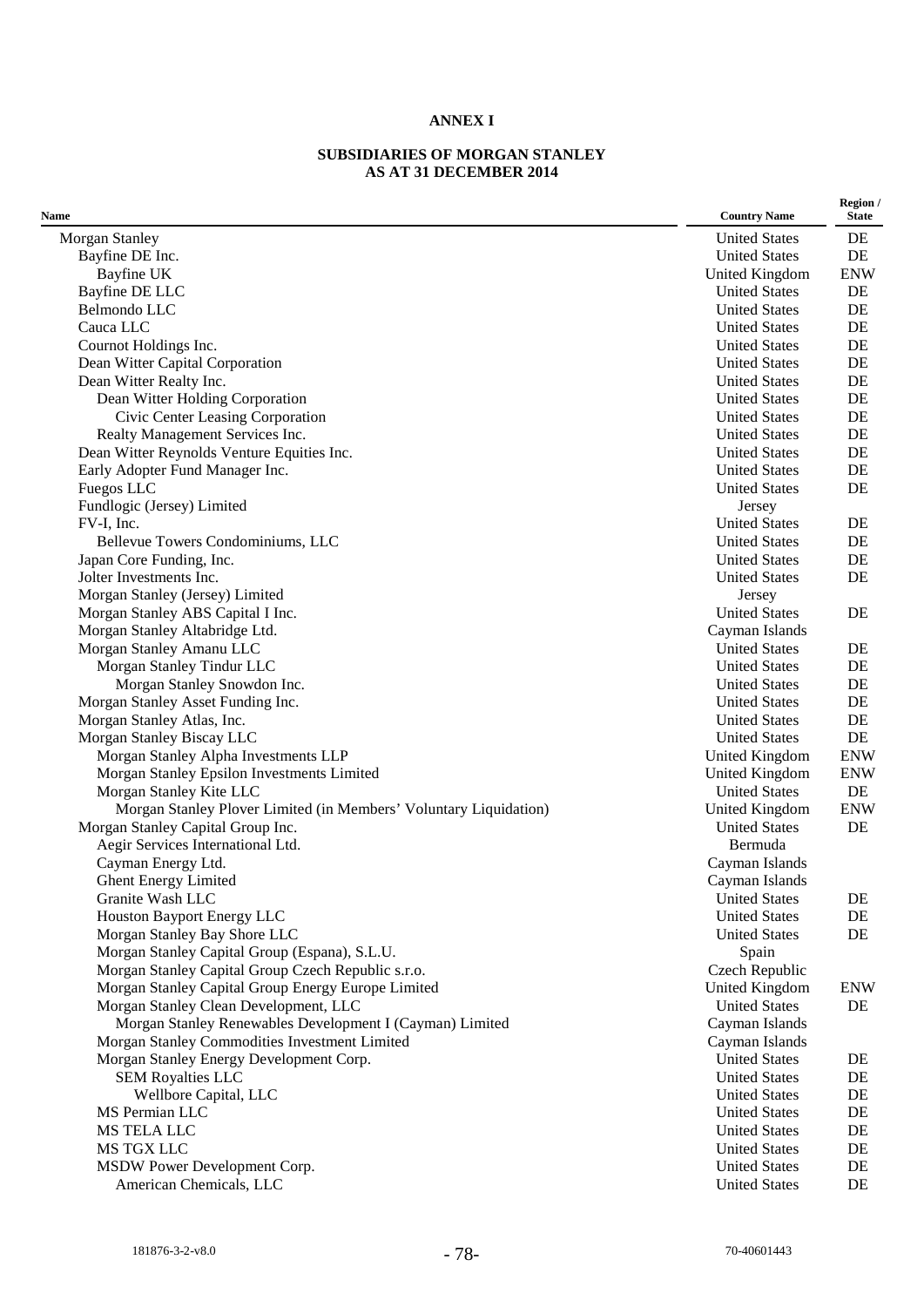| Name                                                                    | <b>Country Name</b>                          | Region /<br><b>State</b> |
|-------------------------------------------------------------------------|----------------------------------------------|--------------------------|
| Minnewit B.V. (In Members' Voluntary Liquidation)                       | Netherlands                                  |                          |
| MS Solar Canada Holdings Inc.                                           | <b>United States</b>                         | DE                       |
| MS Solar Holdings Canada ULC                                            | Canada                                       | AB                       |
| MS Solar Solutions Canada ULC                                           | Canada                                       | AB                       |
| MS Solar Investments LLC                                                | <b>United States</b>                         | DE                       |
| MS Solar Holdings Inc.                                                  | <b>United States</b>                         | DE                       |
| MS Solar Solutions Corp.                                                | <b>United States</b>                         | DE                       |
| Naniwa Energy LLC                                                       | <b>United States</b>                         | DE                       |
| Naniwa Terminal LLC                                                     | <b>United States</b>                         | DE                       |
| Wentworth Holdings LLC                                                  | <b>United States</b>                         | DE                       |
| Wentworth Compression LLC                                               | <b>United States</b>                         | DE                       |
| Wentworth Gas Marketing LLC<br>Navires Fuels Limited                    | <b>United States</b>                         | DE<br><b>ENW</b>         |
| Navires Fuels SAS                                                       | United Kingdom<br>France                     |                          |
| Pioneer Energy Holdings Pty Ltd                                         | Australia                                    | <b>NSW</b>               |
| Pioneer Energy Pty Ltd                                                  | Australia                                    | <b>NSW</b>               |
| Power Contract Financing II, Inc.                                       | <b>United States</b>                         | DE                       |
| Power Contract Financing II, L.L.C.                                     | <b>United States</b>                         | DE                       |
| Rolympus (Canada) Commodities Group ULC                                 | Canada                                       | BC                       |
| Rolympus (UK) Commodities (Holdings) Limited                            | <b>United Kingdom</b>                        | <b>ENW</b>               |
| Rolympus (Asia) Commodities Group Pte. Ltd.                             | Singapore                                    |                          |
| Rolympus (US) Commodities Group, LLC                                    | <b>United States</b>                         | DE                       |
| Biodiesel Blending Inc.                                                 | <b>United States</b>                         | DE                       |
| Heidmar Group Inc.                                                      | <b>United States</b>                         | DE                       |
| South Eastern Electric Development Corporation                          | <b>United States</b>                         | DE                       |
| South Eastern Generating Corporation                                    | <b>United States</b>                         | DE                       |
| Sparta Energy Limited                                                   | Cayman Islands                               |                          |
| TransMontaigne Canada Holdings Inc.                                     | Canada                                       | QC                       |
| TMG Canadian Holdings L.L.C.                                            | <b>United States</b><br>Canada               | DE<br>AB                 |
| Olco Petroleum Group ULC (OLCO)<br>TransMontaigne Marketing Canada Inc. | Canada                                       | QC                       |
| Utility Contract Funding II, LLC                                        | <b>United States</b>                         | DE                       |
| Morgan Stanley Capital I Inc.                                           | <b>United States</b>                         | DE                       |
| Morgan Stanley Capital Management, LLC                                  | <b>United States</b>                         | DE                       |
| Morgan Stanley Domestic Holdings, Inc.                                  | <b>United States</b>                         | DE                       |
| GHY Capital II B.V.                                                     | Netherlands                                  |                          |
| Morgan Stanley & Co. LLC                                                | <b>United States</b>                         | DE                       |
| Corporate Services Support Corp.                                        | <b>United States</b>                         | DE                       |
| Hilo Investment Fund                                                    | Cayman Islands                               |                          |
| Morgan Stanley Flexible Agreements Inc.                                 | <b>United States</b>                         | DE                       |
| PI Co-Invest LLC                                                        | <b>United States</b>                         | DE                       |
| Prime Dealer Services Corp.                                             | <b>United States</b>                         | DE                       |
| V2 Holdings (USA), Inc.                                                 | <b>United States</b>                         | DE                       |
| Gee Street Records, Inc.<br>V2 Records, Inc.                            | <b>United States</b><br><b>United States</b> | DE<br>DE                 |
| Morgan Stanley Capital Products LLC                                     | <b>United States</b>                         | DE                       |
| Morgan Stanley Capital Services LLC                                     | <b>United States</b>                         | DE                       |
| Morgan Stanley Commercial Financial Services LLC                        | <b>United States</b>                         | DE                       |
| Morgan Stanley Delta Holdings LLC                                       | <b>United States</b>                         | NY                       |
| Morgan Stanley Bank, N.A.                                               | <b>United States</b>                         | <b>FED</b>               |
| Morgan Stanley Private Bank, National Association                       | <b>United States</b>                         | <b>FED</b>               |
| Morgan Stanley JV Holdings LLC                                          | <b>United States</b>                         | DE                       |
| Morgan Stanley NLE, LLC                                                 | <b>United States</b>                         | DE                       |
| Morgan Stanley Services Holdings LLC                                    | <b>United States</b>                         | DE                       |
| MS Financing Inc.                                                       | <b>United States</b>                         | DE                       |
| Morgan Stanley 1585 Broadway LLC                                        | <b>United States</b>                         | DE                       |
| Morgan Stanley 750 Building Corp.                                       | <b>United States</b>                         | DE                       |
| Broadway 522 Fifth JV LLC                                               | <b>United States</b>                         | DE                       |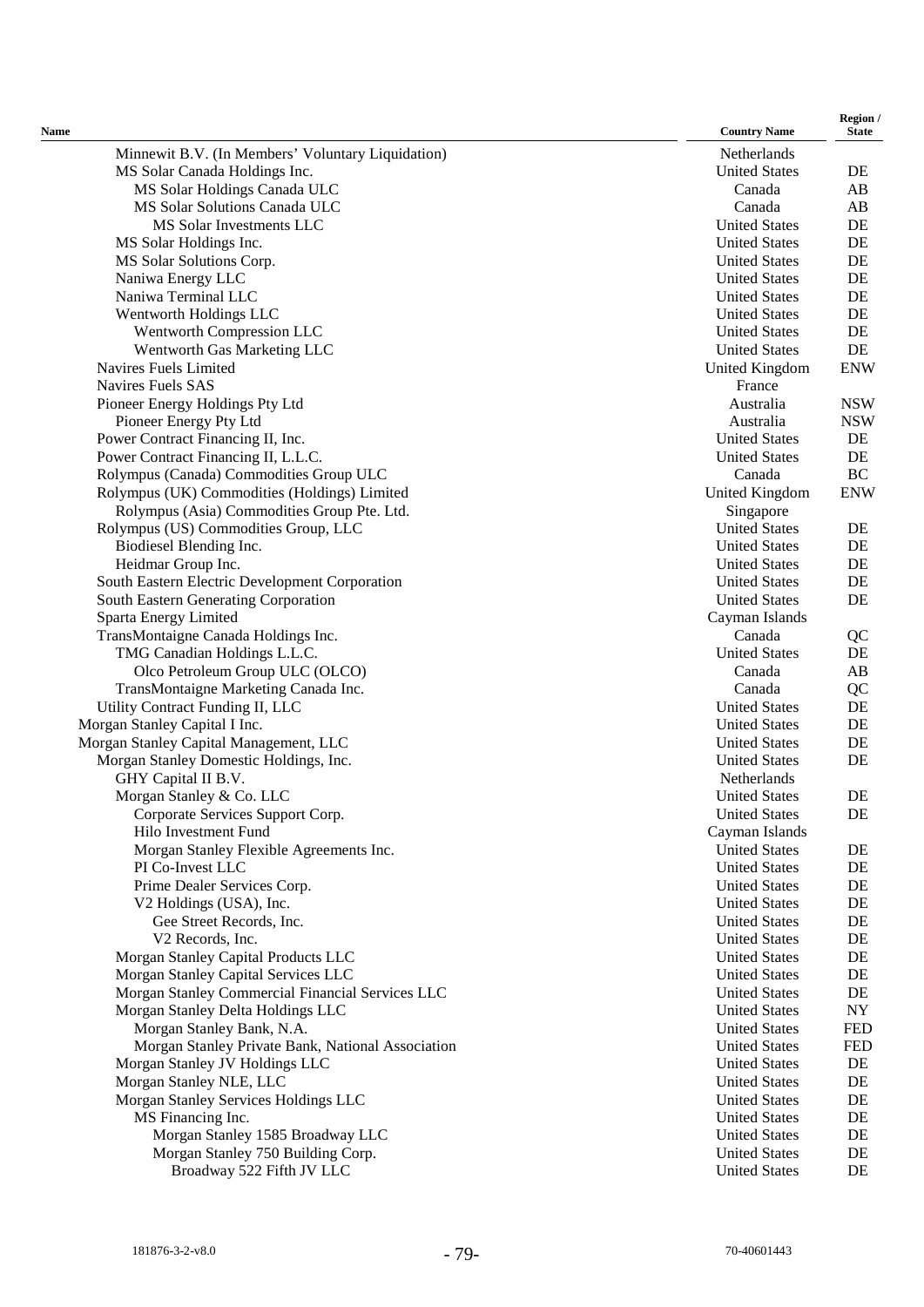| Name                                                                        | <b>Country Name</b>                          | Region /<br><b>State</b> |
|-----------------------------------------------------------------------------|----------------------------------------------|--------------------------|
| GHY Capital B.V.                                                            | Netherlands                                  |                          |
| <b>MS</b> Harrison LLC                                                      | <b>United States</b>                         | DE                       |
| MORGAN STANLEY SMITH BARNEY HOLDINGS LLC                                    | <b>United States</b>                         | DE                       |
| Alternative Investments Mgr, Ltd.                                           | Cayman Islands                               |                          |
| <b>Ceres Managed Futures LLC</b>                                            | <b>United States</b>                         | DE                       |
| Consulting Group Advisory Services LLC                                      | <b>United States</b>                         | DE                       |
| LM Falcon Investment Strategies LLC                                         | <b>United States</b>                         | DE                       |
| Peregrine Investments, LLC                                                  | <b>United States</b>                         | <b>MD</b>                |
| Morgan Stanley Cayman Financing Services                                    | Cayman Islands                               |                          |
| Morgan Stanley GWM Feeder Strategies LLC                                    | <b>United States</b>                         | DE                       |
| Morgan Stanley HedgePremier GP LLC                                          | <b>United States</b>                         | DE                       |
| Morgan Stanley Smith Barney FA Notes Holdings LLC                           | <b>United States</b>                         | DE                       |
| Morgan Stanley Smith Barney Financing LLC                                   | <b>United States</b>                         | DE                       |
| Morgan Stanley Smith Barney Holdings (UK) Limited                           | United Kingdom                               | <b>ENW</b>               |
| Morgan Stanley Private Wealth Management Limited                            | United Kingdom                               | <b>ENW</b>               |
| Morgan Stanley Smith Barney LLC                                             | <b>United States</b>                         | DE                       |
| Morgan Stanley Insurance Services Inc.                                      | <b>United States</b>                         | DE                       |
| Morgan Stanley Smith Barney Insurance Services LLC                          | <b>United States</b>                         | DE                       |
| SBHU Life Agency, Inc.                                                      | <b>United States</b>                         | DE                       |
| Morgan Stanley Smith Barney Private Management II LLC                       | <b>United States</b>                         | DE                       |
| Morgan Stanley Smith Barney Private Management LLC                          | <b>United States</b>                         | DE                       |
| Morgan Stanley Smith Barney Venture Services LLC                            | <b>United States</b>                         | DE                       |
| Morgan Stanley Swiss Holdings GmbH                                          | Switzerland                                  |                          |
| <b>Bank Morgan Stanley AG</b>                                               | Switzerland                                  |                          |
| Morgan Stanley Wealth Management Australia Pty Ltd                          | Australia                                    | <b>WA</b>                |
| Bow Lane Nominees Pty. Ltd.                                                 | Australia                                    | <b>VIC</b>               |
| Pettingell LLC                                                              | <b>United States</b>                         | $\rm DE$                 |
| Morgan Stanley Capital Partners III, Inc.                                   | <b>United States</b>                         | DE                       |
| MSCP III, LLC                                                               | <b>United States</b><br><b>United States</b> | DE<br>$\rm DE$           |
| Morgan Stanley Capital REIT Inc.<br>Saxon Advance Receivables Company, Inc. | <b>United States</b>                         | DE                       |
| Morgan Stanley Capital REIT IV Inc.                                         | <b>United States</b>                         | DE                       |
| Morgan Stanley Capital Trust III                                            | <b>United States</b>                         | DE                       |
| Morgan Stanley Capital Trust IV                                             | <b>United States</b>                         | DE                       |
| Morgan Stanley Capital Trust V                                              | <b>United States</b>                         | DE                       |
| Morgan Stanley Capital Trust VI                                             | <b>United States</b>                         | DE                       |
| Morgan Stanley Capital Trust VII                                            | <b>United States</b>                         | DE                       |
| Morgan Stanley Capital Trust VIII                                           | <b>United States</b>                         | DE                       |
| Morgan Stanley Community Investments LLC                                    | <b>United States</b>                         | $\rm DE$                 |
| Morgan Stanley Impact Mezzanine GP LLC                                      | <b>United States</b>                         | $\rm DE$                 |
| Morgan Stanley Impact SBIC LP                                               | <b>United States</b>                         | DE                       |
| Morgan Stanley Content Corporation                                          | <b>United States</b>                         | DE                       |
| Morgan Stanley Credit Products Ltd.                                         | Cayman Islands                               |                          |
| Morgan Stanley Darica Funding, LLC                                          | <b>United States</b>                         | DE                       |
| Ascension Loan Vehicle, LLC                                                 | <b>United States</b>                         | $\rm DE$                 |
| Morgan Stanley Dean Witter Equity Funding, Inc.                             | <b>United States</b>                         | DE                       |
| Morgan Stanley Dean Witter International Incorporated                       | <b>United States</b>                         | DE                       |
| Morgan Stanley (DWRRBS) Limited                                             | United Kingdom                               | <b>ENW</b>               |
| Morgan Stanley Derivative Products Inc.                                     | <b>United States</b>                         | DE                       |
| Morgan Stanley Durango LLC                                                  | <b>United States</b>                         | DE                       |
| Morgan Stanley Afdera Cayman Limited                                        | Cayman Islands                               |                          |
| Morgan Stanley Ambasel LLC                                                  | <b>United States</b>                         | DE                       |
| Morgan Stanley Semaine S.a r.l.                                             | Luxembourg                                   |                          |
| Morgan Stanley Amba Alagi LLC                                               | <b>United States</b>                         | DE                       |
| Morgan Stanley Elan LLC                                                     | <b>United States</b>                         | DE                       |
| Morgan Stanley Emerging Markets Inc.                                        | <b>United States</b>                         | DE                       |
| Inter Capital Alliance Asset Management Co., Ltd.                           | Thailand                                     |                          |
| Inter Capital Alliance Holding Limited                                      | Thailand                                     |                          |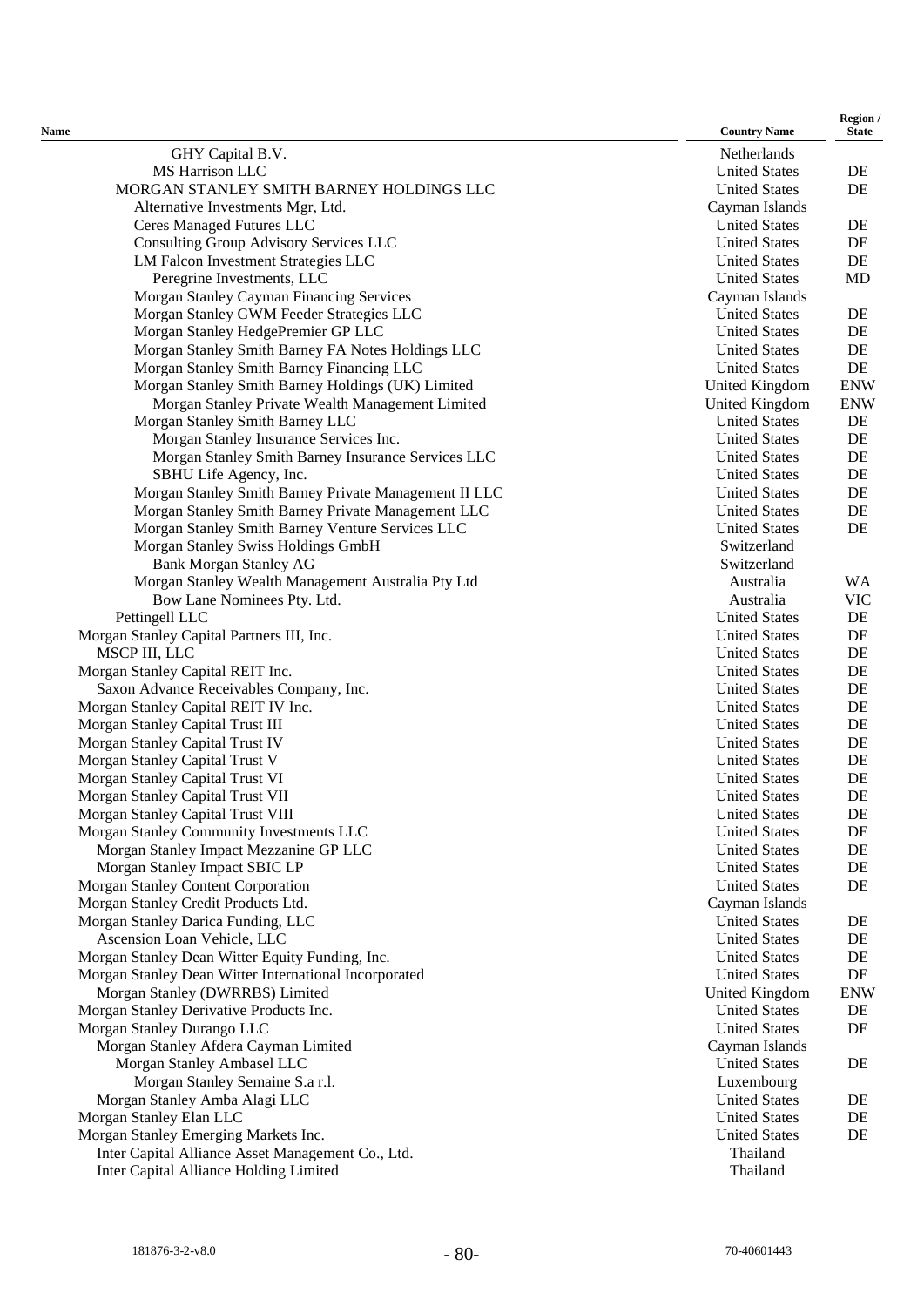| Name                                                                                      | <b>Country Name</b>             | Region /<br><b>State</b> |
|-------------------------------------------------------------------------------------------|---------------------------------|--------------------------|
| MS China 3 Limited                                                                        | Cayman Islands                  |                          |
| MS China 5 Limited                                                                        | Cayman Islands                  |                          |
| MSPI Hong Kong 1 Limited                                                                  | Hong Kong                       |                          |
| Philippine Asset Investment (SPV-AMC), Inc.                                               | Philippines                     |                          |
| Morgan Stanley Equity Services Inc.                                                       | <b>United States</b>            | DE                       |
| Morgan Stanley Europa LLC                                                                 | <b>United States</b>            | DE                       |
| Morgan Stanley Eurydome Cayman Limited                                                    | Cayman Islands                  |                          |
| Morgan Stanley Callisto Cayman Ltd.                                                       | Cayman Islands                  |                          |
| Morgan Stanley Luxembourg Holdings S.a r.l.                                               | Luxembourg                      |                          |
| Morgan Stanley Europe Holdings S.A.                                                       | Luxembourg                      |                          |
| Morgan Stanley Global Holdings S.A.                                                       | Luxembourg                      |                          |
| Morgan Stanley Metis (Gibraltar) Limited                                                  | Gibraltar                       |                          |
| Morgan Stanley Ganymede Luxembourg S.a r.l.                                               | Luxembourg                      |                          |
| Morgan Stanley Ananke Luxembourg S.a r.l.                                                 | Luxembourg                      |                          |
| Morgan Stanley Carme Luxembourg S.a r.l.                                                  | Luxembourg                      |                          |
| Morgan Stanley Eukelade Luxembourg S.a r.l.                                               | Luxembourg                      |                          |
| Morgan Stanley Luxembourg Holdings II S.A.                                                | Luxembourg                      |                          |
| Morgan Stanley Luxembourg International Holdings S.A.<br>Morgan Stanley Chaldene S.a r.l. | Luxembourg<br>Luxembourg        |                          |
| <b>MS GT Investments Limited</b>                                                          | United Kingdom                  |                          |
| MS SK Investments Limited                                                                 | United Kingdom                  |                          |
| Morgan Stanley Himalia Cayman Limited                                                     | Cayman Islands                  |                          |
| Morgan Stanley Sinope Cayman Limited                                                      | Cayman Islands                  |                          |
| Morgan Stanley Adrastea Netherlands B.V.                                                  | Netherlands                     |                          |
| Morgan Stanley IO Cayman Limited                                                          | Cayman Islands                  |                          |
| Morgan Stanley Iocaste Cayman Limited                                                     | Cayman Islands                  |                          |
| Morgan Stanley Pasiphae Netherlands B.V.                                                  | Netherlands                     |                          |
| Morgan Stanley Fixed Income Ventures Inc.                                                 | <b>United States</b>            | DE                       |
| Morgan Stanley Principal Investments, Inc.                                                | <b>United States</b>            | DE                       |
| MHC Co-Invest Genpar                                                                      | Cayman Islands                  |                          |
| MHC Co-Invest, LP                                                                         | Cayman Islands                  |                          |
| Morgan Stanley Principal Investments Europe LLC                                           | <b>United States</b>            | DE                       |
| Morgan Stanley Principal Investments Netherlands BV                                       | Netherlands                     |                          |
| MS China 11 Limited                                                                       | Cayman Islands                  |                          |
| MS China 8 Limited                                                                        | Cayman Islands                  |                          |
| MS China 4 Limited                                                                        | Cayman Islands                  |                          |
| <b>MSPI Mauritius 1 Limited</b>                                                           | Mauritius                       |                          |
| Project Stone Holdings, LLC                                                               | <b>United States</b>            | DE                       |
| Viatel Investor HoldCo LLC                                                                | <b>United States</b>            | DE                       |
| Morgan Stanley Strategic Investments, Inc.                                                | <b>United States</b>            | DE                       |
| Eaux Vives Water Inc.                                                                     | Canada                          |                          |
| Morgan Stanley Fund Services Inc.<br>Morgan Stanley Fund Services (Bermuda) Ltd.          | <b>United States</b><br>Bermuda | DE                       |
| Morgan Stanley Fund Services (Cayman) Ltd.                                                | Cayman Islands                  |                          |
| Morgan Stanley Fund Services (Hong Kong) Limited                                          | Hong Kong                       |                          |
| Morgan Stanley Fund Services (Ireland) Limited                                            | Ireland                         |                          |
| Morgan Stanley Fund Services (UK) Limited                                                 | United Kingdom                  | <b>ENW</b>               |
| Morgan Stanley Fund Services USA LLC                                                      | <b>United States</b>            | DE                       |
| Morgan Stanley Global Emerging Markets, Inc.                                              | <b>United States</b>            | DE                       |
| MSGEM, LLC                                                                                | <b>United States</b>            | DE                       |
| Morgan Stanley Global Funding Trust                                                       | <b>United States</b>            | DE                       |
| Morgan Stanley Hedging Co. Ltd.                                                           | Cayman Islands                  |                          |
| Psylon Holding Limited                                                                    | Cyprus                          |                          |
| Morgan Stanley International Holdings Inc.                                                | <b>United States</b>            | DE                       |
| Archimedes Investments Cooperatieve U.A.                                                  | Netherlands                     |                          |
| Morgan Stanley B.V.                                                                       | Netherlands                     |                          |
| European Principal Assets Limited                                                         | United Kingdom                  | <b>ENW</b>               |
| Limited Liability Company Morgan Stanley Ukraine                                          | Ukraine                         |                          |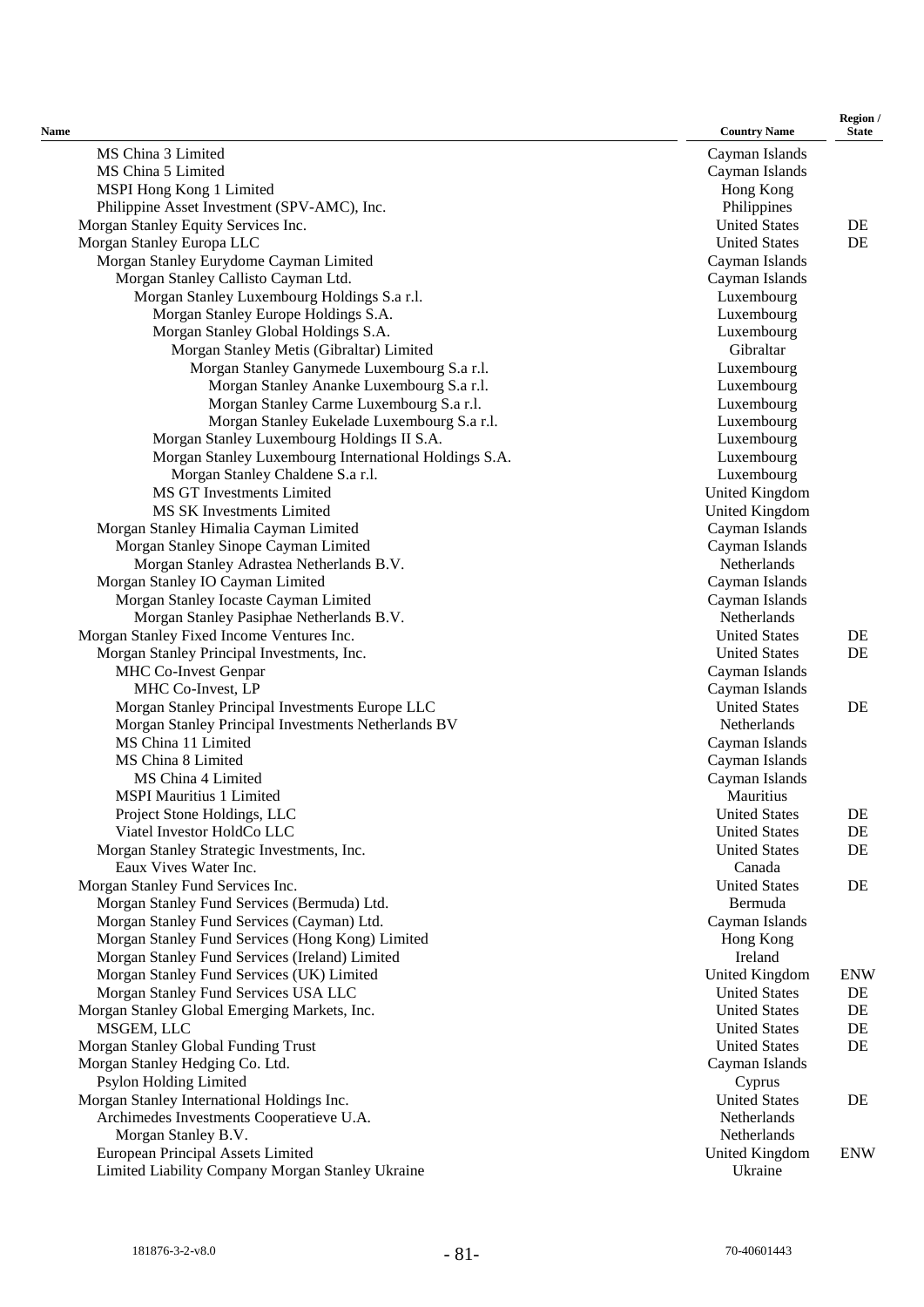| Name |                                                          | <b>Country Name</b>       | <b>State</b> |
|------|----------------------------------------------------------|---------------------------|--------------|
|      | Morgan Stanley (Israel) Limited                          | Israel                    |              |
|      | Morgan Stanley (Thailand) Limited                        | Thailand                  |              |
|      | Morgan Stanley AB                                        | Sweden                    |              |
|      | Morgan Stanley Advantage Services Pvt. Ltd.              | India                     |              |
|      | Morgan Stanley Asia Holdings I Limited                   | Cayman Islands            |              |
|      | Morgan Stanley Asia Holdings Limited                     | Cayman Islands            |              |
|      | Morgan Stanley (Hong Kong) Holdings Limited              | Hong Kong                 |              |
|      | Morgan Stanley Asia Regional (Holdings) IV Limited       | Cayman Islands            |              |
|      | Morgan Stanley Hong Kong 1238 Limited                    | Hong Kong                 |              |
|      | Limited Liability Company Rinocenter                     | <b>Russian Federation</b> |              |
|      | Morgan Stanley Hong Kong Limited                         | Hong Kong                 |              |
|      | Morgan Stanley Asia International Limited                | Hong Kong                 |              |
|      | Morgan Stanley Asia Securities Products LLC              | Cayman Islands            |              |
|      | Morgan Stanley Asia (Taiwan) Ltd.                        | Taiwan                    |              |
|      | Morgan Stanley Asia Limited                              | Hong Kong                 |              |
|      | Morgan Stanley Asia Products Limited                     | Cayman Islands            |              |
|      | Morgan Stanley Hong Kong Securities Limited              | Hong Kong                 |              |
|      | Morgan Stanley Swallow Limited                           | United Kingdom            | <b>ENW</b>   |
|      | Hampshire Trading B.V.                                   | Netherlands               |              |
|      | Lancashire Trading B.V.                                  | Netherlands               |              |
|      | Wiltshire Trading B.V.                                   | Netherlands               |              |
|      | Morgan Stanley Funding Limited                           | Jersey                    |              |
|      | Yorkshire Trading B.V.                                   | Netherlands               |              |
|      | Volmar Holdings Limited                                  | Cyprus                    |              |
|      | Morgan Stanley Hong Kong 1239 Limited                    | Hong Kong                 |              |
|      | Morgan Stanley Information Technology (Shanghai) Limited | China                     |              |
|      | Morgan Stanley Services Pty Limited                      | Australia                 | <b>VIC</b>   |
|      | Morgan Stanley Asia Regional (Holdings) III LLC          | Cayman Islands            |              |
|      | Morgan Stanley (Singapore) Holdings Pte. Ltd.            | Singapore                 |              |
|      | Morgan Stanley Asia (Singapore) Pte.                     | Singapore                 |              |
|      | Morgan Stanley Asia (Singapore) Securities Pte Ltd       | Singapore                 |              |
|      | Morgan Stanley Capital Group (Singapore) Pte.            | Singapore                 |              |
|      | Morgan Stanley Investment Management Company             | Singapore                 |              |
|      | Morgan Stanley Labuan Investment Bank Limited            | Malaysia                  |              |
|      | Morgan Stanley Singapore Pte. Ltd.                       | Singapore                 |              |
|      | Morgan Stanley Dean Witter Japan Group, Ltd.             | Cayman Islands            |              |
|      | Morgan Stanley Investment Holdings Jersey Limited        | Jersey                    |              |
|      | Norfolk Trading B.V.                                     | Netherlands               |              |
|      | MSDW-JL Holdings II Limited                              | Cayman Islands            |              |
|      | MS Remora Ltd.                                           | Cayman Islands            |              |
|      | MSJL Holdings 4682 Limited                               | Cayman Islands            |              |
|      | <b>MSJL Holdings Limited</b>                             | Cayman Islands            |              |
|      | Morgan Stanley Japan Holdings Co., Ltd.                  | Japan                     |              |
|      | Jipang Mortgage Finance Co., Ltd.                        | Japan                     |              |
|      | Morgan Stanley Capital Group Japan Co., Ltd.             | Japan                     |              |
|      | Morgan Stanley Capital K.K.                              | Japan                     |              |
|      | Morgan Stanley Credit Products Japan Co., Ltd.           | Japan                     |              |
|      | TM, Limited                                              | Japan                     |              |
|      | Morgan Stanley Investment Management (Japan) Co., Ltd.   | Japan                     |              |
|      | Morgan Stanley Japan Business Group Co., Ltd.            | Japan                     |              |
|      | Morgan Stanley Japan Group Co., Ltd.                     | Japan                     |              |
|      | Morgan Stanley MUFG Securities Co., Ltd.                 | Japan                     |              |
|      | MS Japan REIT Holding KK                                 | Japan                     |              |
|      | MS CYM Preferred Ltd.                                    | Cayman Islands            |              |
|      | MSJS Preferred YK                                        | Japan                     |              |
|      | <b>MSDW Birkdale Limited</b>                             | Cayman Islands            |              |
|      | <b>MSDW Muirfield Limited</b>                            | Cayman Islands            |              |
|      | Morgan Stanley Asia Pacific Services Limited             | United Kingdom            | <b>ENW</b>   |
|      |                                                          |                           |              |

**Region /**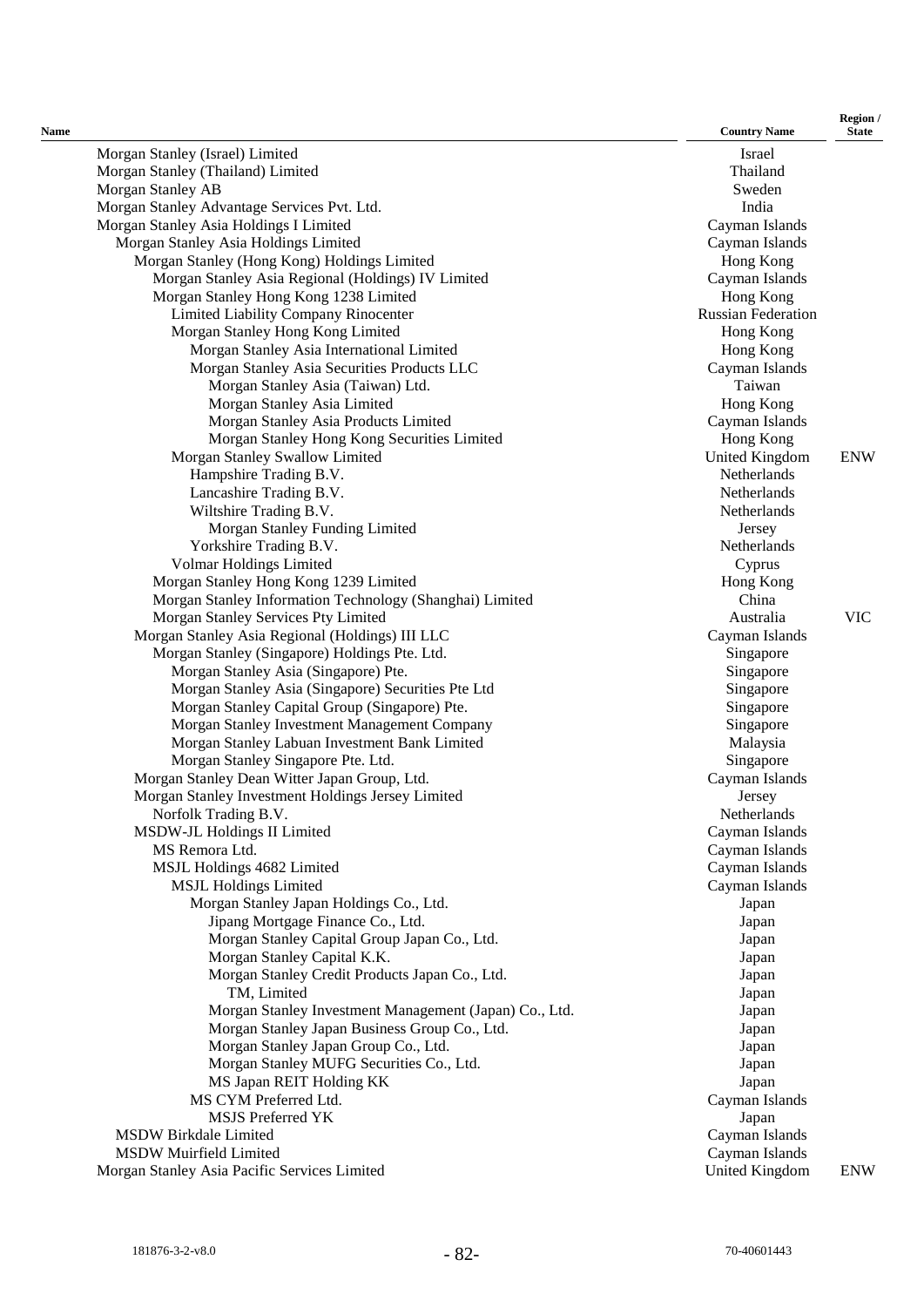| Name |                                                                    | <b>Country Name</b>         | Region /<br><b>State</b> |
|------|--------------------------------------------------------------------|-----------------------------|--------------------------|
|      | Morgan Stanley Asset Management S.A.                               | Luxembourg                  |                          |
|      | Morgan Stanley Australia Finance Pty Limited                       | Australia                   | <b>NSW</b>               |
|      | Morgan Stanley Bank AG                                             | Germany                     |                          |
|      | Morgan Stanley Business Consulting (Shanghai) Limited              | China                       |                          |
|      | Morgan Stanley Canada Limited                                      | Canada                      |                          |
|      | Morgan Stanley Capital (Luxembourg) S.A.                           | Luxembourg                  |                          |
|      | Morgan Stanley Capital, S.A. de C.V.                               | Mexico                      |                          |
|      | Morgan Stanley Commodities Trading Hong Kong Holdings Limited      | Hong Kong                   |                          |
|      | Morgan Stanley Commodities Trading (China) Limited                 | China                       |                          |
|      | Morgan Stanley Hungary Analytics Limited                           | Hungary                     |                          |
|      | Morgan Stanley International Limited                               | United Kingdom              | <b>ENW</b>               |
|      | Morgan Stanley Group (Europe)                                      | United Kingdom              | <b>ENW</b>               |
|      | Morgan Stanley Angel Limited                                       | Cayman Islands              |                          |
|      | V2 Music (Holdings) Limited                                        | United Kingdom              | <b>ENW</b>               |
|      | Morgan Stanley Bramley Investments Limited                         | United Kingdom              | <b>ENW</b>               |
|      | Morgan Stanley Finance (C.I.) Limited                              | Jersey                      |                          |
|      | Morgan Stanley Strategic Funding Limited                           | United Kingdom              | <b>ENW</b>               |
|      | Morgan Stanley UK Group                                            | United Kingdom              | <b>ENW</b>               |
|      | Morgan Stanley Amalthea UK Limited                                 | United Kingdom              | <b>ENW</b>               |
|      | Morgan Stanley Finance Limited (in Members' Voluntary Liquidation) | United Kingdom              | <b>ENW</b>               |
|      | Morgan Stanley Investments (UK)                                    | United Kingdom              | <b>ENW</b>               |
|      | Morgan Stanley & Co. International plc                             | United Kingdom              | <b>ENW</b>               |
|      | Cabot 38 Limited                                                   | United Kingdom              | <b>ENW</b>               |
|      | Rolympus (UK) Commodities Group Limited                            | United Kingdom              | <b>ENW</b>               |
|      | Norwegian Energy Limited                                           | United Kingdom              | <b>ENW</b>               |
|      |                                                                    | France                      |                          |
|      | Morgan Stanley (France) SAS                                        | Denmark                     |                          |
|      | Morgan Stanley Equity Finance (Denmark) ApS                        |                             |                          |
|      | Morgan Stanley Equity Financing Services (Sweden) AB               | Sweden                      |                          |
|      | Morgan Stanley Havel GmbH                                          | Germany                     |                          |
|      | Morgan Stanley Mosel GmbH                                          | Germany                     |                          |
|      | Morgan Stanley Humboldt Investments Limited                        | United Kingdom              | <b>ENW</b>               |
|      | Clearcreek, S.L.U.                                                 | Spain                       |                          |
|      | Morgan Stanley Kochi Limited                                       | Cayman Islands              |                          |
|      | Morgan Stanley Cumbria Investments (in Members' Voluntary          |                             |                          |
|      | Liquidation)                                                       | United Kingdom              | <b>ENW</b>               |
|      | Morgan Stanley Dorset Investments Limited (in Members' Voluntary   |                             |                          |
|      | Liquidation)                                                       | United Kingdom              | <b>ENW</b>               |
|      | Morgan Stanley Durham Investments Limited (in Members' Voluntary   |                             |                          |
|      | Liquidation)                                                       | United Kingdom              | <b>ENW</b>               |
|      | Morgan Stanley Hoxne                                               | Gibraltar                   |                          |
|      | <b>Morgan Stanley Propus</b>                                       | Gibraltar                   |                          |
|      | Morgan Stanley Langton Limited                                     | United Kingdom              | <b>ENW</b>               |
|      | Morgan Stanley Equity Investments (Luxembourg)                     | Ireland                     |                          |
|      | Morgan Stanley Corporate Holdings (Luxembourg)                     | Ireland                     |                          |
|      | Morgan Stanley Derivative Products (Singapore) Pte. Ltd. (In       |                             |                          |
|      | Liquidation)                                                       | Singapore                   |                          |
|      | Morgan Stanley Derivative Products Spain S.L.                      | Spain                       |                          |
|      | Morgan Stanley Equity Finance (Malta) Limited                      | Malta                       |                          |
|      | Morgan Stanley Euro Financing (Luxembourg)                         | Ireland                     |                          |
|      | Morgan Stanley Grund S.a.r.L                                       | Luxembourg                  |                          |
|      | Morgan Stanley Derivative Products (Portugal), Unipessoal LDA      | Portugal                    |                          |
|      | Morgan Stanley Equity Investments (UK) Limited                     | Cayman Islands              |                          |
|      | Morgan Stanley Equity Trading (DIFC) Limited                       | <b>United Arab Emirates</b> |                          |
|      | Morgan Stanley Wiltz S.a.r.l.                                      | Luxembourg                  |                          |
|      | Morgan Stanley Heythorp Investments                                | Ireland                     |                          |
|      | Morgan Stanley Equity Holding (Netherlands) B.V.                   | Netherlands                 |                          |
|      | Morgan Stanley Longcross Limited                                   | United Kingdom              | <b>ENW</b>               |
|      | Morgan Stanley Cooper Investments Limited                          | United Kingdom              | <b>ENW</b>               |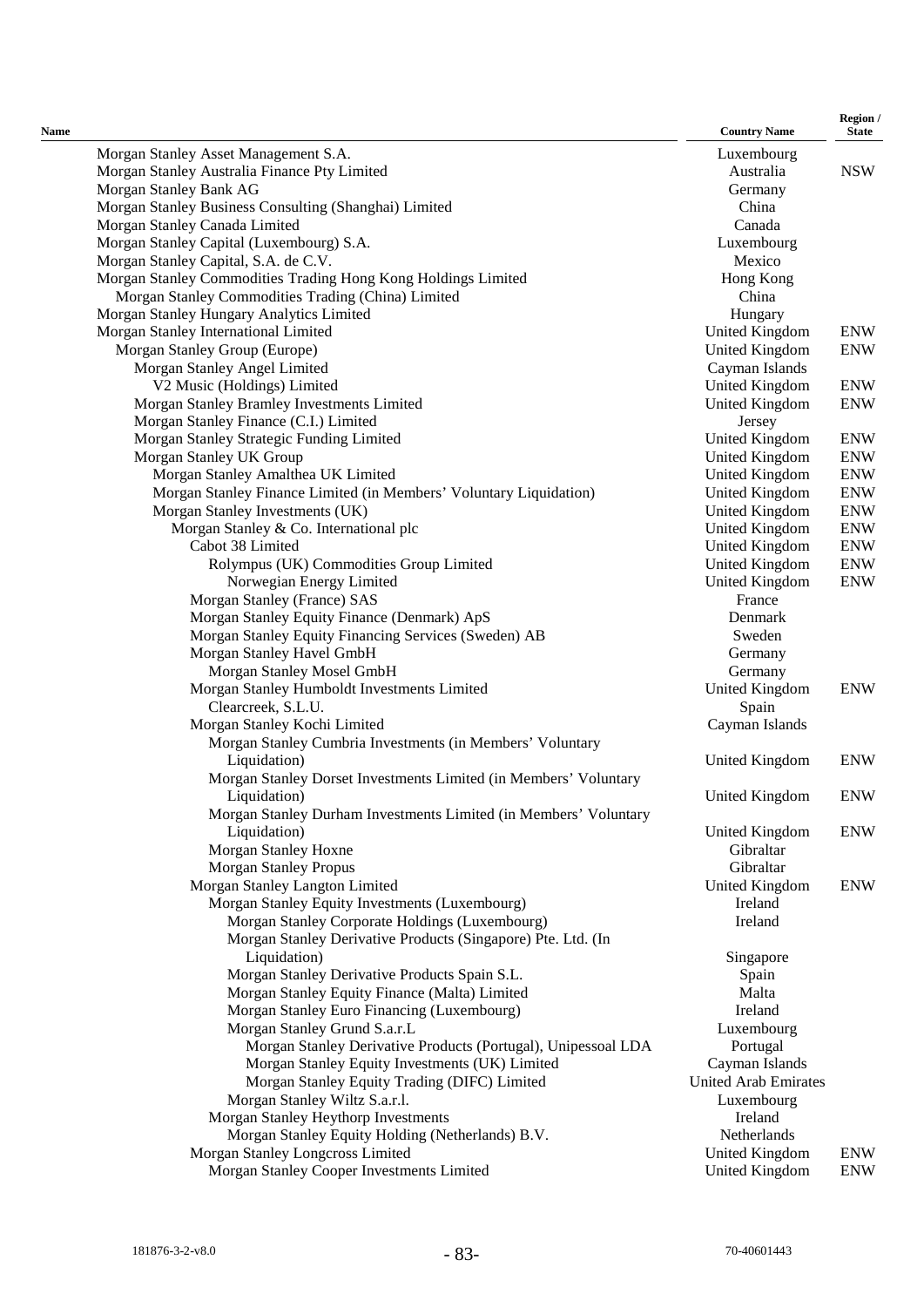| Name                                                                     | <b>Country Name</b>              | Region /<br><b>State</b> |
|--------------------------------------------------------------------------|----------------------------------|--------------------------|
| Morgan Stanley Derivative Products (Netherlands) B.V.                    | Netherlands                      |                          |
| Drake II Investments Limited                                             | Cayman Islands                   |                          |
| Morgan Stanley Equity Financing Limited                                  | United Kingdom                   | <b>ENW</b>               |
| Morgan Stanley Maple Investments Limited                                 | United Kingdom                   | <b>ENW</b>               |
| Wohler Investments LLP                                                   | United Kingdom                   | <b>ENW</b>               |
| Morgan Stanley Montrose Investments Limited                              | <b>United Kingdom</b>            | <b>ENW</b>               |
| Morgan Stanley Rivelino Investments Limited                              | United Kingdom                   | <b>ENW</b>               |
| Morgan Stanley Dolor Limited                                             | Cayman Islands                   |                          |
| Morgan Stanley Tostao Limited                                            | Cayman Islands                   |                          |
| Morgan Stanley Silvermere Limited                                        | <b>United Kingdom</b>            | <b>ENW</b>               |
| Morgan Stanley Bowline Limited                                           | <b>United Kingdom</b>            | <b>ENW</b>               |
| Morgan Stanley Hampstead Limited                                         | Cayman Islands                   |                          |
| Morgan Stanley Northcote Investments Limited                             | United Kingdom                   | <b>ENW</b>               |
| Shavano Cooperatieve U.A.                                                | Netherlands                      |                          |
| Morgan Stanley Penberthy Limited (in Members' Voluntary Liquidation)     | <b>United Kingdom</b>            | <b>ENW</b>               |
| Morgan Stanley Strategic Investments Limited                             | <b>United Kingdom</b>            | <b>ENW</b>               |
| Morgan Stanley Taiwan Limited                                            | Taiwan                           |                          |
| Morgan Stanley Turnberry Limited                                         | United Kingdom                   | <b>ENW</b>               |
| Morgan Stanley Montgomerie Investments Limited                           | United Kingdom                   | <b>ENW</b>               |
| Morgan Stanley Equity Derivative Services (Luxembourg) S.a r.l           | Luxembourg                       |                          |
| Morgan Stanley Langtree Investments B.V.                                 | Netherlands                      |                          |
| Morgan Stanley Mallard Investments Limited                               | United Kingdom                   | <b>ENW</b>               |
| Morgan Stanley Millbrae Investments B.V.                                 | Netherlands                      |                          |
| Morgan Stanley Oostburg B.V.                                             | Netherlands                      |                          |
| Morgan Stanley Raleigh Investments Limited                               | United Kingdom                   | <b>ENW</b>               |
| Morgan Stanley Waterloo Limited                                          | Cayman Islands                   |                          |
| Morgan Stanley & Co. Limited                                             | United Kingdom                   | <b>ENW</b>               |
| East Sussex Financing Limited                                            | Jersey                           |                          |
| <b>Cottenden Financing Unlimited</b>                                     | Jersey                           |                          |
| Morgan Stanley Bank International Limited                                | United Kingdom                   | <b>ENW</b>               |
| Morgan Stanley Bank International (China) Limited                        | China                            |                          |
| Morgan Stanley Investment Management Limited                             | United Kingdom                   | <b>ENW</b>               |
| Morgan Stanley Investment Management (ACD) Limited                       | <b>United Kingdom</b>            | <b>ENW</b>               |
| Morgan Stanley Securities Limited<br><b>Morstan Nominees Limited</b>     | United Kingdom                   | <b>ENW</b><br><b>ENW</b> |
| Morgan Stanley Services (UK) Limited                                     | United Kingdom<br>United Kingdom | <b>ENW</b>               |
|                                                                          | <b>United Kingdom</b>            | <b>ENW</b>               |
| Morgan Stanley UK Limited                                                | United Kingdom                   | <b>ENW</b>               |
| Morgan Stanley Pension Trustee Limited<br>Morgan Stanley Trustee Limited | United Kingdom                   | <b>ENW</b>               |
| Morgan Stanley Wertpapiere GmbH                                          | Germany                          |                          |
| <b>OOO Morgan Stanley Bank</b>                                           | <b>Russian Federation</b>        |                          |
| Morgan Stanley Investment Consultancy (Shanghai) Limited                 | China                            |                          |
| Morgan Stanley Investment Management (Australia) Pty Limited             | Australia                        | <b>VIC</b>               |
| Morgan Stanley Investment Management Consultancy (Shanghai) Limited      | China                            |                          |
| Morgan Stanley Investments (Mauritius) Limited                           | Mauritius                        |                          |
| Morgan Stanley Jubilee Investments Limited                               | <b>United Kingdom</b>            | <b>ENW</b>               |
| Morgan Stanley UK Financing II LP                                        | <b>United Kingdom</b>            |                          |
| Morgan Stanley Cadzand III Limited                                       | Cayman Islands                   |                          |
| Morgan Stanley Luxembourg Financing II S.a r.l                           | Luxembourg                       |                          |
| Morgan Stanley Management Service (Shanghai) Limited                     | China                            |                          |
| Morgan Stanley Mauritius Company Limited                                 | Mauritius                        |                          |
| <b>Elderslie Limited</b>                                                 | Cayman Islands                   |                          |
| Morgan Stanley Asia Regional (Holdings) II LLC                           | Cayman Islands                   |                          |
| Morgan Stanley Global Services Mauritius                                 | Mauritius                        |                          |
| Morgan Stanley India Capital Private Limited                             | India                            |                          |
| Morgan Stanley India Primary Dealer Private Limited                      | India                            |                          |
| Morgan Stanley India Securities Private Limited                          | India                            |                          |
| Morgan Stanley India Company Private Limited                             | India                            |                          |
|                                                                          |                                  |                          |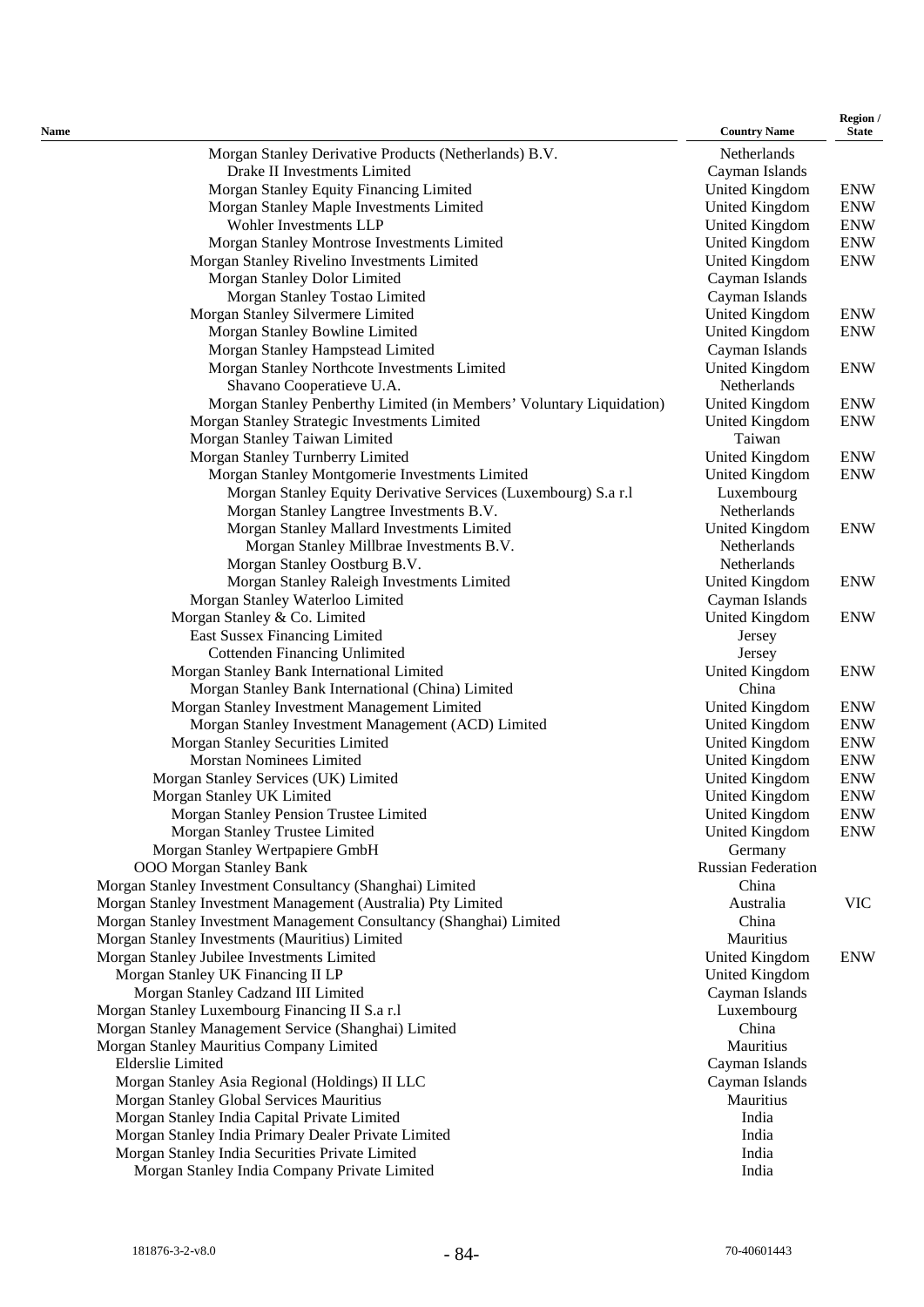| <b>Name</b>                                                                      | <b>Country Name</b>  | Region /<br><b>State</b> |
|----------------------------------------------------------------------------------|----------------------|--------------------------|
| Morgan Stanley India Financial Services Private Limited                          | India                |                          |
| Morgan Stanley India Services Private Limited                                    | India                |                          |
| Morgan Stanley Investment Management Private Limited                             | India                |                          |
| Morgan Stanley Properties India Real Estate Management Private Limited           | India                |                          |
| Morgan Stanley Solutions India Private Limited                                   | India                |                          |
| Morgan Stanley Menkul Degerler A.S.                                              | Turkey               |                          |
| Morgan Stanley Middle East Inc.                                                  | <b>United States</b> | DE                       |
| Morgan Stanley Saudi Arabia                                                      | Saudi Arabia         |                          |
| Morgan Stanley México, Casa de Bolsa, S.A. de C.V.                               | Mexico               |                          |
| Morgan Stanley Pacific Limited                                                   | Hong Kong            |                          |
| Morgan Stanley (China) Private Equity Investment Management Co., Ltd.            | China                |                          |
| Hangzhou Haergai Investment Consultancy Partnership Entity (Limited Partnership) | China                |                          |
| Hangzhou Morgan Stanley Investment Consulting Partnership Enterprise, L.P.       | China                |                          |
| Morgan Stanley Investment Consultancy (Beijing) Company Limited                  | China                |                          |
| Morgan Stanley Pacific Services Limited                                          | United Kingdom       | <b>ENW</b>               |
| Morgan Stanley Poggio Secco Limited                                              | Cayman Islands       |                          |
| Alpino Investments Limited                                                       | Cayman Islands       |                          |
| Morgan Stanley Clare S.a r.l.                                                    | Luxembourg           |                          |
| Morgan Stanley Private Equity Asia Limited                                       | Hong Kong            |                          |
| Morgan Stanley Private Equity Advisory (Beijing) Limited                         | China                |                          |
| Morgan Stanley Private Equity Management Korea, Ltd.                             | Korea, Republic of   |                          |
| Morgan Stanley Real Estate Investment GmbH                                       |                      |                          |
|                                                                                  | Germany              |                          |
| Morgan Stanley San Donato S.a r.l.                                               | Luxembourg           |                          |
| Morgan Stanley Syrah Two Limited                                                 | Cayman Islands       |                          |
| Morgan Stanley Donegan Limited                                                   | Cayman Islands       |                          |
| Morgan Stanley South Africa (Proprietary) Limited                                | South Africa         |                          |
| Morgan Stanley Spanish Holdings S.L.U                                            | Spain                |                          |
| Morgan Stanley S.V., S.A.U.                                                      | Spain                |                          |
| Morgan Stanley Trading Beteiligungs-GmbH                                         | Germany              |                          |
| MS China 16 Limited                                                              | Cayman Islands       |                          |
| MS Equity Financing Services (Luxembourg) S.a.r.l.                               | Luxembourg           |                          |
| MS Gamma Holdings LLC                                                            | <b>United States</b> | DE                       |
| MSAM/Kokusai (Cayman Islands), Inc.                                              | Cayman Islands       |                          |
| MSAM/Kokusai II (Cayman Islands), Inc.                                           | Cayman Islands       |                          |
| MSDW Finance (Netherlands) B.V. (in Members' Voluntary Liquidation)              | Netherlands          |                          |
| MSL Incorporated                                                                 | <b>United States</b> | DE                       |
| PT. Morgan Stanley Asia Indonesia                                                | Indonesia            |                          |
| PT. Morgan Stanley Indonesia                                                     | Indonesia            |                          |
| Morgan Stanley International Incorporated                                        | <b>United States</b> | DE                       |
| Morgan Stanley (Australia) Securities Holdings Pty Limited                       | Australia            | <b>VIC</b>               |
| Morgan Stanley Australia Securities Limited                                      | Australia            | <b>NSW</b>               |
| Morgan Stanley Australia Securities (Nominee) Pty Limited                        | Australia            | <b>NSW</b>               |
| Morgan Stanley Australia Limited                                                 | Australia            | <b>NSW</b>               |
| Morgan Stanley International Finance S. A.                                       | Luxembourg           |                          |
| Morgan Stanley Capital Holdings                                                  | United Kingdom       | <b>ENW</b>               |
| Morgan Stanley UK Financing I LP                                                 | United Kingdom       |                          |
| Morgan Stanley Luxembourg Financing I S.a r.l                                    | Luxembourg           |                          |
| Morgan Stanley International Insurance Ltd.                                      | Bermuda              |                          |
| Peconic Indemnity Company                                                        | <b>United States</b> | AZ                       |
| Morgan Stanley Latin America Incorporated                                        | <b>United States</b> | DE                       |
| Banco Morgan Stanley S.A.                                                        | <b>Brazil</b>        |                          |
| Morgan Stanley Administradora de Carteiras S.A.                                  | <b>Brazil</b>        |                          |
| Morgan Stanley Corretora de Titulos e Valores Mobiliarios S.A.                   | <b>Brazil</b>        |                          |
| Morgan Stanley Participacoes Ltda.                                               | <b>Brazil</b>        |                          |
| Morgan Stanley Uruguay Ltda.                                                     | Uruguay              |                          |
| Morgan Stanley Reinsurance Ltd.                                                  | Bermuda              |                          |
| MSDW Investment Holdings (US) LLC                                                | <b>United States</b> | DE                       |
| Cabot 1 Limited (in Members' Voluntary Liquidation)                              | United Kingdom       | <b>ENW</b>               |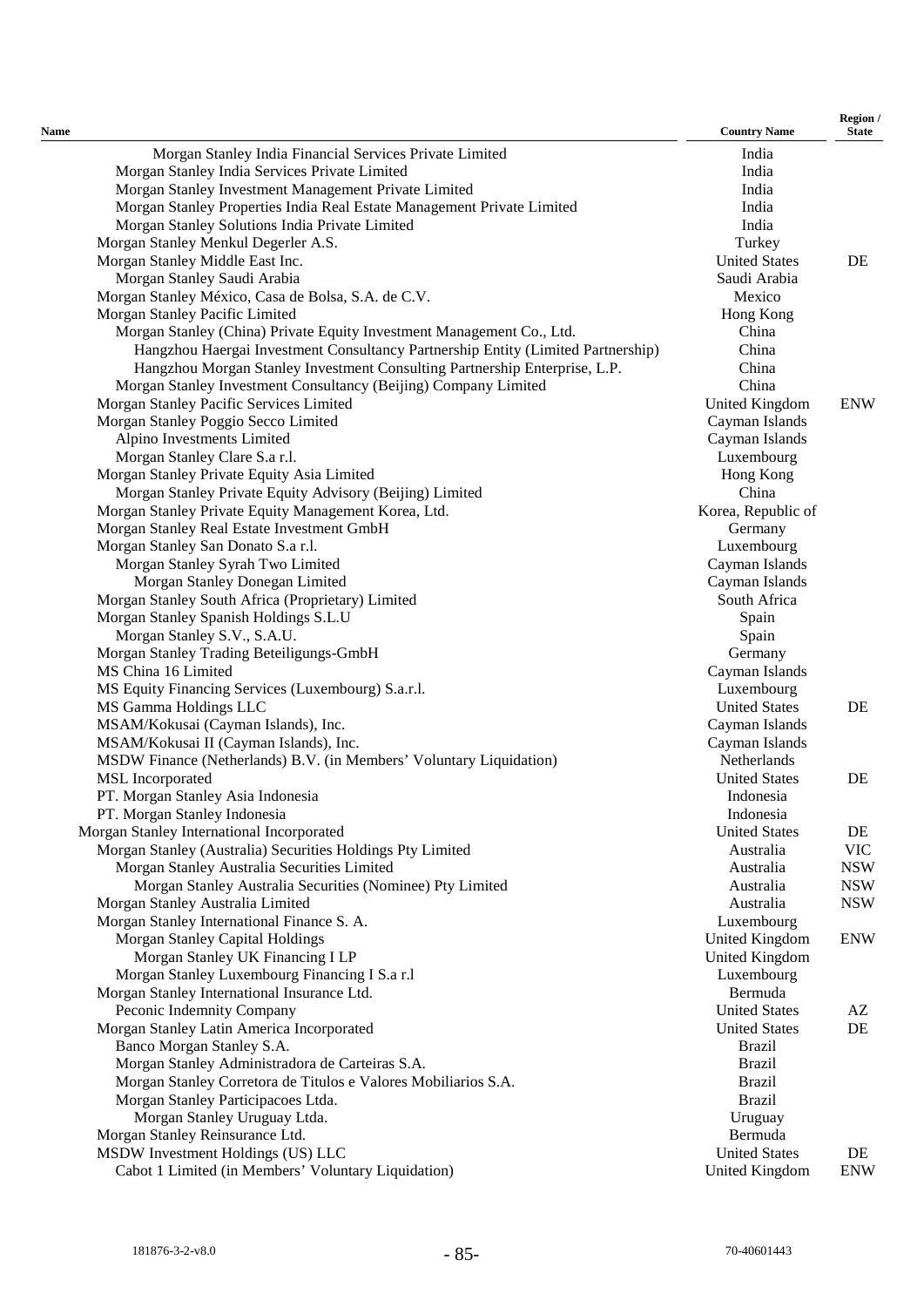| Name                                                                                         | <b>Country Name</b>                          | Region /<br><b>State</b> |
|----------------------------------------------------------------------------------------------|----------------------------------------------|--------------------------|
| Morgan Stanley UK Trader                                                                     | United Kingdom                               | <b>ENW</b>               |
| Morgan Stanley Corporate Trader                                                              | United Kingdom                               | <b>ENW</b>               |
| Morgan Stanley Equity Trader (in Members' Voluntary Liquidation)                             | United Kingdom                               | <b>ENW</b>               |
| Morgan Stanley Financial Trader (in Members' Voluntary Liquidation)                          | United Kingdom                               | <b>ENW</b>               |
| Morgan Stanley Weser GmbH                                                                    | Germany                                      |                          |
| MSDW Investment Holdings (UK) Limited                                                        | United Kingdom                               | <b>ENW</b>               |
| Morgan Stanley Sandpiper Limited                                                             | <b>United Kingdom</b>                        | <b>ENW</b>               |
| MSDW Investments (Cayman) Limited                                                            | Cayman Islands                               |                          |
| <b>MSDWIH Limited</b>                                                                        | Cayman Islands                               |                          |
| Morgan Stanley Investment Management Inc.                                                    | <b>United States</b>                         | DE                       |
| Morgan Stanley AIP Funding Inc.                                                              | <b>United States</b>                         | DE                       |
| Morgan Stanley Alternative Investments LLC                                                   | <b>United States</b>                         | DE                       |
| AIP Asia-SMA GP LP                                                                           | <b>United States</b>                         | DE                       |
| AIP Mbar SLP LP                                                                              | <b>United States</b>                         | DE                       |
| AIP MPI Partners GP LP                                                                       | <b>United States</b>                         | DE                       |
| AIP Phoenix II GP LP                                                                         | <b>United States</b>                         | DE                       |
| AIP PMF VI GP LP                                                                             | <b>United States</b>                         | DE                       |
| AIP PMIF I GP LP                                                                             | <b>United States</b>                         | DE                       |
| Flint Capital Partners GP LP                                                                 | <b>United States</b>                         | DE                       |
| Flint Capital Partners SLP Ltd.                                                              | Cayman Islands                               |                          |
| GPF Private Equity GP LP                                                                     | <b>United States</b>                         | DE                       |
| <b>GTB Capital Partners GP LP</b>                                                            | <b>United States</b>                         | DE                       |
| <b>GTB Capital Partners II GP LP</b>                                                         | <b>United States</b>                         | DE                       |
| Morgan Stanley AIP (Cayman) GP Ltd.                                                          | Cayman Islands                               |                          |
| Morgan Stanley CHFS (International) GP Limited                                               | Cayman Islands                               |                          |
| Morgan Stanley AIP Falconer 2010 GP LP                                                       | <b>United States</b>                         | DE                       |
| Morgan Stanley AIP GP LP                                                                     | <b>United States</b>                         | DE                       |
| Morgan Stanley Alternative Investment Partners LP                                            | <b>United States</b>                         | DE                       |
| Morgan Stanley AIP Phoenix 2009 GP LP                                                        | <b>United States</b>                         | DE                       |
| Morgan Stanley EPMF I GP LP                                                                  | <b>United States</b>                         | DE                       |
| Morgan Stanley GDOF GP LP                                                                    | <b>United States</b>                         | DE                       |
| Morgan Stanley GSOF GP LP                                                                    | <b>United States</b>                         | DE                       |
| Morgan Stanley GSOF SLP Ltd.                                                                 | Cayman Islands                               |                          |
| Morgan Stanley GSOF II GP LP                                                                 | <b>United States</b>                         | DE                       |
| Morgan Stanley PMF III GP LP                                                                 | <b>United States</b>                         | DE                       |
| Morgan Stanley PMF IV GP LP                                                                  | <b>United States</b>                         | DE                       |
| Morgan Stanley PMF IV SLP Ltd.                                                               | Cayman Islands                               |                          |
| Morgan Stanley PMF V GP LP                                                                   | <b>United States</b>                         | DE                       |
| Morgan Stanley PMF V SLP Ltd.                                                                | Cayman Islands                               |                          |
| Morgan Stanley SCRSIC Strategic Partnership Fund GP Inc.<br>Morgan Stanley Distribution, Inc | <b>United States</b><br><b>United States</b> | DE<br>PA                 |
| Morgan Stanley Fixed Income GP Inc.                                                          | <b>United States</b>                         | DE                       |
| Morgan Stanley Seed Holdings, Ltd.                                                           | Cayman Islands                               |                          |
| Morgan Stanley Services Company Inc.                                                         | <b>United States</b>                         | DE                       |
| Morgan Stanley Leveraged Equity Fund II, Inc.                                                | <b>United States</b>                         | DE                       |
| Morgan Stanley Leveraged Equity Holdings Inc.                                                | <b>United States</b>                         | DE                       |
| Morgan Stanley Life Holding Incorporated                                                     | <b>United States</b>                         | DE                       |
| Longevity Insurance Company                                                                  | <b>United States</b>                         | TX                       |
| Morgan Stanley Mayak Limited                                                                 | Cayman Islands                               |                          |
| Morgan Stanley Mortgage Capital Holdings LLC                                                 | <b>United States</b>                         | NY                       |
| Morgan Stanley Asset Capital Inc.                                                            | <b>United States</b>                         | DE                       |
| Saxon Capital, Inc.                                                                          | <b>United States</b>                         | MD                       |
| Saxon Asset Securities Company                                                               | <b>United States</b>                         | VA                       |
| Saxon Capital Holdings, Inc.                                                                 | <b>United States</b>                         | DE                       |
| SCI Services, Inc.                                                                           | <b>United States</b>                         | VA                       |
| Saxon Funding Management LLC                                                                 | <b>United States</b>                         | DE                       |
| Saxon Securitized Assets LLC                                                                 | <b>United States</b>                         | DE                       |
| Saxon Mortgage Services, Inc.                                                                | <b>United States</b>                         | TX                       |
|                                                                                              |                                              |                          |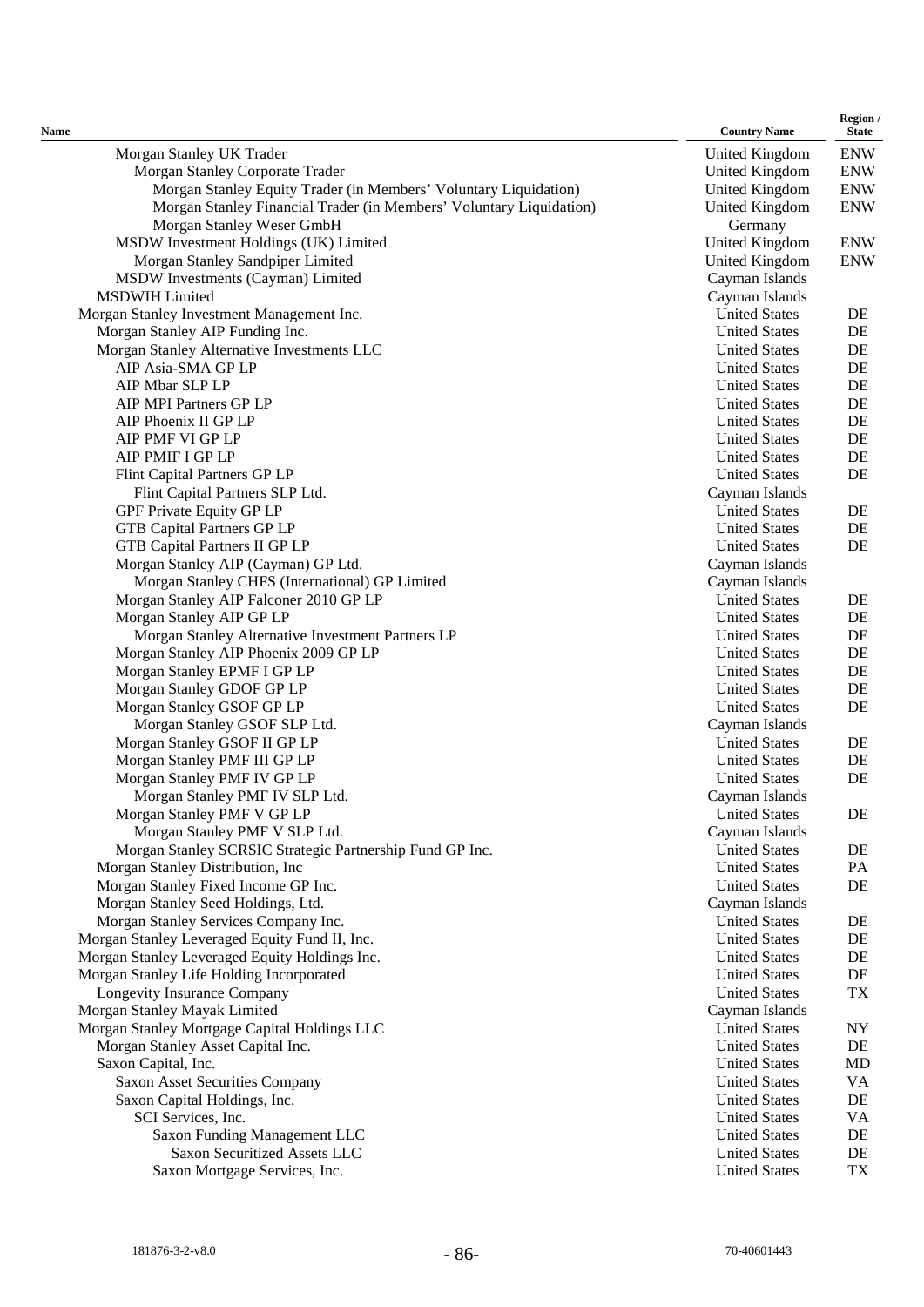| Name                                                      | <b>Country Name</b>                    | Region /<br><b>State</b> |
|-----------------------------------------------------------|----------------------------------------|--------------------------|
| Saxon Mortgage, Inc.                                      | <b>United States</b>                   | VA                       |
| Morgan Stanley Municipal Funding Inc.                     | <b>United States</b>                   | DE                       |
| Morgan Stanley Overseas Services (Jersey) Limited         | Jersey                                 |                          |
| Morgan Stanley Portfolio Management LLC                   | <b>United States</b>                   | DE                       |
| MORGAN STANLEY PRINCIPAL FUNDING, INC.                    | <b>United States</b>                   | DE                       |
| SPV Columbus Srl (in liquidazione)                        | Italy                                  |                          |
| Morgan Stanley Principal Strategies, Inc.                 | <b>United States</b>                   | DE                       |
| Morgan Stanley Private Equity Asia, Inc.                  | <b>United States</b>                   | DE                       |
| Morgan Stanley Private Equity Asia, LLC                   | <b>United States</b>                   | DE                       |
| Morgan Stanley Real Estate Advisor, Inc.                  | <b>United States</b>                   | DE                       |
| MSREA Holdings, Inc.                                      | <b>United States</b>                   | DE                       |
| <b>MSREA Holdings, LLC</b>                                | <b>United States</b>                   | DE                       |
| <b>MSREA LL Holdings, LLC</b>                             | <b>United States</b>                   | DE                       |
| Morgan Stanley Real Estate F Funding, Inc.                | <b>United States</b>                   | DE                       |
| Morgan Stanley Real Estate F Funding Partner, Inc.        | <b>United States</b>                   | DE                       |
| Morgan Stanley Real Estate F International Funding, L.P.  | <b>United States</b>                   | DE                       |
| Morgan Stanley Real Estate Funding II, Inc.               | <b>United States</b>                   | DE                       |
| Morgan Stanley Real Estate Funding II, L.P.               | <b>United States</b>                   | DE                       |
| MS Moon Holdings LLC                                      | <b>United States</b>                   | DE                       |
| Crescent Real Estate Capital GP, LLC                      | <b>United States</b>                   | DE                       |
| Crescent Real Estate Capital, L.P.                        | <b>United States</b>                   | DE                       |
| One Village Place LLC                                     | <b>United States</b>                   | DE                       |
| <b>DBFLA Services LLC</b>                                 | <b>United States</b>                   | DE                       |
| Morgan Stanley Real Estate Investment Management II, Inc. | <b>United States</b>                   | DE                       |
| MSREF II-CO, L.L.C.                                       | <b>United States</b>                   | DE                       |
| Morgan Stanley Real Estate Investment Management Inc.     | <b>United States</b>                   | DE                       |
| Morgan Stanley Real Estate Fund, Inc.                     | <b>United States</b>                   | $\rm DE$                 |
| Morgan Stanley Realty Incorporated                        | <b>United States</b>                   | DE                       |
| BH-MS Realty Inc.                                         | <b>United States</b>                   | DE                       |
| Brooks Harvey & Co., Inc.                                 | <b>United States</b>                   | DE                       |
| Dean Witter Global Realty Inc.                            | <b>United States</b>                   | DE                       |
| Morgan Stanley Properties Corso Venezia Srl               | Italy                                  |                          |
| Morgan Stanley Properties, Inc.                           | <b>United States</b>                   | DE                       |
| Morgan Stanley Properties France SAS                      | France                                 |                          |
| Morgan Stanley Properties Germany GmbH                    | Germany                                |                          |
| MSP China Holdings Limited                                | Cayman Islands                         |                          |
| Morgan Stanley Properties (China) Co., Ltd                | China                                  |                          |
| Morgan Stanley Properties Advisory Corp. Limited          | Cayman Islands                         |                          |
| Beijing Kaili Assets Servicing Co., Ltd                   | China                                  |                          |
| <b>Tokyo Realty Investment Company</b>                    | Cayman Islands                         |                          |
| Tokyo Realty Investment Company II                        | Cayman Islands                         |                          |
| Japan Realty Holding Company II                           | Cayman Islands<br><b>United States</b> |                          |
| Morgan Stanley Renewables Inc.<br>Carson Solar I LLC      | <b>United States</b>                   | DE<br>DE                 |
| MF Mesa Lane LLC                                          | <b>United States</b>                   | $\rm DE$                 |
| Morgan Stanley Renewable Development Fund LLC             | <b>United States</b>                   | DE                       |
| NaturEner USA, LLC                                        | <b>United States</b>                   | DE                       |
| NaturEner Energy Canada Inc.                              | Canada                                 | AB                       |
| NaturEner Alberta Wind Holdings 1 Inc.                    | Canada                                 | AB                       |
| NaturEner Alberta Wind Holdings 2 Inc.                    | Canada                                 | AB                       |
| NaturEner Wild Rose 1 Energy Inc.                         | Canada                                 | AB                       |
| NaturEner Wild Rose 2 Energy Inc.                         | Canada                                 | AB                       |
| NaturEner Prairie Home 1 Energy Inc.                      | Canada                                 | AB                       |
| NaturEner Prairie Home 2 Energy Inc.                      | Canada                                 | AB                       |
| NaturEner Wild Rose 3 Energy Inc.                         | Canada                                 | AB                       |
| NaturEner Golden Prairie Wind Energy, LLC                 | <b>United States</b>                   | DE                       |
| NaturEner Meadow Lark Wind Energy, LLC                    | <b>United States</b>                   | $\rm DE$                 |
| NATURENER MONTANA WIND ENERGY 2 LLC                       | <b>United States</b>                   | DE                       |
|                                                           |                                        |                          |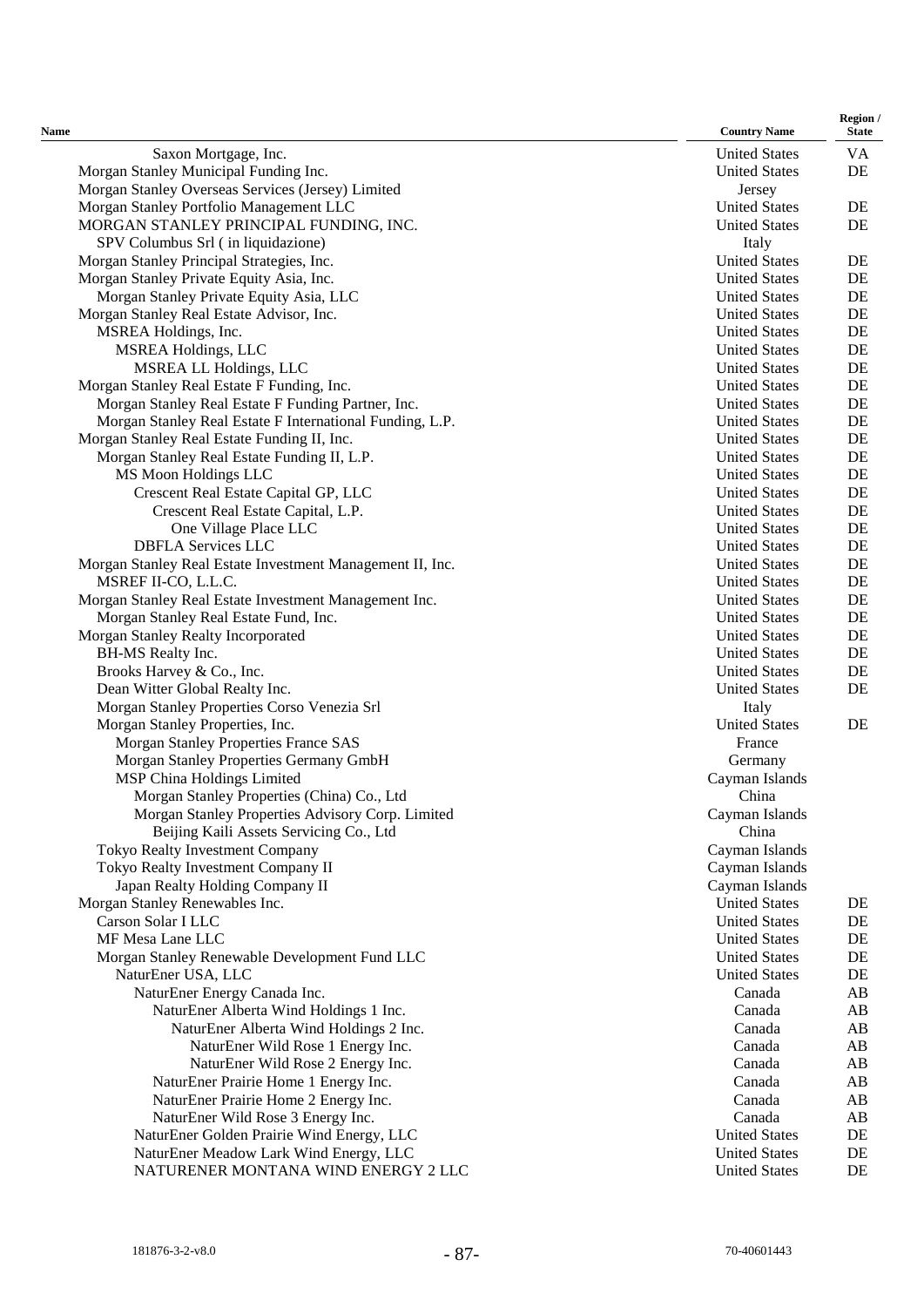| <b>Name</b>                                      | <b>Country Name</b>  | Region /<br><b>State</b> |
|--------------------------------------------------|----------------------|--------------------------|
| NATURENER GLACIER WIND ENERGY 2, LLC             | <b>United States</b> | DE                       |
| NaturEner Montana Wind Holding, LLC              | <b>United States</b> | DE                       |
| NATURENER GLACIER FINANCING, LLC                 | <b>United States</b> | DE                       |
| NATURENER MONTANA WIND ENERGY, LLC               | <b>United States</b> | DE                       |
| NATURENER GLACIER WIND ENERGY 1, LLC             | <b>United States</b> | DE                       |
| NaturEner Power Watch, LLC                       | <b>United States</b> | DE                       |
| NaturEner Rim Rock Financing, LLC                | <b>United States</b> | DE                       |
| NaturEner Montana Wind Rim Rock, LLC             | <b>United States</b> | DE                       |
| NaturEner Rim Rock Wind Energy, LLC              | <b>United States</b> | DE                       |
| NaturEner Tie Line, LLC                          | <b>United States</b> | DE                       |
| NaturEner Wind Watch, LLC                        | <b>United States</b> | DE                       |
| NaturEner Operations, LLC                        | <b>United States</b> | DE                       |
| NaturEner Red Creek Wind Energy, LLC             | <b>United States</b> | DE                       |
| Third Planet Windpower, LLC                      | <b>United States</b> | DE                       |
| Morgan Stanley Wind LLC                          | <b>United States</b> | DE                       |
| MS Greenrock Holdings Inc.                       | <b>United States</b> | DE                       |
| MS SolarCity LLC                                 | <b>United States</b> | DE                       |
| MS Wind II LLC                                   | <b>United States</b> | DE                       |
| A4 Wind 1 LLC                                    | <b>United States</b> | DE                       |
| A4 Wind 2 LLC                                    | <b>United States</b> | DE                       |
| Gear Wind LLC                                    | <b>United States</b> | DE                       |
| Wind Joint Venture LLC                           | <b>United States</b> | DE                       |
| Solar Star California III, LLC                   | <b>United States</b> | DE                       |
| Solar Star California IX, LLC                    | <b>United States</b> | DE                       |
| Solar Star California V, LLC                     | <b>United States</b> | DE                       |
| Solar Star California VI, LLC                    | <b>United States</b> | DE                       |
| Solar Star WMT I, LLC                            | <b>United States</b> | DE                       |
| Morgan Stanley Risk Services LLC                 | <b>United States</b> | DE                       |
| Morgan Stanley SECAP Funding, LLC                | <b>United States</b> | DE                       |
| Morgan Stanley Secured Financing LLC             | <b>United States</b> | DE                       |
| Morgan Stanley Senior Funding, Inc.              | <b>United States</b> | DE                       |
| Inversiones Sudamerica Uno Ltda                  | Chile                |                          |
| Morgan Stanley European Leveraged Products, Inc. | <b>United States</b> | DE                       |
| Morgan Stanley MSSF LLC                          | <b>United States</b> | DE                       |
| Morgan Stanley Senior Funding (Nova Scotia) Co.  | Canada               |                          |
| MSSFG (SPV-AMC), Inc.                            | Philippines          |                          |
| Tenedora Dalia, S.A. de C.V.                     | Mexico               |                          |
| Ventura Holdings, Inc.                           | <b>United States</b> | DE                       |
| Ventura Holdings NJ, Inc.                        | <b>United States</b> | DE                       |
| Ventura AC LLC                                   | <b>United States</b> | NJ                       |
| Ventura Property Management, LLC                 | <b>United States</b> | DE                       |
| Ventura Ohio, LLC                                | <b>United States</b> | DE                       |
| Ventura Utah, LLC                                | <b>United States</b> | DE                       |
| Ventura Opportunities, LLC                       | <b>United States</b> | DE                       |
| Morgan Stanley Services Canada Holding Corp.     | <b>United States</b> | DE                       |
| Morgan Stanley Services Canada Corp.             | Canada               | $_{\rm NS}$              |
| Morgan Stanley Special Situations Group Inc.     | <b>United States</b> | DE                       |
| Morgan Stanley Syrah One Limited                 | Cayman Islands       |                          |
| Morgan Stanley Tower, LLC                        | <b>United States</b> | DE                       |
| Morgan Stanley Venture Capital III, Inc.         | <b>United States</b> | DE                       |
| Morgan Stanley Venture Partners III, L.L.C.      | <b>United States</b> | DE                       |
| Morstan Development Company, Inc.                | <b>United States</b> | DE                       |
| MS 10020, Inc.                                   | <b>United States</b> | DE                       |
| MS Debt Opportunities Corp.                      | <b>United States</b> | DE                       |
| MS Equity Products (Luxembourg) S.a.r.l.         | Luxembourg           |                          |
| Morgan Stanley Foreign Complex Trust             | <b>United States</b> | DE                       |
| Morgan Stanley Moselle S.a.r.l                   | Luxembourg           |                          |
| Morgan Stanley Norton Investments Limited        | United Kingdom       | <b>ENW</b>               |
|                                                  |                      |                          |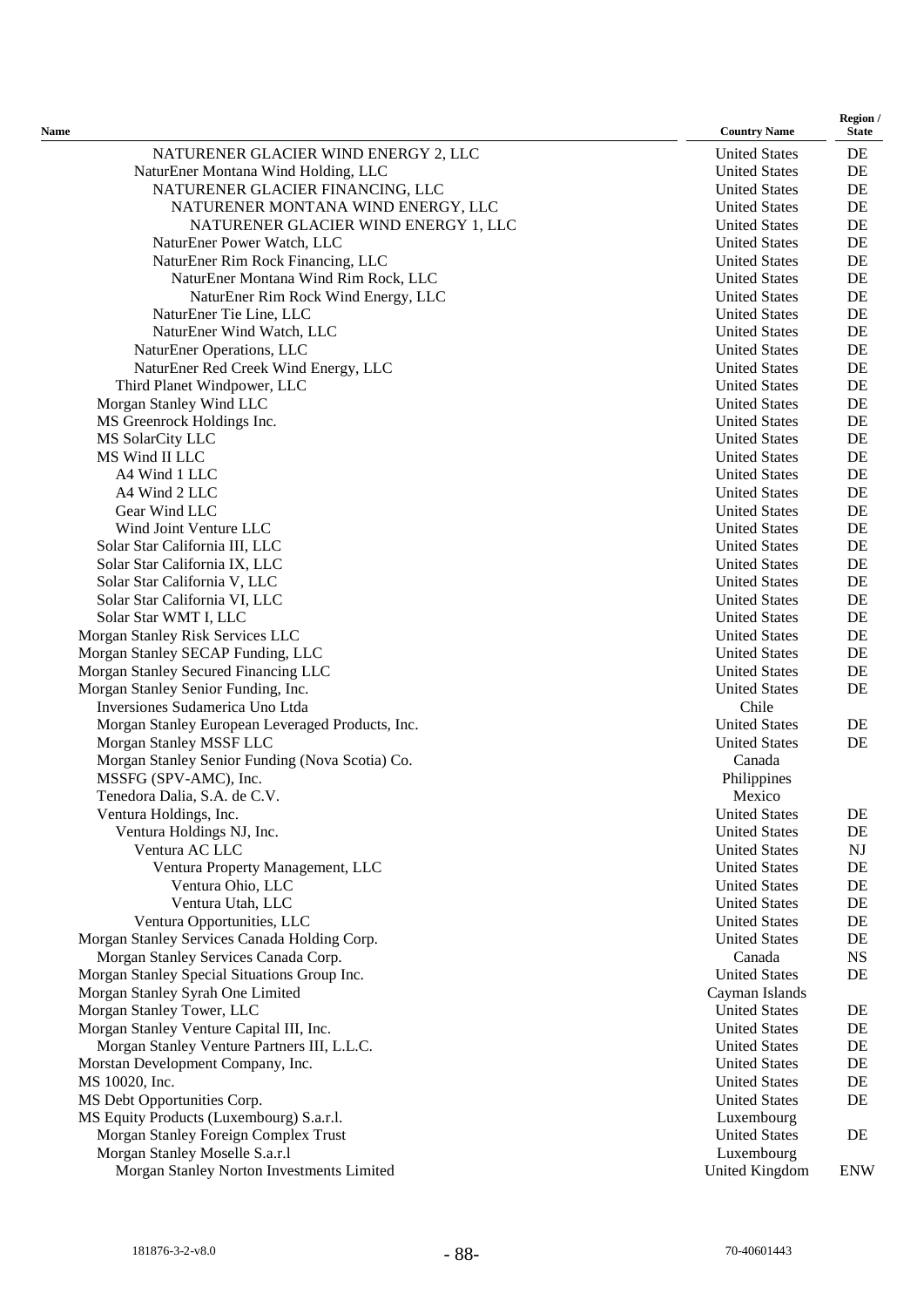| Name                                                            | <b>Country Name</b>   | Region /<br><b>State</b> |
|-----------------------------------------------------------------|-----------------------|--------------------------|
| Morgan Stanley Luxembourg Equity Holdings S.a.r.l.              | Luxembourg            |                          |
| Morgan Stanley Kadarka Limited                                  | Cayman Islands        |                          |
| MS Hawk I LLC                                                   | <b>United States</b>  | DE                       |
| MS Holdings Incorporated                                        | <b>United States</b>  | DE                       |
| Morgan Stanley ARS Funding Inc.                                 | <b>United States</b>  | DE                       |
| Morgan Stanley Capital Partners VI GP Inc.                      | <b>United States</b>  | DE                       |
| MS Capital Partners VI GP LP                                    | Cayman Islands        |                          |
| Morgan Stanley Hedge Fund Partners Cayman Ltd.                  | Cayman Islands        |                          |
| Morgan Stanley HFP Investment Inc                               | <b>United States</b>  | DE                       |
| Morgan Stanley IMDCP Funding, LLC                               | <b>United States</b>  | DE                       |
| Morgan Stanley Infrastructure Holdings Inc.                     | <b>United States</b>  | DE                       |
| Morgan Stanley Infrastructure II Inc.                           | <b>United States</b>  | DE                       |
| Morgan Stanley Infrastructure II GP LP                          | Cayman Islands        |                          |
| Morgan Stanley Infrastructure Partners II Investors C GP        | Luxembourg            |                          |
| Morgan Stanley Infrastructure Inc.                              | <b>United States</b>  | DE                       |
| Morgan Stanley Infrastructure GP LP                             | <b>United States</b>  | DE                       |
| Morgan Stanley Infrastructure SLP, LLC                          | <b>United States</b>  | DE                       |
| Morgan Stanley Infrastructure SLP, L.P.                         | Cayman Islands        |                          |
| MSIP Agatha Co-Investment Alternate GP, L.P.                    | <b>United States</b>  | DE                       |
| MSIP Agatha Co-Investment GP Limited                            | Cayman Islands        |                          |
| Morgan Stanley Infrastructure MEA Fund Inc.                     | <b>United States</b>  | DE                       |
| Morgan Stanley Merchant Banking Insurance Holdings, LLC         | <b>United States</b>  | $\rm DE$                 |
| Morgan Stanley Merchant Banking Insurance Company               | <b>United States</b>  | <b>VT</b>                |
| Morgan Stanley Private Equity Asia III, Inc.                    | <b>United States</b>  | DE                       |
| Morgan Stanley Private Equity Asia III, L.L.C.                  | <b>United States</b>  | DE                       |
| Morgan Stanley Private Equity Asia IV, Inc.                     | <b>United States</b>  | $\rm DE$                 |
| Morgan Stanley Private Equity Asia IV, L.L.C.                   | <b>United States</b>  | $\rm DE$                 |
| MSPEA SLP IV, L.L.C.                                            | <b>United States</b>  | DE                       |
| Morgan Stanley Real Estate Securities Global Best Ideas GP Inc. | <b>United States</b>  | DE                       |
| MS Alternatives Funding, Inc.                                   | <b>United States</b>  | DE                       |
| Morgan Stanley Capital Partners V Funding LP                    | <b>United States</b>  | DE                       |
| MS Alternatives Funding Partner, Inc.                           | <b>United States</b>  | DE                       |
| MS Alternatives Holding C Inc.                                  | <b>United States</b>  | DE                       |
| MS Alternatives Holding C (Cayman) Ltd.                         | Cayman Islands        |                          |
| MS Alternatives Holding D Inc.                                  | <b>United States</b>  | DE                       |
| MS ARS Holding A Inc.                                           | <b>United States</b>  | DE                       |
| MS ARS Holding B Inc.                                           | <b>United States</b>  | DE                       |
| MS Capital Partners Adviser Inc.                                | <b>United States</b>  | DE                       |
| MS Credit Partners GP Inc.                                      | <b>United States</b>  | DE                       |
| MS Credit Partners GP L.P.                                      | <b>United States</b>  | DE                       |
| MS Credit Partners Holdings Inc.                                | <b>United States</b>  | DE                       |
| MS Credit Partners II GP Inc.                                   | <b>United States</b>  | DE                       |
| MS Credit Partners II GP L.P.                                   | <b>United States</b>  | DE                       |
| MS Energy Partners GP Inc.                                      | <b>United States</b>  | DE                       |
| MS Energy Partners GP LP                                        | Cayman Islands        | $\rm CO$                 |
| MS Expansion Capital GP Inc.                                    | <b>United States</b>  | DE                       |
| MS Expansion Capital GP LP                                      | <b>United States</b>  | DE                       |
| MSCP V GP Inc.                                                  | <b>United States</b>  | DE                       |
| MS Capital Partners V GP L.P.                                   | Cayman Islands        |                          |
| MSCP V Offshore Investors GP Ltd.                               | Cayman Islands        |                          |
| MS Capital Partners V LP                                        | <b>United States</b>  | DE                       |
| MSGFI Management Inc.                                           | <b>United States</b>  | DE                       |
| MSIM GP Inc.                                                    | <b>United States</b>  | DE                       |
| Private Investment Partners Inc.                                | <b>United States</b>  | DE                       |
| Private Investment Partners GP Inc.                             | <b>United States</b>  | DE                       |
| TAM Investment Holdings Inc.                                    | <b>United States</b>  | DE                       |
| MS Lion LLC                                                     | <b>United States</b>  | DE                       |
| Morgan Stanley Beta Investments Limited                         | <b>United Kingdom</b> | <b>ENW</b>               |
|                                                                 |                       |                          |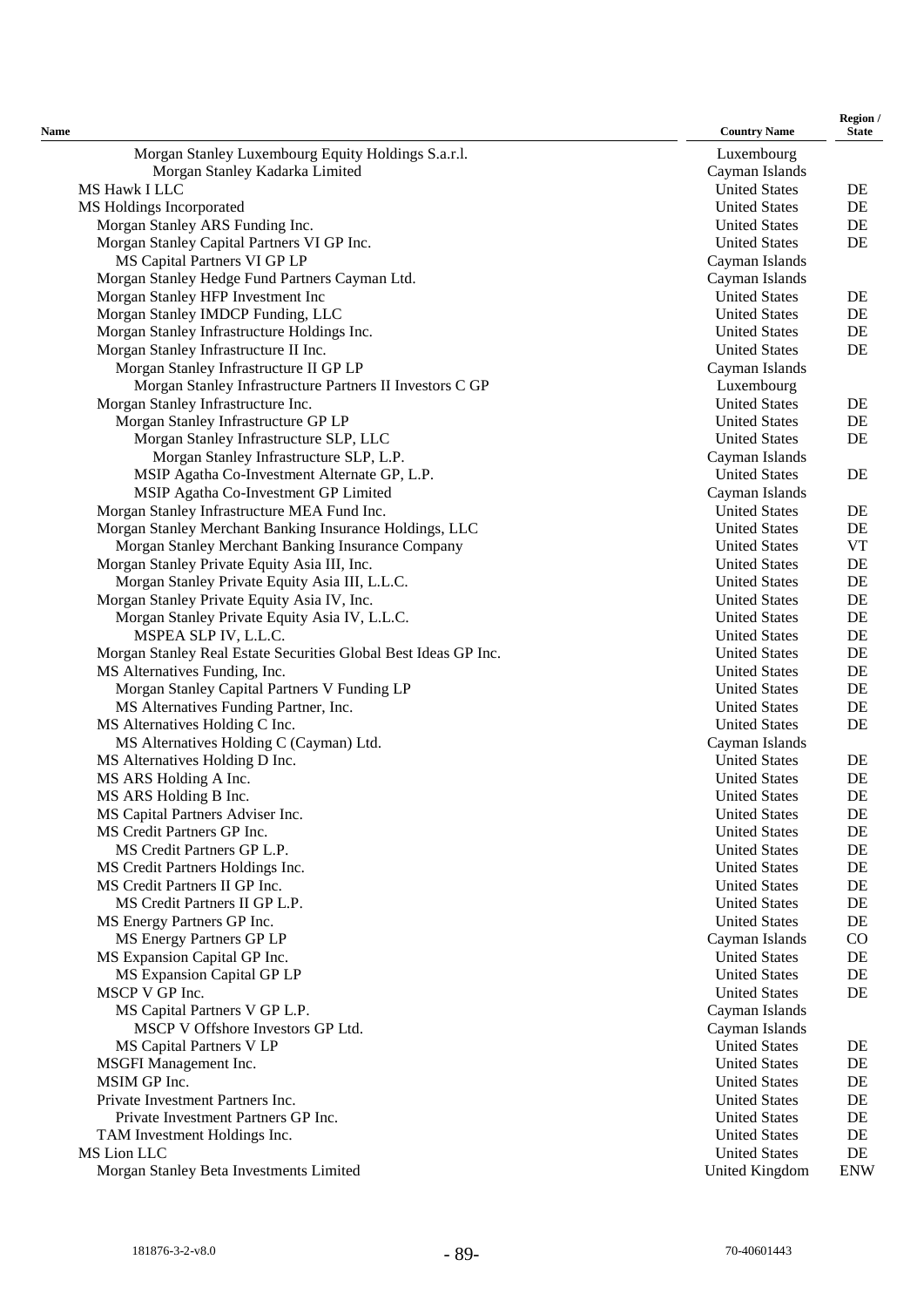| $\sim$<br>. |
|-------------|
|-------------|

| Name                                                                   | <b>Country Name</b>                          | Region /<br><b>State</b> |
|------------------------------------------------------------------------|----------------------------------------------|--------------------------|
| Morgan Stanley Gamma Investments                                       | United Kingdom                               | <b>ENW</b>               |
| Morgan Stanley Portland Investments Limited                            | <b>United Kingdom</b>                        | <b>ENW</b>               |
| MS Low Income Housing Corporation                                      | <b>United States</b>                         | DE                       |
| <b>BMC NAB Trust Investment Fund LLC</b>                               | <b>United States</b>                         | DE                       |
| Conchita I LLC                                                         | <b>United States</b>                         | DE                       |
| Morgan Stanley New Markets, Inc.                                       | <b>United States</b>                         | DE                       |
| MS New Markets I LLC                                                   | <b>United States</b>                         | DE                       |
| MS New Markets II LLC                                                  | <b>United States</b>                         | DE                       |
| <b>MS New Markets IV LLC</b>                                           | <b>United States</b>                         | DE                       |
| MS New Markets IX LLC                                                  | <b>United States</b>                         | DE                       |
| MS New Markets VIII LLC                                                | <b>United States</b>                         | DE                       |
| <b>MS New Markets X LLC</b>                                            | <b>United States</b>                         | DE                       |
| MS Georgia Tax Credit Fund III LLC                                     | <b>United States</b>                         | DE                       |
| Pinol II LLC                                                           | <b>United States</b>                         | DE                       |
| Wiwili IV LLC                                                          | <b>United States</b>                         | DE                       |
| Viento LLC                                                             | <b>United States</b>                         | DE                       |
| Wiwili III LLC                                                         | <b>United States</b>                         | DE                       |
| MS Low Income Housing II Corporation                                   | <b>United States</b>                         | DE                       |
| CTH LIHTC FUND 97-3A, L.L.C.<br>MULTISTATE LIHTC HOLDINGS II, L.P.     | <b>United States</b><br><b>United States</b> | DE<br>DE                 |
| MS Affordable Housing LLC                                              | <b>United States</b>                         | DE                       |
| MS GSP Legacy LLC                                                      | <b>United States</b>                         | DE                       |
| MS Taishan Inc.                                                        | <b>United States</b>                         | DE                       |
| MS Pegau LLC                                                           | <b>United States</b>                         | DE                       |
| Millport I LLC                                                         | <b>United States</b>                         | DE                       |
| <b>Elderslie Holdings Limited</b>                                      | Cayman Islands                               |                          |
| Ras Dashen Cayman Limited                                              | Cayman Islands                               |                          |
| Esporta Holdings Limited                                               | Cayman Islands                               |                          |
| Bayview Holding Ltd.                                                   | Cayman Islands                               |                          |
| Esporta Limited                                                        | Cayman Islands                               |                          |
| <b>Esporta Financing Limited</b>                                       | Cayman Islands                               |                          |
| Morgan Stanley Eden Investments Limited                                | United Kingdom                               | <b>ENW</b>               |
| Morgan Stanley UK Financing III LP                                     | United Kingdom                               |                          |
| <b>MS Rosebank LLC</b>                                                 | <b>United States</b>                         | DE                       |
| <b>Bondi Limited</b>                                                   | Cayman Islands                               |                          |
| Morgan Stanley Strand Limited                                          | Cayman Islands                               |                          |
| Cornelia Limited                                                       | Cayman Islands                               |                          |
| Lindley S.a r.l.                                                       | Luxembourg                                   |                          |
| Linksfield S.a r.l.                                                    | Luxembourg                                   |                          |
| MS Melville LLC                                                        | <b>United States</b>                         | DE                       |
| MS Dainfern LLC                                                        | <b>United States</b>                         | DE                       |
| MS Greenside LLC                                                       | <b>United States</b>                         | DE                       |
| MS Houghton LLC                                                        | <b>United States</b>                         | DE                       |
| Sandhurst Partnership                                                  | <b>United States</b>                         | DE                       |
| MS Structured Asset Corp.                                              | <b>United States</b>                         | DE                       |
| MS Venture Capital Holding Inc.                                        | <b>United States</b>                         | DE                       |
| MSAM Holdings II, Inc.                                                 | <b>United States</b>                         | DE                       |
| MSCP III Holdings, Inc.                                                | <b>United States</b>                         | DE                       |
| MSDW Capital Partners IV, Inc.                                         | <b>United States</b>                         | DE                       |
| <b>MSDW Capital Partners IV LLC</b><br>MSDW CPIV Holdings, Inc.        | <b>United States</b><br><b>United States</b> | DE<br>DE                 |
|                                                                        | <b>United States</b>                         | DE                       |
| MSDW Emerging Equity, Inc.<br>MSDW International Employee Services LLC | <b>United States</b>                         | DE                       |
| <b>MSDW Nederland BV</b>                                               | Netherlands                                  |                          |
| MSDW Offshore Equity Services Inc.                                     | <b>United States</b>                         | DE                       |
| <b>FUNDLOGIC SAS</b>                                                   | France                                       |                          |
| FundLogic Global Solutions (Ireland) Limited                           | Ireland                                      |                          |
| Morgan Stanley Alzette S.a.r.l.                                        | Luxembourg                                   |                          |
|                                                                        |                                              |                          |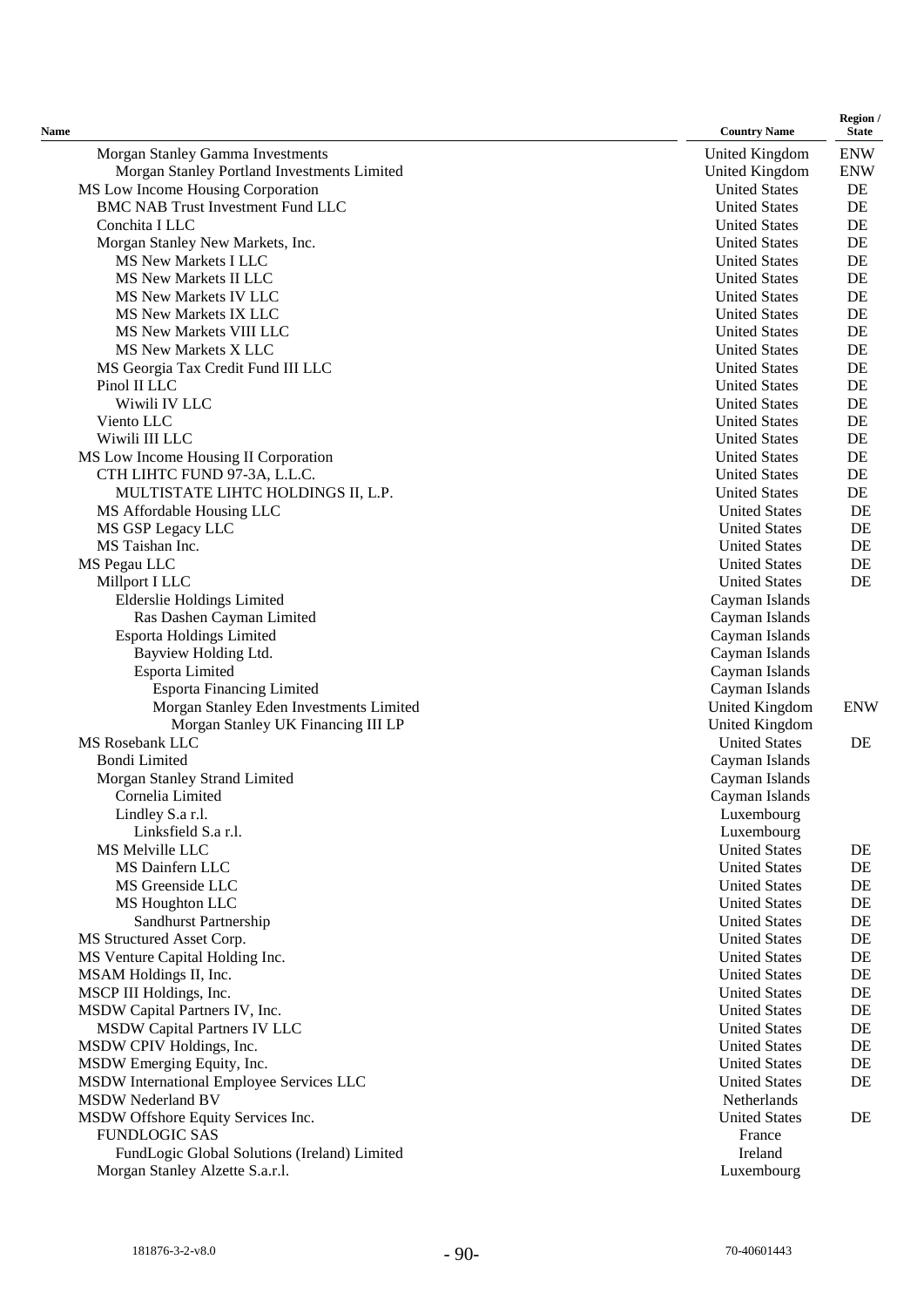| $\sim$ |
|--------|

| <b>Name</b>                                                           | <b>Country Name</b>  | Region /<br><b>State</b> |
|-----------------------------------------------------------------------|----------------------|--------------------------|
| Morgan Stanley Eder S.a r.l.                                          | Luxembourg           |                          |
| Morgan Stanley Derivative Products Global S.a r.l                     | Luxembourg           |                          |
| Morgan Stanley Equity Trading GP Limited                              | Jersey               |                          |
| Morgan Stanley Global Equity Trading (Jersey) L.P.                    | Jersey               |                          |
| Morgan Stanley GFD Hedge Holdings II Limited                          | Cayman Islands       |                          |
| Morgan Stanley GFD Hedge Holdings Limited                             | Cayman Islands       |                          |
| Morgan Stanley GFD Proprietary Holdings Limited                       | Cayman Islands       |                          |
| Morgan Stanley Global Fund Derivatives Hedge Holdings Luxembourg S.A. | Luxembourg           |                          |
| Morgan Stanley Spad Investments S.a.r.l.                              | Luxembourg           |                          |
| Morgan Stanley Morane Investments S.a r.l.                            | Luxembourg           |                          |
| Morgan Stanley Curtiss Investments S.a r.l.                           | Luxembourg           |                          |
| MS Equity Finance Services I (Cayman) Ltd.                            | Cayman Islands       |                          |
| MSDW OIP Investors, Inc.                                              | <b>United States</b> | DE                       |
| MSDW PE/VC Holdings, Inc.                                             | <b>United States</b> | DE                       |
| MSDW Real Estate Special Situations II, Inc.                          | <b>United States</b> | DE                       |
| MSDW Real Estate Special Situations II Holdings, L.L.C.               | <b>United States</b> | DE                       |
| MSDW Real Estate Special Situations II Manager, L.L.C.                | <b>United States</b> | DE                       |
| MSRESS II GP Co-Investment Ltd.                                       | Cayman Islands       |                          |
| MSDW Strategic Ventures Inc.                                          | <b>United States</b> | DE                       |
| MSDW Venture Partners IV, Inc.                                        | <b>United States</b> | DE                       |
| MSDW Venture Partners IV, LLC                                         | <b>United States</b> | DE                       |
| MSDW VP IV Holdings, Inc.                                             | <b>United States</b> | DE                       |
| MSEOF, Inc.                                                           | <b>United States</b> | DE                       |
| <b>MSEOF Management, LLC</b>                                          | <b>United States</b> | DE                       |
| MSEOF Manager S.a.r.l.                                                | Luxembourg           |                          |
| MSIT Holdings, Inc.                                                   | <b>United States</b> | DE                       |
| MSPEA Holdings, Inc.                                                  | <b>United States</b> | DE                       |
| MSRE Mezzanine, Inc.                                                  | <b>United States</b> | DE                       |
| MSREF II, Inc.                                                        | <b>United States</b> | DE                       |
| MSREF II, L.L.C.                                                      | <b>United States</b> | DE                       |
| MSREF III, Inc.                                                       | <b>United States</b> | DE                       |
| MSREF III, L.L.C.                                                     | <b>United States</b> | DE                       |
| MSREF IV, Inc.                                                        | <b>United States</b> | DE                       |
| MSREF IV, L.L.C.                                                      | <b>United States</b> | DE                       |
| MSREF IV Domestic-GP, L.L.C.                                          | <b>United States</b> | DE                       |
| MSREF IV Domestic-LP, L.L.C.                                          | <b>United States</b> | DE                       |
| MSREF IV International-GP, L.L.C.                                     | <b>United States</b> | DE                       |
| MSREF IV International-LP, L.L.C.                                     | <b>United States</b> | DE                       |
| MSREF Real Estate Advisor, Inc.                                       | <b>United States</b> | DE                       |
| Morgan Stanley SGR S.p.A.                                             | Italy                |                          |
| MSREF VI, Inc.                                                        | <b>United States</b> | DE                       |
| MSREF VI International-LP, L.L.C.                                     | <b>United States</b> | DE                       |
| MSREF VI, L.L.C.                                                      | <b>United States</b> | DE                       |
| MSREF VI International-GP, L.L.C.                                     | <b>United States</b> | DE                       |
| Morgan Stanley Real Estate Fund VI International-TE, L.P.             | <b>United States</b> | DE                       |
| MSREI Post Co-Investment GP, L.L.C.                                   | <b>United States</b> | DE                       |
| MSREF VII, Inc.                                                       | <b>United States</b> | DE                       |
| MSREF VII Global (Cayman) II, Ltd.                                    | Cayman Islands       |                          |
| MSREF VII Global-L.P., L.L.C.                                         | <b>United States</b> | DE                       |
| MSREF VII GP L.L.C.                                                   | <b>United States</b> | DE                       |
| MSREF VII L.P.                                                        | Canada               | AB                       |
| MSREF VII Global-GP (Cayman), L.P.                                    | Cayman Islands       |                          |
| MSREF VII Global-GP (U.S.), L.L.C.                                    | <b>United States</b> | DE                       |
| MSREF VII Global-GP Greenwich, L.P.                                   | Canada               | AB                       |
| MSREF VII Global-GP, L.P.                                             | Canada               | AB                       |
| MSREF VII SLP-A L.P.                                                  | Canada               | AB                       |
| MSREF VII SLP-B L.P.                                                  | <b>United States</b> | DE                       |
| MSREF VIII, Inc.                                                      | <b>United States</b> | DE                       |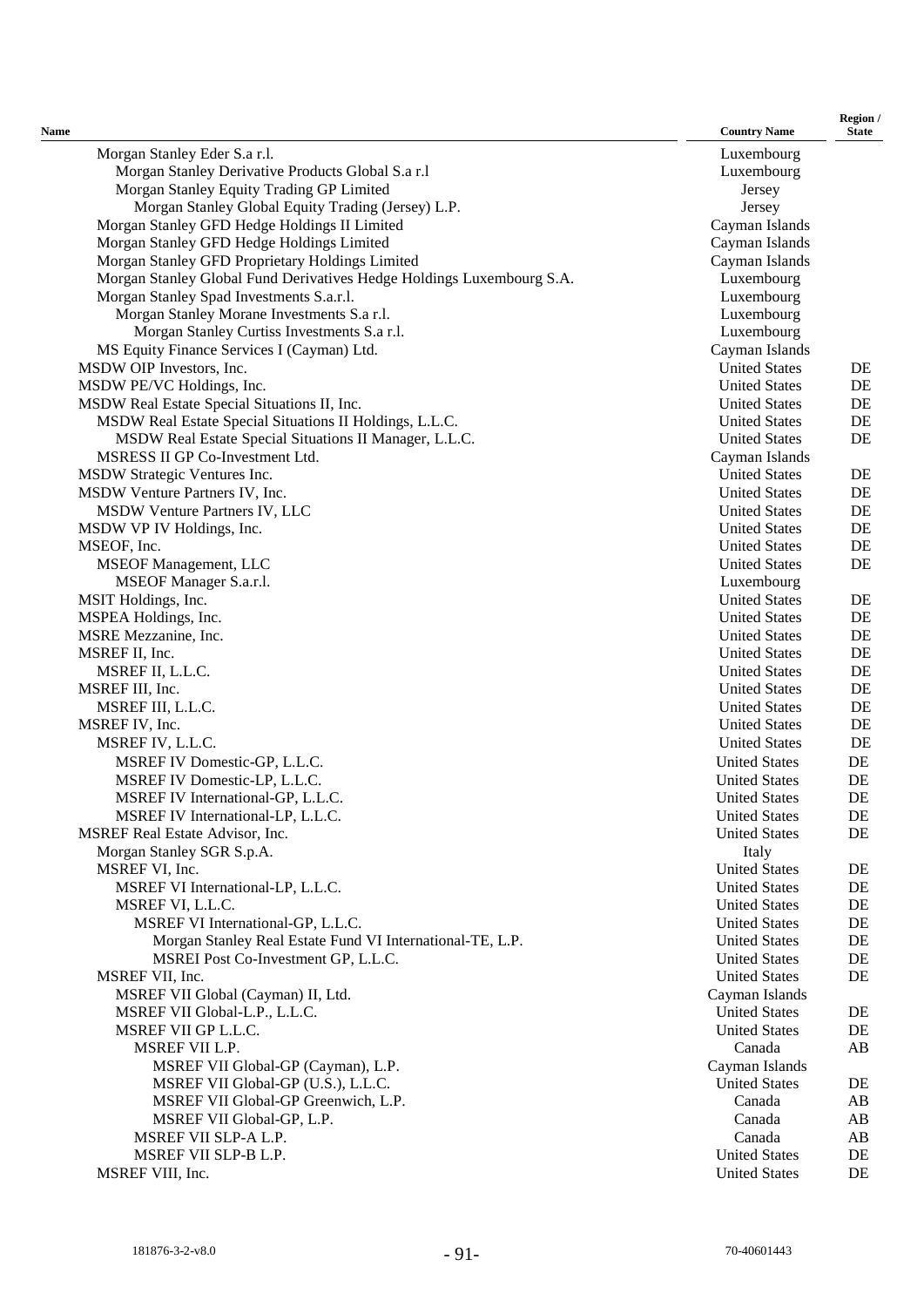| Name                                                         | <b>Country Name</b>  | <b>State</b> |
|--------------------------------------------------------------|----------------------|--------------|
| MSREF VIII GP, L.L.C.                                        | <b>United States</b> | DE           |
| MSREF VIII Global-GP, L.P.                                   | <b>United States</b> | DE           |
| MSREF VIII Global Co-Investment GP, L.P.                     | <b>United States</b> | DE           |
| MSREF VIII Global Co-Investment, L.L.C.                      | <b>United States</b> | DE           |
| MSREF VIII Global Co-Investment No. 1 GP, L.P.               | <b>United States</b> | DE           |
| MSREF V Funding, Inc.                                        | <b>United States</b> | DE           |
| MSREF V Funding Partner, Inc.                                | <b>United States</b> | DE           |
| MSREF V International Funding, L.P.                          | <b>United States</b> | DE           |
| MSREF V, Inc.                                                | <b>United States</b> | DE           |
| MSREF V, L.L.C.                                              | <b>United States</b> | DE           |
| MSREF V International-GP, L.L.C.                             | <b>United States</b> | DE           |
| MSREF V International-LP, L.L.C.                             | <b>United States</b> | DE           |
| MSREF V U.S.-GP, L.L.C.                                      | <b>United States</b> | DE           |
| Morgan Stanley Real Estate Fund V Special U.S., L.P.         | <b>United States</b> | DE           |
| Morgan Stanley Real Estate Fund V U.S., L.P.                 | <b>United States</b> | DE           |
| Morgan Stanley Real Estate Investors V U.S., L.P.            | <b>United States</b> | DE           |
| MSP Co-Investment Partnership V, L.P.                        | <b>United States</b> | DE           |
| MSP Co-Investment Partnership V-A, L.P.                      | <b>United States</b> | DE           |
| MSP Real Estate Fund V, L.P.                                 | <b>United States</b> | DE           |
| MSREF V U.S.-LP, L.L.C.                                      | <b>United States</b> | DE           |
| MSREI Holding, Inc.                                          | <b>United States</b> | DE           |
| MSRESS III, Inc.                                             | <b>United States</b> | DE           |
| Morgan Stanley Real Estate Special Situations III-LP, L.L.C. | <b>United States</b> | DE           |
| MSRESS III Manager, L.L.C.                                   | <b>United States</b> | DE           |
| Morgan Stanley Real Estate Special Situations III-GP, L.L.C. | <b>United States</b> | DE           |
| MSRESS III Monroe GP, L.L.C.                                 | <b>United States</b> | DE           |
| MSRESS III Opportunities Fund - GP, L.L.C.                   | <b>United States</b> | DE           |
| MSUH Holdings I, Inc.                                        | <b>United States</b> | DE           |
| MSUH Holdings II, Inc.                                       | <b>United States</b> | DE           |
| MS SP Urban Horizons, Inc.                                   | <b>United States</b> | DE           |
| MS Urban Horizons, Inc.                                      | <b>United States</b> | DE           |
| MSVP 2002 Holdings, Inc.                                     | <b>United States</b> | DE           |
| MSVP 2002, Inc.                                              | <b>United States</b> | DE           |
| MSVP 2002 Fund, LLC                                          | <b>United States</b> | DE           |
| Providence DE Holdings Co.                                   | <b>United States</b> | DE           |
| Strategic Investments I, Inc.                                | <b>United States</b> | DE           |
| MS Strategic (Mauritius) Limited                             | Mauritius            |              |
| Strategic Investments II, Inc.                               | <b>United States</b> | DE           |
| Sycamore II, Inc.                                            | <b>United States</b> | DE           |
| Tooele Power, Inc.                                           | <b>United States</b> | DE           |

**Region /**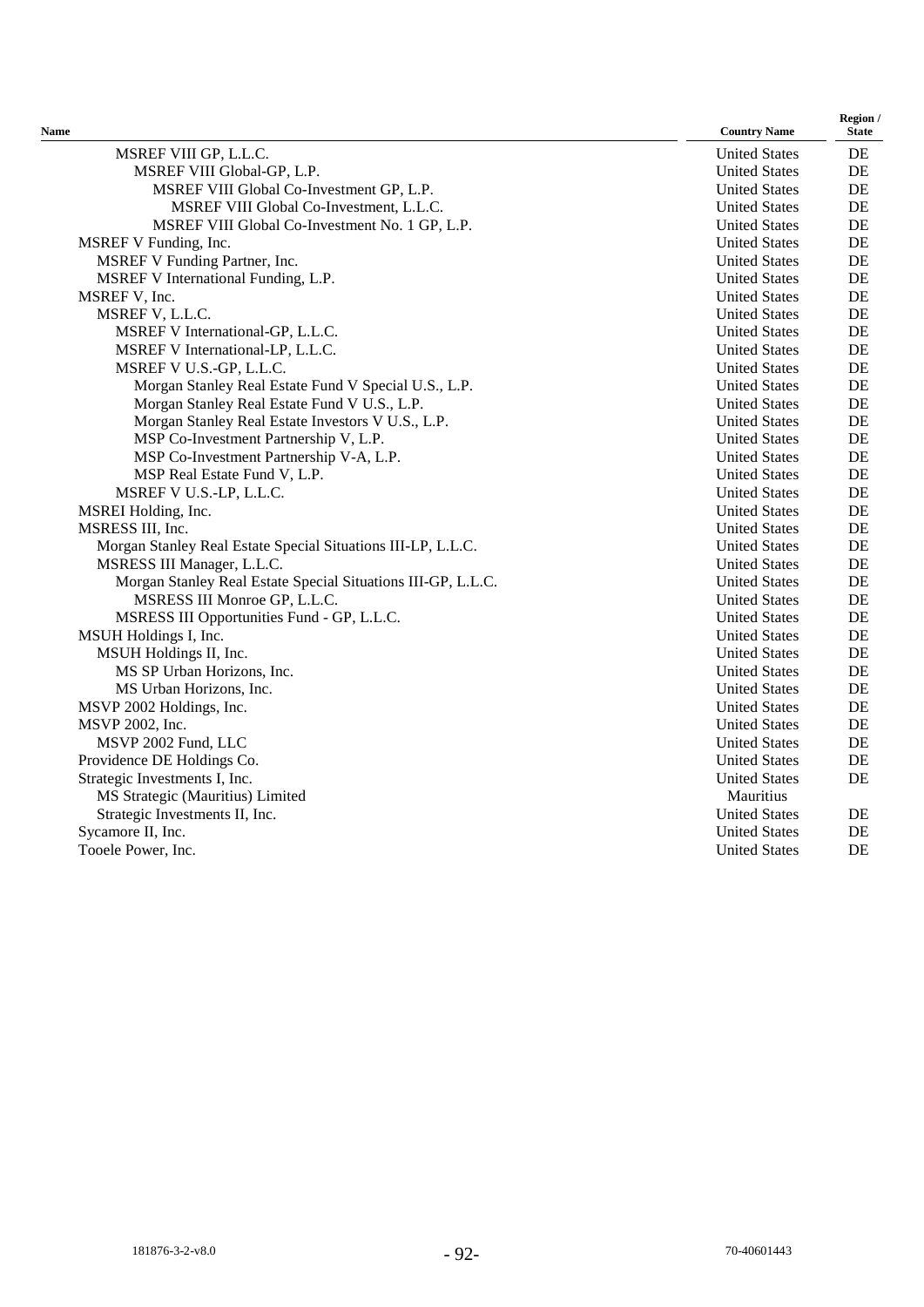# **INDEX OF DEFINED TERMS**

| \$<br>$\mathbf{1}$                      |  |
|-----------------------------------------|--|
| £<br>i                                  |  |
| €i                                      |  |
|                                         |  |
|                                         |  |
|                                         |  |
|                                         |  |
|                                         |  |
|                                         |  |
|                                         |  |
|                                         |  |
|                                         |  |
|                                         |  |
|                                         |  |
|                                         |  |
|                                         |  |
|                                         |  |
|                                         |  |
|                                         |  |
|                                         |  |
|                                         |  |
|                                         |  |
|                                         |  |
|                                         |  |
|                                         |  |
|                                         |  |
|                                         |  |
|                                         |  |
|                                         |  |
|                                         |  |
|                                         |  |
|                                         |  |
|                                         |  |
|                                         |  |
|                                         |  |
| Morgan Stanley Registration Document  1 |  |
|                                         |  |
|                                         |  |
|                                         |  |
|                                         |  |
|                                         |  |
|                                         |  |
|                                         |  |
|                                         |  |

| MSI plc Registration Document  1         |  |
|------------------------------------------|--|
|                                          |  |
|                                          |  |
|                                          |  |
|                                          |  |
|                                          |  |
|                                          |  |
|                                          |  |
|                                          |  |
|                                          |  |
|                                          |  |
|                                          |  |
|                                          |  |
|                                          |  |
|                                          |  |
|                                          |  |
|                                          |  |
|                                          |  |
|                                          |  |
|                                          |  |
|                                          |  |
|                                          |  |
|                                          |  |
|                                          |  |
|                                          |  |
|                                          |  |
|                                          |  |
|                                          |  |
|                                          |  |
|                                          |  |
|                                          |  |
|                                          |  |
|                                          |  |
|                                          |  |
|                                          |  |
|                                          |  |
|                                          |  |
|                                          |  |
|                                          |  |
|                                          |  |
| USD Class A Non-Voting Ordinary Shares72 |  |
|                                          |  |
|                                          |  |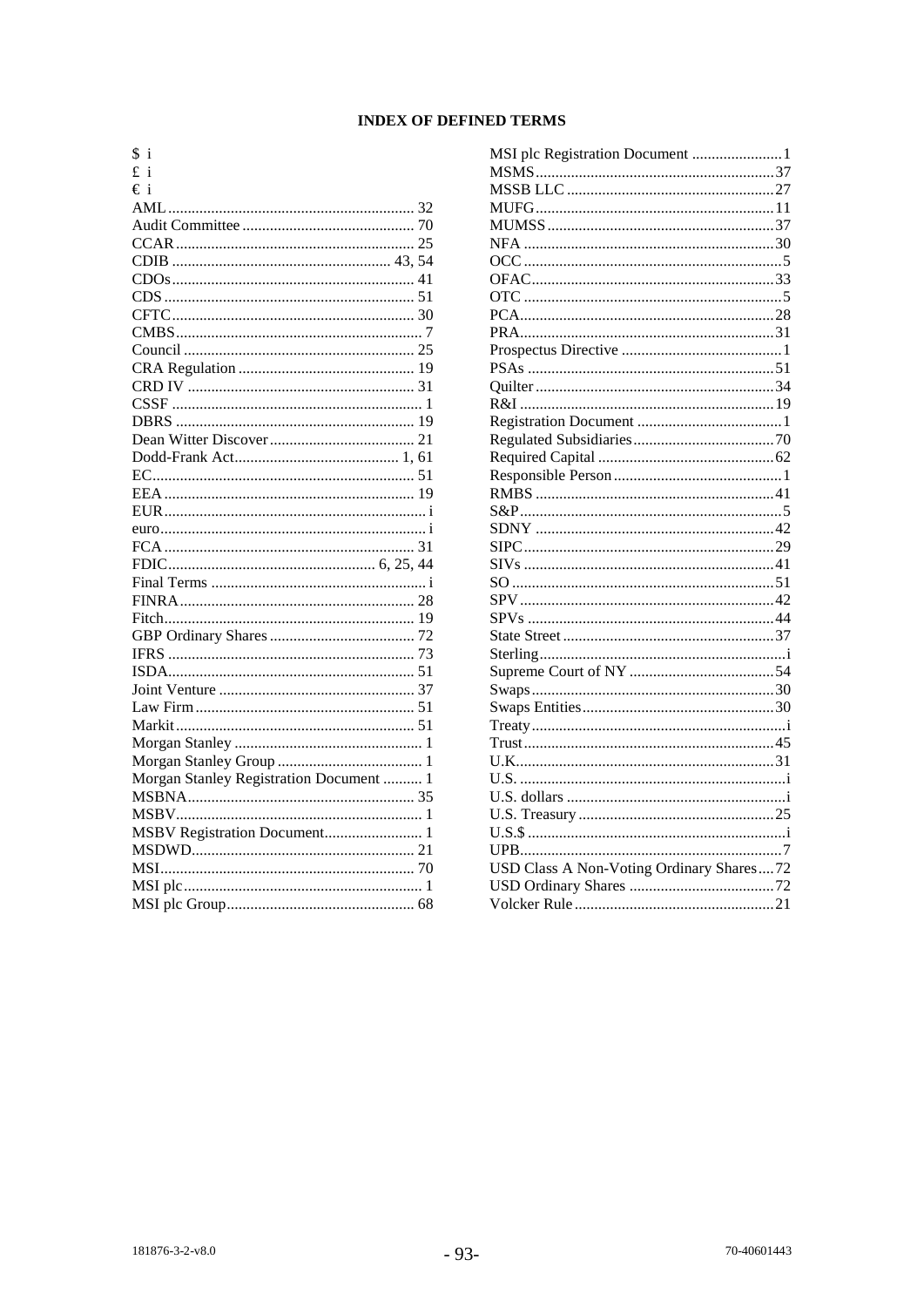## **PRINCIPAL EXECUTIVE OFFICES OF MORGAN STANLEY**

1585 Broadway New York, New York 10036 U.S.A. Tel: +1 (212) 761 4000

## **REGISTERED OFFICE OF MORGAN STANLEY IN DELAWARE**

The Corporation Trust Center 1209 Orange Street Wilmington, Delaware 19801 U.S.A.

## **REGISTERED OFFICE OF MORGAN STANLEY & CO. INTERNATIONAL PLC**

25 Cabot Square Canary Wharf London E14 4QA United Kingdom

### **REGISTERED OFFICE OF MORGAN STANLEY B.V.**

Luna Arena Herikerbergweg 238 1101 CM Amsterdam Zuidoost The Netherlands Tel: +31 20 57 55 600

## **LEGAL ADVISORS TO MORGAN STANLEY, MORGAN STANLEY & CO. INTERNATIONAL PLC AND MORGAN STANLEY B.V.**

*As to English law:* Clifford Chance LLP 10 Upper Bank Street Canary Wharf London E14 5JJ United Kingdom

*As to Dutch law:* Freshfields Bruckhaus Deringer LLP Strawinsklylaan 10 1077 XZ Amsterdam PO Box 75299 1070 AG Amsterdam The Netherlands

## **AUDITORS OF MORGAN STANLEY**

Deloitte & Touche LLP 30 Rockefeller Plaza New York NY 10112 U.S.A

### **AUDITORS OF MORGAN STANLEY & CO. INTERNATIONAL PLC**

Deloitte LLP 2 New Street Square London EC4A 3BZ United Kingdom